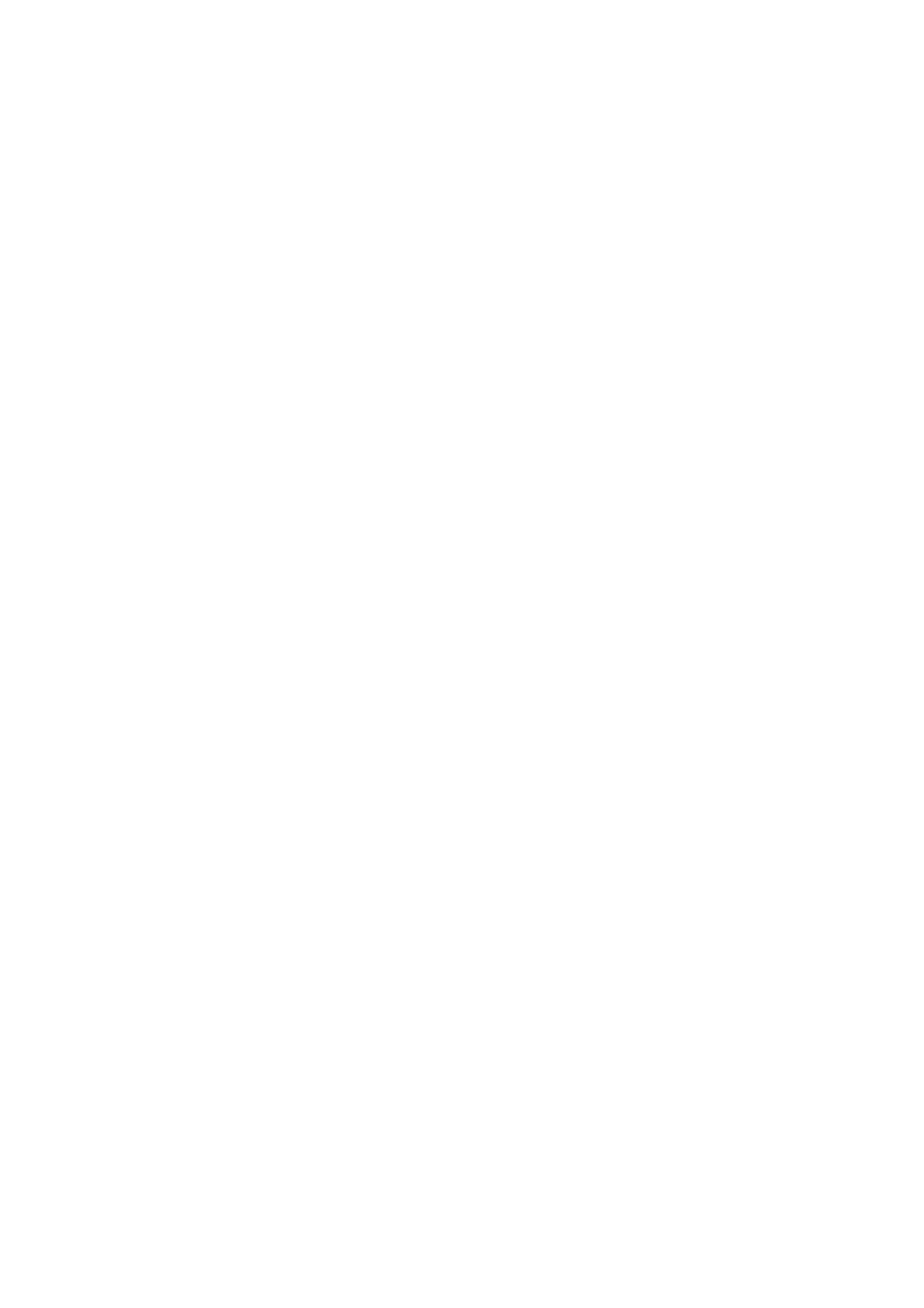# **GoPhone - A Software Product Line in the Mobile Phone Domain**

#### **Autoren:**

Dirk Muthig Isabel John Michalis Anastasopoulos Thomas Forster Jörg Dörr Klaus Schmid

Report ViSEK/016/E Version 1.0 05.03.2004 Klassifikation: public



Virtuelles Software Engineering Kompetenzzentrum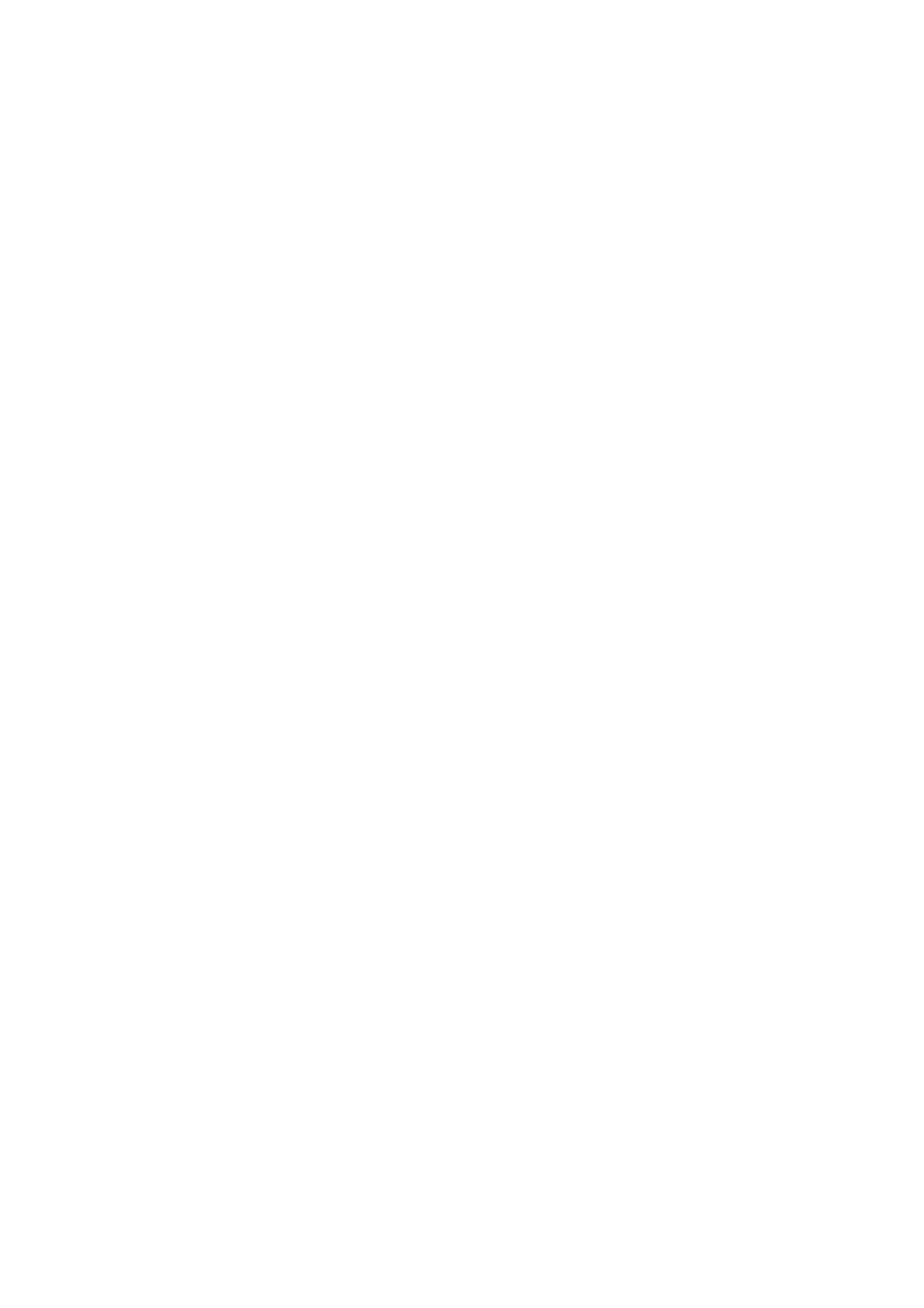# Zusammenfassung

This report provides insights into component-based product line engineering on the basis of a case study from the mobile phones domain. The reader follows the systematic creation of a hypothetical software product line according to the PuLSETM and KobrA methods developed at Fraunhofer IESE. Scoping as well as Application and Framework Engineering are covered. Our goal was to provide as broad an overview as possible. For that reason many details haven been intentionally left out.

Schlagworte: Software Product Lines, Component-oriented development, Scoping, Domain Analysis, Architecting, Implementation, Decision Modelling, Instantiation, Application Engineering, Framework Engineering

Das diesem Bericht zugrundeliegende Vorhaben wurde mit Mitteln des Bundesministeriums für Bildung und Forschung unter dem Förderkennzeichen 01 IS A02 gefördert. Die Verantwortung für den Inhalt dieser Veröffentlichung liegt bei den Autoren.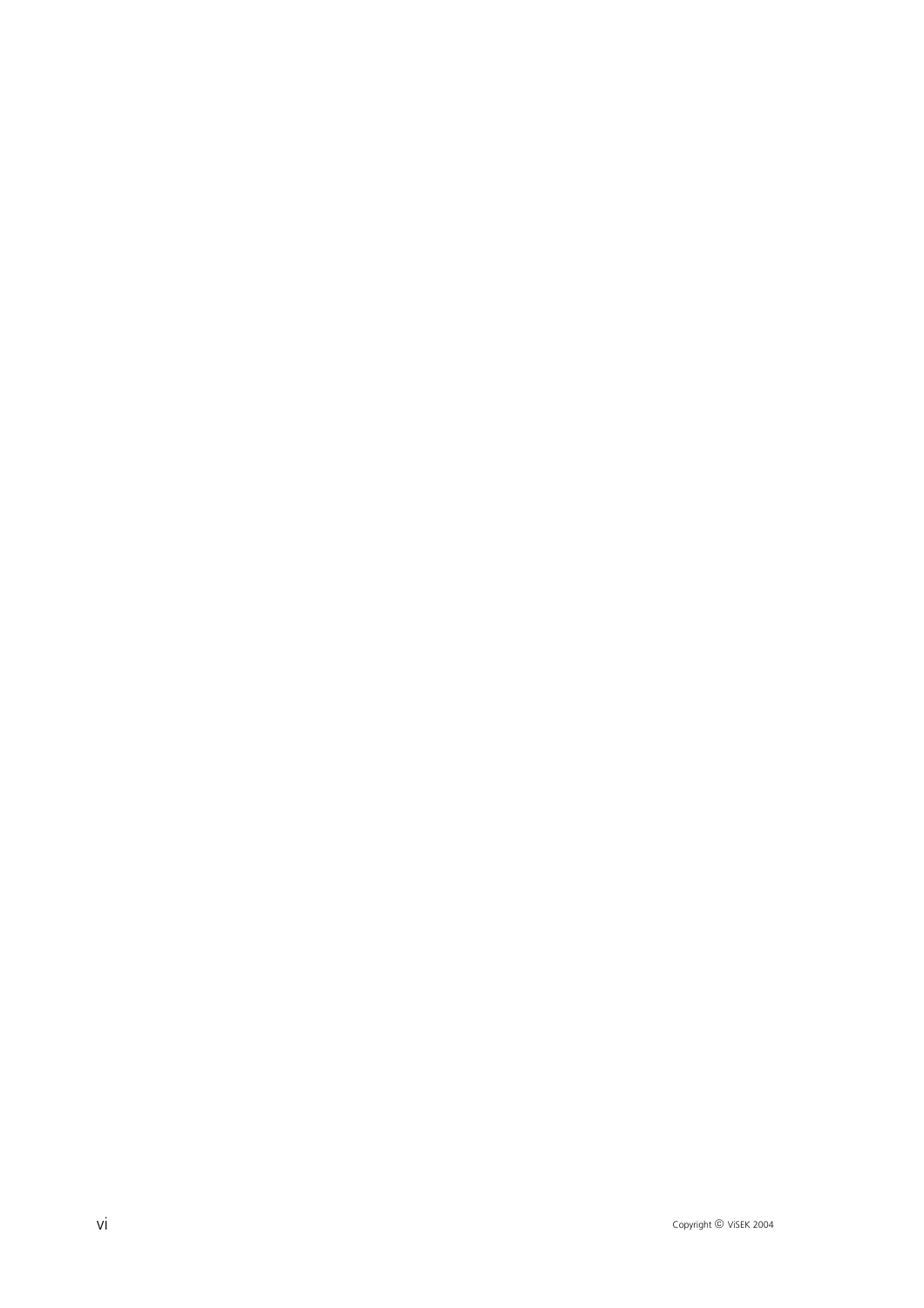# Inhaltsverzeichnis

| 1                       | <b>Introduction</b>                       | 1              |
|-------------------------|-------------------------------------------|----------------|
| 1.1                     | Motivation                                | $\mathbf{1}$   |
| 1.2                     | Software Product Lines                    | $\overline{2}$ |
| 1.3                     | PuLSE (Product Line Software Engineering) | $\overline{4}$ |
| 1.3.1                   | Deployment Phases                         | 5              |
| 1.3.2                   | <b>Technical Components</b>               | 6              |
| 1.3.3                   | <b>Support Components</b>                 | 8              |
| 1.4                     | The KobrA Method                          | 9              |
| 1.4.1                   | Framework Engineering                     | 10             |
| 1.4.2                   | <b>Application Engineering</b>            | 14             |
| 1.5                     | The Go Phone Case Study                   | 17             |
| 1.6                     | Outline                                   | 18             |
| $\overline{\mathbf{2}}$ | <b>Product Line Scoping</b>               | 20             |
| 2.1                     | Understanding the Product Portfolio       | 22             |
| 2.2                     | Describing the product portfolio          | 23             |
| 2.2.1                   | Go Phone Smart                            | 26             |
| 2.2.2                   | Go Phone XS                               | 27             |
| 2.2.3                   | Product Genealogy and Characterization    | 28             |
| 2.3                     | Describing the relevant domains           | 32             |
| 2.3.1                   | Messaging                                 | 33             |
| 2.3.2                   | Message Controller                        | 36             |
| 2.3.3                   | Domain Structure                          | 39             |
| 2.3.4                   | Initial Product Map                       | 39             |
| 2.4                     | Analyzing benefits and risks of domains   | 42             |
| 3                       | <b>Domain Analysis</b>                    | 49             |
| 3.1                     | Customization of PuLSE CDA                | 50             |
| 3.2                     | Use Case Modelling                        | 52             |
| 3.2.1                   | Use Case Send Message                     | 56             |
| 3.2.2                   | Use Case Show Message                     | 58             |
| 3.2.3                   | Use Case Start Chat                       | 62             |
| 3.2.4                   | Use Case View and Save calendar entry     | 65             |
| 3.3                     | Feature Modelling                         | 66             |
| 3.4                     | Decision Modelling                        | 72             |
| 4                       | <b>Product Line Architecture</b>          | 74             |
| 4.1                     | Architectural Styles & Patterns           | 74             |
| 4.1.1                   | Mediator Pattern                          | 74             |
| 4.1.2                   | State pattern                             | 75             |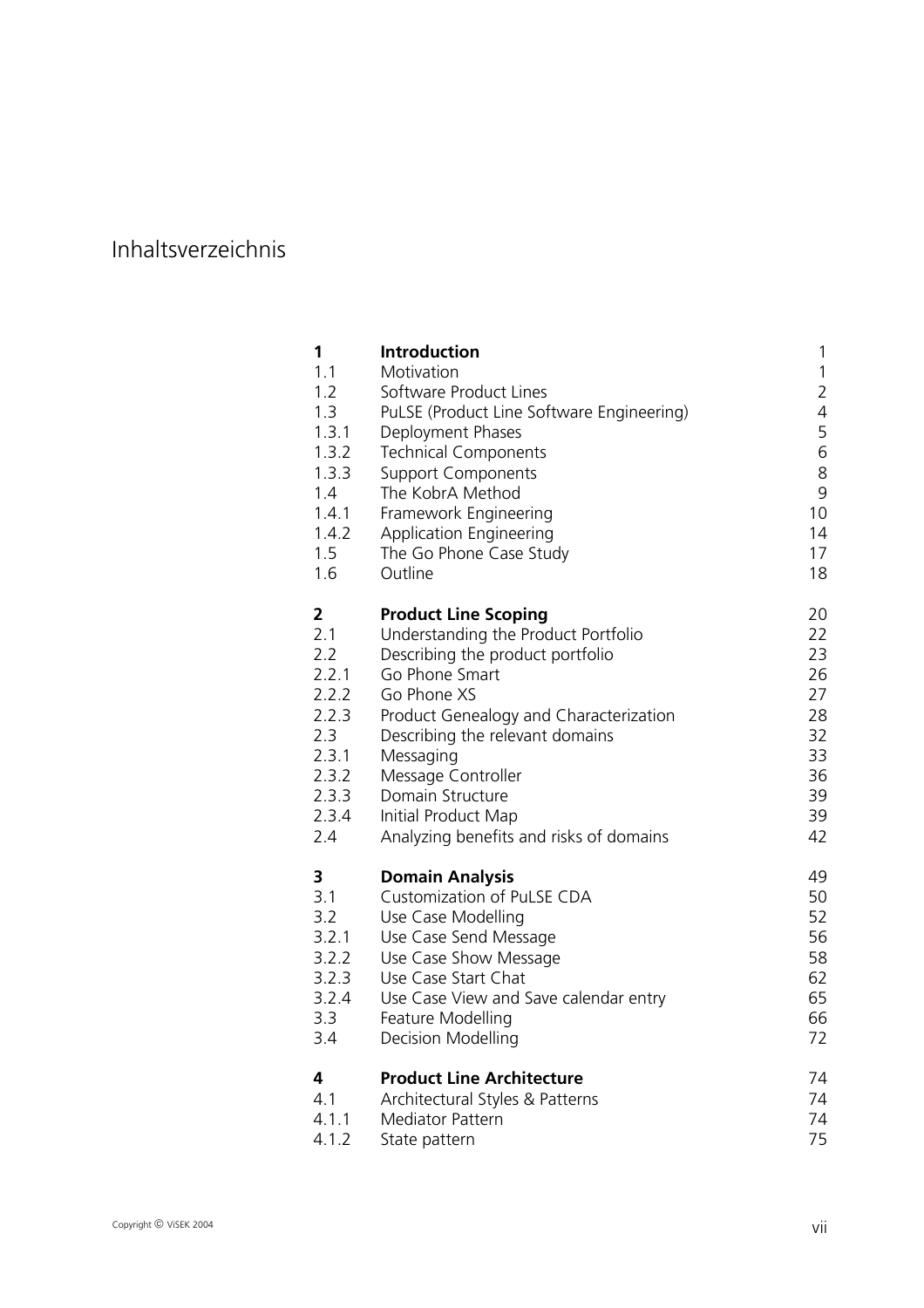| 4.2   | The KobrA process                                     | 76  |
|-------|-------------------------------------------------------|-----|
| 4.2.1 | <b>Context Realization</b>                            | 76  |
| 4.2.2 | PhoneComponent                                        | 78  |
| 4.2.3 | ComponentManager                                      | 80  |
| 4.2.4 | Component Tree                                        | 81  |
| 4.2.5 | Implementation models                                 | 82  |
| 4.3   | Variability Mechanisms                                | 83  |
| 4.3.1 | Aspect oriented programming                           | 85  |
| 5     | <b>Infrastructure Usage</b>                           | 88  |
| 5.1   | <b>Product Derivation Process</b>                     | 88  |
| 5.2   | Domain Model Instantiation                            | 88  |
| 5.3   | Process Hierarchy Instantiation                       | 92  |
| 5.4   | Architecture Instantiation                            | 93  |
| 5.5   | Code Generation                                       | 94  |
| 5.5.1 | Increasing the efficiency of Component implementation | 94  |
| 5.5.2 | Graphical Modelling of a Phone Component              | 95  |
| 5.5.3 | <b>Supporting Variability</b>                         | 95  |
| 5.5.4 | The technical realization                             | 96  |
| 5.5.5 | Conclusion                                            | 99  |
| 6     | <b>Analysis and Future Work</b>                       | 100 |
| 7     | Glossary                                              | 101 |
| 8     | <b>References</b>                                     | 102 |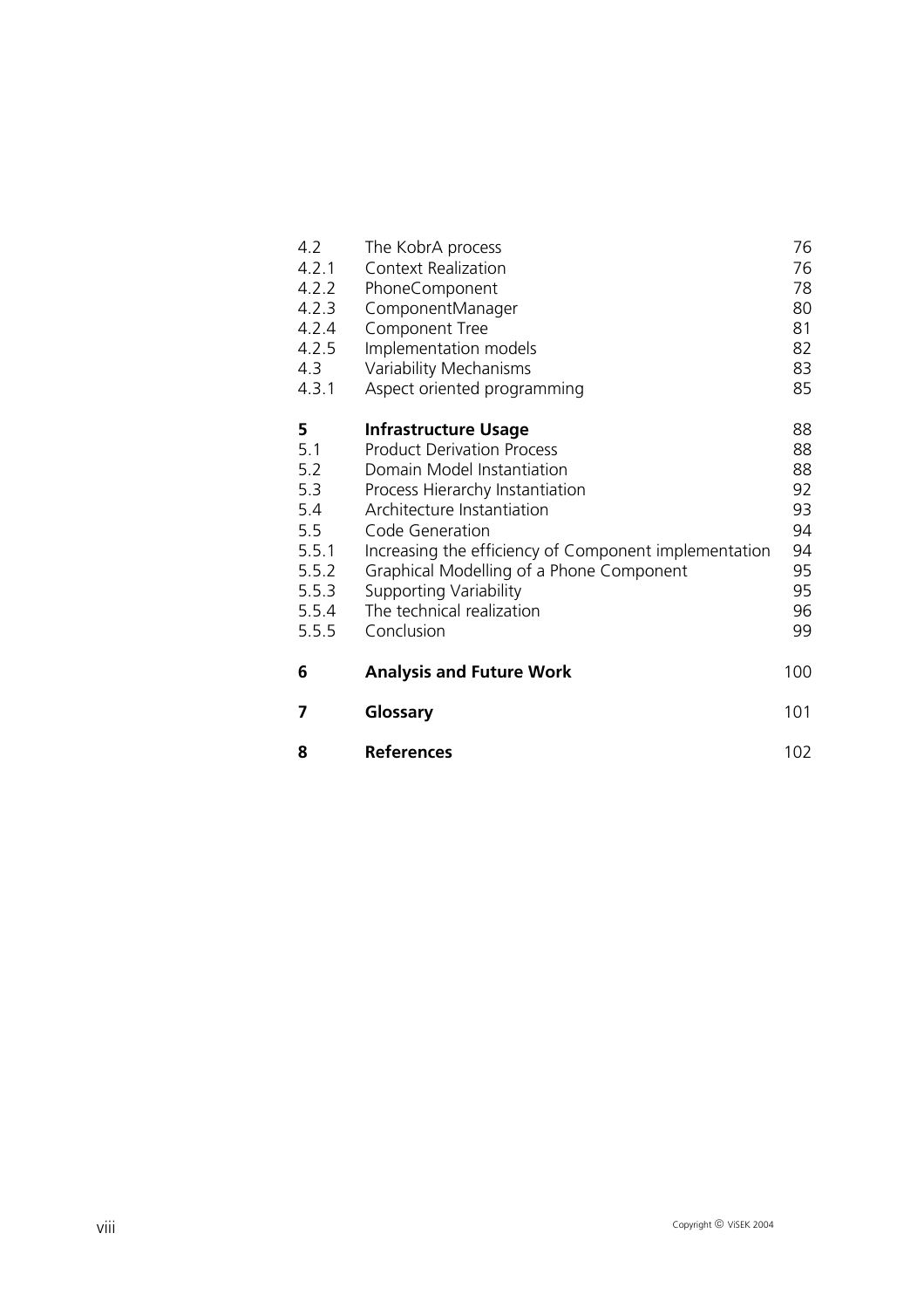# 1 Introduction

This report describes a case study in developing and documenting software product lines, which has been performed in the context of the ViSEK project.

This chapter introduces the context and the background of the case study. It begins with the overall motivation for performing it, then it introduces the general concepts of software product lines, as well as describes the methods and techniques used, that is, PuLSE (Product Line Software Engineering) and the KobrA method.

Section 1.5 and Section 1.6 finally give a high-level overview of the case study described and respectively of the outline of the overall report.

#### **1.1 Motivation**

Software development today faces several challenges. There is a critical need to reduce cost, effort, and time-to-market of software products, but, at the same time, complexity and size of products are rapidly increasing and customers are requesting more and more quality products tailored to their individual needs [10].

Experience of many software organizations shows that the traditional way of software development is not efficient enough to meet all these challenges. Here, traditional software development means that all development activities are performed in the context of a development project and thus focus only on the particular software ultimately delivered by a single project. Hence, an approach is needed that provides a point-of-view orthogonal to the project structure and thus allows commonalities among projects to be identified and effort to be shared between several projects.

Software product line engineering is such an approach that views the software products delivered by an organization as members of the same product family, which share several common characteristics. Although significant effort has been invested into research and transfer of product line concepts, theory, and methods in academia, as well as in industry ([11], [12], [13]) it is still a challenge for organizations to identify the methods and techniques applicable in their particular context and to seamlessly integrate them with their current practices, tools, and standards.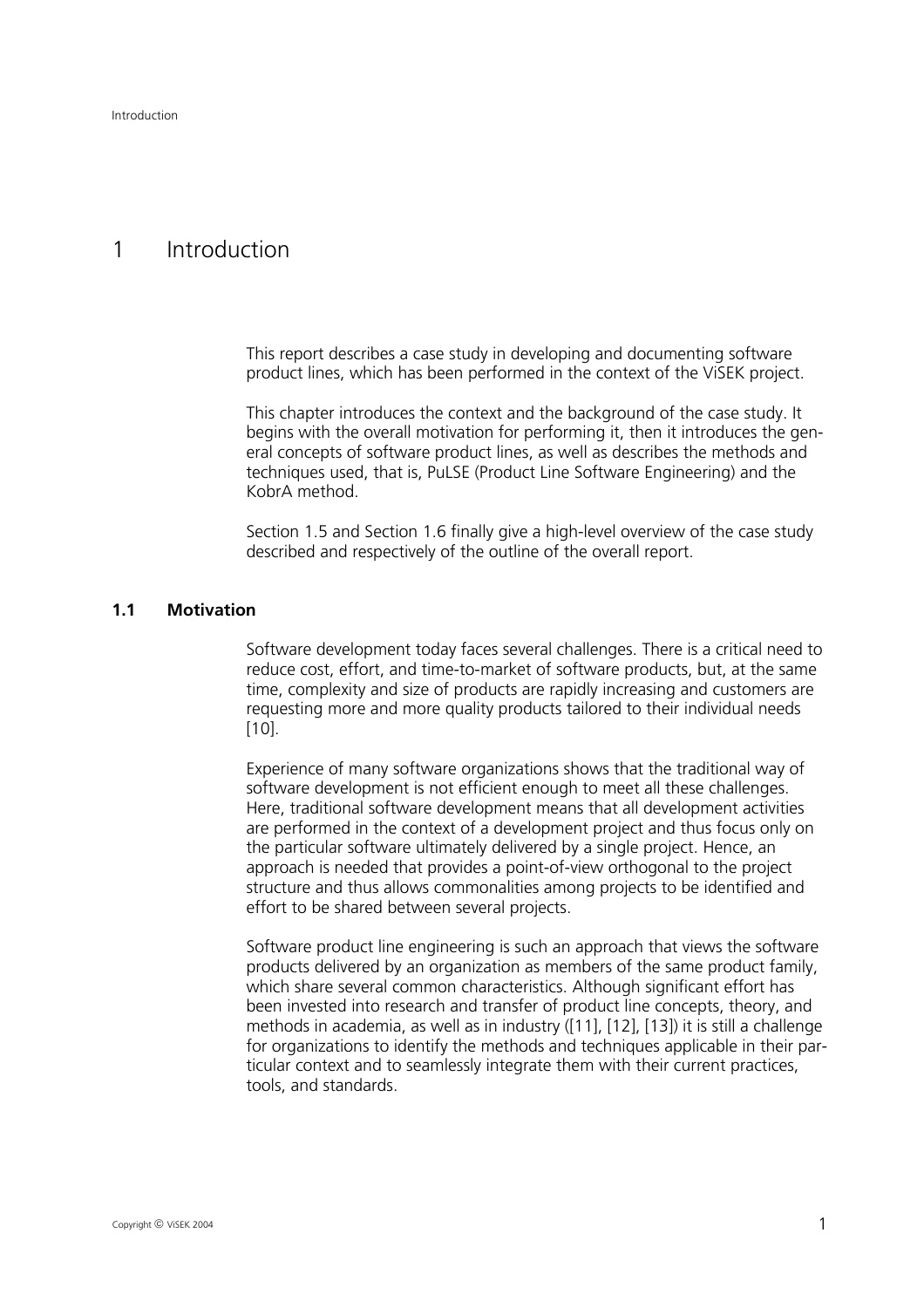This also results from the fact that product line methods are typically described and published in a very abstract way simply because the concrete examples are too valuable to an organization to be made publicly available.

The case study described in this report thus serves two purposes. On the one hand, it is directly meant to be a "complete" example of a software product line that can be studied by researchers and practitioners to support their understanding of what software product lines practically are. On the other hand, we hope that the case study provides the material that more people developing and describing product line technologies can use to demonstrate and illustrate their methods, techniques, or tools. If this would be achieved, researcher and practitioners could both better compare the different approaches available.

#### **1.2 Software Product Lines**

Nearly all software organizations today develop and maintain more than a single product. This holds for organizations that develop tailored systems individually for single customers, as well as for organizations that develop products for a mass market. Even for organizations that believe to develop a single product only, surveys have uncovered that also these organizations spend most of their resources on tailoring their systems to the needs of individual customers or enhancing systems by features that are newly required by customers [14], and thus also these organizations must maintain and evolve a set of customer-specific variants.

The products developed by an organization typically are similar applications in the same application domain. Hence, these products share some common characteristics and thus can be viewed as a software product line. Product lines of organizations can generally be characterized by the rate of variety and change over time, that is the number of product variants existing at a given point in time and the difference between the sets of existing product variants between a fixed time span. The main product-line categories are visualized in Figure 1.

Figure 1:Characterization scheme for software product lines

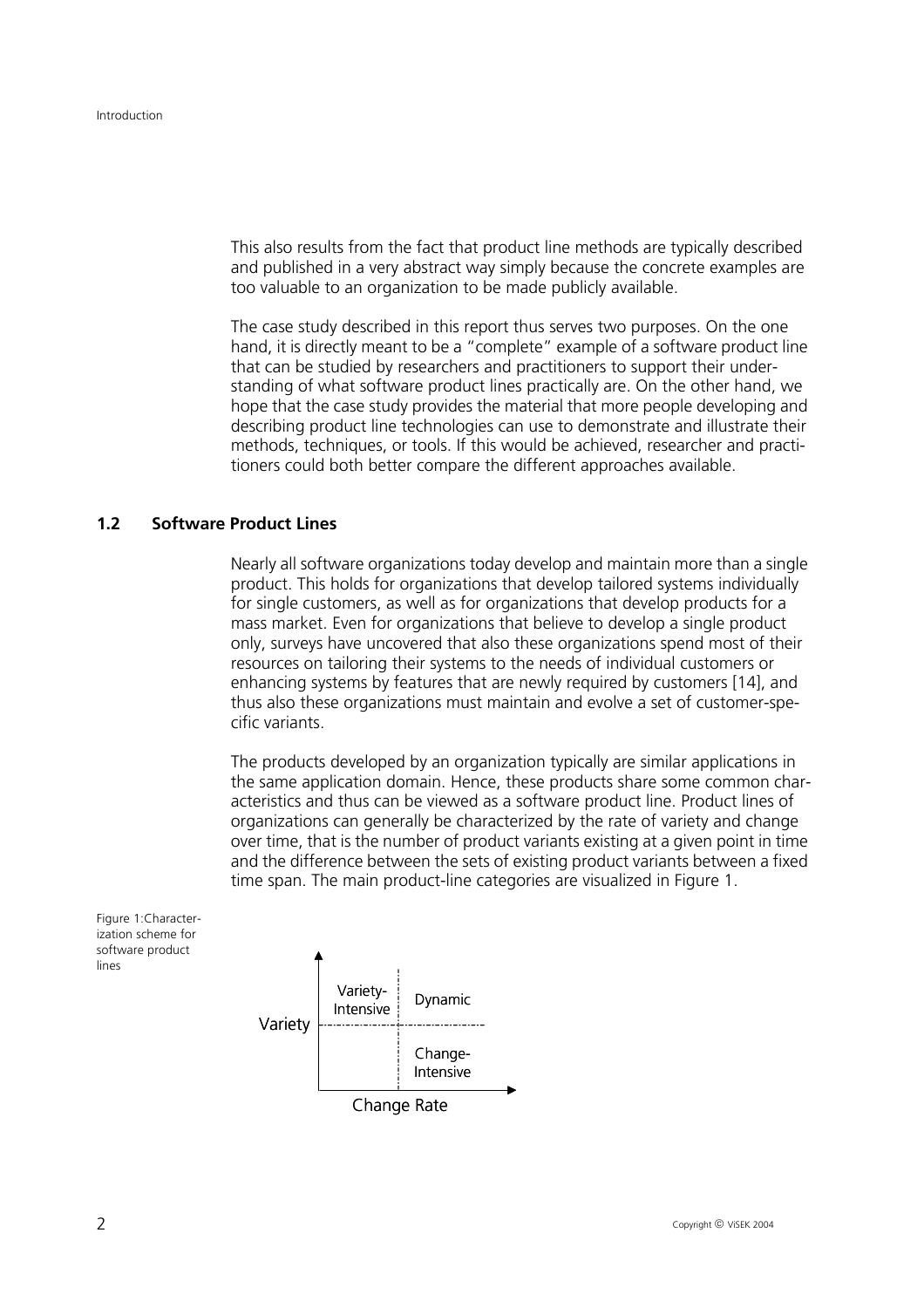Today, complexity and size of software products is rapidly increasing and customers are requesting more and more quality products tailored to their individual needs. Consequently, the variety and the change rate of the average product line increase. The higher the variety or the change rate of its product line, the bigger the challenges an organization must master and thus the higher the requirements on its development skills. Hence, there is a need for organizations to learn how to manage a product line or how to improve their way of managing it.

The following list gives an overview of typical problems that arise as the complexity of a product line increases:

- The same functionality is developed several times for different products or customers.
- The same changes must be repeated for different products.
- Identical features behave differently depending on the particular product.
- Some products cannot be updated anymore and customers must migrate to another product variant or version.
- It is not possible to predict the costs of introducing an implemented feature from a product into another variant.
- Changes to the common infrastructure lead to unpredictable changes of behavior in the various products.
- The maintenance effort explodes and thus free resources for new product developments become rare.

Product line engineering is an approach whose goal is to avoid these kind of problems by explicitly managing software product lines. Therefore, the overall development life-cycle is split into two concurrent phases: family engineering and application engineering (as depicted in Figure 2). Family engineering analyzes current and planned products developed by an organization with respect to their common and varying characteristics (i.e. commonalities and variabilities). The commonalities and variabilities are then used to construct a product line infrastructure, which is a repository of reusable artifacts. Application engineering uses this infrastructure to construct particular products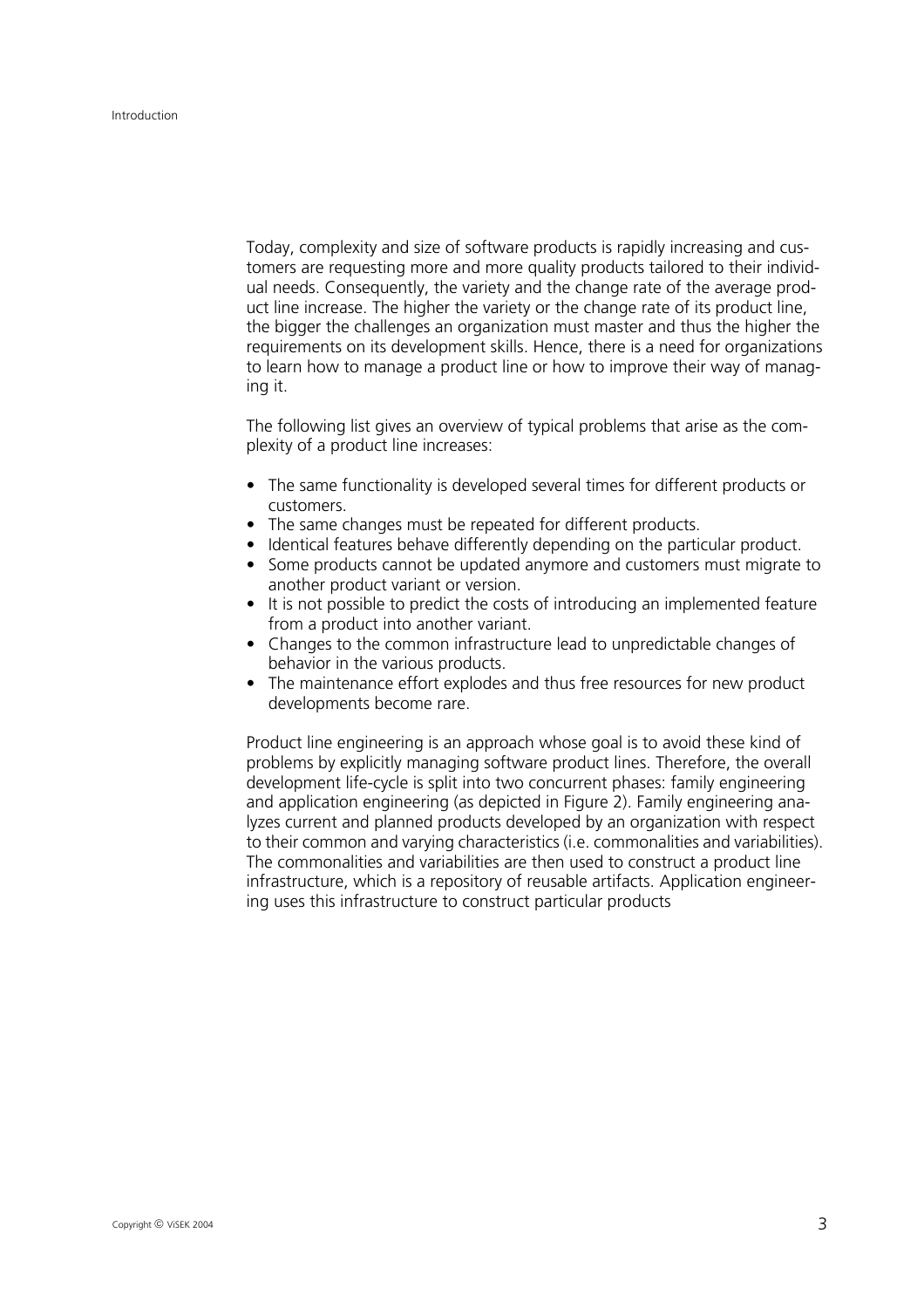Introduction

Figure 2:Product line engineering lifecycle



However, the above problems may also exist in organizations that already recognized their product line and thus created a product line infrastructure (or a common platform) for their systems. This happens simply because either developers of particular products do not know that the functionality they require has already been realized as part of the platform (or in the context of another project) or the platform does not evolve as fast as required and thus provides over time less and less of the functionality required. Hence, the usage and evolution of the product line infrastructure must be supported in a way that avoids these problems. Therefore, product line technologies are required that effectively support the identification of reusable artifacts, as well as the efficient adaptation and extension of the infrastructure. The latter requires explicit means for capturing and controlling commonalities and variabilities.

This report describes a case study that demonstrate how a software product line can be realized successfully in practice. The case study applies two methods for systematically developing software product lines: PuLSE and the KobrA method. These are described in the following two subsections.

# **1.3 PuLSE (Product Line Software Engineering)**

PuLSE is a method for enabling the conception and deployment of software product lines within a large variety of enterprise contexts. This is achieved via a product-centric focus throughout its phases, customizability of its components, an incremental introduction capability, a maturity scale for structured evolution, and adaptations to a few main product development situations.

Figure 3 shows an overview of PuLSE.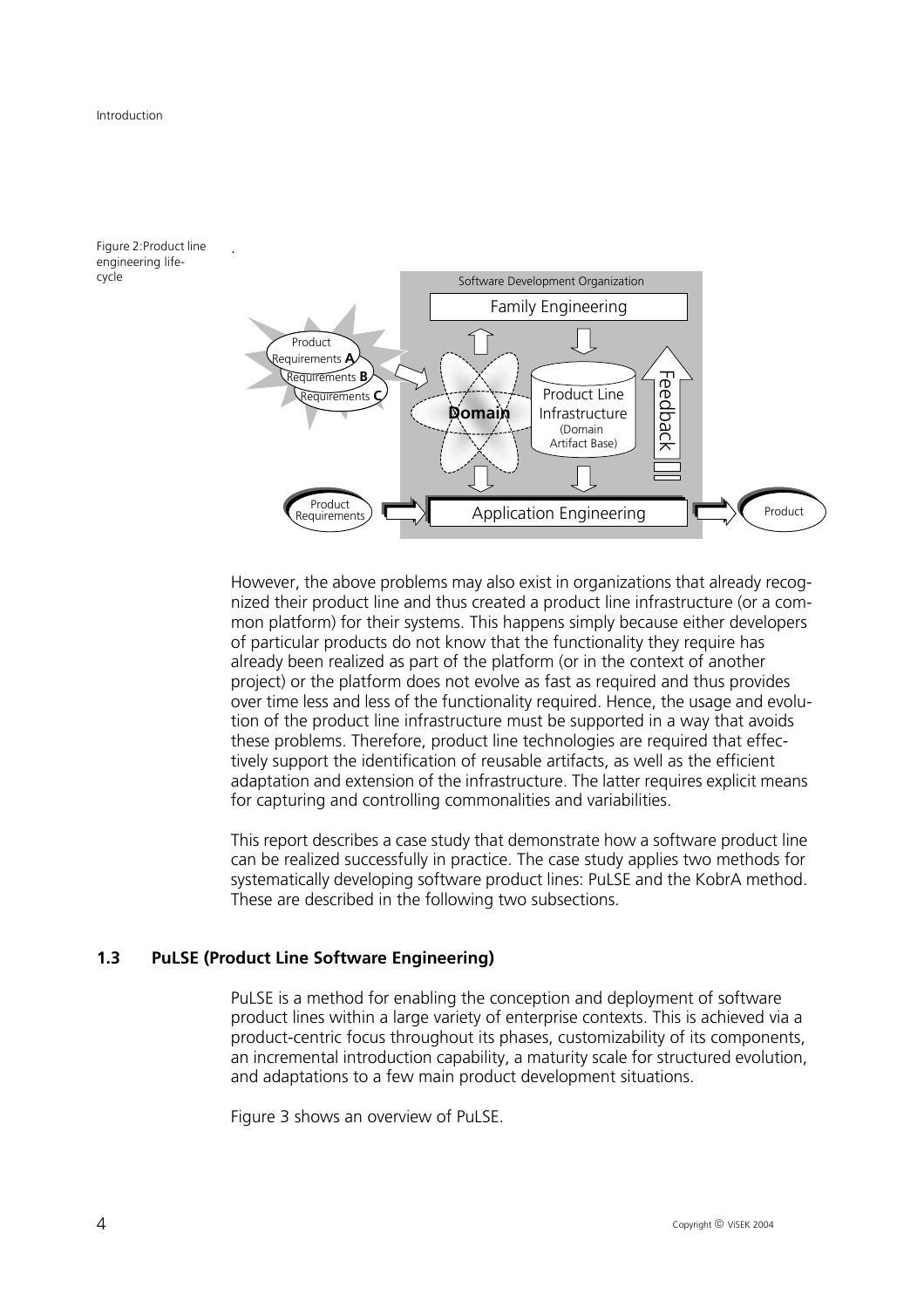

Figure 3:PuLSE overview

.

PuLSE is centered around three main elements: the deployment phases, the technical components, and the support components.

#### **1.3.1 Deployment Phases**

The *deployment phases* are logical stages of the product line life cycle. They describe activities performed to set up, use, and evolve product lines. The deployment phases are:

#### **PuLSE initialization**

PuLSE is customized to the context of its application. The principle dimensions of adaptation are the nature of the domain, the project structure, the organizational context, and the reuse aims.

The initialization phase is realized by the technical component for customizing, PuLSE-BC.

#### **Product line infrastructure construction**

The product line infrastructure is set up. This is done by scoping, modelling, and architecting the product line.

These activities are realized by the corresponding technical components PuLSE-Eco, PuLSE-CDA, and PuLSE-DSSA, respectively.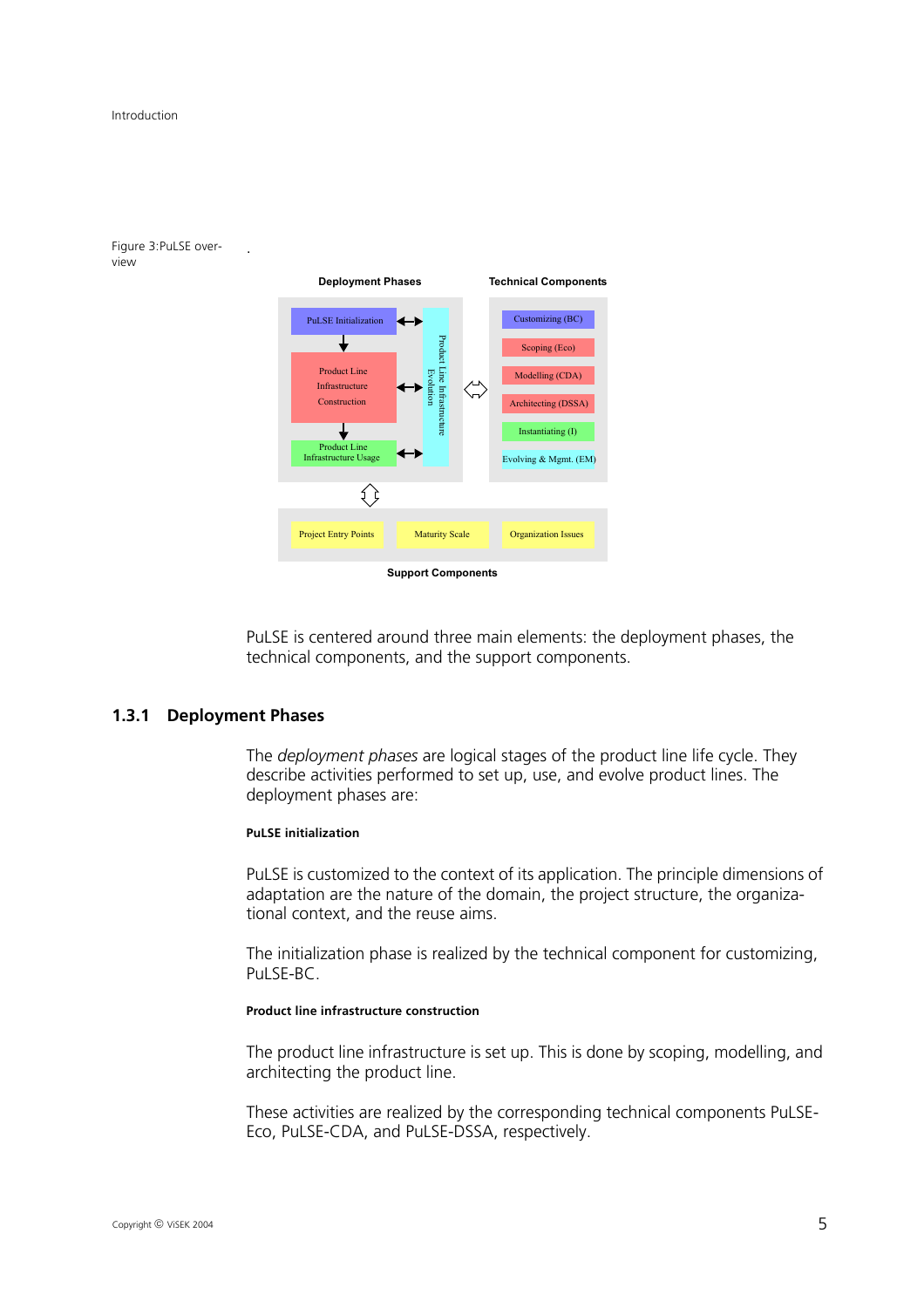Introduction

#### **Product line infrastructure usage**

The product line infrastructure is used to create a single product line member. This is done by instantiating the product line model and architecture.

The PuLSE-I technical component realizes this phase.

#### **Product line infrastructure evolution**

Concepts within the domain or other requirements on the product line may change over time. The evolution of the product line is handled in this phase. The process for controlling evolution is realized by the PuLSE-EM technical component.

# **1.3.2 Technical Components**

The *technical components* provide the technical know-how needed to operationalize the product line development. They are used throughout the deployment phases. The technical components are:

#### **Baselining and Customization (PuLSE-BC)**

Baseline the enterprise and customize PuLSE. The result is an instance of PuLSE — that is, instances of the other technical components — tailored to the specific application context.

#### **Economic scoping (PuLSE-Eco [3])**

Identify, describe, and bound the product line. This is done by determining the characteristics of the products that constitute the product line. Economic scoping in PuLSE means that the scope is determined with respect to business objectives and planned products.

The output of PuLSE-Eco are the product characteristic information and the scope definition. These outputs together describe the contents of the product line. The product characteristic information describes the common and variable characteristics of all products in the product line.

The scope definition identifies the range of characteristics that systems in the product line should cover. The basis for the scope definition is a product map that relates the characteristics to the different products. A product map is a table, which lists the characteristics mentioned in the product characteristic information as its rows and the products as its columns. The table cells contain a cross when a product contains a characteristic.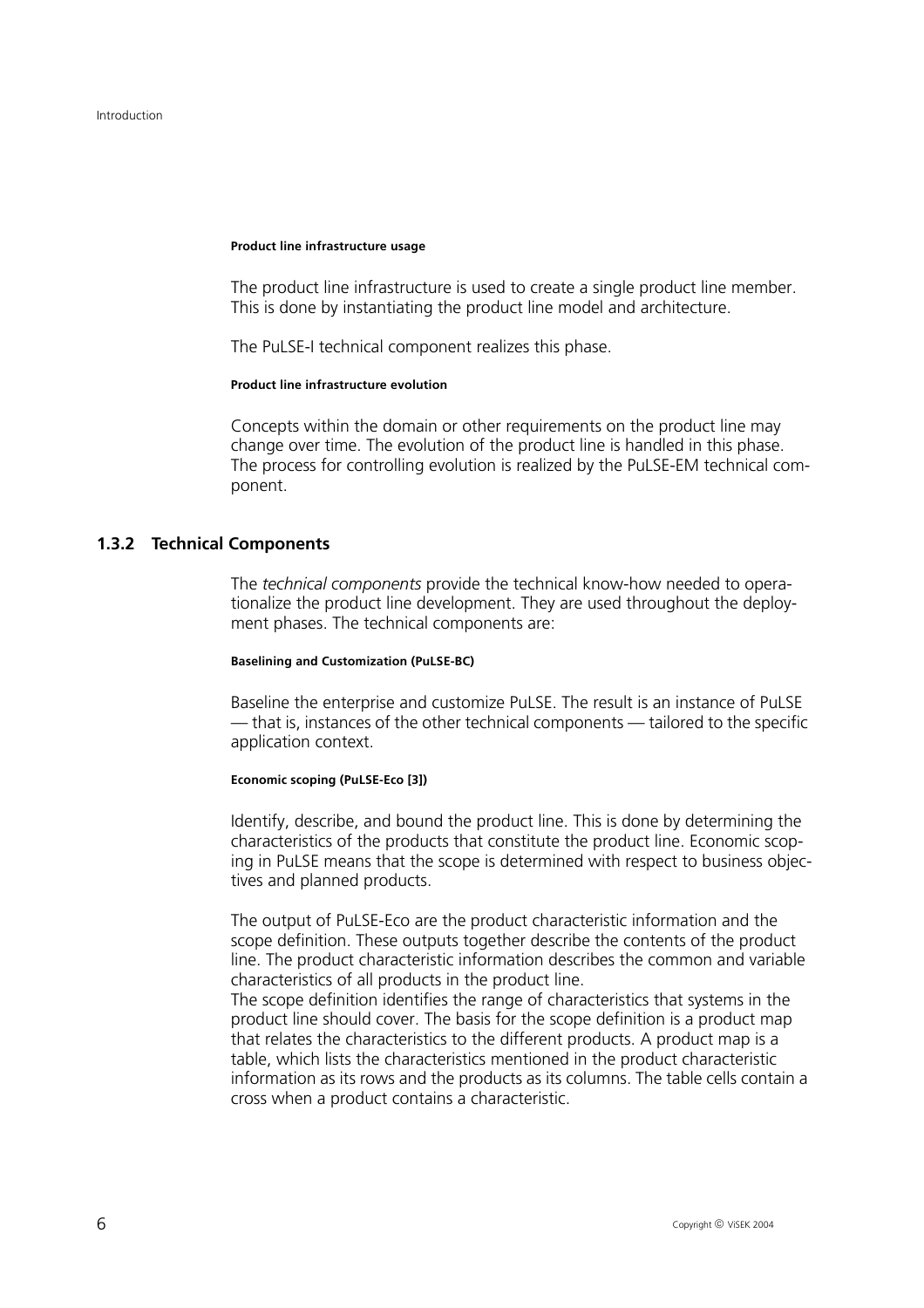To determine the scope, the benefit provided by including a characteristic into the scope relative to business objectives is determined. The scope definition is then an identification of a subset of the characteristics that shall be developed for reuse.

The benefit is calculated with functions. Characterization functions describe the benefit of having a certain characteristic in a certain product. The business objectives are expressed in terms of benefit functions that describe the benefit accrued by integrating a certain characteristic into the product line scope. By gathering values for the characterization functions, the benefit functions can be solved to determine the appropriate scope.

#### **Customizable Domain Analysis (PuLSE-CDA [4])**

Elicit the requirements for a domain and document them in a domain model (a.k.a. product line model).

A product line model is composed of multiple workproducts that capture different views of a domain. Each view focuses on particular information types and relations among them. In the workproducts, common requirements (commonalities) and requirements that vary for the different systems (variabilities) are modeled. Therefore, they are referred to as generic workproducts. There are three types of variabilities: optional, alternative, and range requirements.

Each generic workproduct has defined meta elements for each variability type. Meta elements indicate points of variation and enable the instantiation of the workproducts.

The variabilities (expressed by meta elements) are connected to decisions that, when completely resolved, specify a particular system, a member of the product line. The decisions are at different levels of abstraction and are hierarchically structured based on constraints among them. The decision hierarchy is called the domain.

To specify a particular system in the product line, the product line model is completely instantiated. The instance of the product line model is generated by passing all resolutions of the decisions to the connected meta elements, which instantiate their corresponding part of the product line model.

#### **Domain Specific Software Architecture development (PuLSE-DSSA [5])**

Develop a reference (or domain specific) architecture based on the product line model.

A reference architecture description consists of multiple models that describe different views on the reference architecture. Each of the views is composed of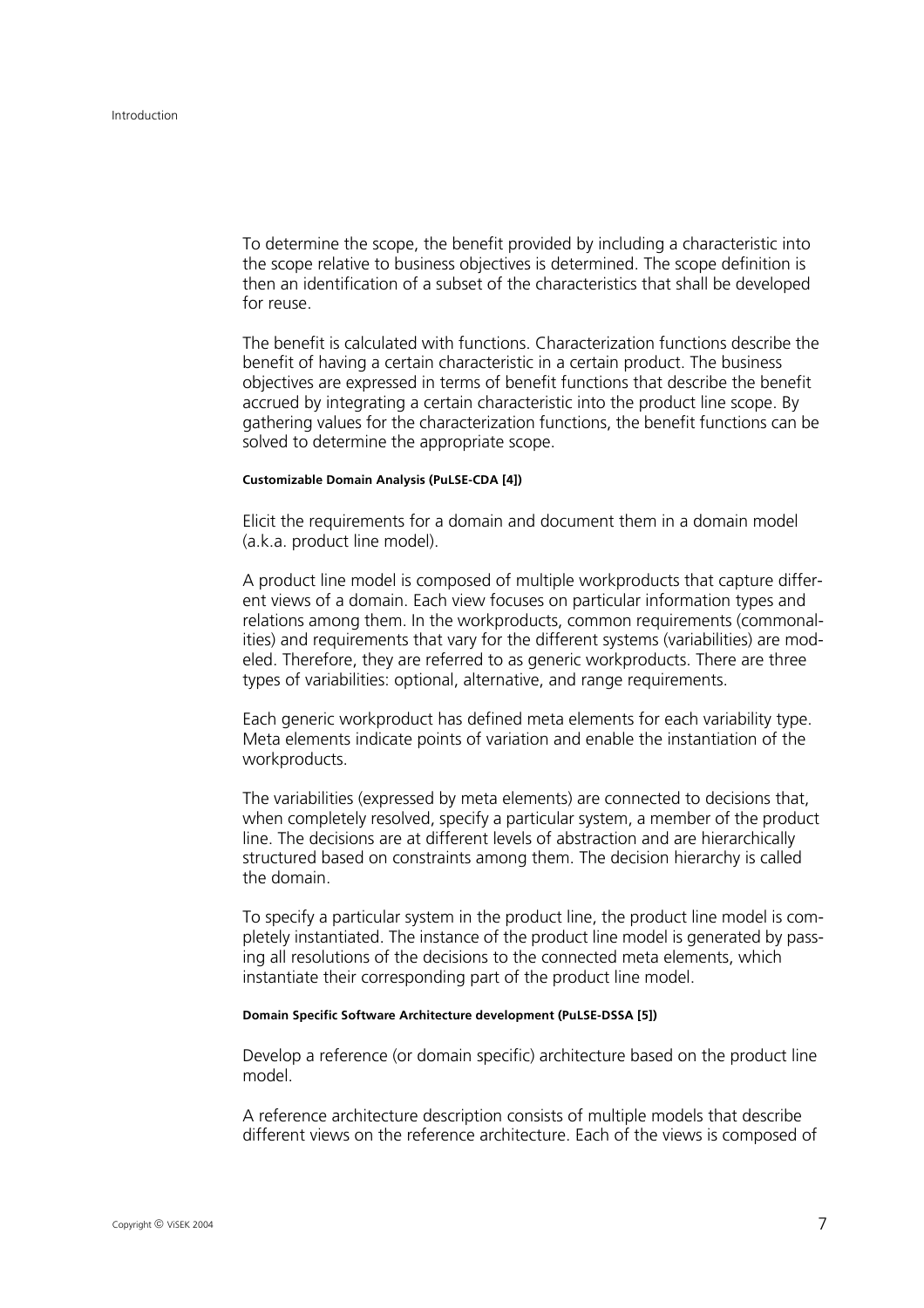view-specific components and connectors that describe the architecture from a different perspective. Similar to a product line model, a reference architecture description is an architecture description that also captures variability in the architectures for the different systems in the product line.

During the reference architecture development, certain decisions arise that are not driven by the domain. These decisions may introduce domain-independent variabilities. The resulting decision model is called the architecture decision model.

An optional output of PuLSE-DSSA is a prototype that may have been created.

#### **Instantiation (PuLSE-I)**

Specify, construct and validate one member of the product line. This encompasses the instantiation of the product line model and the reference architecture, the creation and/or reuse of assets that constitute the instance, and the validation of the resulting product. Additionally, reusable assets that are needed, that have not been created yet, are developed and put into the reusable asset base.

#### **Evolution and Management (PuLSE-EM)**

Guide and support the application of PuLSE throughout the deployment phases initialization, construction, usage, and evolution.

PuLSE-EM is centered around three basic tasks: product line management, evolution, and learning. Product line management provides means for scheduling and coordinating the technical components, as well as for observing the product line and its environment to be able to respond quickly to emerging needs. Product line evolution supports systematic change request processing. This includes the evaluation of change requests and the assessment of their effects on existing parts of the product line infrastructure. Learning analyzes the product line and changes that occur over time. The goal is to learn about patterns of product line evolution that would allow for acting in anticipation of future problems, needs, or changes.

Additionally, PuLSE-EM includes the configuration management framework that underlies and supports the product line infrastructure.

#### **1.3.3 Support Components**

The *support components* provide guidelines that support the other components. They are: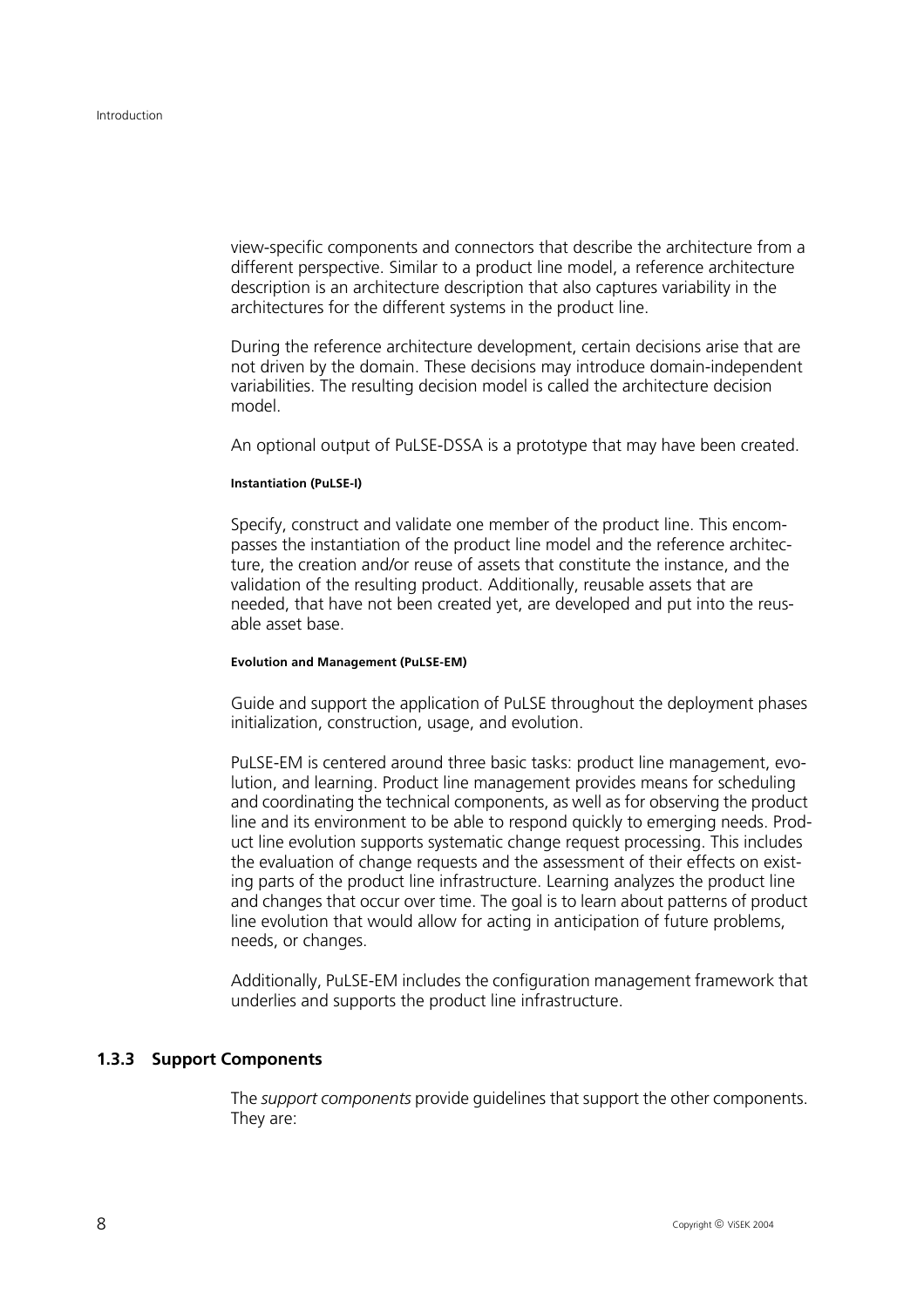#### **Project Entry Points**

Project entry points are guidelines to customize PuLSE for a set of standard situations. For example, in reengineering driven PuLSE projects, legacy assets are a major source of information and guidelines on how to integrate them are given in the respective entry point.

#### **Maturity Scale**

It is used to evaluate the quality of a PuLSE process application in enterprises with the intention to identify and improve weak points. The levels on the scale are: initial, defined, controlled, and optimizing.

#### **Organizational Issues**

For PuLSE to be most effective, an organization structure has to be set up and maintained that supports the development and management of product lines. Guidelines on how to do that are given here.

#### **1.4 The KobrA Method**

The KobrA method<sup>1</sup> represents a synthesis of several advanced software engineering technologies, including product line development, component-based software development, frameworks, architecture-centric inspections, quality modelling, and process modelling [19]. These have been integrated into the KobrA method with the basic goal of providing a systematic approach to the development of high-quality, component-based application frameworks. Numerous methods claim to support component-based product line development, but as already mentioned above, many of these invariably tend to be rather vague and unprescriptive in nature. They define a lot of possibilities, but provide little, if any, help in resolving the resulting choices between them. The KobrA method, in contrast, aims at being as concrete and prescriptive as possible.

A fundamental tenet of the KobrA method is the strict distinction of products and processes. The products of a project (e.g., models, documents, code modules, test cases, etc.) are defined independently of, and prior to, the processes by which they are created, and effectively represent the goals of these processes. Furthermore, all products are organized around, and oriented towards,

<sup>1</sup> The KobrA project was funded by the German Government and was being undertaken by a consortium of four organizations: Softlab GmbH, Munich, Psipenta GmbH, Berlin, Fraunhofer-FIRST, Berlin and Fraunhofer IESE, Kaiserslautern.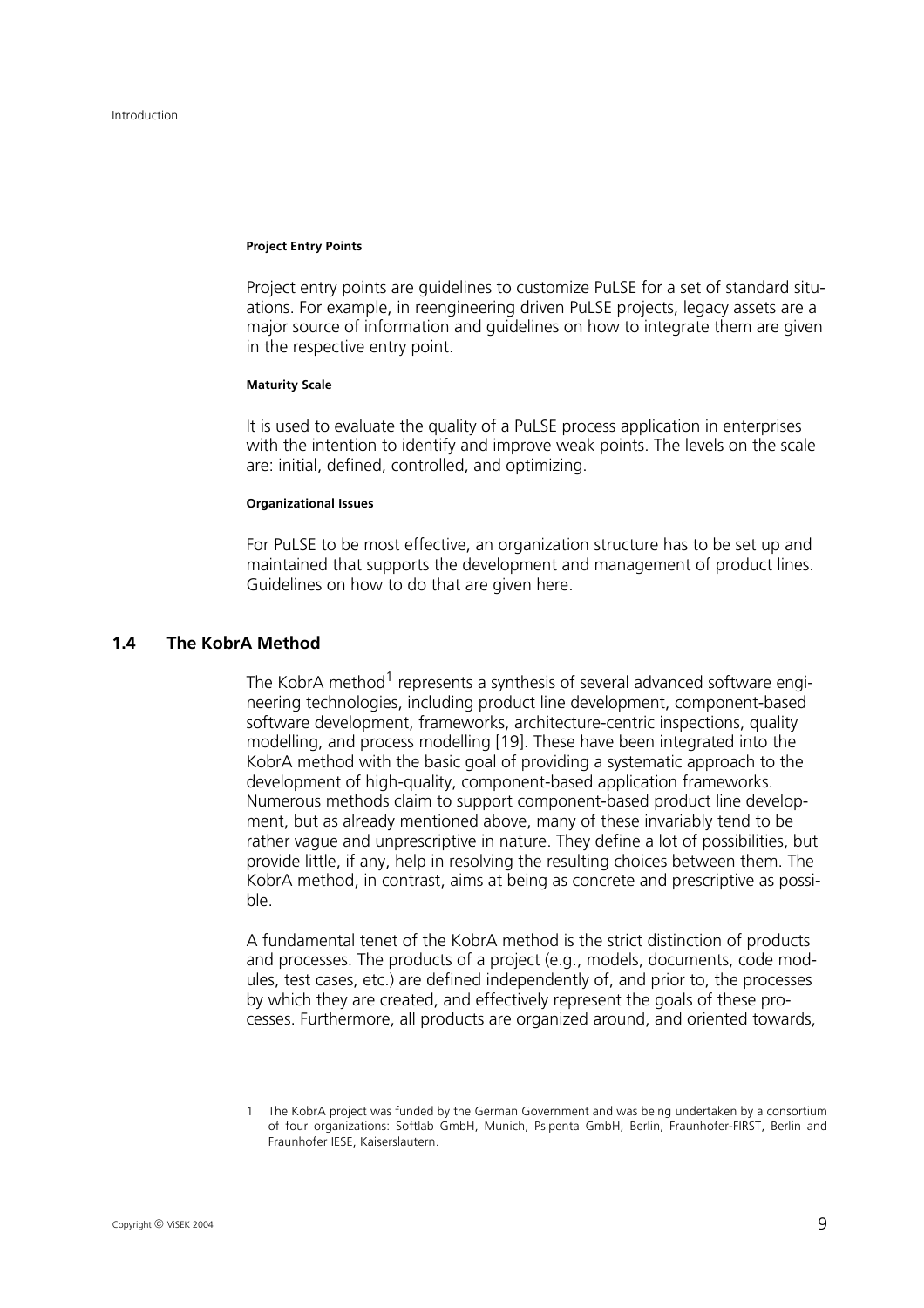the description of individual components. This means that, as far as possible, there are no global or system-wide products - all products (and accompanying processes) are defined to carry information only related to their particular component. The advantage is that components (and the products that describe them) can then easily be separated from the environment in which they were developed and therefore can be reused independently.

From a product line perspective, the KobrA method represents an object-oriented customization of the PuLSE method. The infrastructure construction phase of PuLSE corresponds to the framework engineering activity, the infrastructure usage phase of PuLSE corresponds to the application engineering activity, and the product line evolution phase of PuLSE corresponds to the maintenance of the frameworks and applications.

The purpose of the framework engineering activity is to create, and later maintain, a generic framework that embodies all product variants that make up the family, including information about their common and disjoint features. The purpose of the application engineering activity is to instantiate this framework to create particular variants in the product family, each tailored to meet the specific needs of different customers, and later to maintain these concrete variants. A given framework can therefore be instantiated multiple times to yield multiple applications.

It is important to note that the distinction between the framework activities in the KobrA method is the level of generality/specificity, not the level of detail. In fact, the framework and application engineering activities both result in descriptions of components in terms of a mixture of textual and UML-based (graphical) models. The difference between the two is that the framework models potentially contain variabilities, while the application models do not. The advantage of using the UML is that frameworks and associated application are independent of any particular programming language or component technology (e.g., Java Beans, COM, CORBA).

The transformation of an application into an executable form is carried out in a distinct set of activities that are essentially orthogonal to the framework and application engineering activities. The implementation activity takes instantiated UML models and maps them, through a series of well-defined refinement and translation steps into an executable representation (e.g., high-level source code) [6]. Finally, the build activity actually creates binary load modules ready for deployment in the target environment.

# **1.4.1 Framework Engineering**

In the KobrA method, a framework is the static representation of a set of Komponents<sup>1</sup> organized in the form of a tree. Each Komponent is described at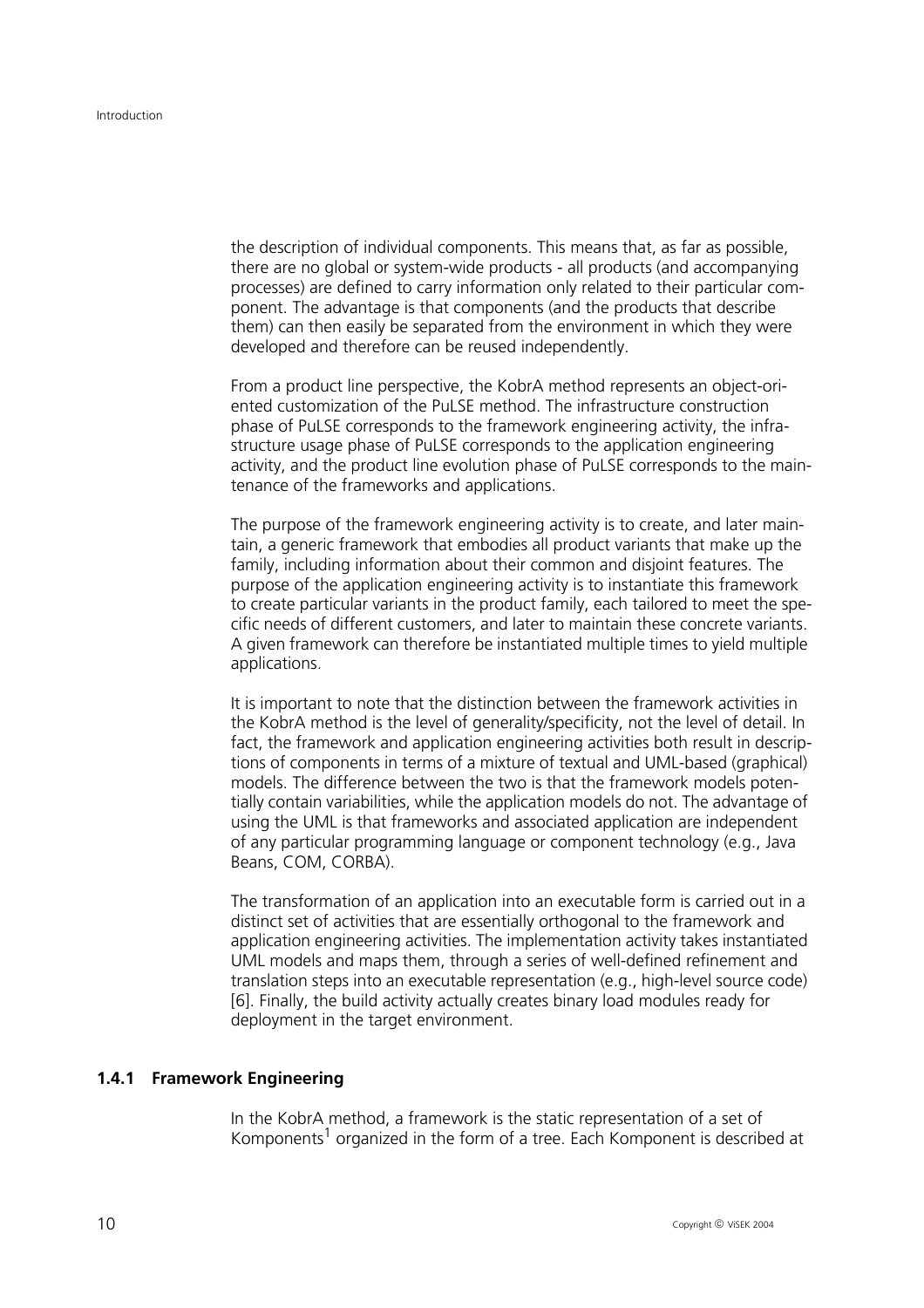two levels of abstraction - a specification, which defines the Komponent's externally visible properties and behaviors, and thus serves to capture the contract that the Komponent fulfils, and a realization, which describes how the Komponent fulfils this contract in terms of contracts with lower level Komponents. A framework, therefore, is a tightly coupled arrangement of Komponent specifications and realizations. Figure 4 shows



the general set of UML models, which make up Komponent specifications and realizations.

To start the framework development process, the context of the Komponent at the root of the tree is modeled. Since this takes the form of a realization it is known as the context realization. Subkomponents are then identified, their specifications derived from the context realization models, and finally the subkomponents realizations are designed. This is performed recursively until no further subkomponents are required.

The framework is a reuse infrastructure for creating systems within the application domain. The family aspects are captured by decision models, which, are a part of all specifications and realizations. The decisions relate to variabilities in the domain that are explicitly reflected in the models of the generic framework.

Figure 4:Komponent Specification and Realization

<sup>1</sup> In the KobrA method, we use the term "Komponent" as shorthand for "KobrA component"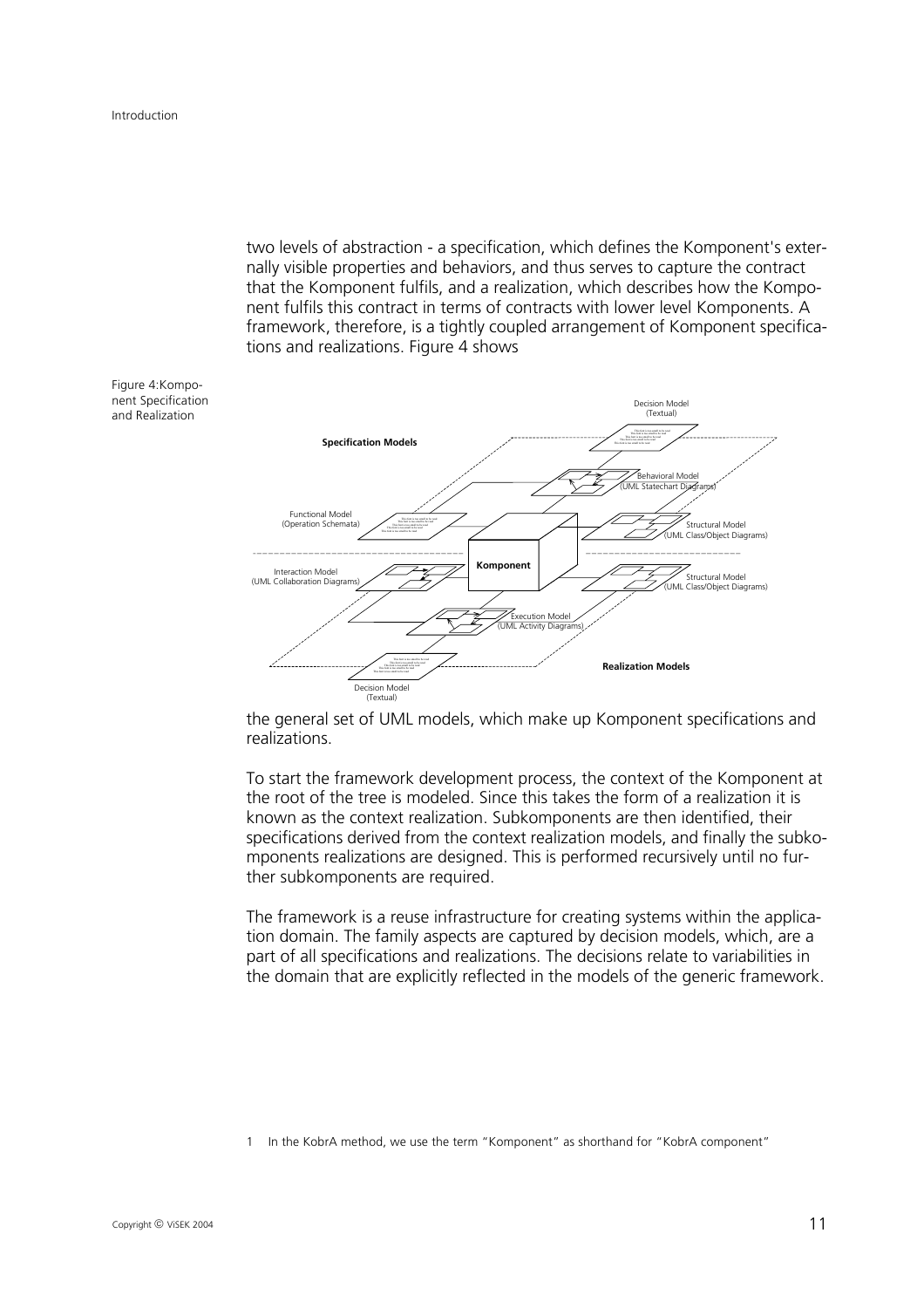#### **Context Realization**

Framework engineering starts with the elicitation of the environment properties for the planned system family, including the determination of the framework's scope. The underlying elicitation process and the used workproducts depend on the domain of interest and the project context, as described in [7]. However, the application of KobrA requires a particular set of models at the end of context realization, which is needed to begin the recursive KobrA development process. These models correspond to the models used for realizing Komponents.

#### **Komponent Specification**

The goal of Komponent Specification is to create a set of models that collectively describe the externally visible properties of a Komponent. As such, the specification can be viewed as defining the interface of a Komponent and describing the services a Komponent provides to its parent. The specification of a Komponent is comprised of four main models: the structural model, the behavioral model, the functional model, and the decision model. The structural, behavioral and functional models constitute the specification models for a Komponent as it is used in all applications covered by the framework. The decision model contains information about how the models change for the different applications.

The structural model describes the classes and relationships by which a Komponent interacts with its environment, as well as any internal structure of the Komponent, which is visible at its interface. The structural model is composed of UML class diagrams and UML object diagrams. Class diagrams define the classes, attributes, and relationships that describe the externally visible types characterizing the Komponent's relationship to its environment. Object diagrams are only needed if the Komponent under specification contains white box components. If this is the case, the purpose of the object diagrams is to describe the parts of the internal structure that are externally visible.

A Komponent's decision model describes the different variants of the Komponent. It is an extension of the decision model of the Komponent's parent. Variabilities that arise during the Komponent specification are investigated, and a determination made about whether variabilities can be captured by already existing decisions or if new decisions have to be added to the decision model.

The behavioral model describes how a Komponent reacts in response to external stimuli. It consists of an arbitrary number of UML statechart diagrams and an optional event map. A statechart in a KobrA specification describes user visible states of a Komponent and state changes that are reactions on user visible events. Events represent requests for the execution of an operation. The operations are exactly the operations given in the specification class diagram of the respective Komponent. Event maps capture the event-operation mapping.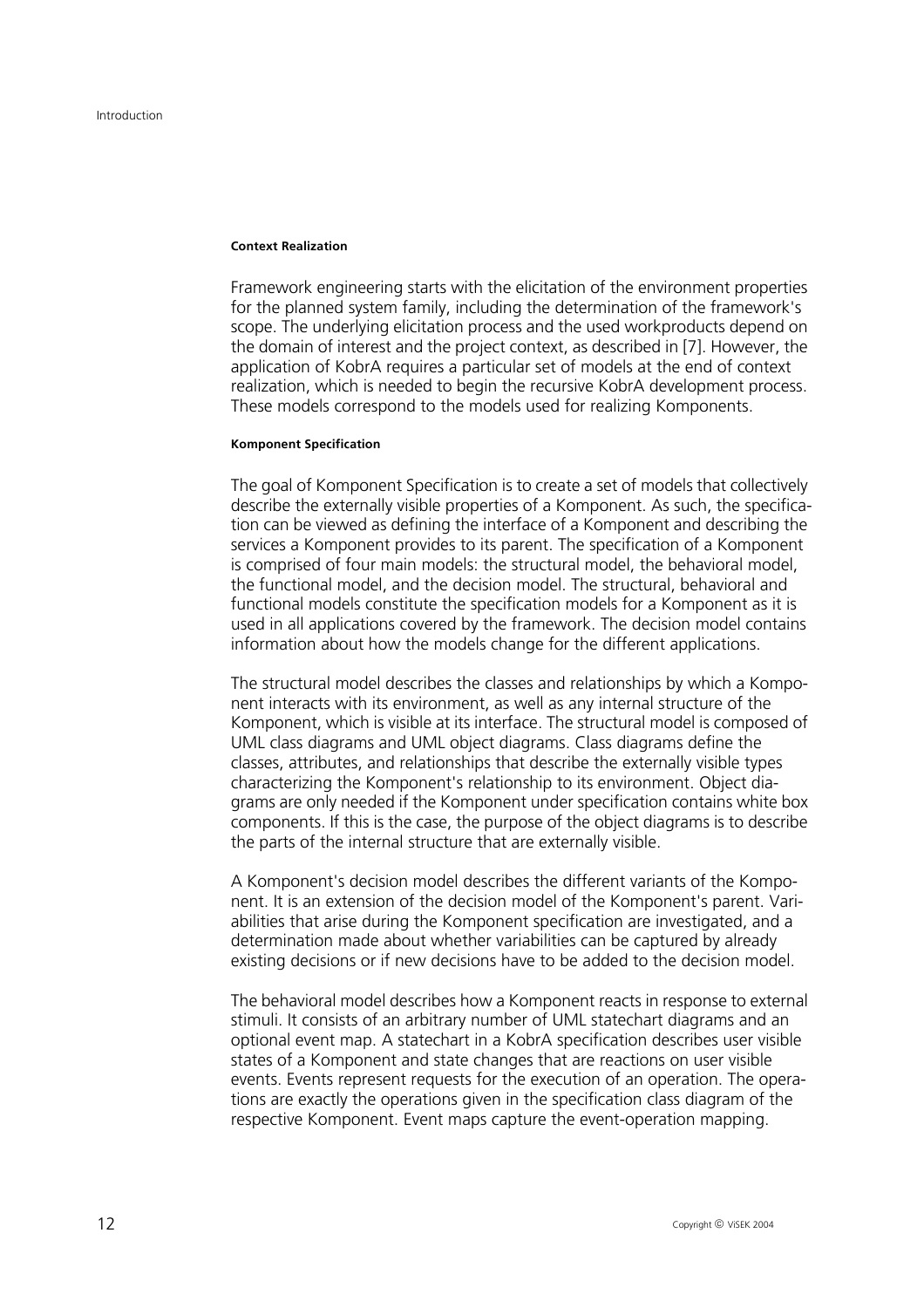The functional model of a KobrA Komponent describes the externally visible effects of the operations that are provided by that Komponent. It consists of a set of operation schemata (operation schemata are not part of the UML, but have their origin in Fusion [2]). Each operation listed in the class diagram must have a corresponding operation schema which defines its effects in terms of input parameters, changed variables, output values (reads, changes, and sends clauses), as well as pre- and post conditions (assumes and result clauses).

#### **Komponent Realization**

The goal of Komponent Realization is to create a set of models that collectively describe the private design of a Komponent. As with all design, the basic requirement is that the realization must realize the Komponent's specification. A Komponent's realization is comprised of four main models: the interaction model, the structural model, the activity model, and the decision model.

Interaction models define how groups of objects interact at run-time to realize Komponent operations. A UML interaction diagram (either a UML collaboration diagram or a UML sequence diagram) describes each operation that is part of the specification. The operation schemata from the Komponent specification provide most of the information needed to develop the interaction diagrams. The basic requirement is that the corresponding interaction diagram must realize all the effects defined in the result clause of a schema. In particular, whenever an object is read or changed, a corresponding message is required in the interaction diagram.

Activity diagrams can be used as intermediate models to bridge the step from operation schemata to interaction models. Activity models provide a process-oriented view of the realization of the Komponent operations. For each operation described by an operation schema in the specification, a UML activity diagram is created. Using activity diagrams, the activities that are necessary to perform an operation are modeled and subsequently used to create the interaction models.

The realization structural model describes the classes and relationships from which the Komponent is realized, and the architecture of the Komponent. Like the specification structural model, the realization structural model consists of a number of UML class and UML object diagrams. The realization class diagram is basically a superset and refinement of the corresponding specialization class diagram. Elements taken from the specification class diagram are described in more detail and additionally new elements (often subkomponents) uncovered during the creation of the interaction are included. In contrast to specification class diagrams, however, in realization class diagrams there are no restrictions on the inclusion of operations, or any other features, for any of the classes. Object diagrams at the realization level describe the actual instances of the elements depicted in the class diagram, and hence provide a snapshot of a typical config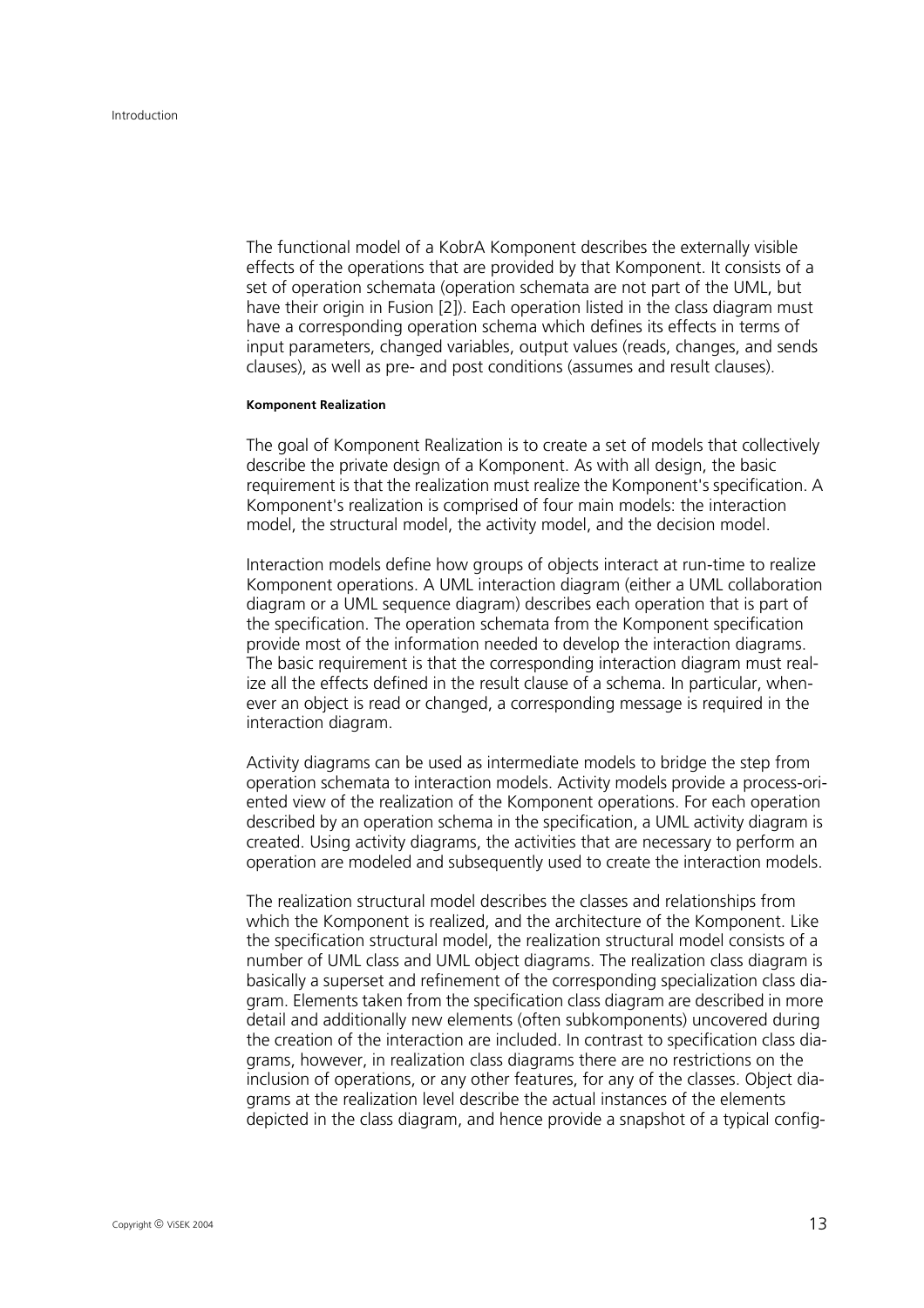uration of the objects in a Komponent. They essentially capture the architecture of the Komponent, therefore.

A Komponent realization serves as the starting point for creating the next level in a Komponent framework. Based on the realization, subkomponents of the Komponent under investigation are identified. For each of the identified subkomponents, a Komponent specification is created as described in the previous section. Thus, the realization models are the primary information source for the creation of the specifications of subkomponents.

Another possible way of realizing a specification is to reuse pre-existing components such as COTS components or reengineered legacy components. To achieve this, parts of the specified interface are matched to the interface supplied by the pre-existing component. When the two interfaces are the same they are said to be in "mutual interface" agreement and the supplier component can be integrated in the Komponent framework. If the two interfaces are not initially the same, changes must be made to the reused component and/or the client Komponent in the framework.

#### **1.4.2 Application Engineering**

Application engineering uses the framework built during framework engineering to construct specific applications in the domain covered by the framework. Therefore, to be cost-effective, the benefits gained from reusing framework Komponents in the creation of several applications must be greater than the effort needed to develop the framework. This is achieved by assembling single products, or at least significant parts of them, from framework components. However, in order to benefit systematically from the framework, a defined method for application engineering must accompany the processes for developing the framework. This method by necessity tightly coupled with the models that are developed during framework engineering.

The application engineering process is centered on the given framework and driven by the framework's decision models. The framework is traversed in a topdown manner, recursively resolving decisions until all the generic framework models are transformed into specific models for the particular application.

According to the common separation of requirements engineering and system design, the application engineering process is split into two primary steps: context realization instantiation and framework instantiation.

#### **Application Context Realization**

The instantiation of the framework's context realization is the first major activity of application engineering. It starts when the software development organiza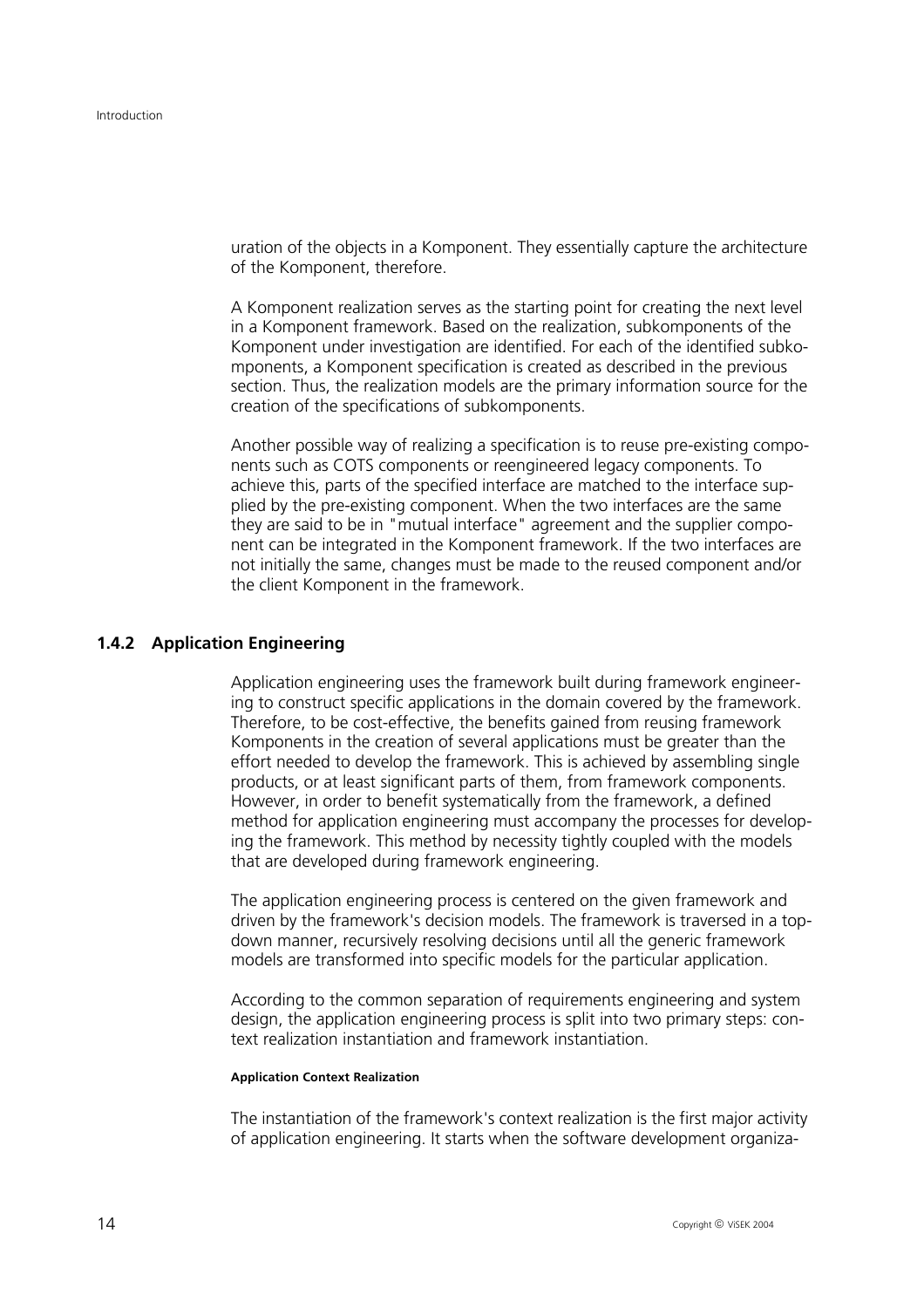tion has established an initial contact to a potential customer who is interested in a software system in the domain of one of the organization's frameworks. The outputs of this process are the context decisions and a concrete realization of the application's context.

Ideally, a consultant handles interaction with the customer during this activity. The role of a consultant is played by a person who is an expert with respect to the application domain and to applications based on the existing framework. The consultant elicits the requirements for the application to be developed while working with the customer to identify problems

The elicitation process is driven by a decision sequence derived from the decision model of the framework's context realization. For example, the consultant asks the customer whether future users of the library system must pay for loaning items. According to the customer's resolution, all models are changed with respect to the effect described in the decision model.

When a decision cannot be resolved directly by the customer, the resolution is supported by partially instantiated framework models, which represent the intermediate state of the application context (e.g., the activity diagram "Item Check In" without the cost collection activity).

This strategy for requirement elicitation is tightly coupled with the framework because exactly the alternatives supported by the existing framework are provided to the customer. The offering of a set of possible alternatives also simplifies the elicitation process because it corresponds to the selection of one of the provided choices.

Only when none of the supported alternatives meets the customer's needs must the required properties be explicitly modeled during requirement elicitation. The framework alternative that is the closest to the required one serves as the input for the modelling activity. Hence, the alternative not yet supported by the framework can be expressed by means of differences to requirements supported by the existing framework. This not only simplifies the later integration, either generally with the framework (i.e., a new framework revision) or specifically with a particular instance, but also guides reuse during its implementation.

When all decisions in the decision model of the framework's context realization have been resolved, the main phase of the elicitation process is finished. The result is a concrete instance containing a set of models that realize the context of the particular application to be developed. In addition to the instances of the generic framework models, customer-specific requirements that are not part of the framework can be added to extend the application context realization.

The instantiation of the generic framework context realization stops when the customer accepts the realization of the application context after checking it for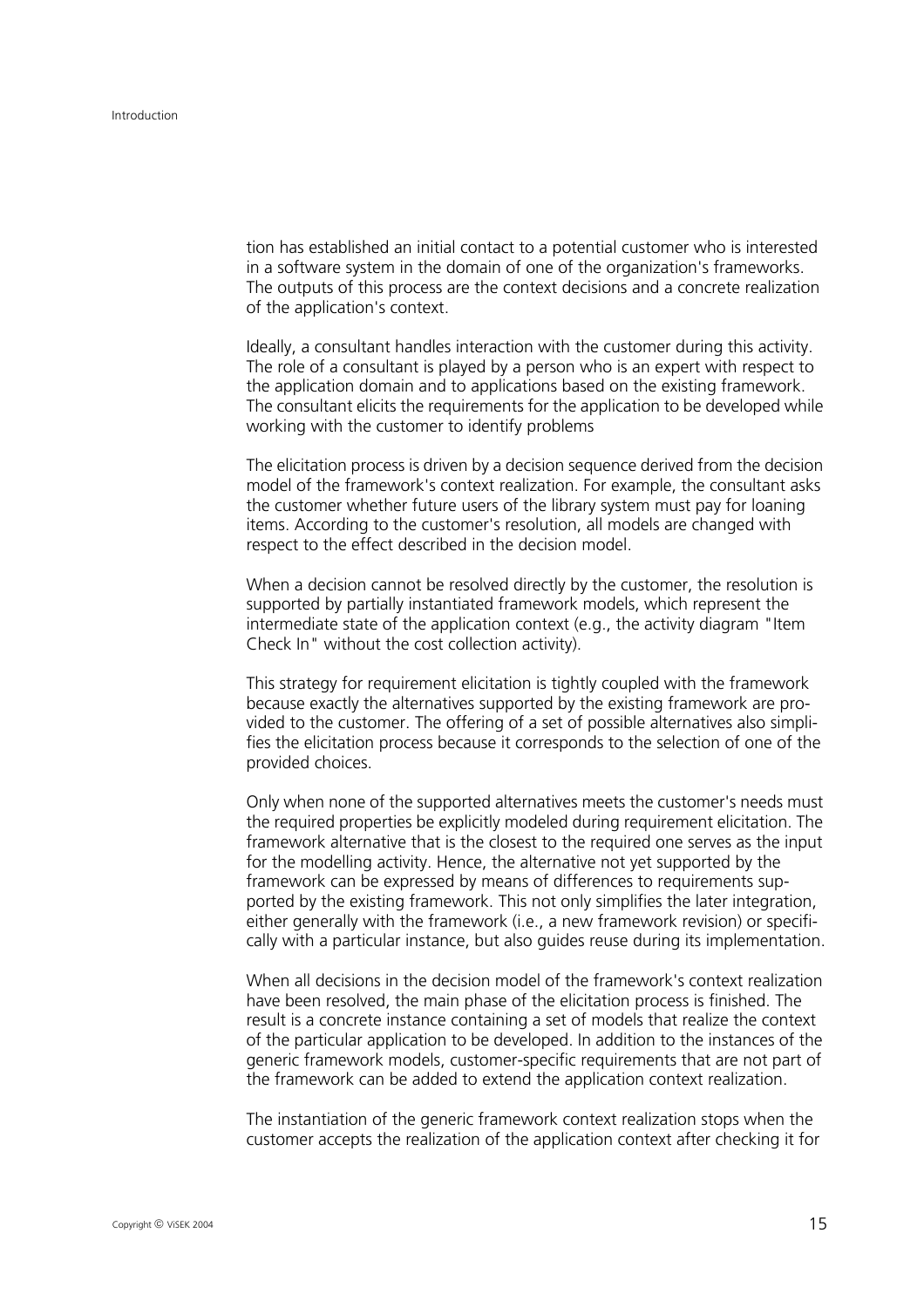completeness and correctness. The application context realization contains the requirements for the application to be developed, and the context decisions contain the choices made by the customer. They enable traceability between the realizations of the framework context and the application context. Both are passed to the developers and used during the further development of the application.

#### **Framework Instantiation**

The instantiation of the framework is the second major activity of applicationengineering. It starts when the application context realization is (partially) created and thus also the context decisions (partially) exist.

The context decisions are used to initially instantiate the generic Komponent hierarchy of the framework. This is achieved by identifying decisions at lower levels in the Komponent hierarchy that are connected to decisions resolved during the instantiation of the framework context realization. These lower-level decisions are then resolved in accordance with the resolution of the connected context.

The intermediate result is a partially instantiated Komponent hierarchy which is an application tree with unresolved points of variation, and decision models that contain the still unresolved decisions. These unresolved decisions relate either to design-related issues or user requirements that have not been handled during requirement elicitation. Both kinds of unresolved decisions are fed back to the consultant who is responsible for their resolution. The consultant resolves them either personally, together with the customer, or together with the developers. All resolutions are collected as decisions in the appropriate place in Komponent hierarchy.

In addition to the resolution of the decisions provided by the decision models of the Komponent hierarchy, customer-specific requirements must be realized and therefore integrated into either the framework or the instantiated models of the particular application. If it is expected that other customers in the future will have the same requirements, the generic integration of the realization of customer-specific requirements is the preferred alternative. The determination of whether the framework can support the new requirements must, in general, be performed by the organization.

If the new requirements are integrated into the framework, there will be a decision in the framework concerning the new requirements. The application engineering process then resolves the new decision and instantiates the new framework models so that the new requirements are part of the application tree. On the other hand, if the new requirements are not integrated into the framework, they must be modeled exclusively for the particular application in hand and integrated into the already instantiated framework models. The decision models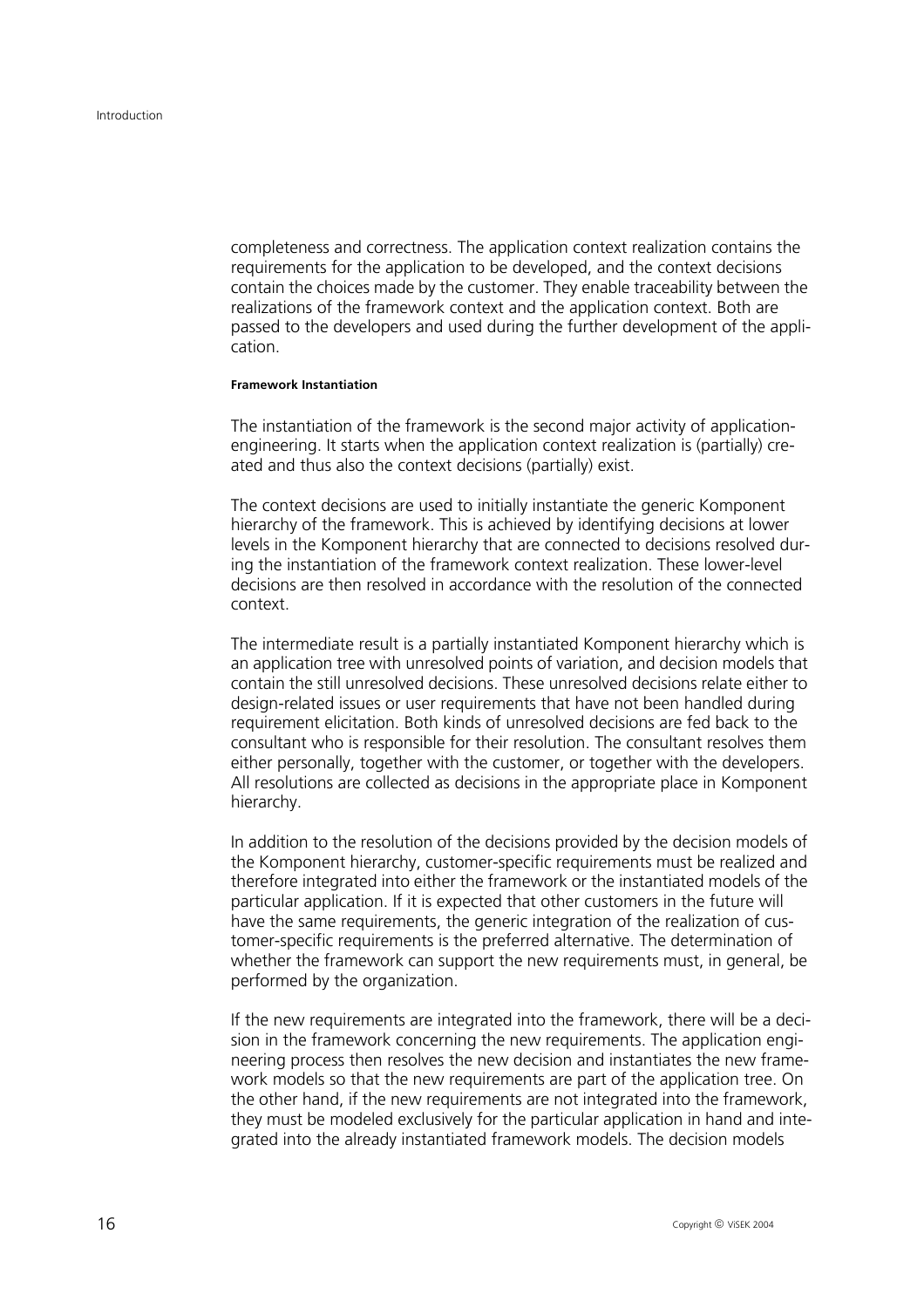support the integration process by indicating where in models points of variation already exist and where there are similar variants integrated or attached to the framework models.

Problems that occur during the processing of customer-specific requirements, while integrating them into the framework or into the instantiated models, may have two causes: the customer-specific requirements are either incompatible with some other requirements or with their realization in the framework. In the first case, the problem must be solved within the requirement elicitation process because this indicates an incompatibility among requirements themselves. In the other case, both the customer-specific and the incompatible requirements supported by the framework become more expensive because they have to be realized individually for the particular customer. Together with the customer the consultant must be decided whether the requirements are still to be developed as specified or whether they can be changed with respect to framework-compatible alternatives so that they finally can be realized less expensively.

Throughout the whole instantiation of the Komponent hierarchy, consistency between adjacent layers, as well as the internal consistency of each specification and realization must be ensured. When no unresolved decision points are left, all customer-specific requirements are separately modeled and integrated and the application has successfully passed all quality assurance activities, the application engineering process is finished. The final results are the application decisions consisting of the context decisions and the Komponent hierarchy decisions, together with the application realization and the application tree.

#### **1.5 The Go Phone Case Study**

The case study we describe in this report is based on a hypothetical context of a mobile phone company. Go-Phone Inc. is founded in the year 2002 as a subsidiary of the telecommunications company TelCOM Inc. While the holding company is since many years active in the telecom business they did not address the market of mobile phones so far. A new company is set up for this business. This company has no restrictions whatsoever in terms of setting up its software development activities. Experienced people (in telecommunications infrastructure) can be drawn upon from the original company. New people with mobile phone background have already been hired. The need to develop a product line of mobile phones is clear from the start.

In order to organize for product line development the company decides that the major structure of its organization should be driven from the structure of its products. Thus a core development department is formed, which is responsible for both development for reuse and with reuse. Once the product structure is defined on a high level, this structure will be used as an input to form groups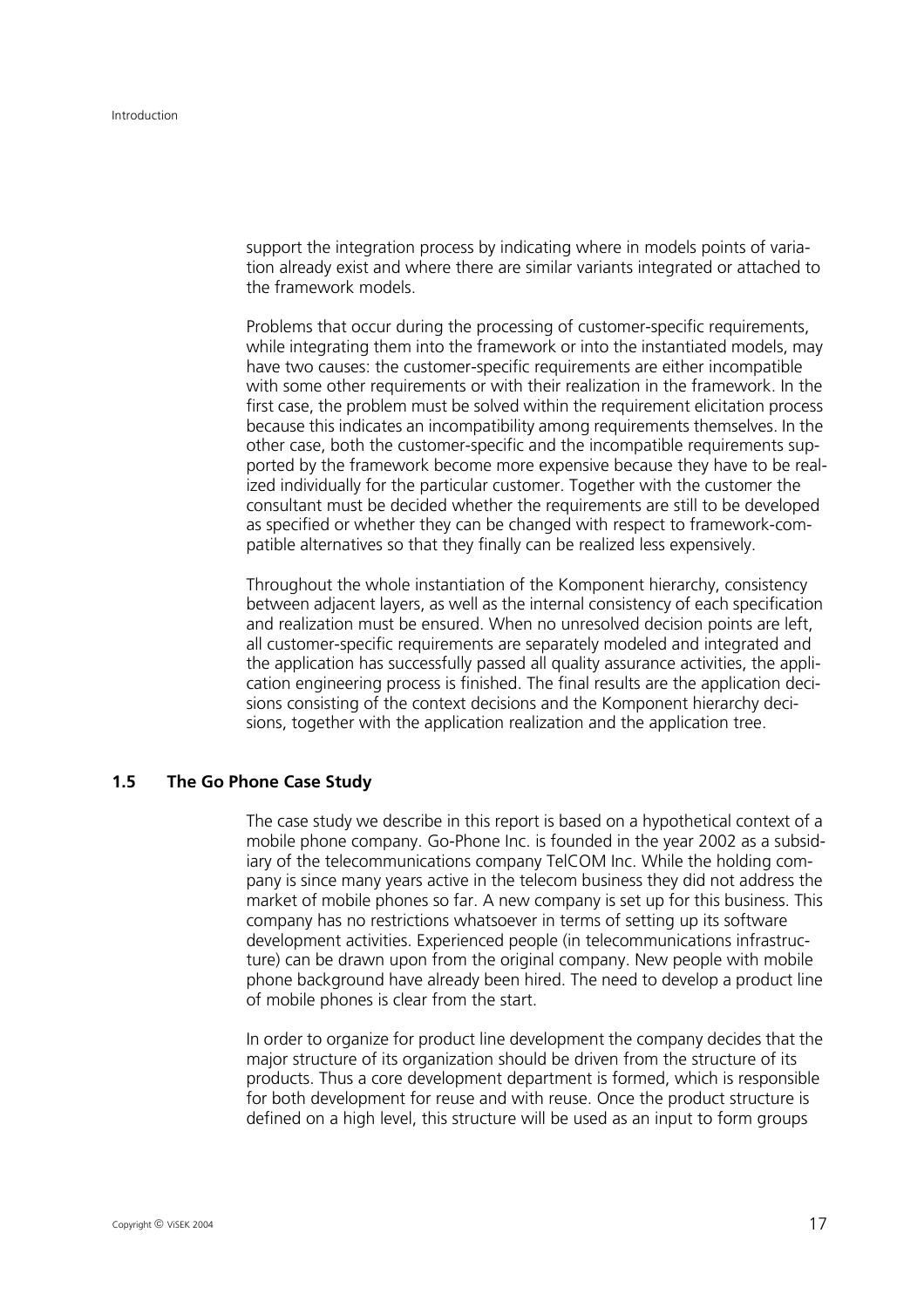within this department. Additionally, there will be project managers who are responsible for specific product (versions).

As the software development process is open and the main constraint is to apply a strongly product line based approach, the company decides to introduce a customized approach based on PuLSE and the KobrA method.

The case study is meant to illustrate (a part of) a mobile phone software product line in a realistic way but due to the complexity of a mobile phone's software some assumptions had to be made:

- Only functionality a user interacts with is taken into account but no networkrelated issues are considered. The exact functionality considered is defined in the scoping activity described in Chapter 2 according to the selected approach based on PuLSE.
- As implementation technology, the Java 2 Micro Edition (J2ME) has been selected although mobile phones are typically programmed in C in practice. This was done to keep the code free of hardware-specific details and thus allow to focus more on the product-line-specific issues. As a side effect, the phone emulators provided by J2ME can be used to realistically visualize the running software.
- The case study as described in this report is not meant to be the final version but it will be extended by more and more product line aspects, as well as more and more product line technologies will be applied to it. Therefore, not all product line issues and technologies have yet been realized at all life-cycle stages completely.

# **1.6 Outline**

The report's chapters reflect the main activities of the underlying approach. Their order corresponds to a performing all product line activities in a waterfall manner. Of course, this is neither the way how the activities are performed in practice nor how they were performed in the case study. Potential inconsistencies among the different stages would be a consequent of the latter and we are sorry for all inconsistency that may slipped through.

Chapter 2 starts with the scoping of the software product line, that is, it analyzes at a high-level what the main features and characteristics of a mobile phone family are and how the supported feature set varies from product to product. As a result, the subdomains promoting the best benefits for an organization are selected to apply product line technologies to them first.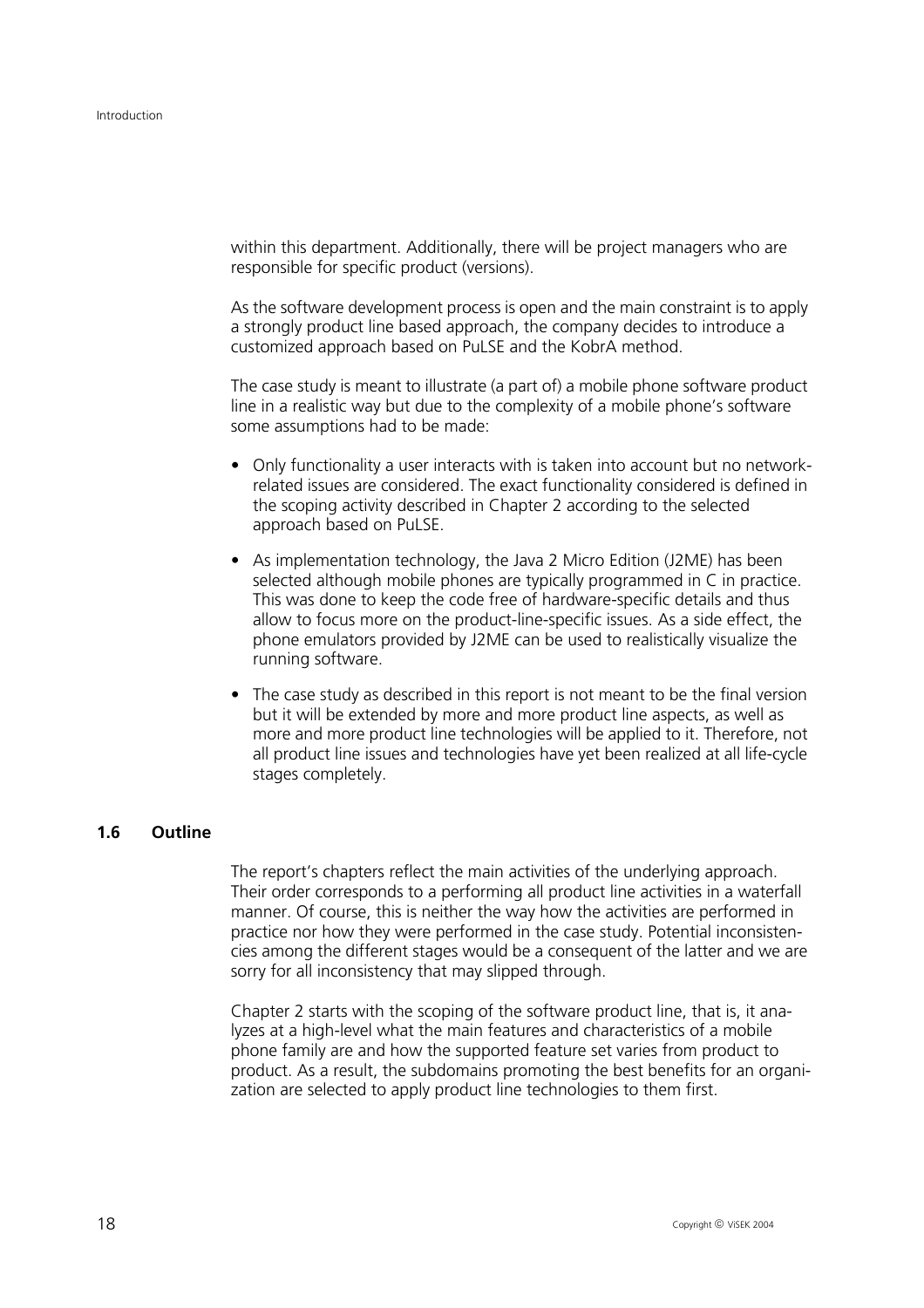Chapter 3 describes the analysis of the selected subdomains. That is, it refines the high-level features of a selected subdomain by describing use cases in detail. These use cases must be generic because their scenarios will vary from product to product.

Chapter 4 defines an architecture for a mobile phone family, shows how the architecture can be mapped to a concrete technology and provides insights to mechanisms that handle the product line variability. The product line architecture is created on the basis of the KobrA method and will support all the generic use cases required from the previous activities.

Chapter 5 concludes the report by summarizing the current status of the case study and describing current activities, as well as plans for future in evolving and exploiting the case study results.

This report combines the PuLSE and KobrA methods but the document structure is PuLSE-oriented with KobrA coming into play mainly during the architectural design. It must noted here that a KobrA-oriented view of the document is also possible. In this case the context realization of KobrA part would be introduced right at the beginning and would encompass the scoping and domain analysis activities.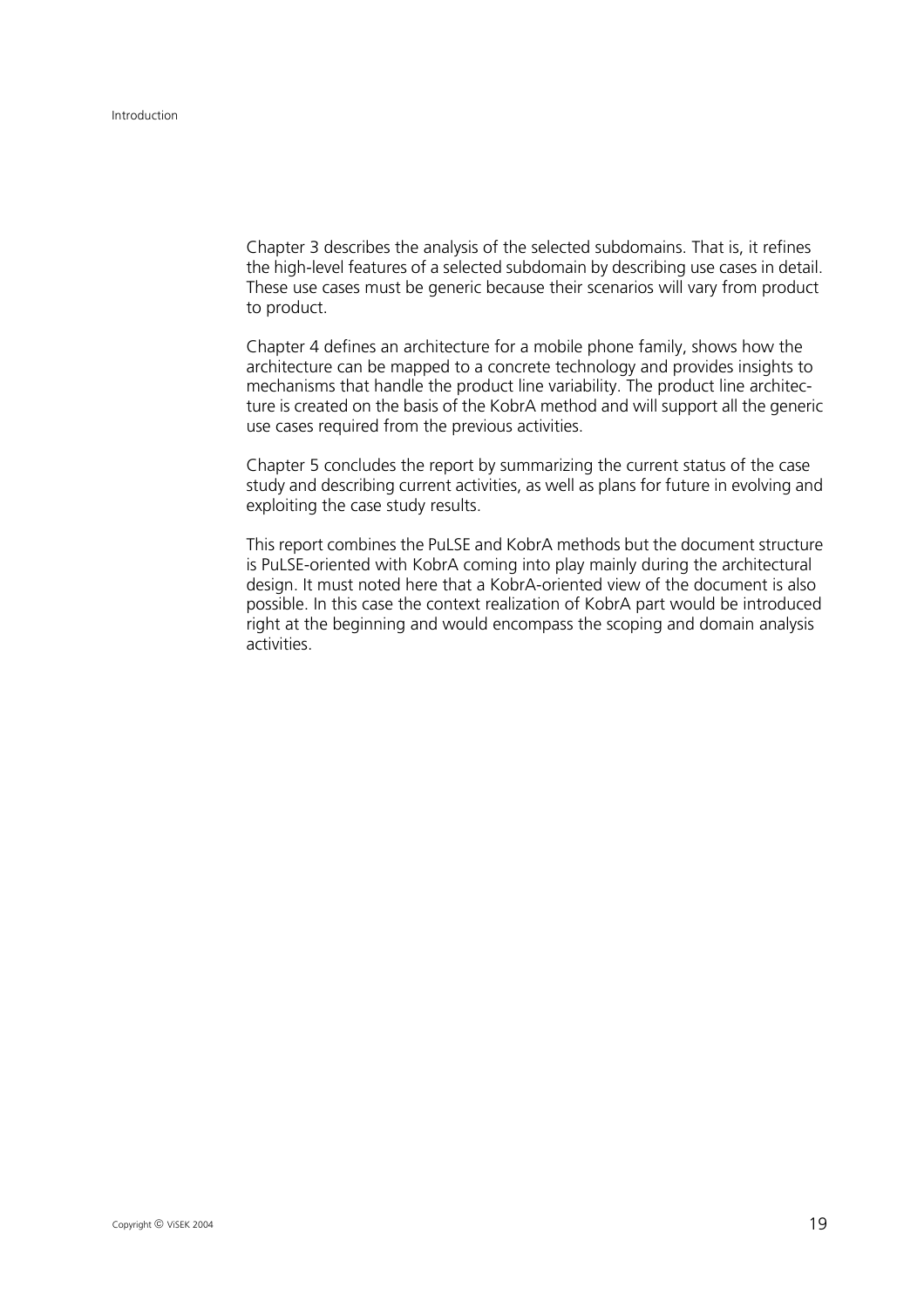# 2 Product Line Scoping

Scoping is an activity that bounds a system or set of systems by defining those behaviors or aspects that are "in" and those behaviors or aspects that are "out." All system development involves scoping; there is no system for which everything is "in" [20]. Scoping is the process of identifying and bounding the area of product line development with a focus on reuse.The scoping activity addresses some key planning steps in the product line development. These are:

- Product Portfolio Planning which products shall be developed and which requirements are relevant to each of these products
- Domain Scoping Which domains (technical domains  $=$  functional areas) are relevant to the products? Which ones provide a good benefit/risk-ratio for reuse exploitation?
- Asset Scoping which functionalities (features) should be made reusable, in order to maximize reuse benefit across the product line?

In this example we will focus on the following steps:

1. Understanding the product portfolio: which products shall we plan for?

2. Describing the product portfolio: How do the products in our product line that we plan for the next years look like?

3. Describing the relevant domains: What domains or technical areas do the products in the product line cover?

4. Analyzing benefits and risks of domains: What are the primary advantages and disadvantages when we focus on developing reusable functionality in certain domains?

5. Identifying the most appropriate reusable assets: What assets, code documentation or other are there and what assets should be made reusable to optimize the advantages of overlapping functionality.

Obviously, this process will typically not be performed as a simple cycle. Rather iterations might and should occur. In particular, there can be feedback from the identification of reusable assets to the product portfolio as the opportunities for new products are identified or specific product requirements are altered to give a better pay-off from reuse. In order to perform scoping a description of the relevant object(s) that are to be scoped needs to be given which can then be used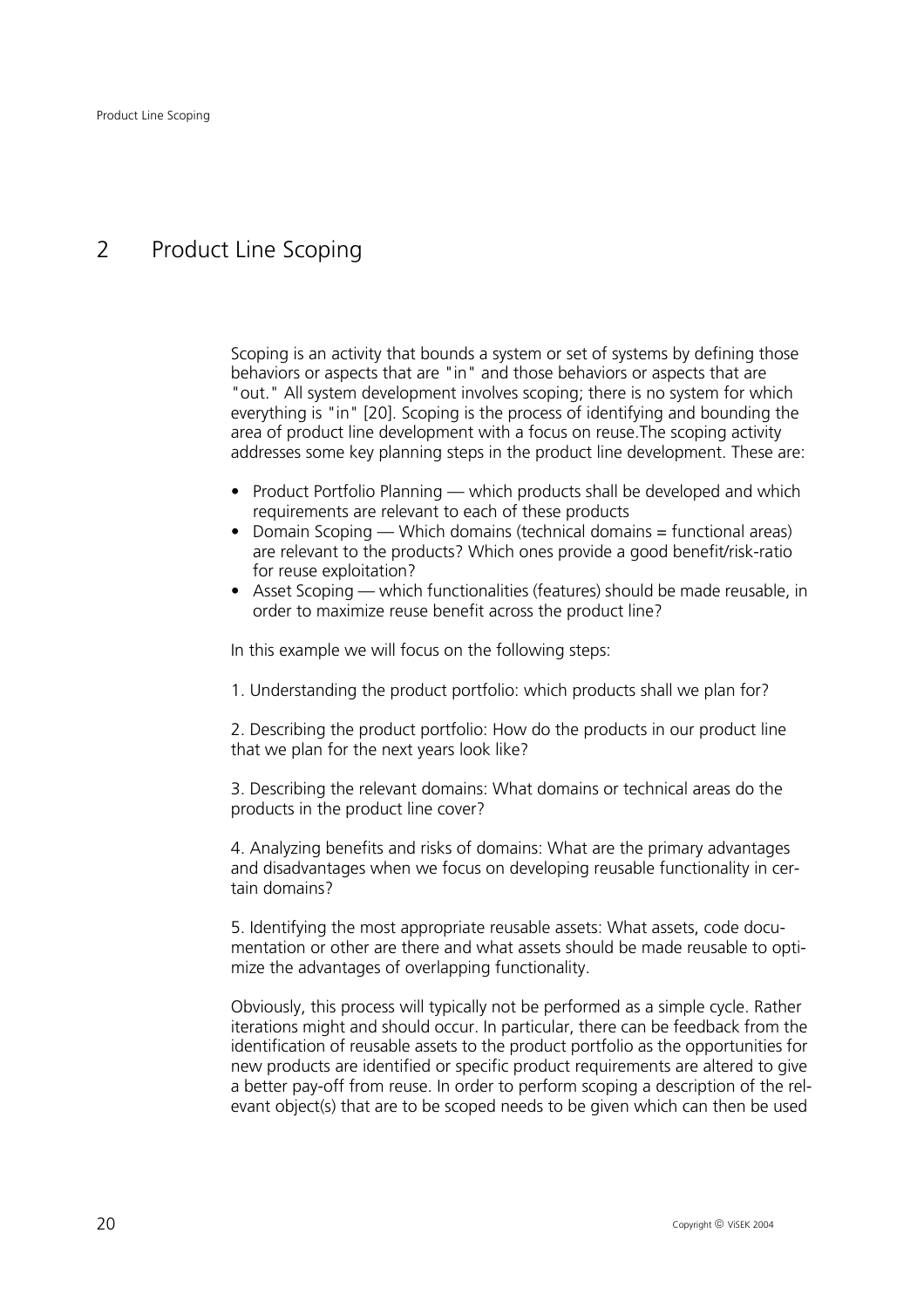for performing the actual scoping step. We mainly concentrate on features for the purpose of this description.

In the context of the specific approach we describe here (called product line mapping), the aim is to adequately describe the products and based on this the specific technical domains that are relevant to the products. While the information we model with the approach can actually be used on all three levels of In the context of the specific approach we describe here (called product line mapping), the aim is to adequately describe the products and based on this the specific technical domains that are relevant to the products. scoping identified above, we strongly aim here on the scoping of domains and to use these domain descriptions as a basis for domain assessments with respect to reuse opportunities (cf. [21]). Additionally, feature descriptions are given, which are supposed to be used as a basis for asset scoping. Underlying to this approach is the view that domains can be hierarchically structured and of a product line as being both embedded in a domain and consisting of domains. In turn, the various products will overlay the domains, but usually not fully cover it, as not all potential variability will also be implemented in a product. Thus, a domain (i.e., area of functionality) will usually only cover a subset of the functionality in a system, but at the same time will cover more than this. So those are actually two orthogonal concepts. This is depicted in Figure 5.

Figure 5:Relationship between domains and systems



The major results of applying this approach are:

- The products that are part of the product line are identified and described.
- The variation among these products is captured.
- The various sub-domains that are relevant to the systems in the product line are identified.
- The interactions among the sub-domains are determined.
- Sub-domains within which the systems show no variance are identified (Here, no detailed scoping is necessary as this component needs to exist in all systems.)
- Sub-domains within which the systems show insufficient systematic variations as their requirements are too customer-specific have been identified. (In cases where a detailed identification of the necessary variants is not possible, a detailed evaluation of the importance of the variants is not possible either.)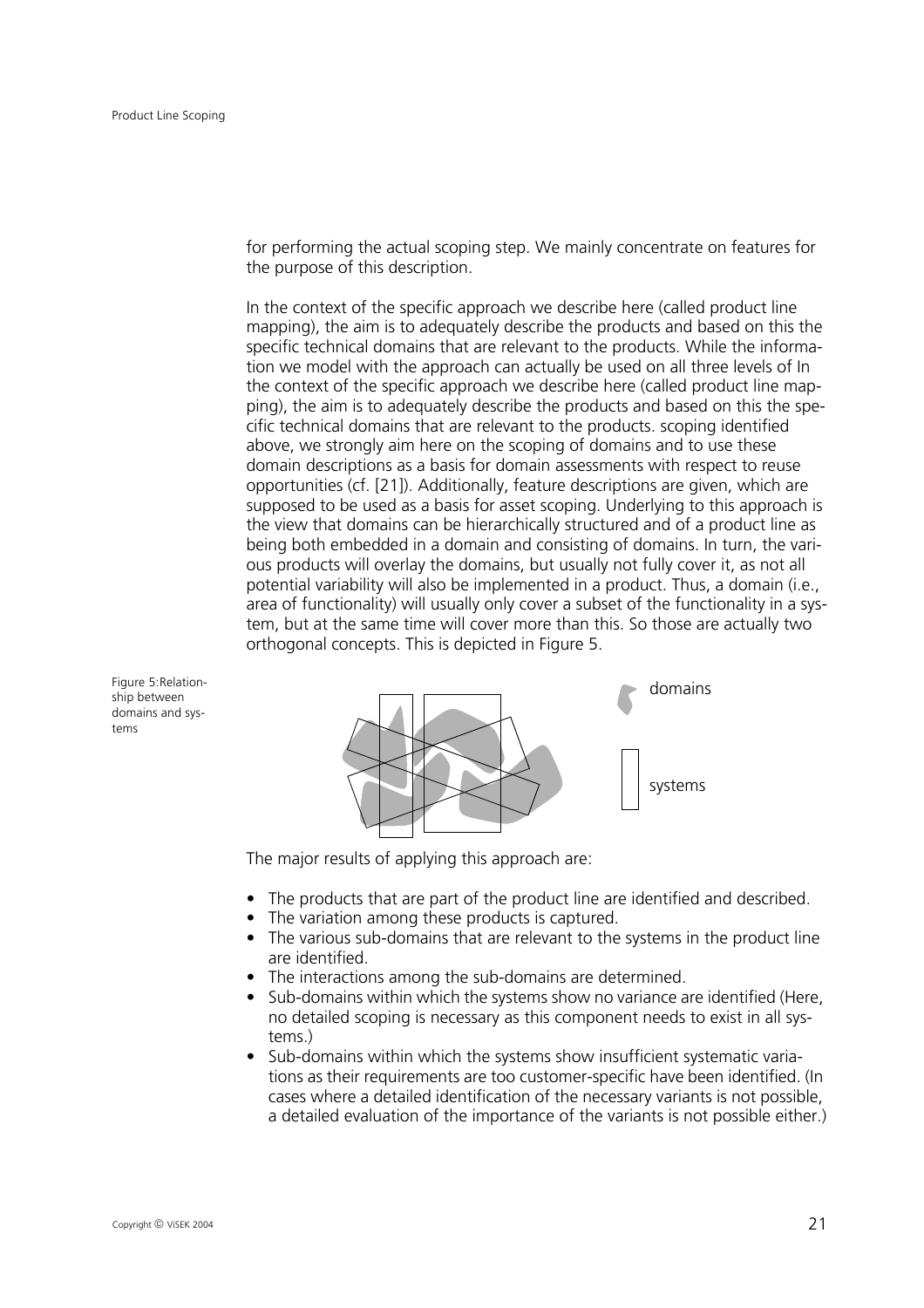# **2.1 Understanding the Product Portfolio**

Depending on the specific context this can either simply be given by marketing or it can be developed in a synergistic manner. We assume here the (initial) product portfolio definition is based on combined meetings by marketing and senior development personnel.

Common agreement is easily reached upon the fact that several categories mostly independent of variability exist that are relevant to mobile phones:

The *product category* (this is actually the main driver of the variation as it is this distinction that drives sales). The following sub-categories are identified:

**Basic phones:** These products include only the essential features and are sold at a cheap price (which, among other things, implies a low-frequency processor and little memory); basic phones provide the most important communicationrelated applications, but only reduced input (usually, a telephone keypad plus a number of function keys) and output devices (a small-sized, low-resolution display).

**Communicators:** They combine a mobile phone with a PDA. The most common communicator concept features a dual input/output mechanism: an ordinary mobile phone keypad and display that handles communications functionality, and an extended, laptop-PC-like keyboard with a large, high-resolution graphical display for PDA functionality.

**Smart Phones:** This rather new concept is an evolution of the basic mobile phone. The typical smart phone has a medium-size, high-resolution screen, a reduced keypad aided by different, co-existing input mechanisms (e.g. touch screen, pen, voice, keypad, mouse).

**Web Pads, or pocket web browsers:** Web pads are similar to smart phones, e.g. they also support different input devices (such as wireless mouse, pen, voice recognition, eyeball movement). There is a difference in flavor between smartphones and web pads: the former are mainly conceived to be used as telephones, with additional functionality such as multimedia or wireless internet connection; the latter, on the other hand, are specially made for web navigation, although they do support basic telephony functionality and may run selected office applications.

The *network type*. This impacts the specific protocols that need to be available in the phone, but it has also an impact on the features that are available in the phone, as not all features are supported by all network types. Typical examples are: GSM, TDMA, UMTS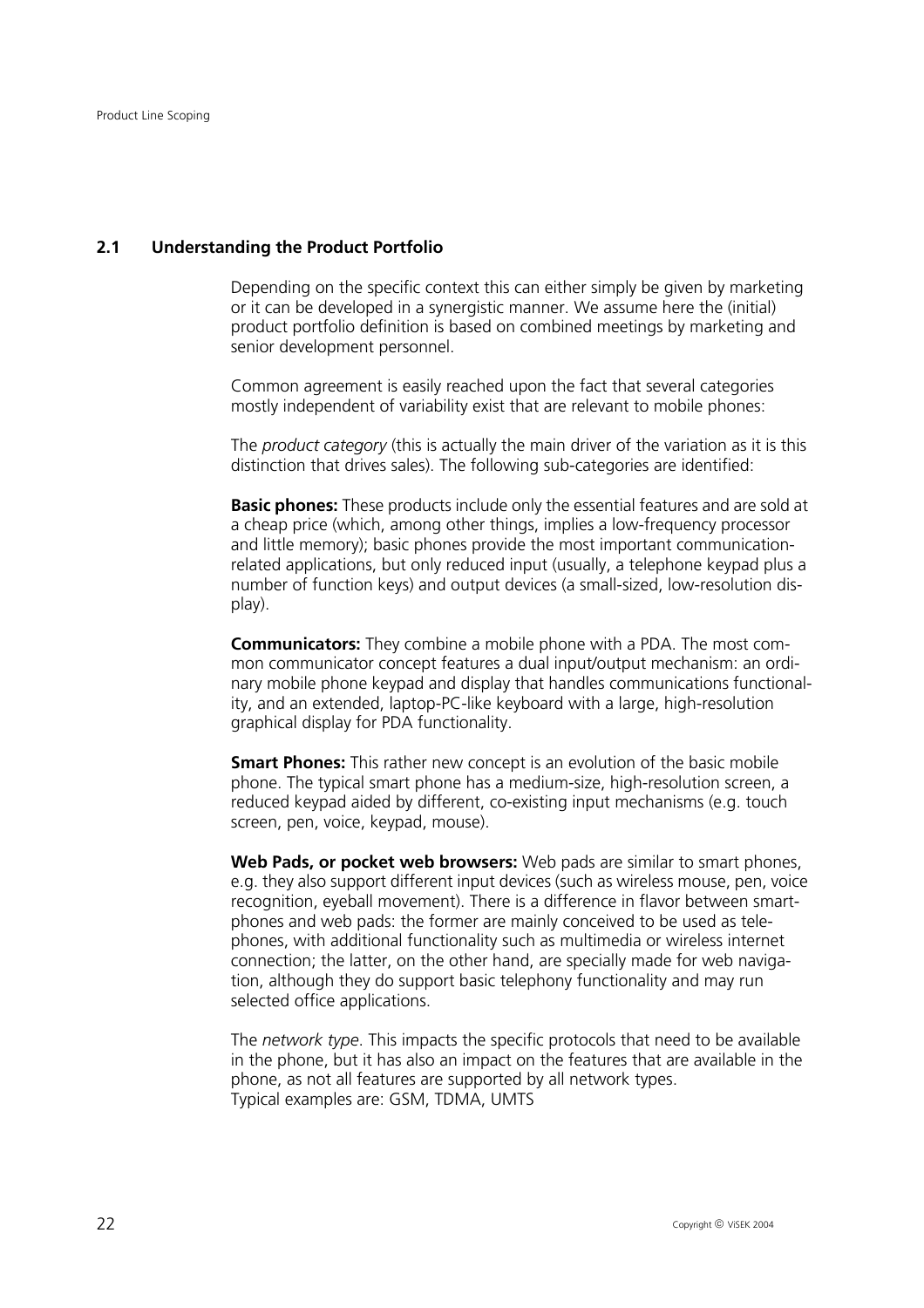The *localization*. This defines the country in which the phone is to be sold. This impacts in particular the user interface, e.g., in which way information is entered and displayed. But it may also impact other parts of the phone functionality. Typical examples are: chinese, dutch, french, german, arab, etc.

Thus, we see that this product line has underlying a high degree of systematic variability which makes the reuse potential for product line reuse just the more likely.

A first product portfolio was sketched in terms of major product categories.

This product portfolio shall initially consist of:

- Two basic phone products (The market for base products was decomposed into a low and a high range segment, each of the products is supposed to target one of these markets.)
- One communicator product
- One smart phone product
- No Web Pad product

It is the explicit plan to develop these products over the next two years and then to introduce them within one year rapidly on the market in order to generate a sufficient market share.

In addition, it is clear right from the start that further products are needed in order to expand on the initial success that is expected from the first round of introduced products. To this end a second round of products are planned, that shall be introduced within another year, starting about one year after the first round of products.

In this second round the following products are planned:

- One basic product (positioned between the two initial products)
- One communicator product (positioned above the initial product)
- One smart phone (positioned above the initial product)
- A Web Pad product

#### **2.2 Describing the product portfolio**

Once the product portfolio is roughly defined, we can enter the stage of making it explicit. For this we use the approach prescribed by Product Line Mapping [22].

In order to find out what the product portfolio looks like, the following questions should be used during gathering of the systems information: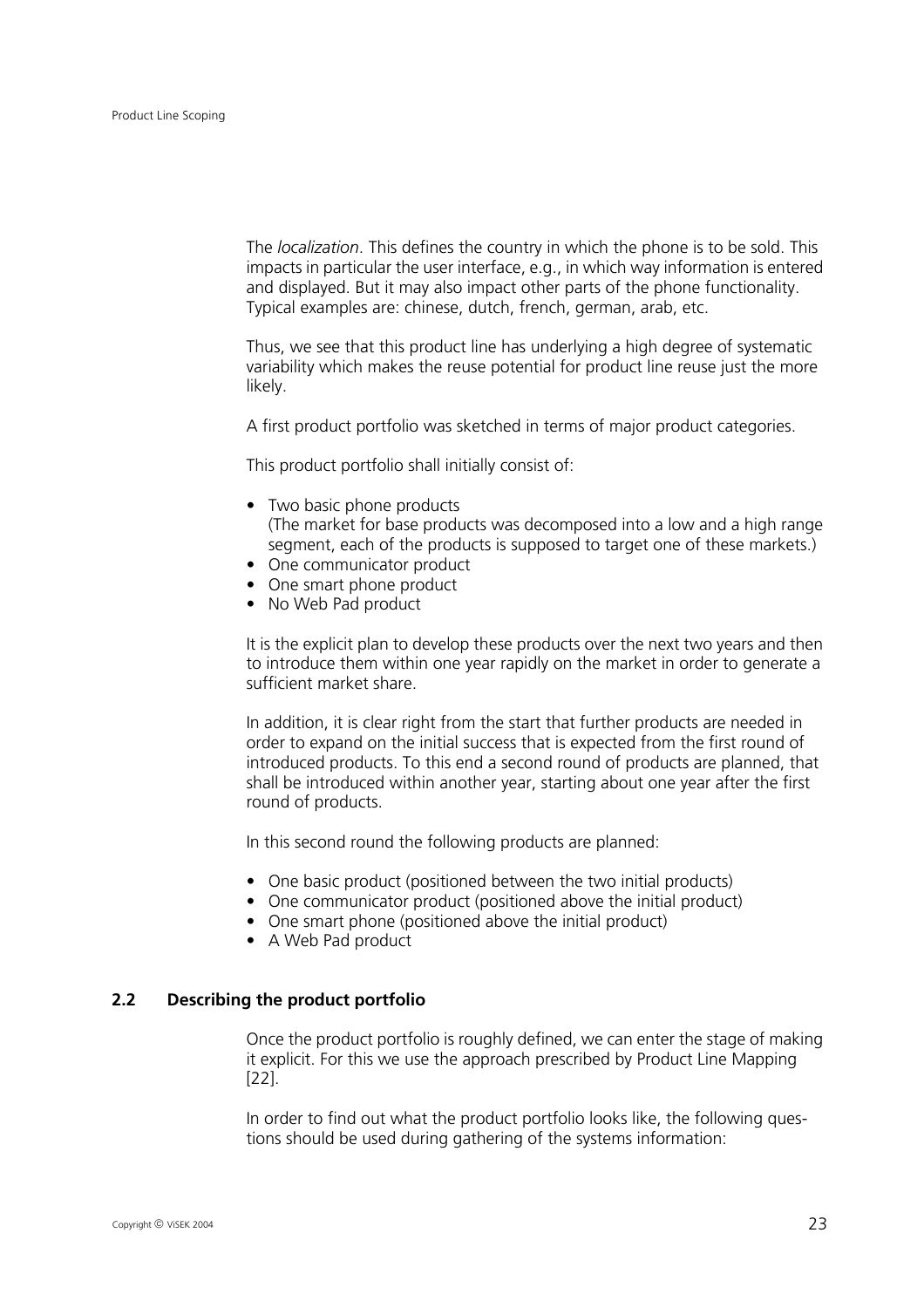- What systems that are relevant to the product line are currently under development?
	- Which releases are planned for the future? At what time and with which functionality? (What are major distinctive features between consecutive releases?)
- Which previous systems that exhibited a similar functionality have been developed? (Although they may not be part of the product line they may provide assets.)
	- Is there further maintenance needed for these systems?
- Which systems that could/should be part of the product line are planned for the future?
	- Which releases are planned for the future?
		- At what time and with which functionality?
- What are hypothetical systems?
	- In which contexts could the to be developed functionality also be used?
	- What kind of systems that may be developed in this or another part of the company is functionally related?

For all kind of systems the description should include:

- What is the major functionality?
- What are the environments in which the systems have to be deployed?

The product line mapping approach provides a template that describes in some detail on what information categories data should be gathered. One should note that especially for customer-specific systems, usually only a type-of-system will be identified and typical customizations per system type will be then given as the detailed specification for future systems will not be available in this case. But in our case with the Go-Phone Case study, development for a market was performed and so the future products could be planned concretely. The template has the following entries:

#### **1 System Type**

*What are these systems about? (e.g., short descriptive name)*

### **2 Information Source**

*(Who/How/When) – how was the information acquired?*

#### **3 System Status**

*What is the current development status of this type of systems? (hypothetical, planned, under development, maintenance only, legacy)*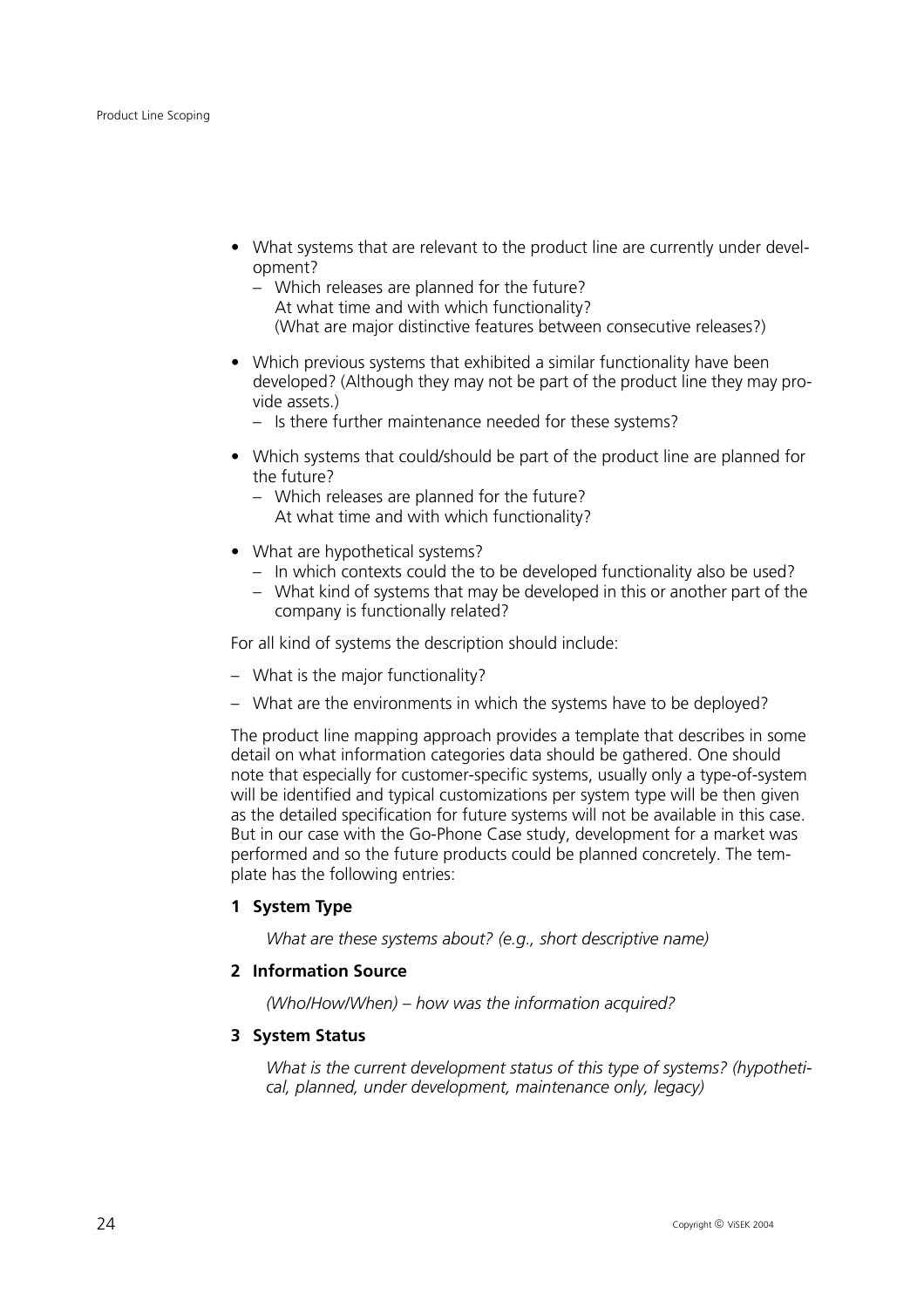#### **4 Short Description**

*A brief description of the systems. This should be more about the market perception and user benefit than about the specific functionality provided*

#### **5 Major Functions**

*What is the major functionality the system provides to the user(s). Usually a 5–10 bullet list.*

#### **6 Market Segment**

*Different ways of describing market segments exist. The major ones are:* Price-segment: *by price (e.g., low-, mid-, high-range products)* User group: *who is going to use these systems (different user-categories might be distinguished, if this is helpful)* Function segment: *what functionality is provided (viewer-only solution, editing tool, ...) this should not be repetition of the major functionality!*

#### **7 Differentiating features to other systems**

*What makes this system different from other systems*

- *developed within the same organization*
- *developed elsewhere but address the same market segment*

# **8 Individual Systems**

Will there be several systems of this type developed? If so, how many will *be there and is it already clear how they will vary.*

#### **9 System Customization**

*What customizations are planned (list them by type of functionality, e.g., GUI, accounting) depending on the level of plannability this can either describe exact customizations (e.g., XYZ conformant control interface) or it simply denotes the area of change.* 

# **10 Release Plan**

*When will which systems be fielded (for non-contracted systems = probability) in case specific customizations were listed above, link them to system releases*

# **11 Environmental Constraints**

*Organizational Environment: In what type of organization will the systems be used, who is going to use them, consequential software restrictions (e.g., Internet use) Software Environment: What environment will the software need to run (platform, network, related software)*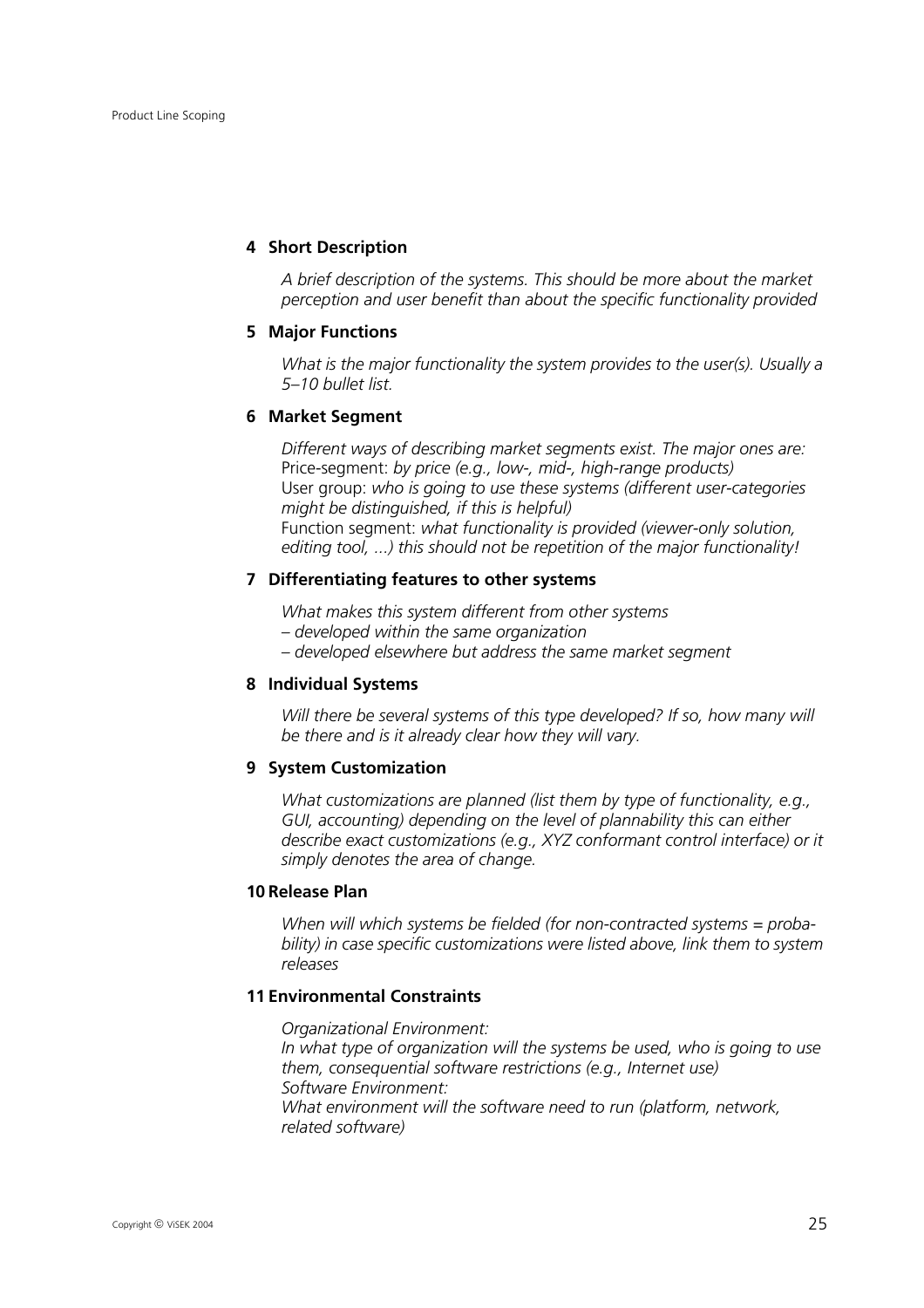# **12 Non-Functional Constraints**

*What are other non-functional constraints: if the constraints only relate to part of the functionality identify the respective part.* 

Normally product descriptions are set up for all the different products. In this report we provide descriptions for two products: Go Phone Smart and Go Phone XS.

# **2.2.1 Go Phone Smart**

#### **1 System Type**

Go Phone Smart

# **2 Information Source**

Company experts 20.10.2001

# **3 Short Description**

This smart phone is a mixture of a mobile phone and a PDA. It offers email functionality, synchronization with MS Outlook and extended messaging capability. The Go Smart is equipped with a large multimedia display.

#### **4 Market Segment**

Price-segment: high

User group: end-user with high demands, business users as well as 'entertainment users'

Function segment: mobile phone/ PDA (Smart phone.

#### **5 Differentiating features to other systems**

- Plays sounds in messages
- MS Outlook synchronization mechanism
- ToDo list
- Address database with complete address
- HTML-Browser
- Animated Screensaver
- File attachments to messages, email functionality
- bluetooth and GPRS
- MS Word and Excel compatibility
- Video playback
- Java compliant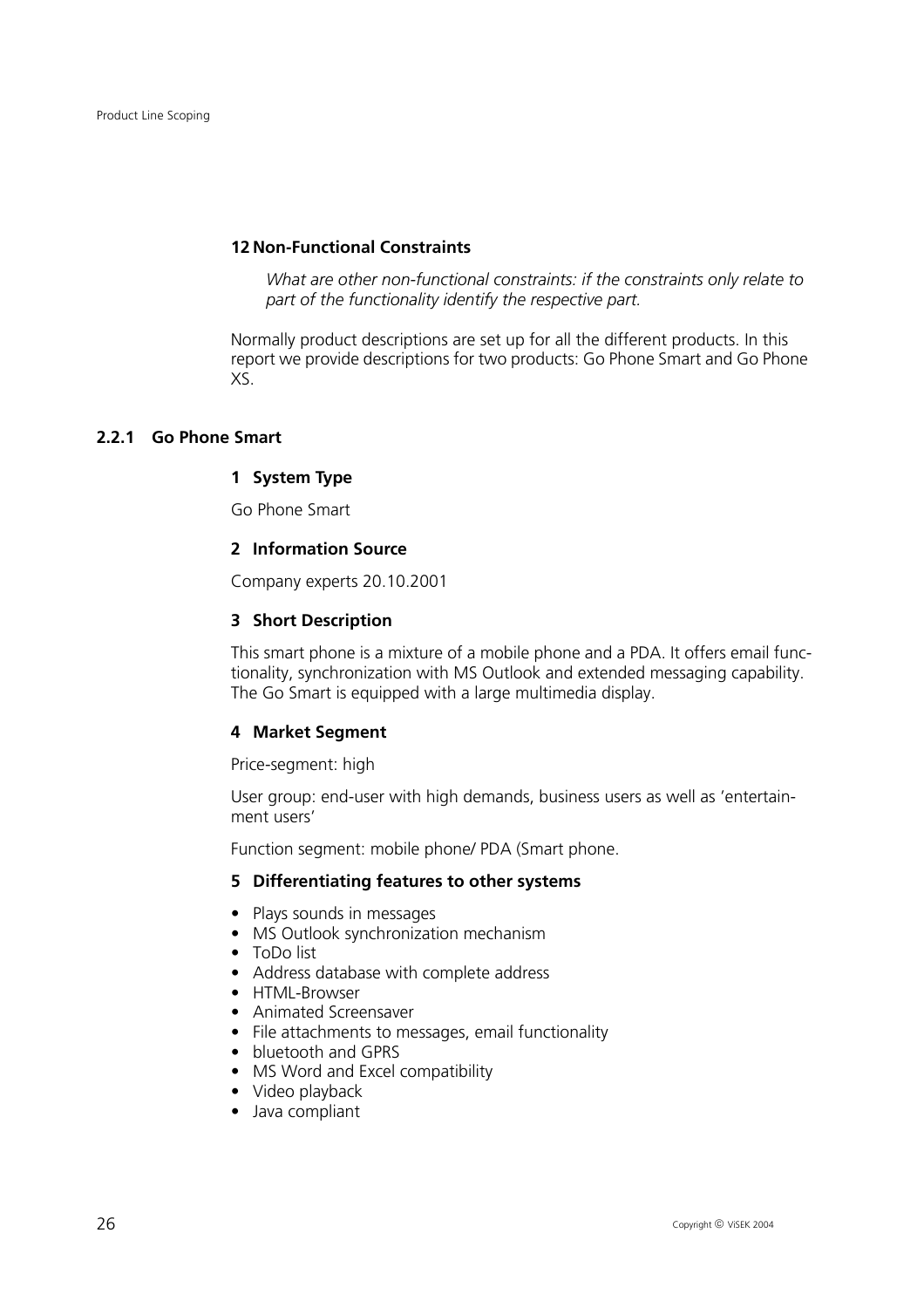#### **6 Individual Systems**

There are several versions for various countries. E.g a Go Smart GSM 900/1800 Dualband with English language.

#### **7 System Customization**

There are two dimensions of variability for the various countries: various networks (GSM, IS95, etc.) and various languages (English, Arabian, Chinese, etc.)

#### **8 Release Plan**

The product has to be released until end 2004.

# **9 Environmental Constraints**

- Has to operate in all available networks of the country (e.g. in Germany GSM 900 and 1800)
- Has to offer synchronization with MS Outlook

#### **10 Non-Functional Constraints**

- Time for menu-switch < 1/10 sec., time for searching entries < 1 sec.
- MTBF for user-site: severe error: 1 year, slight error: 1 month
- number of packets to the network, inconsistent with the protocol: 1 out of 1.000.000

# **2.2.2 Go Phone XS**

#### **1 System Type**

Go Phone XS

#### **2 Information Source**

Company experts 20.10.2001

#### **3 System Status**

non-existing

# **4 Short Description**

The Go XS is a very basic mobile phone. It offers only basic mobile phone functionality.

#### **5 Major Functions**

1. Basic messaging features incl. T9 text recognition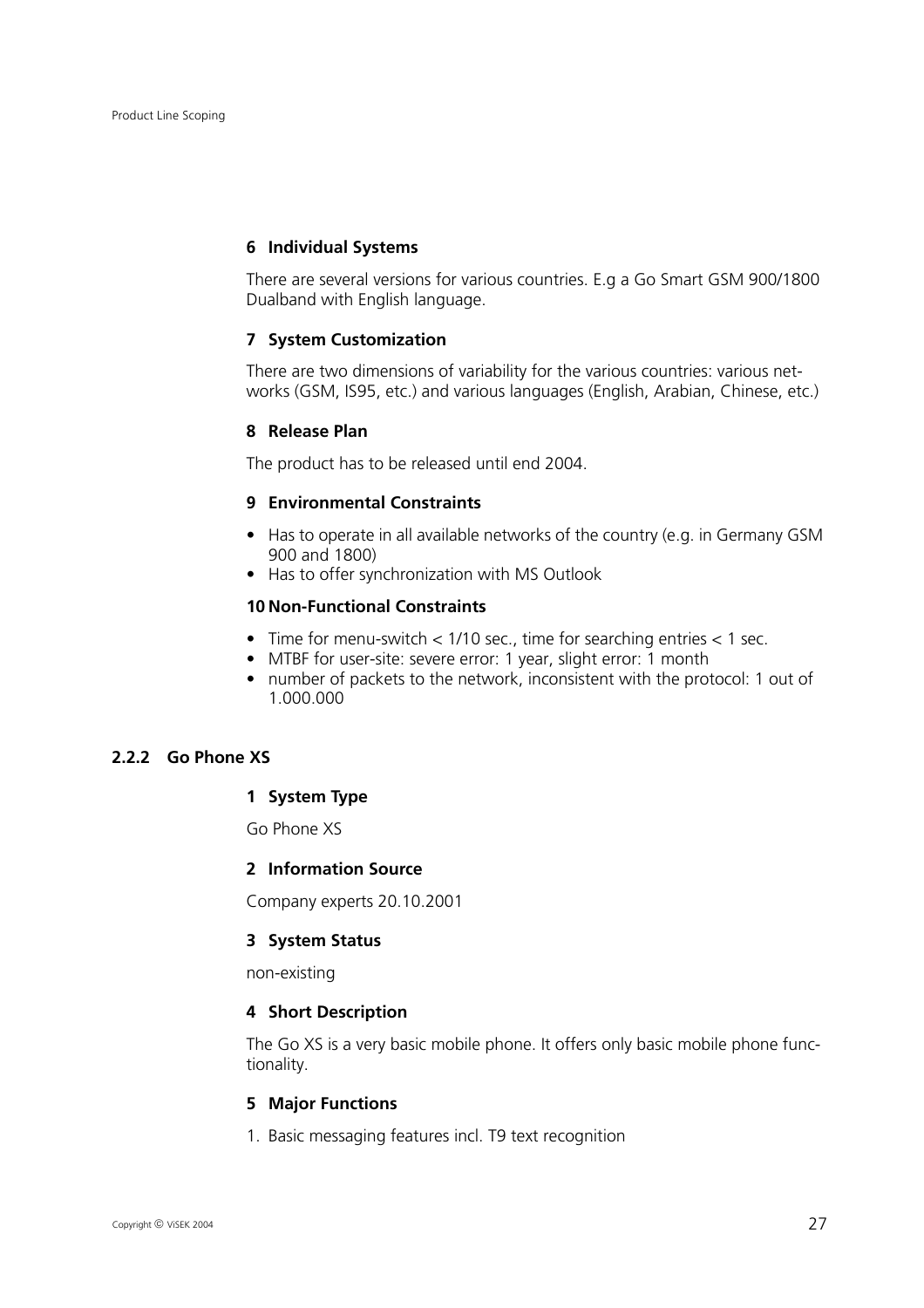- 2. Basic calendar functions
- 3. Basic call management with voice dialling
- 4. Addressbook (only name and phone number)

# **6 Market Segment**

#### Price-segment: low

User group: end-user with low demands, no business or entertainment users

Function segment: basic mobile phone

# **7 Differentiating feature to other systems**

• Composing ringing tones

# **8 Individual Systems**

There are several versions for various countries. E.g a Go XS GSM 900/1800 Dualband with English language.

# **9 System Customization**

There are two dimensions of variability for the various countries: various networks (GSM, IS95, etc.) and various languages (English, Arabian, Chinese, etc.)

### **10 Release Plan**

The product has to be released until mid 2003.

#### **11 Environmental Constraints**

Has to operate in all available networks of the country (e.g. in Germany GSM 900 and 1800)

# **12 Non-Functional Constraints**

- time for menu-switch < 1/10 sec., time for searching entries < 1/10 sec.
- MTBF for user-site: severe error: 6 months, slight error: 1 week
- number of packets to the network, inconsistent with the protocol: 1 out of 1.000.000

# **2.2.3 Product Genealogy and Characterization**

After the product descriptions were developed, we develop overview descriptions as proposed by the approach: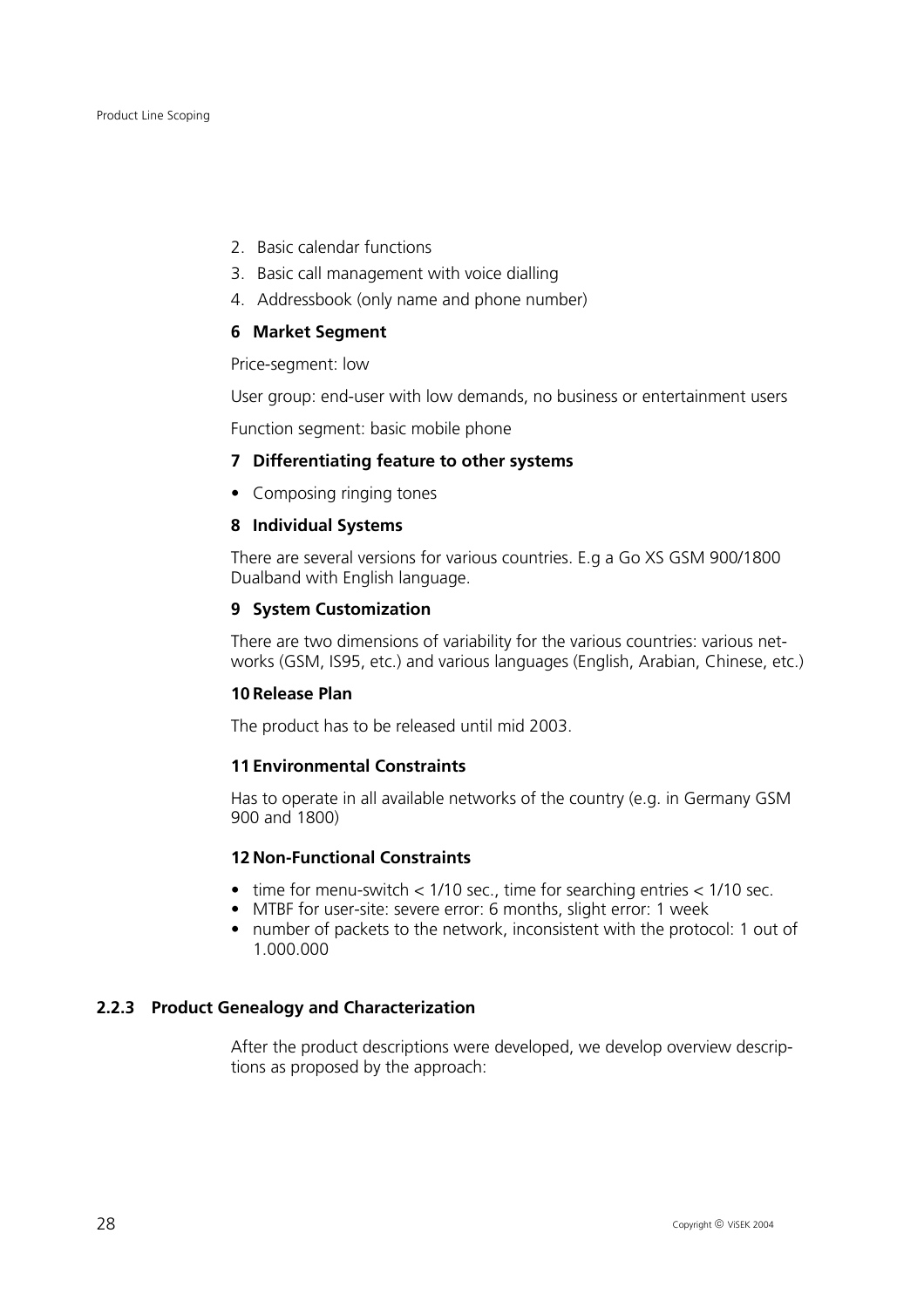

The product genealogy gives an overview of the development of the product line over time. This chart shows the *major* commonalities and variabilities that pertain to the product line and thus already makes it possible to give a first estimate whether the commonalities may be sufficient to allow for platform development. Note, that the chart does not show the exact features that will be part of the products. Usually, in cases where two products are relevant to a single branch, one product will contain a subset of the features of another. Also in this case, there is usually no feature that is explicitly defined to distinguish between the two, as in this case, there would be an alternative. On the other hand, alternatives define the (major) attributes of differentiation between the two paths.

At this point it is useful to develop a first version of a product map, using the functionality identified as characteristics of the various products. The product characterization gives an overview of the different products and their respective main features. It identifies functionality that is relevant only to a single system. This will hopefully lead to question whether this is really the case and whether this can be handled as system specific.

The table describes the areas or domains and the features of all the planned systems in the product line.The column NT indicates, that the corresponding feature is expected not to be a typical feature of this (end-user) domain. Probably, there will be more dependencies to other domains compared to the dependencies a normal feature has. For demonstration purposes, the tables for the addressbook functionality and for messaging are elaborated in more detail.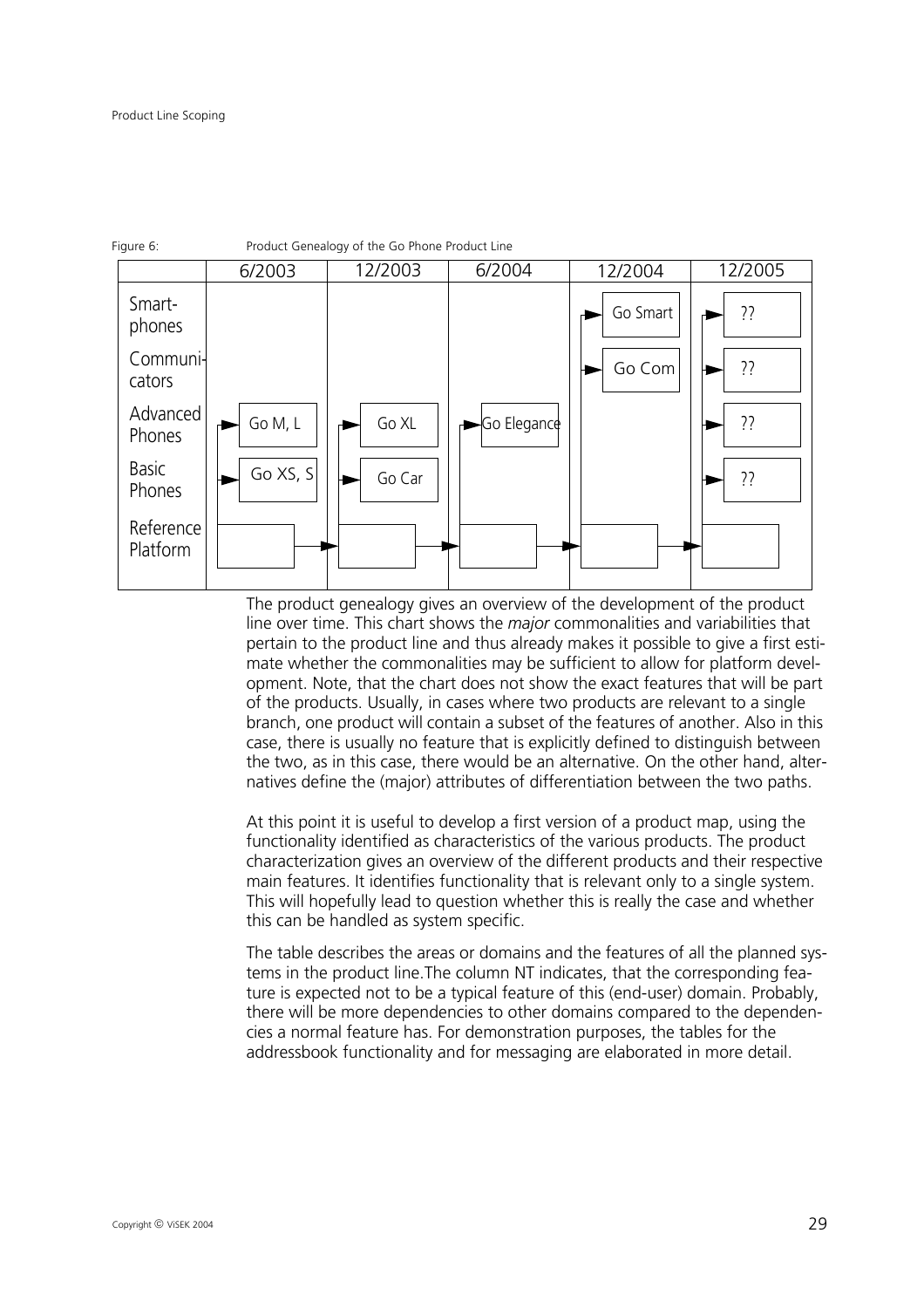Basic features for the other domains e.g. 'display a calender entry' or 'search for a calendar entry' are left out of the product map.

| area                 | feature                                                         | NT Go Phones |                |                         |                         |                         |                         |                         |                         |                         |                         |
|----------------------|-----------------------------------------------------------------|--------------|----------------|-------------------------|-------------------------|-------------------------|-------------------------|-------------------------|-------------------------|-------------------------|-------------------------|
|                      |                                                                 |              | X <sub>S</sub> | S                       | M                       | L                       | XL                      | Car                     | Ele-<br>gance           | Com                     | Smart                   |
|                      | voice dialing                                                   |              | X              | $\overline{X}$          | $\overline{\mathsf{X}}$ | $\overline{\mathsf{X}}$ | $\mathsf X$             | $\overline{X}$          | $\overline{\mathsf{X}}$ |                         |                         |
|                      | filter: special tone for<br>specific numbers (caller<br>groups) |              |                |                         | X                       | $\sf X$                 | $\mathsf{X}$            |                         | X                       | X                       | X                       |
|                      | filter: notification only<br>for specific numbers               |              |                |                         |                         |                         | $\mathsf X$             |                         | X                       | X                       | X                       |
|                      | extended last number<br>Redial                                  |              |                |                         | X                       | X                       | X                       | X                       | X                       | X                       | X                       |
|                      | automatic redial                                                |              |                | $\overline{\mathsf{X}}$ | $\overline{\mathsf{X}}$ | $\mathsf X$             | $\overline{\mathsf{X}}$ | $\overline{X}$          | $\mathsf{X}$            | $\overline{X}$          | $\overline{\mathsf{x}}$ |
|                      | list of missed calls                                            |              |                |                         | X                       | $\overline{X}$          | $\overline{X}$          | $\overline{X}$          | $\mathsf{X}$            | $\overline{X}$          | $\overline{\mathsf{x}}$ |
| Call manage-<br>ment | list of received calls                                          |              |                |                         | X                       | $\mathsf{X}% _{0}$      | $\sf X$                 | $\mathsf{X}$            | $\mathsf{X}$            | X                       | X                       |
|                      | profiles                                                        |              |                |                         | X                       | X                       | X                       |                         | Χ                       | Χ                       | $\overline{X}$          |
|                      | receive tones                                                   |              |                |                         | X                       | $\overline{\mathsf{x}}$ | X                       | X                       | X                       | X                       | $\overline{X}$          |
| Ringing tones        | compose tones                                                   |              | X              | $\mathsf{X}$            |                         |                         |                         |                         |                         |                         |                         |
|                      | calendar functionality                                          |              | Χ              | Χ                       | $\overline{\mathsf{X}}$ | $\overline{\mathsf{X}}$ | X                       |                         | Χ                       | Χ                       | $\overline{\mathsf{X}}$ |
|                      | reminder for calendar<br>entries                                |              | $\times$       | $\mathsf{X}$            | $\sf X$                 | $\sf X$                 | $\sf X$                 |                         | $\mathsf{X}$            | $\mathsf{X}$            | $\mathsf{X}% _{0}$      |
|                      | alarm clock                                                     |              | X              | X                       | Χ                       | Χ                       | $\mathsf X$             | Χ                       | Χ                       | $\mathsf X$             | $\mathsf X$             |
|                      | weekly/ monthly entries                                         |              |                |                         | $\times$                | $\overline{\mathsf{x}}$ | X                       |                         | $\mathsf{X}$            | $\overline{\mathsf{X}}$ | $\overline{\mathsf{X}}$ |
|                      | MS Outlook-Synchroni-<br>zation                                 | $\times$     |                |                         |                         |                         |                         |                         |                         | $\overline{\mathsf{X}}$ | $\mathsf{X}% _{0}$      |
| calendar             |                                                                 |              |                |                         |                         |                         |                         |                         |                         |                         |                         |
|                      | notes functionality                                             |              |                |                         |                         |                         | X                       |                         | Χ                       | Χ                       | X                       |
|                      | ToDo list                                                       |              |                |                         |                         |                         |                         |                         |                         | X                       | $\sf X$                 |
|                      | calculator                                                      |              |                | $\mathsf{X}$            | $\overline{\mathsf{X}}$ | $\mathsf{X}% _{0}$      | $\overline{\mathsf{X}}$ |                         | Χ                       | X                       | $\mathsf{X}% _{0}$      |
| Organizer            | currency converter                                              |              |                |                         |                         |                         | $\mathsf{X}$            |                         | X                       | X                       | $\overline{X}$          |
| Addressbook          | multiple numbers for a<br>name                                  |              |                | X                       | Χ                       | Χ                       | X                       | X                       | Χ                       |                         |                         |
|                      | show list                                                       |              | X              | $\mathsf{X}$            | $\mathsf{X}$            | $\overline{\mathsf{X}}$ | $\overline{\mathsf{X}}$ | $\overline{\mathsf{X}}$ | $\mathsf{X}$            | X                       | $\mathsf{X}% _{0}$      |
|                      | show entry                                                      |              | X              | $\mathsf{X}$            | $\sf X$                 | $\sf X$                 | $\sf X$                 | $\times$                | $\mathsf{X}$            | $\mathsf{X}$            | X                       |
|                      | add entry                                                       |              | Χ              | $\mathsf{X}$            | $\mathsf X$             | $\overline{\mathsf{X}}$ | $\mathsf X$             | $\overline{\mathsf{X}}$ | $\times$                | $\mathsf X$             | $\mathsf{X}% _{0}$      |
|                      | modify entry                                                    |              | X              | $\overline{\mathsf{x}}$ | $\times$                | $\overline{\mathsf{x}}$ | $\overline{\mathsf{x}}$ | $\overline{X}$          | $\mathsf{X}$            | X                       | $\overline{\mathsf{x}}$ |
|                      | delete entry                                                    |              | Χ              | $\mathsf{X}$            | $\mathsf{X}$            | $\overline{\mathsf{X}}$ | $\times$                | $\times$                | $\times$                | $\overline{\mathsf{X}}$ | $\times$                |
|                      | search for entry                                                |              | X              | $\mathsf{X}$            | X                       | $\mathsf{X}$            | $\mathsf{X}$            | $\times$                | $\times$                | $\times$                | $\overline{\mathsf{X}}$ |
|                      | address database                                                |              |                |                         |                         |                         |                         |                         |                         | $\overline{X}$          | $\overline{X}$          |

Table 1: Product Characterization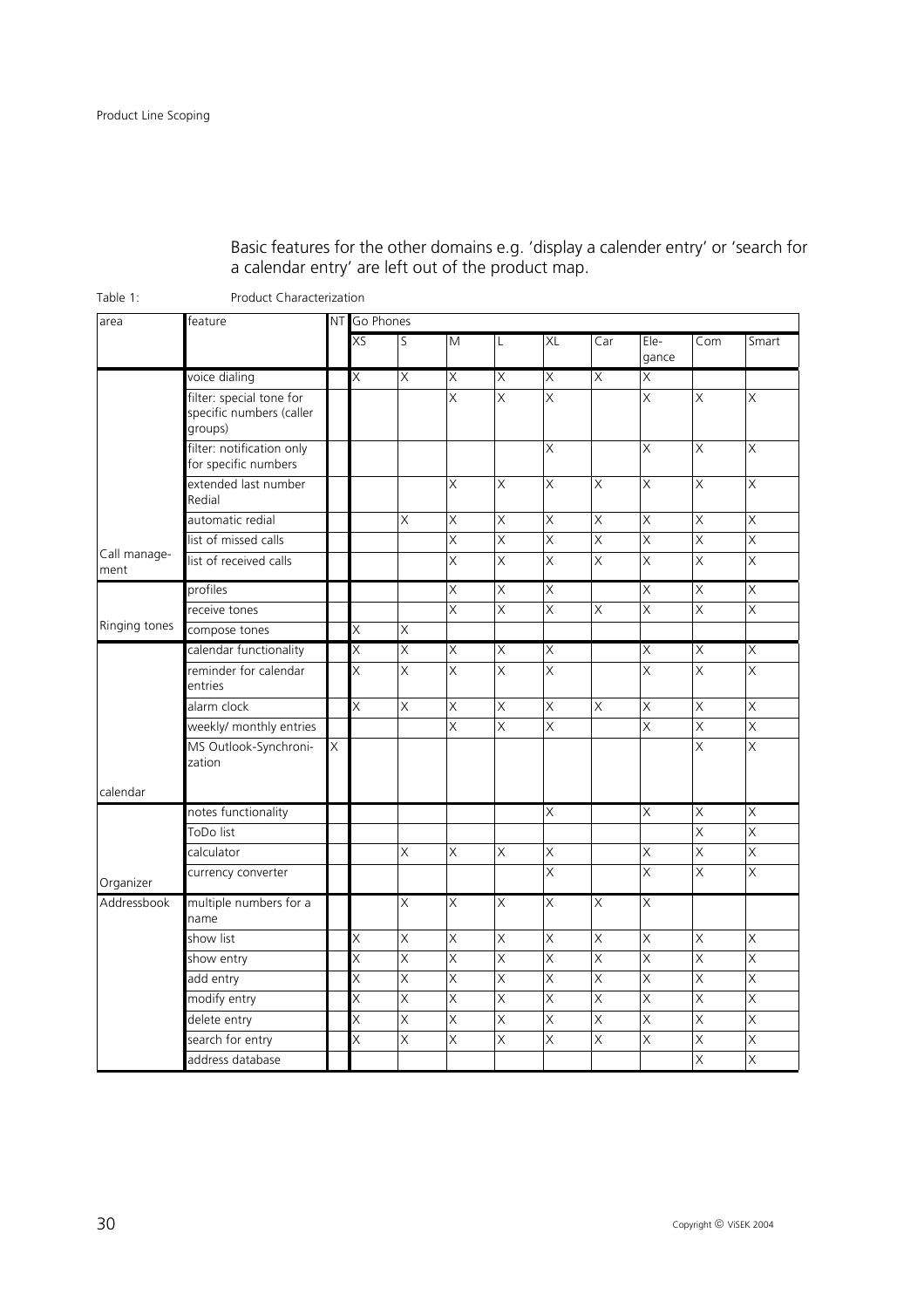| area           | feature                                         |          | NT Go Phones |                    |                |                         |                           |     |                    |                         |                           |
|----------------|-------------------------------------------------|----------|--------------|--------------------|----------------|-------------------------|---------------------------|-----|--------------------|-------------------------|---------------------------|
|                |                                                 |          | XS           | S                  | M              | L                       | XL                        | Car | Ele-<br>gance      | Com                     | Smart                     |
|                | <b>WAP-Browser</b>                              |          |              | $\mathsf X$        | X              | X                       |                           |     |                    | X                       | X                         |
|                | receive animated screen-<br>savers via WAP      |          |              |                    |                |                         |                           |     |                    | $\mathsf{X}$            | $\times$                  |
| Browsing       | HTML-Browser                                    |          |              |                    |                |                         |                           |     |                    | X                       | X                         |
|                | show message                                    |          | Χ            | X                  | X              | X                       | X                         |     | X                  | $\overline{\mathsf{X}}$ | X                         |
|                | new message                                     |          | Χ            | X                  | X              | Χ                       | X                         |     | Χ                  | Χ                       | X                         |
|                | save message                                    |          | $\times$     | $\mathsf{X}% _{0}$ | $\mathsf{X}$   | $\mathsf{X}% _{0}$      | $\mathsf X$               |     | $\mathsf{X}% _{0}$ | X                       | $\overline{X}$            |
|                | modify saved message                            |          | $\times$     | $\overline{X}$     | $\mathsf X$    | $\mathsf X$             | $\mathsf X$               |     | $\overline{X}$     | X                       | $\overline{X}$            |
|                | delete saved message                            |          | $\times$     | $\mathsf X$        | $\mathsf X$    | $\times$                | $\mathsf X$               |     | $\mathsf X$        | X                       | $\mathsf{X}$              |
|                | search for message                              |          | $\times$     | X                  | $\mathsf{X}$   | $\overline{\mathsf{x}}$ | $\mathsf{X}$              |     | $\mathsf{X}% _{0}$ | $\mathsf{X}$            | $\overline{X}$            |
|                | send message                                    |          | X            | X                  | $\mathsf X$    | $\mathsf X$             | X                         |     | $\mathsf X$        | X                       | $\mathsf X$               |
|                | drafted answers                                 |          |              | $\times$           | X              |                         | $\boldsymbol{\mathsf{X}}$ |     | X                  | X                       | $\times$                  |
|                | drafted text-elements                           |          |              |                    |                |                         |                           |     | $\overline{X}$     | $\mathsf{X}$            | $\mathsf{X}$              |
|                | automatic text recogni-<br>tion (T9 or similar) |          | X            | $\mathsf X$        | $\mathsf X$    | X                       | $\mathsf X$               |     | $\overline{X}$     |                         |                           |
|                | insert picture in message                       |          |              | X                  | $\mathsf X$    | X                       | $\times$                  |     | $\overline{X}$     | $\times$                | X                         |
|                | attach sound to message                         |          |              |                    |                |                         |                           |     |                    |                         | X                         |
|                | attach file to message                          |          |              |                    |                |                         |                           |     |                    |                         | $\mathsf{X}$              |
|                | chat functionality                              |          |              |                    | $\times$       | $\mathsf{X}$            | $\mathsf X$               |     | X                  |                         | $\boldsymbol{\mathsf{X}}$ |
|                | extended SMS                                    |          |              | $\mathsf X$        | $\mathsf X$    | $\overline{X}$          | $\mathsf X$               |     | $\overline{X}$     | X                       | $\mathsf X$               |
|                | attach business card                            | $\times$ |              | $\mathsf X$        | X              | X                       | $\mathsf X$               |     | Χ                  | X                       | $\times$                  |
|                | attach calendar entries                         | $\times$ |              | X                  | $\mathsf X$    | $\times$                | X                         |     | $\mathsf X$        | X                       | X                         |
|                | e-mail                                          |          |              |                    |                |                         |                           |     |                    | Χ                       | $\overline{X}$            |
|                | receive screensavers via<br><b>SMS</b>          | X        |              | $\mathsf{X}% _{0}$ | $\times$       | X                       | $\times$                  |     | $\overline{X}$     |                         |                           |
| Messaging      | receive WAP-settings via<br><b>SMS</b>          | $\times$ |              |                    | $\mathsf X$    | $\mathsf{X}% _{0}$      |                           |     |                    | X                       | $\mathsf X$               |
|                | <b>IrDA</b>                                     |          |              |                    | $\overline{X}$ | $\overline{X}$          | $\overline{X}$            |     | $\overline{X}$     | $\overline{X}$          | $\overline{X}$            |
|                | Bluetooth                                       |          |              |                    |                |                         |                           |     |                    |                         | $\mathsf X$               |
| Data transmis- | GPRS                                            |          |              |                    |                |                         |                           |     |                    | $\mathsf X$             | $\mathsf X$               |
| sion           | integrated modem                                |          |              |                    | $\mathsf X$    | $\mathsf X$             | Χ                         |     | $\mathsf X$        | $\mathsf X$             | $\overline{X}$            |

#### Table 1: Product Characterization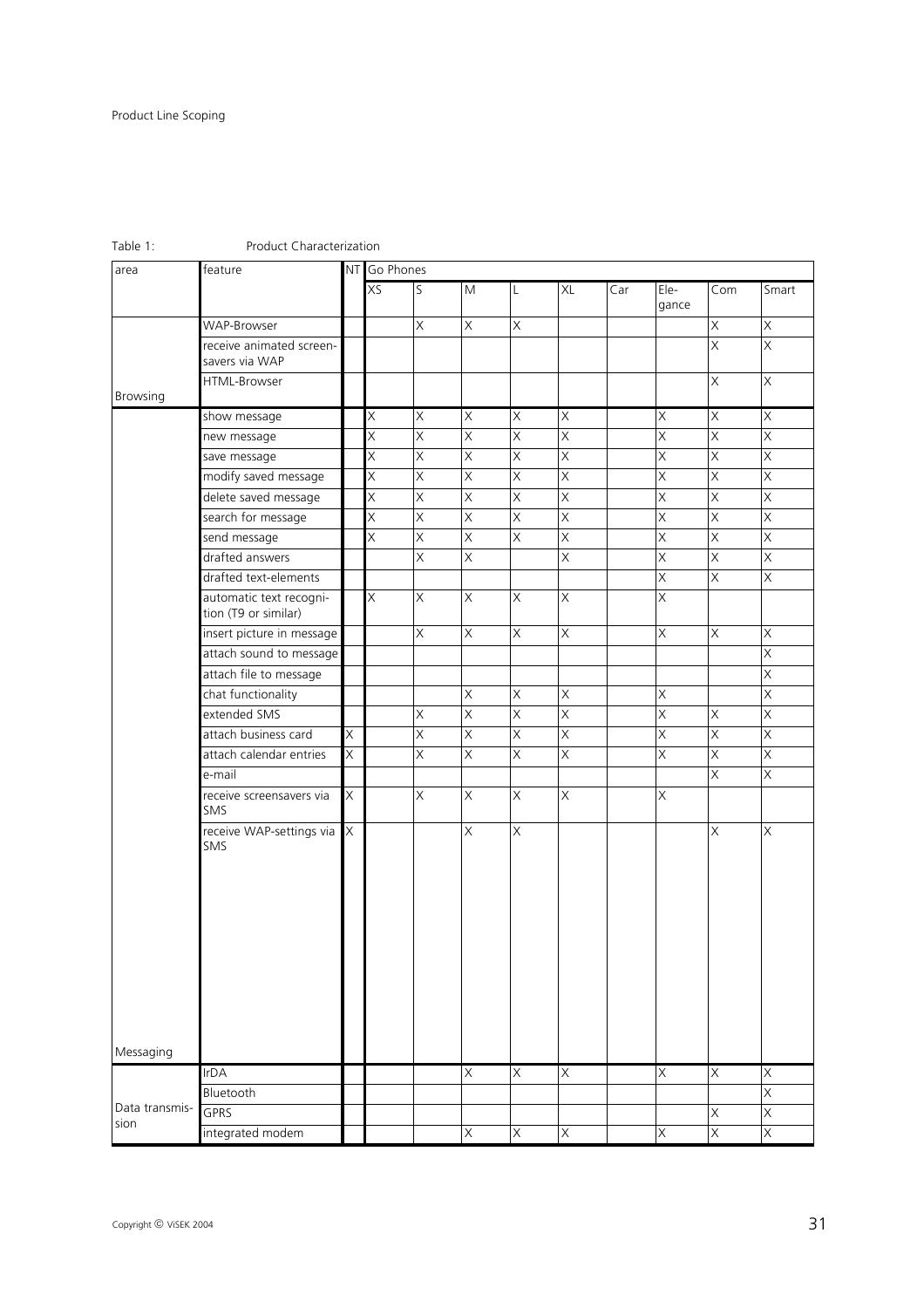| area                | feature                              | NT Go Phones |   |   |   |           |     |               |     |          |  |
|---------------------|--------------------------------------|--------------|---|---|---|-----------|-----|---------------|-----|----------|--|
|                     |                                      | XS           | S | M |   | <b>XL</b> | Car | Ele-<br>gance | Com | Smart    |  |
|                     | Games                                |              | X | X | X | Χ         |     |               |     | $\times$ |  |
|                     | dictaphone                           |              |   |   |   |           |     | X             | X   |          |  |
|                     | multimedia display                   |              |   |   |   |           |     |               | X   | X        |  |
|                     | MS Word and Excel com-<br>patibility |              |   |   |   |           |     |               |     | X        |  |
| <b>Specialities</b> | play back videoclips                 |              |   |   |   |           |     |               |     | X        |  |
|                     | Java compliant                       |              |   |   |   |           |     |               |     | X        |  |

Table 1: Product Characterization

## **2.3 Describing the relevant domains**

Based on the initial (external) description of the products we can now identify (with the help of experts) also internal functionality that is important to the products. As a result of this we identify some main domains (areas of functionality) that are important to bring about the functionality of the product line. To do so we capture these functionality areas together with the experts in terms of domain descriptions. While in the previous step sufficient information was elicited to characterize the individual products, here this step aims at adding to this information and eliciting sufficient information in order to identify domains and sufficiently characterize them. Usually, it will not be possible to identify this information directly, by asking the customers for major areas of functionality. Instead, it will be necessary to identify functionalities and to cluster them. Often, it will be more comfortable for the expert to provide this information on a product by product basis. Then this should be done. (For larger product lines, it may be possible to discuss them on a per sub-system basis.)

The Product line mapping method provides a template for describing the relevant domains. The template contains the following information:

| Table 2:                       | Domain Identity description                                       |
|--------------------------------|-------------------------------------------------------------------|
|                                | Domain Identity — give a coarse-grained description of the domain |
| Name                           |                                                                   |
| <b>Primary Function</b>        |                                                                   |
|                                | Boundary (In/Out Rules) - what functionality is in or out         |
|                                | Higher level domains - peer level domains                         |
|                                | Lower level domains - domains that are lower                      |
| Sub-domains - embedded domains |                                                                   |
|                                | Functions — what are the core services that the domain provides   |
|                                | Functions/Features provided by the domain                         |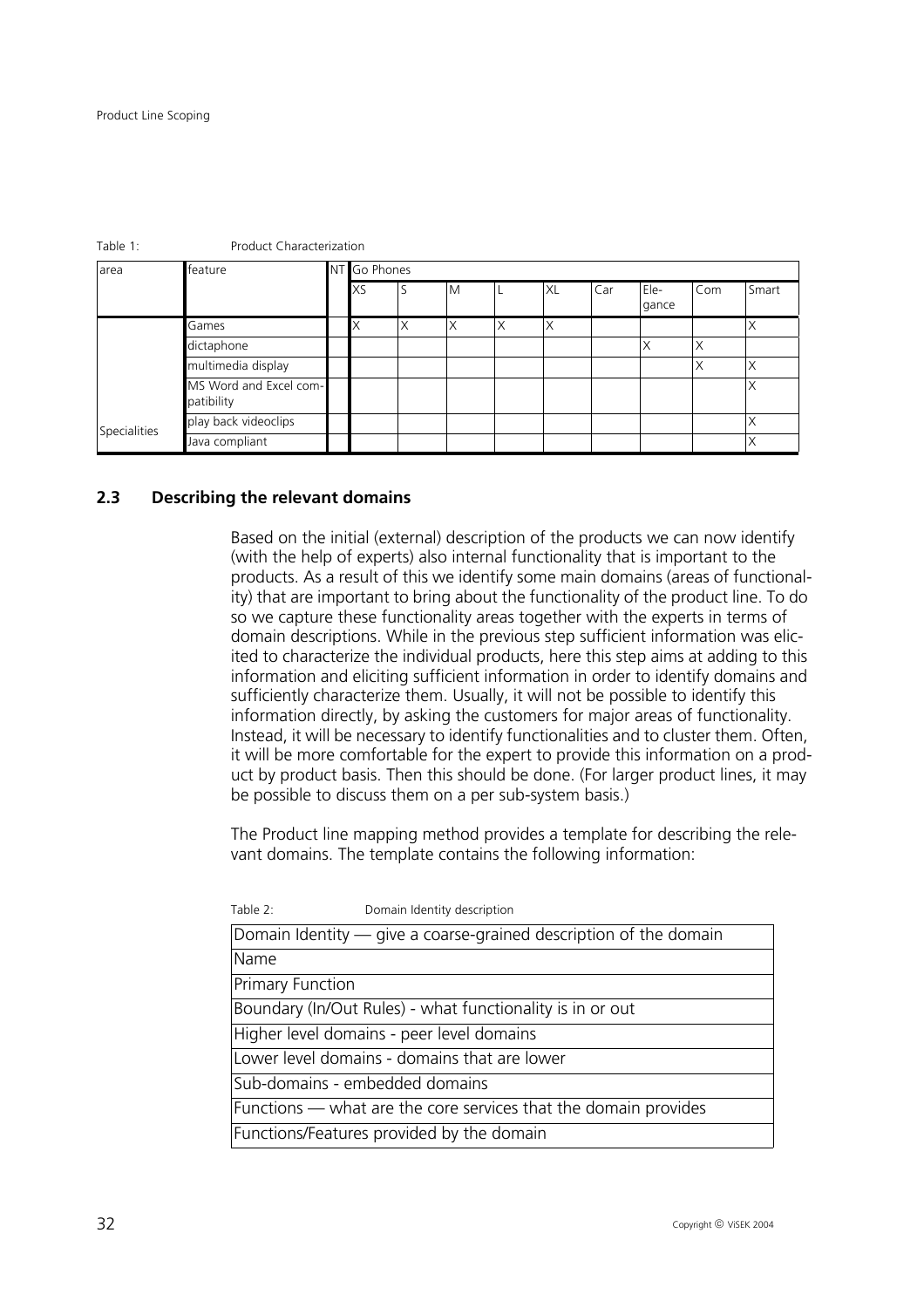Table 2: Domain Identity description

Data/Objects handled and stored by the domain

System Characteristics — What is the relation between systems and the domain? In which (sub-)systems will implementations of the domain be deployed?

In which products will implementations of the domain be deployed?

In the following we give two example domain descriptions for our case study, one for the messaging domain and one for the messaging controller domain.

## **2.3.1 Messaging**

#### **Domain Identity**

#### **1 Name**

Messaging

#### **2 Information Source**

company experts, 25.10.01

#### **3 Primary Function:**

Provides functionality for handling messages of different kinds (SMS, email, extended SMS) like compose new messages, editing messages deleting messages.

#### **4 Boundary Rules**

In:

Text parts of messages through UI, message commands like delete message or insert picture.

Message Controller indicates the presence of new messages, screensavers, hands-over the messages, message lists, business cards and screensavers if requested.

#### Out:

Text parts of messages as well as indexes for pictures, files, etc. to the Message Controller. Requests for message lists, messages to the Message Controller.

Messages to be displayed by the UI including references to pictures, sounds, etc.

#### **5 Higher Level Domains**

User Interface (UI)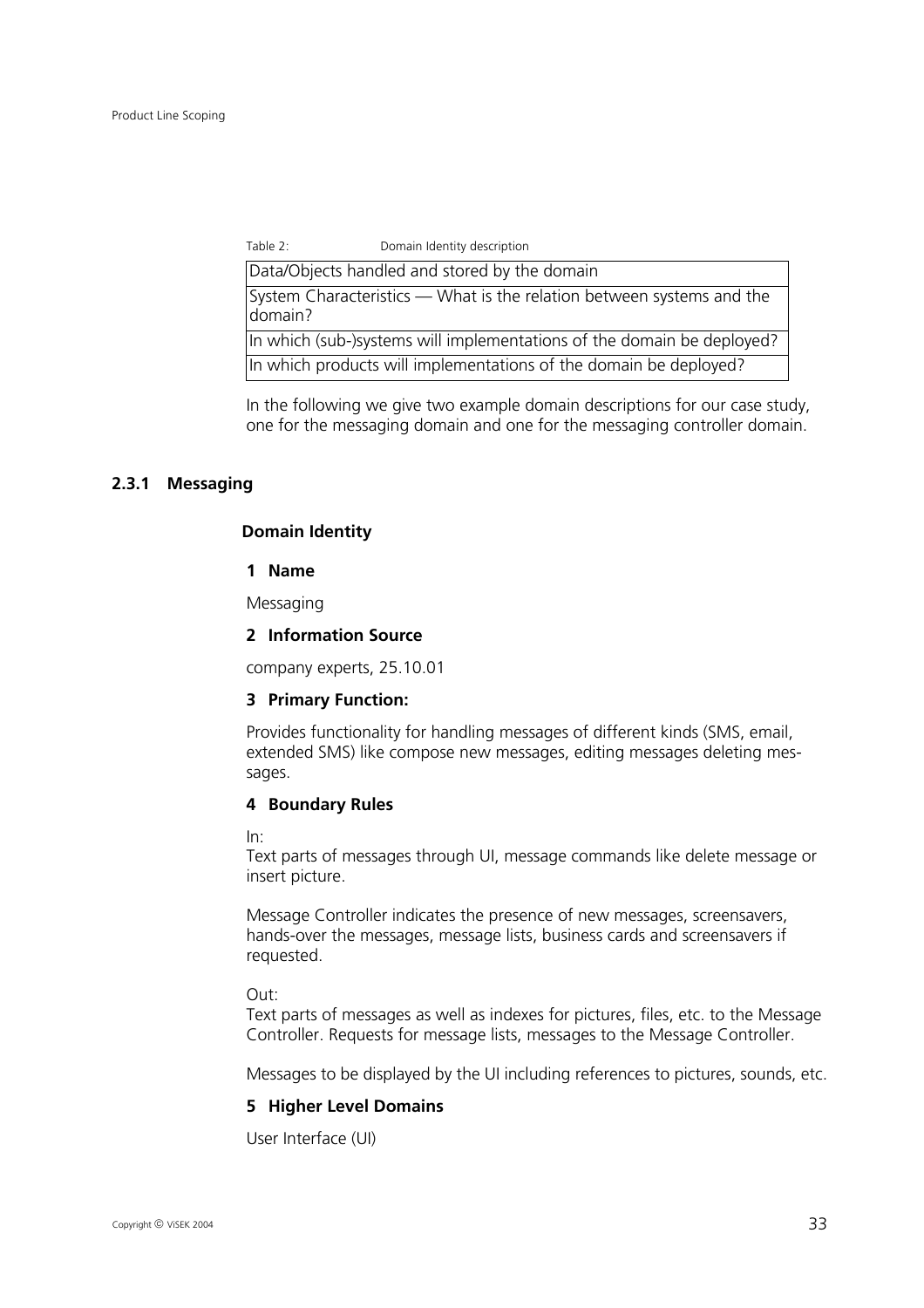## **6 Lower Level Domains**

Message Controller

# **7 Sub-Domains (Embedded Domains)**

--

## **Functions**

## **8 Functions/Features provided by the domain**

Important: a message can be a basic SMS, an extended SMS or an e-mail.

- 1. show new message flag: a flag indicates, that a new message has arrived
- 2. show message: first it shows the message list, after one message is chosen, it shows the content of a message
	- 2.1. show picture: shows a picture that is embedded in the text
	- 2.2. play sound: plays a sound that is attached to the text
	- 2.3. show and save attached object: an object can be a business card, a calendar entry or a file, the object is displayed followed by a question if it should be saved, and it is saved if it was requested.
	- 2.4. show and save special message: a special message can be a screensaver or wap-settings. After a special message is received, the special message is displayed followed by a question if it should be saved, and it is saved if it was requested.
- 3. new message or modify saved message: starts the composition of a new message or starts editing an already received/ saved message
	- 3.1. insert object in message: a picture or a drafted text element can be an object inserted in the message. First, it shows a list of the objects, after one is chosen, an index of this object is inserted in the message
	- 3.2. attach object to message: a sound, business card, calendar entry or file can be an object attached to the message. First, it shows a list of the objects, after one is chosen, the index of the object is attached to the message.
- 4. save drafted text element: saves the current part of a message as drafted text element
- 5. browse folders: let the user browse through the message folders
- 6. new folder: creates new folder within the current one
- 7. save message: saves the current message
- 8. delete saved message: deletes an already received/ saved message
- 9. search for message: searches for a text string in all messages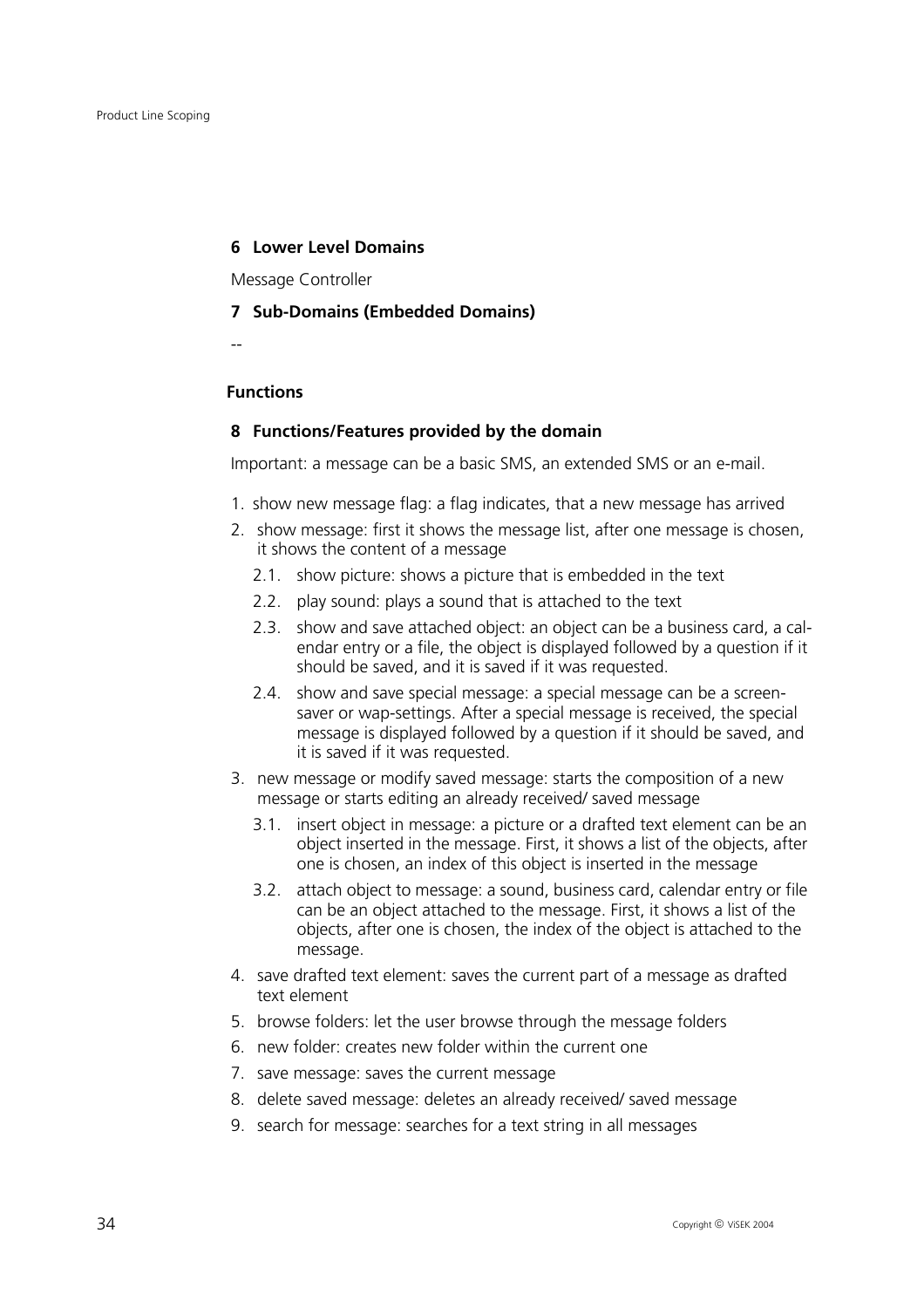- 10. send message: first, the recipient has to be chosen from the address book, then the message is sent.
	- 10.1. send chat message: special case of send message: the recipient is not chosen, the phone number is fixed for the length of the chat.
- 11. choose drafted answer: first it shows a list of all drafted answers, after one answer is chosen, it uses the text of the drafted answer for the message to reply
- 12. turn on/off T9: switches the use of T9 on or off.
- 13. compare word with T9: If T9 is activated, after every character received from the UI, the current word is compared to the T9 dictionary.
- 14. start/stop chat: first, the phone list is displayed from the address book, after a phone number is chosen, a text can be composed and be sent to the recipient. Afterwards, an sms can easily replied and the text-messages are displayed in a chat-like style.

#### **9 Data/Objects handled and stored by the domain**

• IN:

From UI:

Text (String), characters, indexes for pictures, business cards, files, sounds and calendar entries

#### From Message Controller:

Messages, Text (String), NewMessageFlag, MessageList, PhoneList, EmailAddressList, DraftedAnswerList, DraftedTextElementList, PictureList, SoundList, FileList, BusinesscardList, CalendarEntryList

 $\bullet$  OUT:

To UI:

Messages, Text (String), MessageList, PhoneList, EmailAddressList, DraftedAnswerList, DraftedTextElementList, PictureList, SoundList, FileList, BusinesscardList, CalendarEntryList, Indexes, NewMessageFlag

To Message Controller: Text (String), Messages

• STORED:

--

#### **System Characteristics**

#### **1 Existing Assets**

implementation non-existing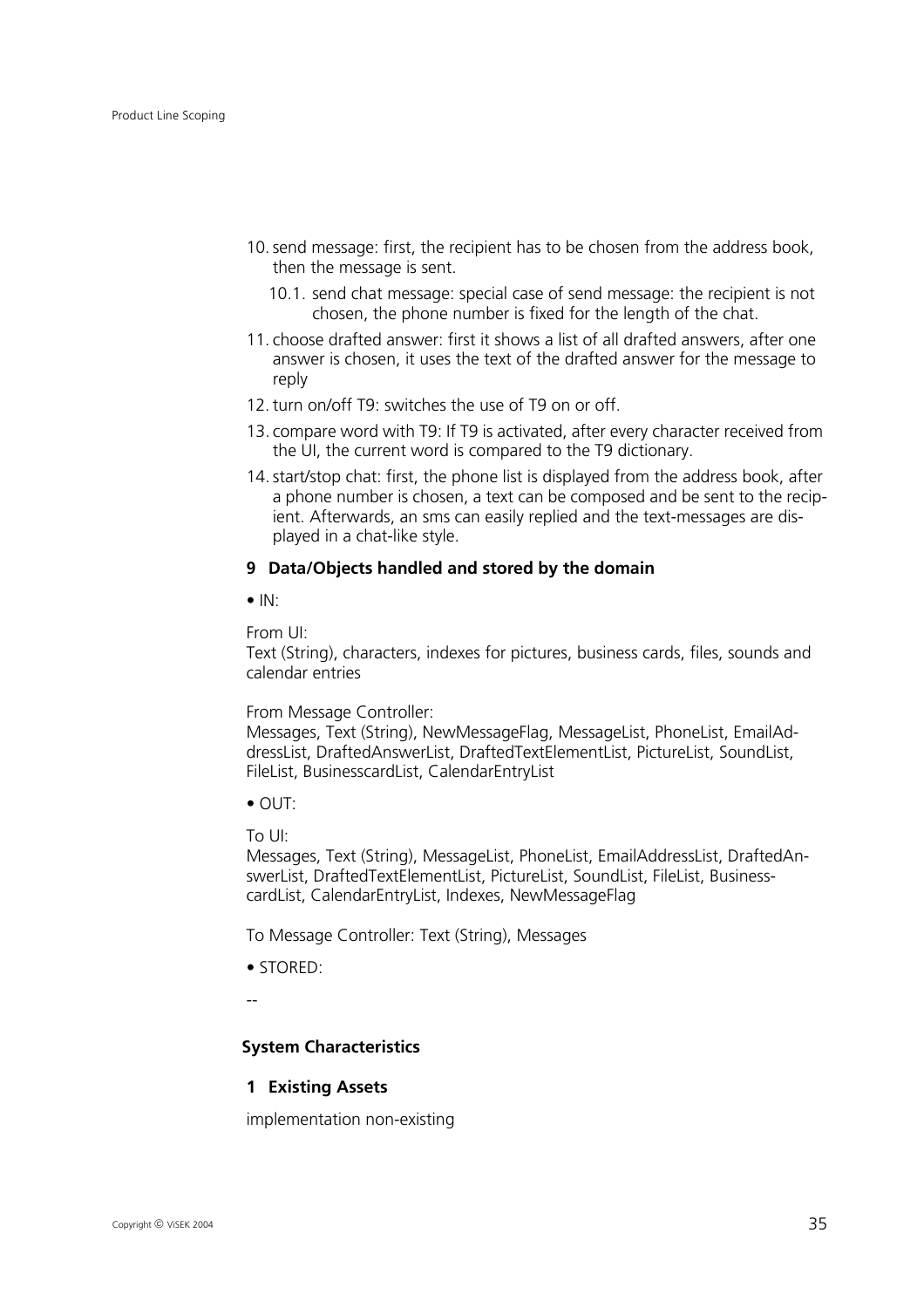# **2 (Sub-)System Relationship**

--

# **3 Product Relationship**

Functions 1, 2, 3, 5, 6, 7, 8, 9, 10 are present in every product except Go Car. Functions 2.1, 2.3, 2.4, 3.1, 3.2 are present in Go S, M, L, XL, Elegance, Com and Smart

Function 2.2 is present in Go Smart

Function 4 is present in Go Elegance, Com and Smart Functions 10.1, 14 are present in Go M,L,XL, Elegance and Smart Function 11 is present in Go S,M,XL, Elegance, Com and Smart Functions 12 and 13 are present in Go XS, S,M,L,XL and Elegance

# **2.3.2 Message Controller**

# **Domain Identity**

## **1 Name**

Message Controller

## **2 Information Source**

company experts, 25.10.01

## **3 Primary Function**

Distribution of objects (e.g. calendar entries, business cards) to the corresponding domains (e.g. Addressbook, Calendar). Assembles and disassembles messages. I.e. completes messages by replacing indexes of objects (e.g. pictures, files) by fetching the objects from the memory manager or the corresponding domain and inserting them in the message. Disassembling means splitting extended SMS to several basic SMS.

## **4 Boundary Rules**

In:

Receives New Messages from Communication Handler Receives New Messages from Messaging

Out: Indicates new messages to Messaging, sends composed messages to the Communication Handler

## **5 Higher Level Domains**

Messaging, Calender, Browsing, Addressbook, Organizer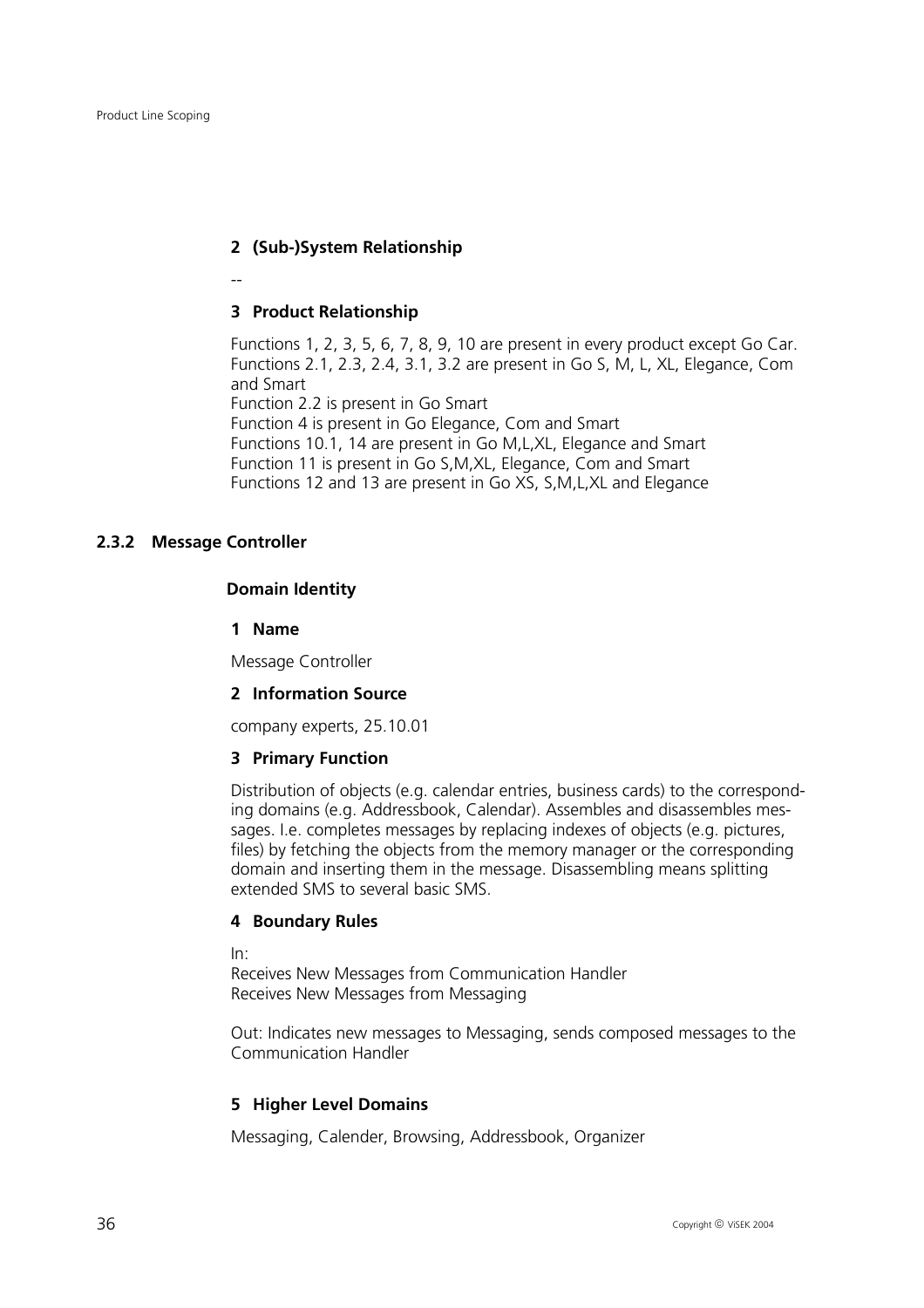#### **6 Lower Level Domains**

Communication Handler, Memory Manager

#### **7 Sub-Domains (Embedded Domains)**

--

#### **Functions**

#### **8 Functions/Features provided by the domain**

- 1. SearchMessageByString: Searches for a message (via Memory Manager) including a given string.
- 2. SplitExtMessage: Splits an extended message to several basic messages and sends them via the Communication Handler.
- 3. ParseIncomingMessage: parses the newly received message and decomposes it into text fragments, pictures, sounds, business cards, etc. Then these fragments are stored in the memory (via Memory Manager) and Messaging is informed about the new message.
	- 3.1. Parse for special message: Checks, if the message is a Screensaver or Wap-setting.
	- 3.2. Parse for inserted objects: an object can be a picture.
	- 3.3. Parse for attached objects: an object can be a sound, business card, file, or a calendar entry
- 4. AssembleOutgoingMessage: assembles a message when a message should be sent. Composes the fragments of a message (e.g. pictures, sounds) to one stream.
- 5. SendMessage: sends a message via the Communication Handler
- 6. FetchObjectList: an object can be a business card, picture, sound, file, e-mail address, phone-number, CalendarEntry, drafted text element or a drafted answer. It fetches the object list from the corresponding domain and sends it to Messaging.
- 7. FetchMessage: Fetches a message from the Memory Manager and returns it including all indexes for inserted or attached objects (e.g. pictures, sounds).
- 8. SaveObject: an object can be a message, business card, file, screensaver, wap-setting, drafted text element. It saves the current object via the corresponding domain or directly via the Memory Manager.
- 9. Fetch folders: returns the folder hierarchy.
- 10. New folder: adds a folder to the folder hierarchy
- 11. Compare word with T9: compares the word received with the T9 dictionary.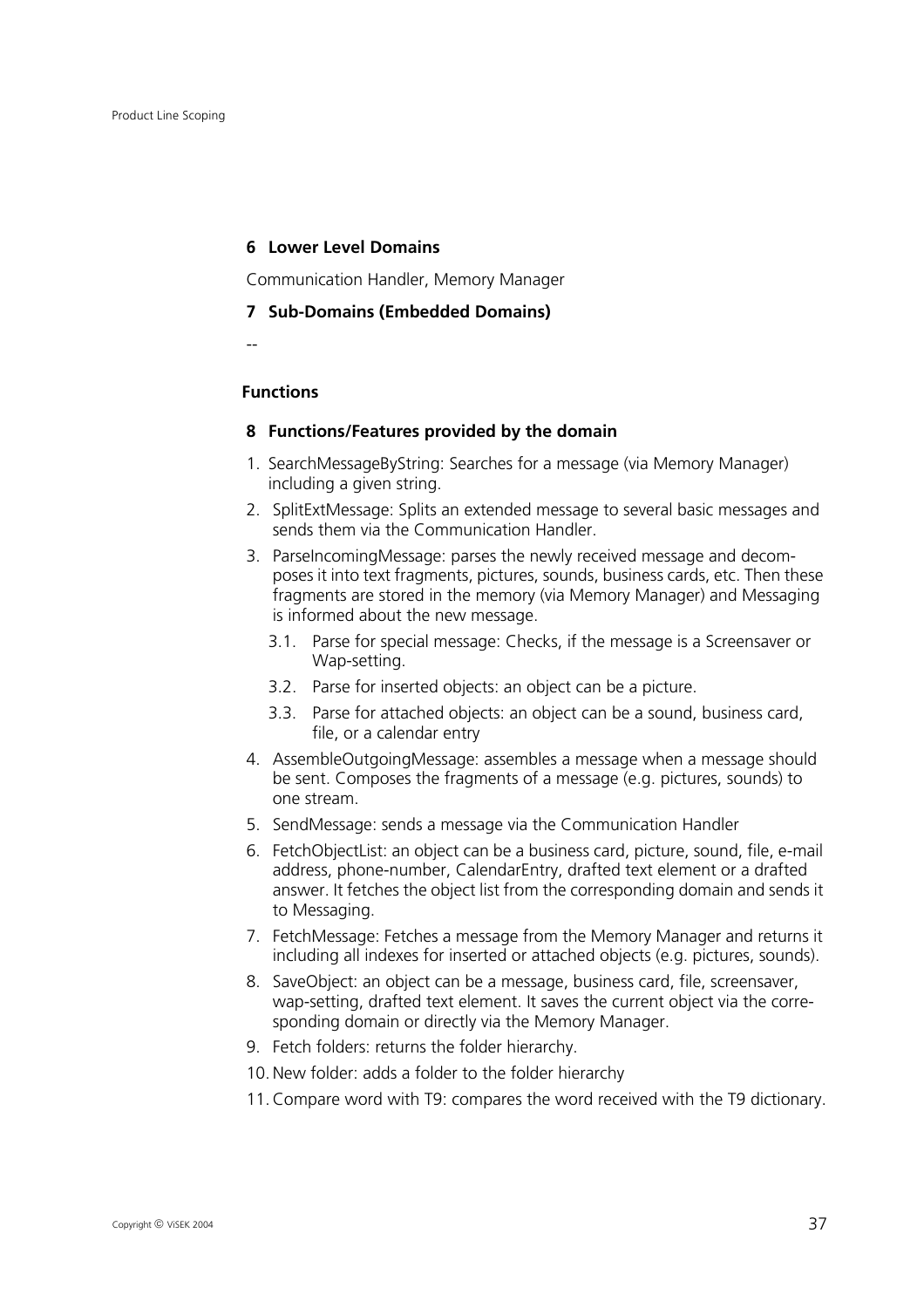12. DeleteMessage: deletes a message via the Memory Manager

**Example** functions for addressbook:

- 13. Delete addressbook entry: Deletes an entry of the addressbook.
- 14. Fetch addressbook entry: fetches an addressbook entry from the Memory Manager and returns it to the addressbook.
- 15. SearchAddressbookEntryByString: Searches for an addressbookentry (via Memory Manager) including a given string.

**Example** functions for calendar:

- 16. Fetch calendar entry: fetches an calendar entry from the Memory Manager and returns it to the calendar.
- 17. Save calendar entry: Saves a modified calendar entry via the Memory Manager.

## **9 Data/Objects handled and stored by the domain**

 $\bullet$  In:

From Communication Handler: Messages From Messaging: new messages From other domains: object lists

• Out:

To Communication Handler: Messages To Messaging: object lists, messages (incl. indexes of pictures, sounds, etc.), indication for new messages

• Stored:

Assignment of objects (e.g. messages, pictures) to entries in the Memory Manager

## **System Characteristics**

## **1 Existing Assets**

implementation non-existing

## **2 (Sub-)System Relationship**

unknown

## **3 Product Relationship**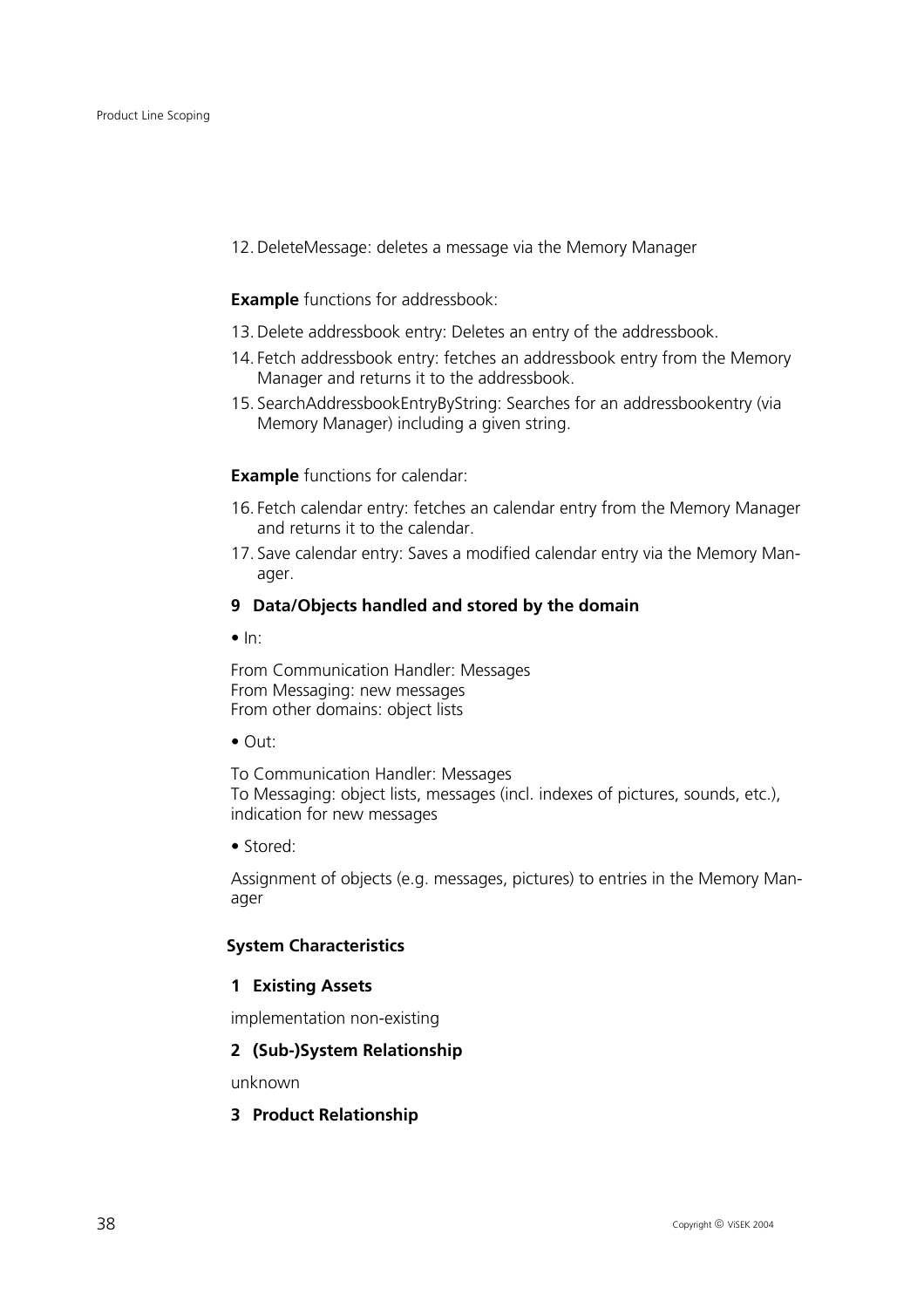Functions 1, 3, 5, 6, 7, 8, 9, 10, 12, 16, 17 are present in every product except Go Car.

Functions 2,3.1, 3.2, 3.3, 4 are present in every product except Go Car and XS. Function 11 is present in Go XS, S, M, L, XL and Elegance. Functions 13, 14, 15 are present in all Go phones.

# **2.3.3 Domain Structure**

From the individual domain descriptions we then compile an overview of the relationship among the domains, the domain structure diagram. This domain structure diagram gives a graphical representation of the domains, their higherand lower level domains and relationships.

The upper two rows describe end-user visible domains whereas the lower rows describe domains for the internal realization.



#### Figure 7:Domain Structure Diagram

## **2.3.4 Initial Product Map**

Once the basic domain structure is determined, it is decided to use this also as a basis for the future organizational structure. After product and domain descriptions are sufficiently stable, we set up the initial product map. Table 3 compiles the information about the main features (internal and external) that are relevant to the product line. The features of the addressbook and the calendar are just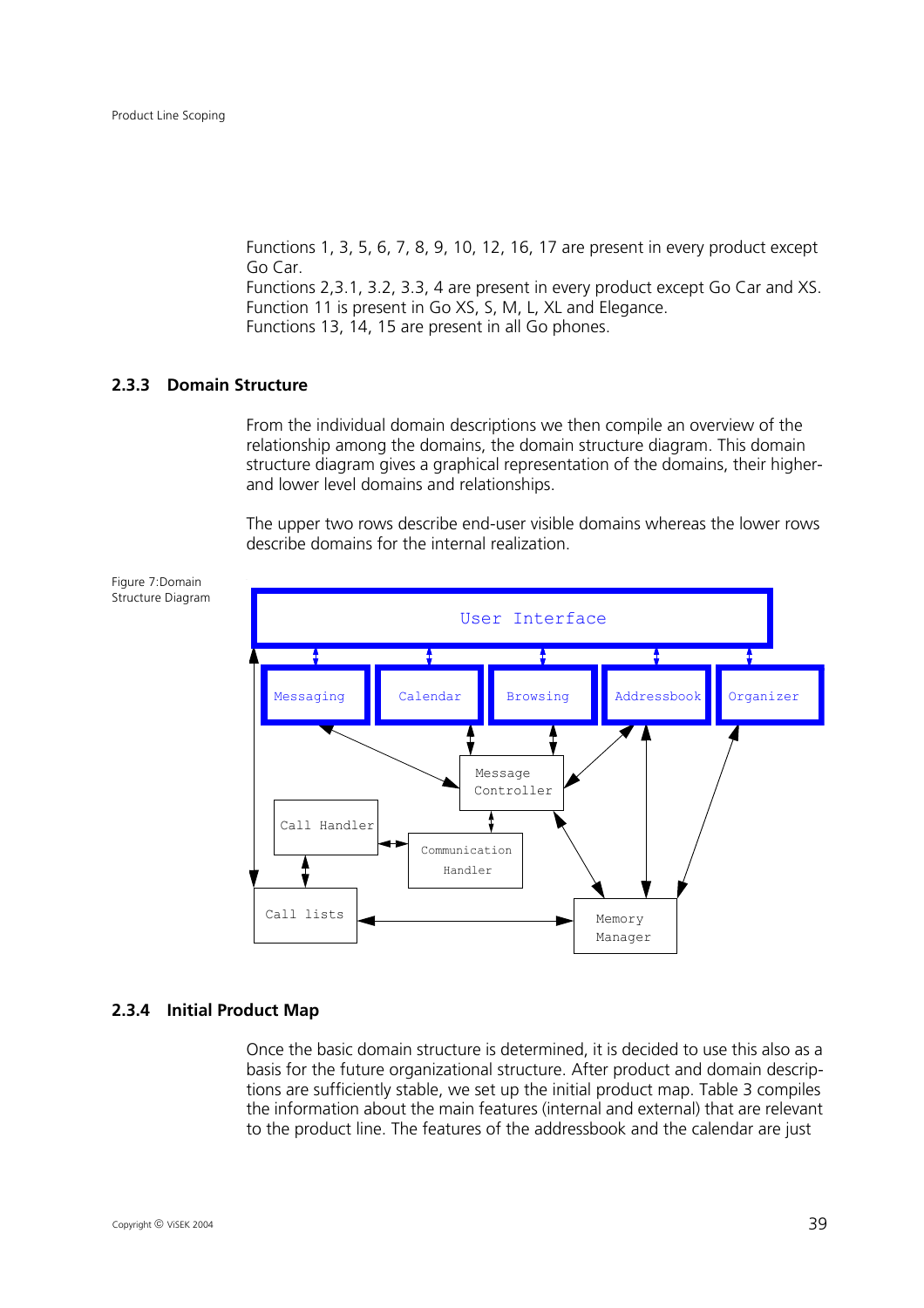# example functions. The message controller has more functions from these domains and additional functions from other domains (like browsing).

| domain    | feature                                     | subfeature                                        | Go Phones               |                         |                         |                         |                         |     |                         |                         |                         |  |
|-----------|---------------------------------------------|---------------------------------------------------|-------------------------|-------------------------|-------------------------|-------------------------|-------------------------|-----|-------------------------|-------------------------|-------------------------|--|
|           |                                             |                                                   | $\overline{\text{xs}}$  | S                       | M                       | L                       | XL                      | Car | Ele-<br>gance           | Com                     | Smart                   |  |
|           | show new message<br>flag                    |                                                   | $\overline{\mathsf{x}}$ | $\overline{X}$          | $\overline{X}$          | $\overline{X}$          | $\overline{X}$          |     | $\overline{X}$          | $\overline{X}$          | $\overline{X}$          |  |
|           | show message                                | basic show mes-<br>sage                           | X                       | $\mathsf X$             | $\mathsf X$             | $\sf X$                 | $\overline{X}$          |     | $\mathsf X$             | $\mathsf{X}$            | $\overline{X}$          |  |
|           |                                             | show picture                                      |                         | $\overline{X}$          | $\overline{X}$          | $\overline{X}$          | $\overline{X}$          |     | $\mathsf X$             | $\mathsf{X}$            | $\overline{X}$          |  |
|           |                                             | play sound                                        |                         |                         |                         |                         |                         |     |                         |                         | $\overline{X}$          |  |
|           |                                             | show and save<br>attached objects                 |                         | $\overline{X}$          | $\overline{X}$          | $\sf X$                 | $\overline{X}$          |     | $\overline{X}$          | $\mathsf{X}$            | $\mathsf{X}% _{0}$      |  |
|           |                                             | show and save<br>special message                  |                         | $\overline{X}$          | $\mathsf X$             | $\mathsf X$             | $\overline{X}$          |     | $\mathsf X$             | $\mathsf{X}% _{0}$      | $\mathsf{X}% _{0}$      |  |
|           | new message or<br>modify saved mes-<br>sage | basic new mes-<br>sage or modify<br>saved message | $\overline{X}$          | $\overline{X}$          | $\overline{X}$          | $\overline{X}$          | $\overline{X}$          |     | $\overline{X}$          | $\overline{X}$          | $\overline{X}$          |  |
|           |                                             | insert object in<br>message                       |                         | $\mathsf{X}$            | $\mathsf X$             | $\mathsf{X}$            | $\mathsf X$             |     | $\mathsf X$             | $\times$                | $\mathsf{X}$            |  |
|           |                                             | attach object to<br>message                       |                         | $\overline{X}$          | $\overline{X}$          | $\overline{X}$          | $\overline{X}$          |     | Χ                       | $\overline{X}$          | $\mathsf X$             |  |
|           | save drafted text<br>element                |                                                   |                         |                         |                         |                         |                         |     | $\overline{X}$          | $\overline{X}$          | $\overline{X}$          |  |
|           | browse folders                              |                                                   | X                       | $\mathsf{X}$            | $\overline{X}$          | $\times$                | $\overline{X}$          |     | $\overline{X}$          | $\overline{X}$          | $\overline{X}$          |  |
|           | new folder                                  |                                                   | X                       | $\overline{X}$          | $\overline{\mathsf{x}}$ | $\overline{\mathsf{x}}$ | $\overline{X}$          |     | $\times$                | $\overline{\mathsf{X}}$ | $\overline{X}$          |  |
|           | save message                                |                                                   | $\overline{\mathsf{x}}$ | $\overline{\mathsf{X}}$ | $\overline{\mathsf{X}}$ | $\overline{\mathsf{X}}$ | $\overline{\mathsf{X}}$ |     | $\overline{X}$          | $\overline{\mathsf{X}}$ | $\overline{X}$          |  |
|           | delete saved mes-<br>sage                   |                                                   | X                       | $\overline{\mathsf{x}}$ | $\overline{\mathsf{x}}$ | $\times$                | $\overline{X}$          |     | $\times$                | $\mathsf{X}$            | $\overline{\mathsf{X}}$ |  |
|           | search for message                          |                                                   | X                       | $\mathsf{X}$            | $\mathsf{X}$            | $\mathsf{X}$            | $\mathsf{X}% _{0}$      |     | $\mathsf X$             | $\mathsf{X}$            | $\mathsf{X}% _{0}$      |  |
|           | send message                                | basic send mes-<br>sage                           | $\overline{\mathsf{x}}$ | $\overline{\mathsf{x}}$ | $\overline{X}$          | $\overline{X}$          | $\overline{X}$          |     | $\overline{X}$          | $\overline{\mathsf{x}}$ | $\overline{\mathsf{x}}$ |  |
|           |                                             | send chat mes-<br>sage                            |                         |                         | $\mathsf{X}$            | $\times$                | $\overline{\mathsf{X}}$ |     | $\times$                |                         | $\mathsf{X}$            |  |
|           | choose drafted<br>answer                    |                                                   |                         | $\mathsf{X}$            | $\mathsf{X}$            |                         | $\overline{X}$          |     | $\mathsf{X}$            | $\mathsf{X}$            | $\mathsf{X}$            |  |
|           | turn on/off T9                              |                                                   | Χ                       | $\mathsf X$             | Χ                       | Χ                       | $\mathsf X$             |     | X                       |                         |                         |  |
| Messaging | compare word with<br>T9                     |                                                   | $\overline{\mathsf{x}}$ | $\overline{\mathsf{x}}$ | $\overline{X}$          | $\overline{\mathsf{x}}$ | $\overline{X}$          |     | $\overline{X}$          |                         |                         |  |
|           | start/ stop chat                            |                                                   |                         |                         | $\overline{\mathsf{X}}$ | $\mathsf X$             | $\overline{X}$          |     | $\overline{\mathsf{X}}$ |                         | $\mathsf X$             |  |

Table 3: Initial Product Map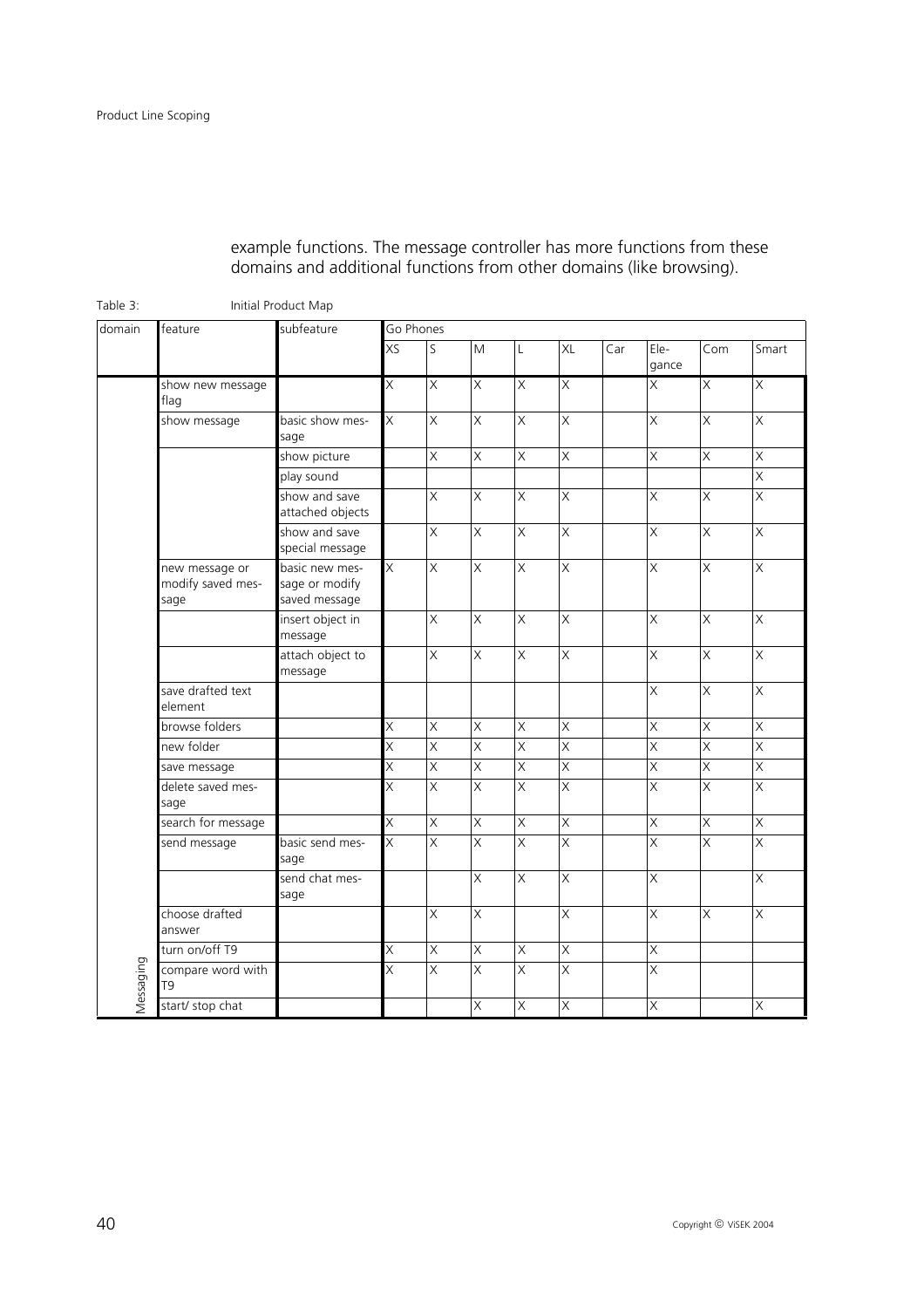| domain                                                                                         | feature                               | subfeature                           | Go Phones               |                         |                |             |                |             |                |             |                         |  |
|------------------------------------------------------------------------------------------------|---------------------------------------|--------------------------------------|-------------------------|-------------------------|----------------|-------------|----------------|-------------|----------------|-------------|-------------------------|--|
|                                                                                                |                                       |                                      | $\overline{X}$          | S                       | M              |             | XL             | Car         | Ele-<br>gance  | Com         | Smart                   |  |
|                                                                                                | search message by<br>string           |                                      | Χ                       | $\overline{X}$          | $\overline{X}$ | X           | $\overline{X}$ |             | X              | $\times$    | Χ                       |  |
|                                                                                                | split extended mes-<br>sage           |                                      |                         | $\mathsf X$             | X              | Χ           | $\mathsf X$    |             | Χ              | Χ           | Χ                       |  |
|                                                                                                | parse incoming mes-<br>sage           | basic parse<br>incoming mes-<br>sage | X                       | $\mathsf X$             | X              | Χ           | $\mathsf X$    |             | Χ              | Χ           | Χ                       |  |
|                                                                                                |                                       | parse for special<br>message         |                         | $\times$                | $\mathsf X$    | X           | $\mathsf{X}$   |             | $\mathsf X$    | $\mathsf X$ | $\overline{\mathsf{X}}$ |  |
|                                                                                                |                                       | parse for inserted<br>objects        |                         | $\overline{X}$          | $\mathsf X$    | $\mathsf X$ | $\overline{X}$ |             | $\mathsf X$    | $\times$    | $\mathsf X$             |  |
|                                                                                                |                                       | parse for attached<br>objects        |                         | $\mathsf{X}$            | X              | $\mathsf X$ | $\mathsf X$    |             | $\mathsf X$    | $\mathsf X$ | $\mathsf X$             |  |
|                                                                                                | assemble outgoing<br>message          |                                      |                         | $\mathsf X$             | $\mathsf X$    | Χ           | $\mathsf X$    |             | Χ              | Χ           | X                       |  |
|                                                                                                | send message                          |                                      | X                       | $\times$                | $\mathsf X$    | $\mathsf X$ | $\mathsf X$    |             | $\mathsf X$    | $\mathsf X$ | X                       |  |
|                                                                                                | fetch object list                     |                                      | $\times$                | $\times$                | $\mathsf X$    | X           | $\mathsf{X}$   |             | $\mathsf X$    | Χ           | $\mathsf{X}% _{0}$      |  |
|                                                                                                | fetch message                         |                                      | $\times$                | $\times$                | X              | Χ           | Χ              |             | $\mathsf X$    | Χ           | $\mathsf X$             |  |
|                                                                                                | save object                           |                                      | X                       | $\times$                | $\mathsf X$    | X           | $\mathsf X$    |             | $\mathsf X$    | Χ           | $\mathsf X$             |  |
|                                                                                                | fetch folders                         |                                      | $\times$                | $\times$                | $\mathsf X$    | X           | $\times$       |             | $\mathsf X$    | $\mathsf X$ | $\mathsf{X}$            |  |
| Message Controller:   Message Controller:<br> features for addressbook  features for messaging | new folder                            |                                      | $\times$                | $\times$                | $\mathsf X$    | X           | $\mathsf X$    |             | $\mathsf X$    | $\mathsf X$ | $\mathsf X$             |  |
|                                                                                                | compare word with<br>Т9               |                                      | X                       | $\overline{\mathsf{x}}$ | $\mathsf X$    | Χ           | $\times$       |             | $\times$       |             |                         |  |
|                                                                                                | delete message                        |                                      | $\times$                | $\mathsf X$             | Χ              | Χ           | $\mathsf X$    |             | $\mathsf X$    | $\mathsf X$ | $\mathsf X$             |  |
|                                                                                                |                                       |                                      |                         |                         |                |             |                |             |                |             |                         |  |
|                                                                                                | delete addressbook<br>entry           |                                      | Χ                       | Χ                       | $\mathsf X$    | Χ           | Χ              | Χ           | Χ              | $\mathsf X$ | Χ                       |  |
|                                                                                                | fetch addressbook<br>entry            |                                      | $\times$                | $\times$                | $\mathsf{X}$   | X           | $\times$       | $\mathsf X$ | $\mathsf X$    | Χ           | $\mathsf X$             |  |
|                                                                                                | search addressbook<br>entry by string |                                      | X                       | $\times$                | $\mathsf{X}$   | Χ           | $\times$       | $\times$    | $\mathsf X$    | X           | $\mathsf X$             |  |
|                                                                                                |                                       |                                      |                         |                         |                |             |                |             |                |             |                         |  |
|                                                                                                | fetch calendar entry                  |                                      | Χ                       | $\mathsf X$             | X              | Χ           | $\mathsf X$    |             | X              | Χ           | Χ                       |  |
| lendar                                                                                         | save calendar entry                   |                                      | $\overline{\mathsf{x}}$ | $\overline{\mathsf{x}}$ | $\overline{X}$ | X           | $\overline{X}$ |             | $\overline{X}$ | $\mathsf X$ | $\overline{X}$          |  |
| Message Controller:<br>features for ca                                                         |                                       |                                      |                         |                         |                |             |                |             |                |             |                         |  |
|                                                                                                |                                       |                                      |                         |                         |                |             |                |             |                |             | $\overline{4}$          |  |
| Copyright C ViSEK 2004                                                                         |                                       |                                      |                         |                         |                |             |                |             |                |             |                         |  |

#### Table 3: Initial Product Map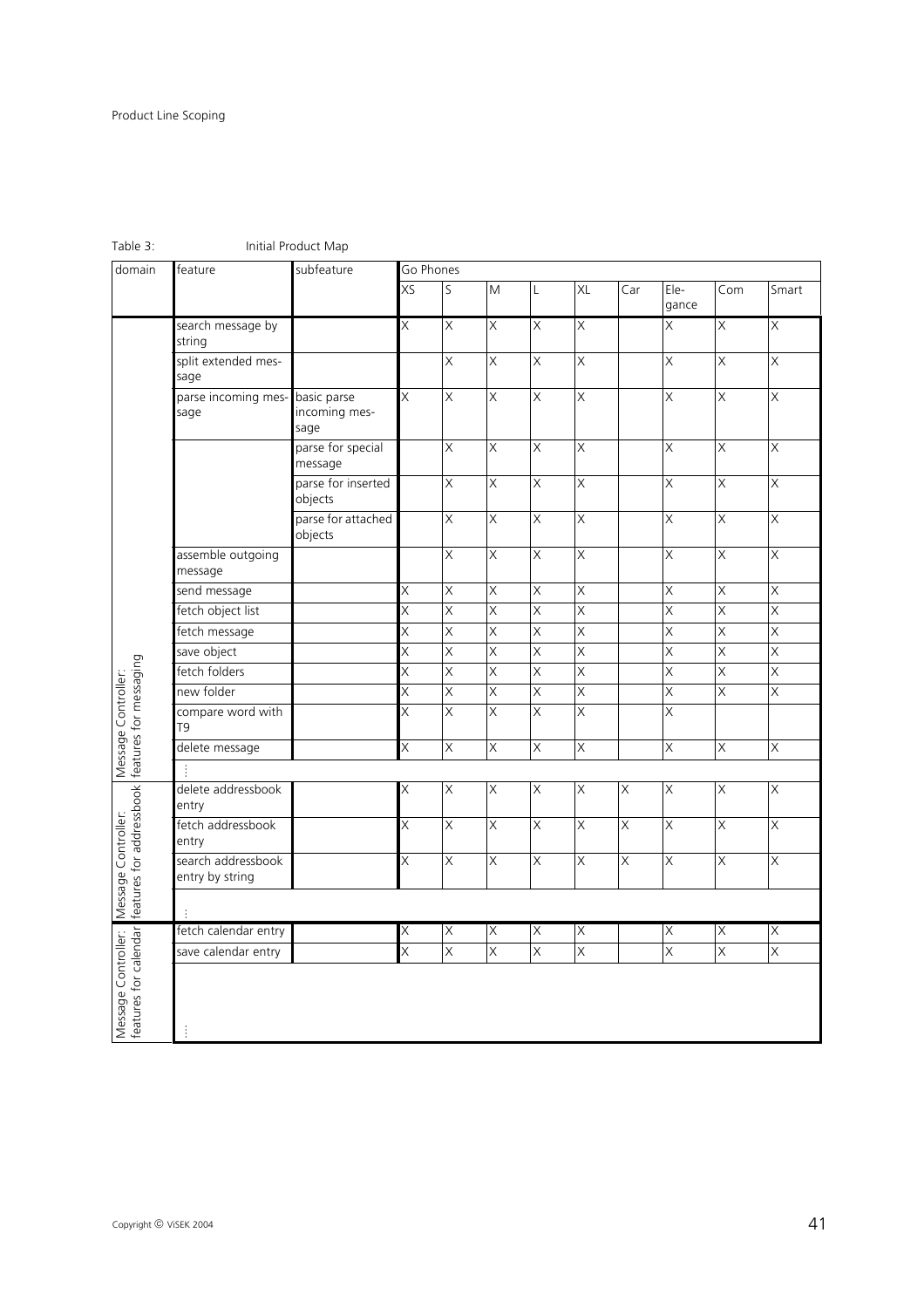# **2.4 Analyzing benefits and risks of domains**

After an overall description of the product line has been performed, an assessment of the reuse potential and potential threats is performed. The approach is based on the domain potential assessment approach [21]. The method is based on an assessment approach where the evaluation framework was derived from existing literature on product line reuse, reuse surveys, and Fraunhofer IESE experience on product line reuse technology transfer. This evaluation framework is organized and justified in a top-down, GQM-like manner.

As different domains exhibit different characteristics with respect to the various dimensions relevant to reuse (e.g., maturity, number of systems they are relevant to, etc.), the domains will differ with respect to their potential for reuse. Consequently, each of these domains should be evaluated individually from a cost-benefit point of view with respect to its potential for reuse.

The assessment consists of two main steps:

*Product Line Mapping* — This first step aims at analyzing which areas of functionality (subsystems, domains) are relevant to the product line and which ones are not and what are their major contributions to the overall system functionality.The resulting domains can then be used as an input to detailed scoping for identifying the particular functionality that should be supported in a reusable manner by a reuse infrastructure

*Reuse Potential* — The second step aims at analyzing in more detail the identified domains (subsystems) in particular with respect to. the reuse potential they embody.

The steps clearly build on top of each other. The first step provides a mapping of the domains, establishing their rough boundaries and their principal relations. Then, during the second step a coarse-grained analysis of the reuse potential is performed, meaning, those domains particularly relevant or irrelevant to product line reuse are determined. In more detail the approach provides the following results:

- The various sub-domains that are relevant to the systems in the product line are identified.
- The interactions among the sub-domains are determined.
- Sub-domains within which the systems show no variance are identified. (Here, no detailed scoping is necessary, as the corresponding components need to exist in all systems.)
- Sub-domains within which the systems show insufficient systematic variation as their requirements are too customer-specific have been identified. (In cases where a detailed identification of the necessary variants is not possible, a detailed evaluation of the importance of the variants is not possible either.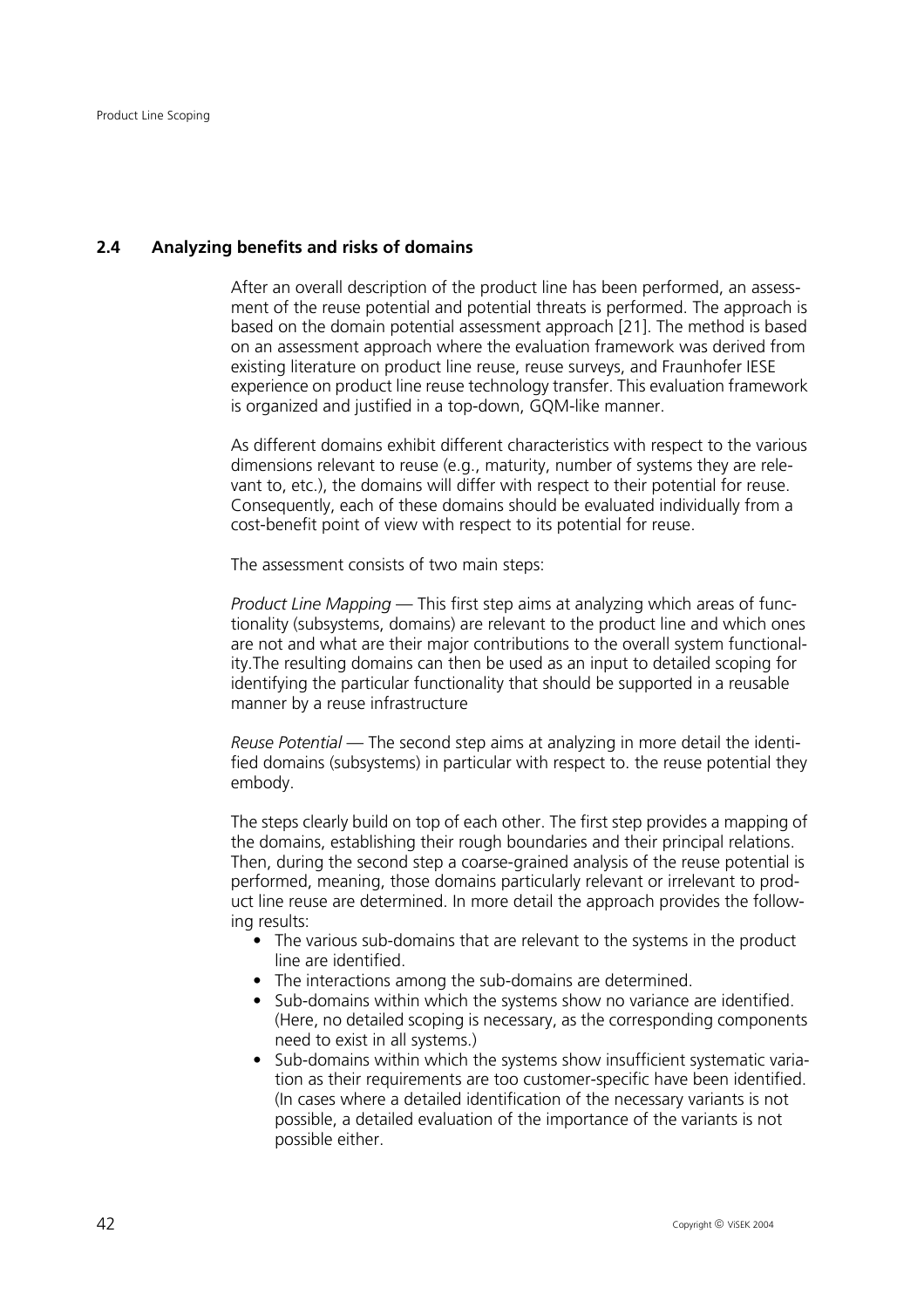The assessment is performed by making interviews with various stakeholders and evaluating the results. In the GoPhone Context the following stakeholders have to be considered:

- Marketing Department of GoPhone
- Seasoned experts from TelCom
- Mobile phone technology experts
- Management of Go Phone (General Management and Project Management

The assessment process consists of three main phases: preparation, execution, and analysis. During the preparation phase a clarification of the objectives and the participating people is performed. This is followed by the detailed scheduling of the point in time when the various meetings are to happen. The results from Product line mapping are used to structure the interviews around the identified subdomains and to focus the interviews on the planned products. An evaluation framework for the interviews in the form of questionnaires was developed. These questionnaires aim at identifying specific benefit and risk situations for product line development. They were developed in a fashion based on the GQM-paradigm [23] and were augmented with information from existing domain assessment concepts and success factor studies. The different evaluation criteria were organized in seven different dimensions:

- *Resource Constraints*  Introducing domain engineering or product line development is usually linked to an additional overhead for developing the necessary infrastructure in the beginning. Sufficient resources for covering this start-up overhead need to be available in order for successfully starting a product line.
- Organizational Constraints In order to establish a reuse program and keep it up and running, many organizational constraints need to be satisfied as otherwise the reuse program will simply run into problems due to fights within the organization and due to a lack of commitment and support from relevant levels.
- *Market Potential external* the potential of selling the product on a market is central to any form of return on investment. Here, we focus on whether customers will buy the products that these assets are linked to. This is precondition so that sufficient products will be developed for amortization of the reuse investment.
- *Market Potential internal* even if sufficient products could be built from the assets, the problem is whether sufficient internal demand from other business units exists. This is strongly related to the organizational problem of making the right units also take up the reusable assets.
- *Maturity / Stability* how stable is the domain over time, do standards or books exist that give a common body of knowledge in the domain
- *Commonality / Variability* the presence of sufficient commonality is a key requirement for reuse to happen, in particular the degree of commonality influences the reuse potential.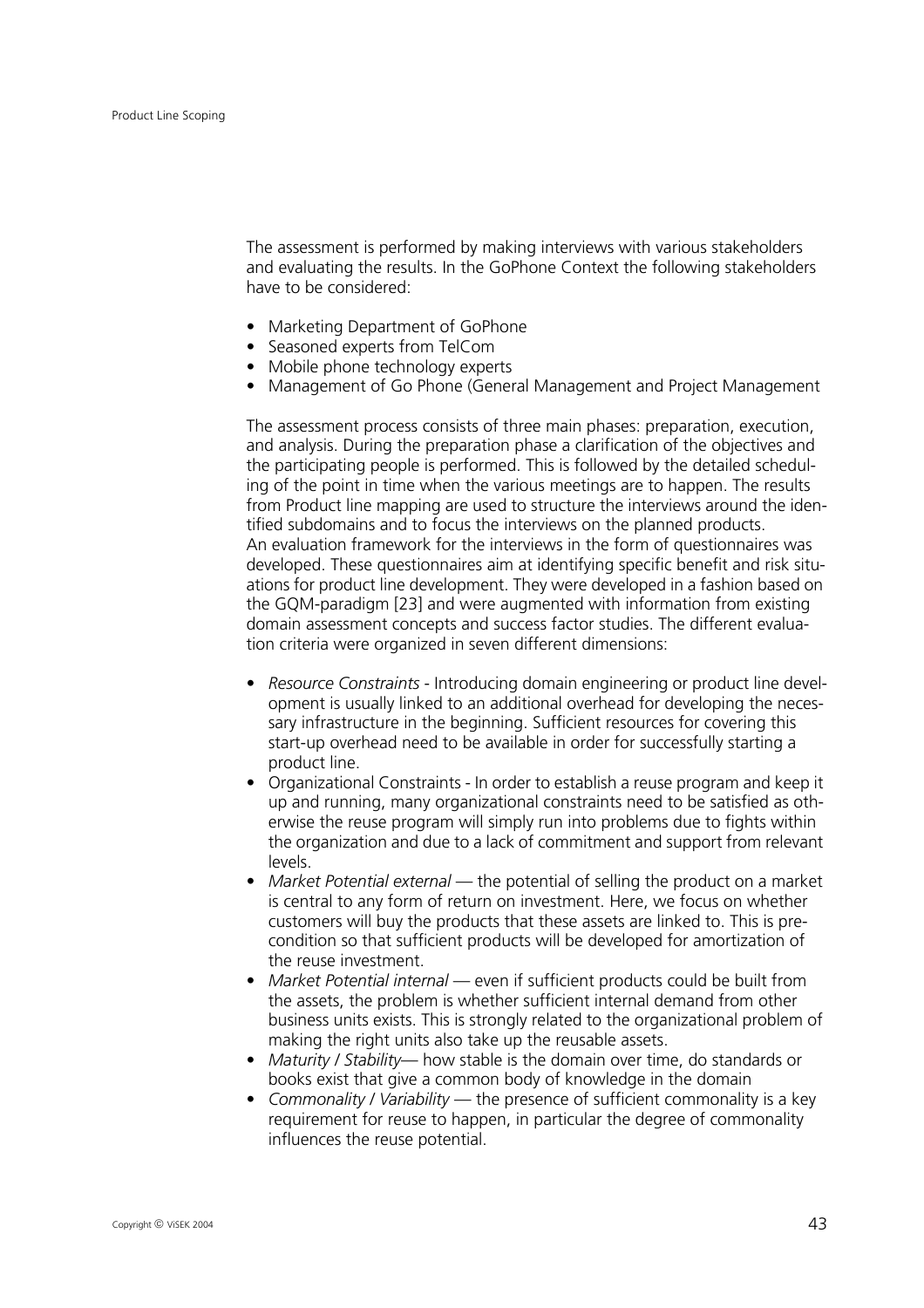- *Coupling / Cohesion* how strongly the domain is coupled with other domains influences how well the functionality can be encapsulated to produce widely reusable assets.
- *Existing Assets* the presence of existing assets can strongly help the performance of a reuse program, as it can provide significant start-up leverage. However, existing legacy systems may also be hindering as they need to be migrated to the new system structure or otherwise dealt with.

Each of these dimensions may point towards risks for product line development. However, not all dimensions will vary for all dimensions, e.g., organizational constraints may sometimes be constant across a subset of the domains, as the same organization is relevant for exploiting them. This is taken into account during the adaptation of the questionnaires.

After this adaptation has been performed we proceed with the actual analysis. This is based on interviews. Both the interviews themselves, as well as the latter evaluation of the results is driven from the questionnaires.

Based on the gathered information an initial analysis is performed and discussed with the interviewees in order to perform clarifications. Finally, the report with the analysis results is developed and discussed with the domain stakeholders.

Within the Go Phone Case Study we came to the following Assessment results: As we had no real development stuff we were just simulating the assessment results for this case study. So these results are just guesses of what could be typical results in the situation of a development organization like GoPhone's planned product line.

As the whole software development will be part of a single organizational unit, the corresponding factors

- available resources
- organizational constraints
- market potential (internal)
- market potential (external)

are determined only once for all dimensions. Performing interviews on the different domains of the product line lead to the following results: (We give the results here with numbers ranging from 0–3, with 3 being the most positive.)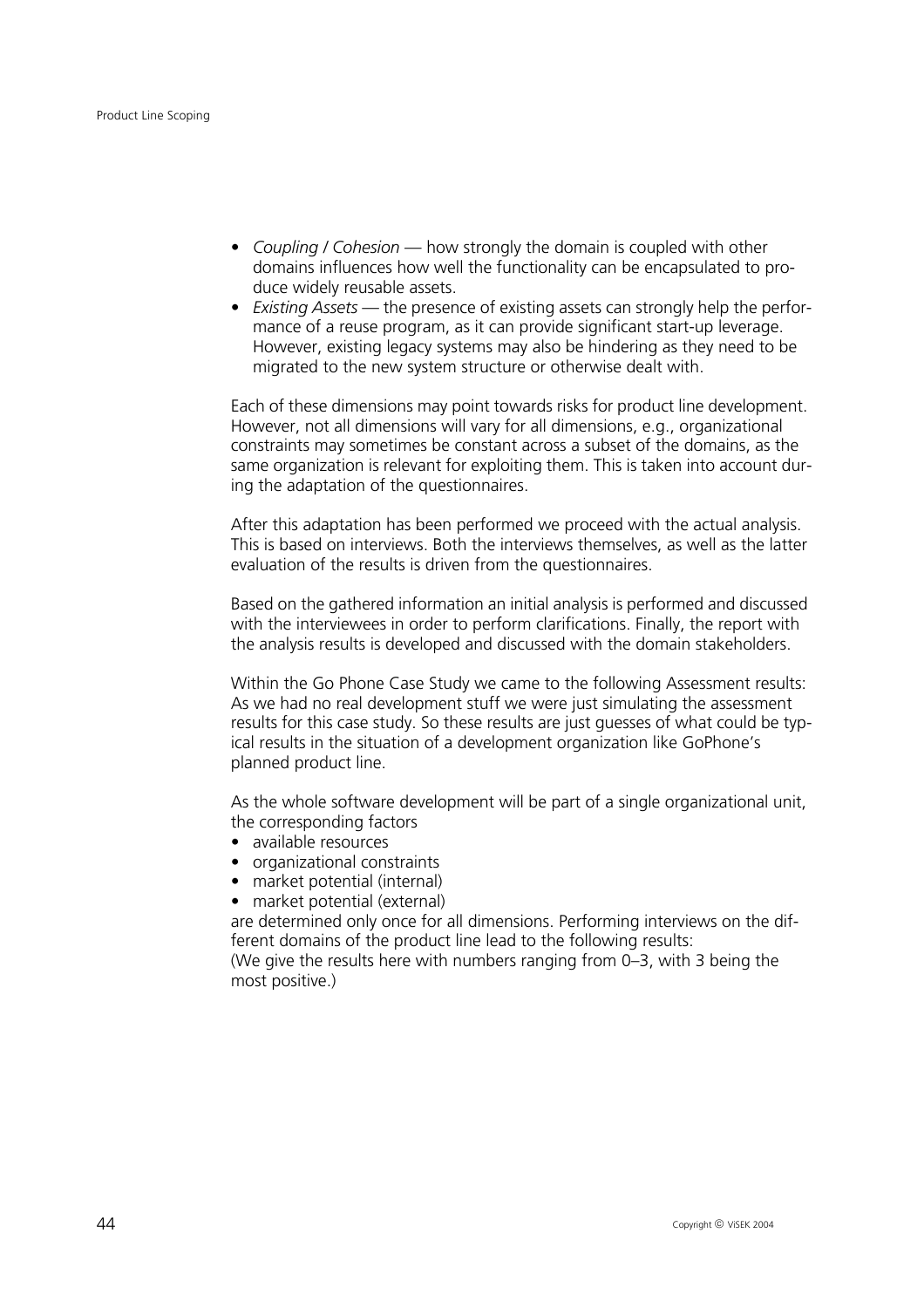Product Line Scoping

Figure 8:Potential for the overall Product Line



As one can see, the overall embedding of the product line is very positive. There are basically no problems relating to the product line from this side.

When we turn to the evaluation of the individual domains, the picture is more mixed, as reuse potential and threats are not distributed uniformly over the product line.

Two domains that reached rather positive evaluations are messaging and message controller. For this reason we will choose them as the basis for this example. Their profiles are given below.



Figure 9:Potential of the messaging domain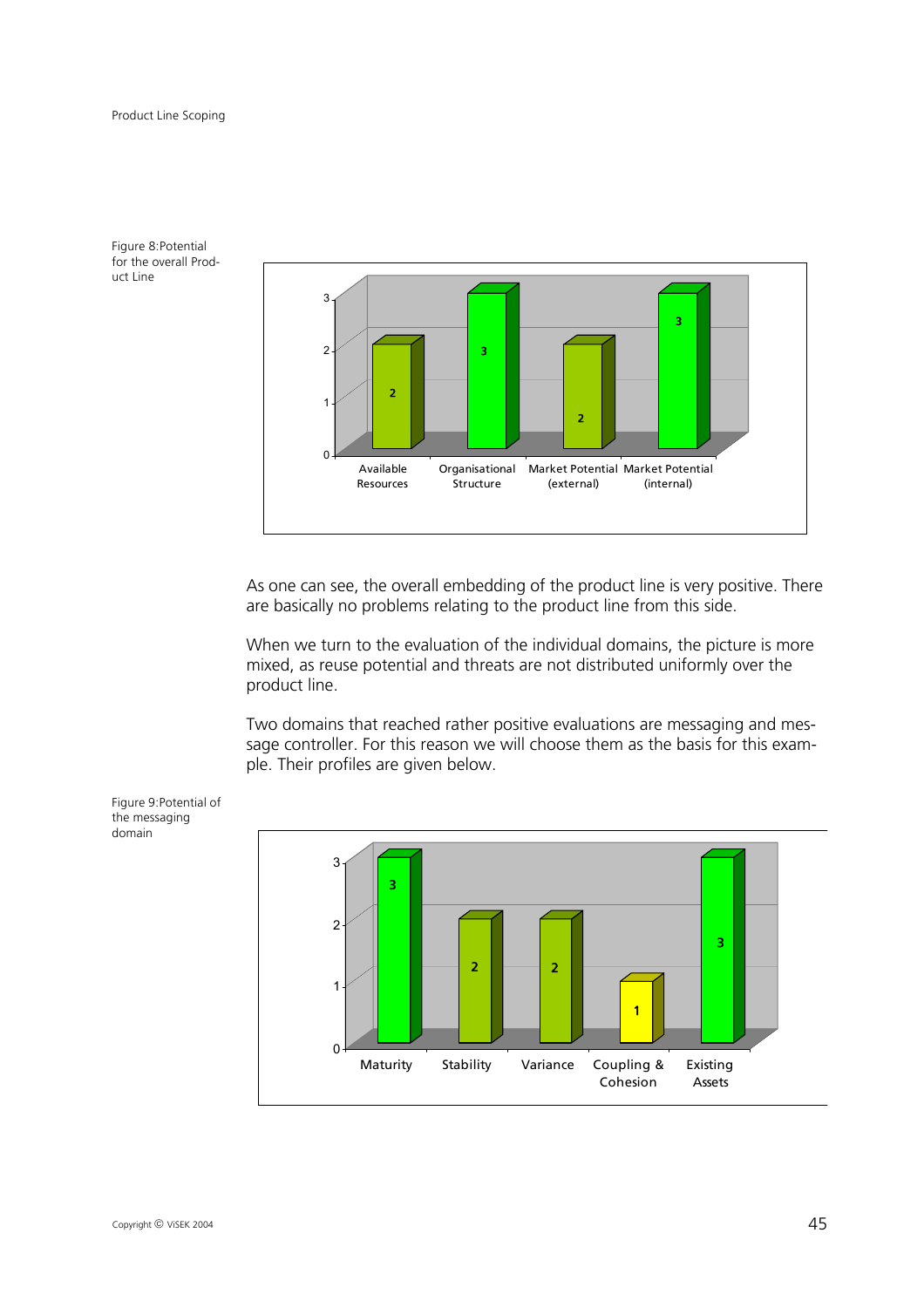Product Line Scoping

ler domain



An example of a rather problematic sub-domain is shown below. It relates to the browsing domain.



Figure 11: potential of the browsing domain

> The trouble with this sub-domain is, that the domain is rather immature, thus its future development is hard to predict and therefore reusable components are hard to build. At the same time there is hardly any knowledge on this subdomain available, as it has hardly any relation to the traditional business of Tel-Com.

> For these reasons the decision is made to develop for now a version that only supports the current product that requires browsing functionality. Only with ongoing development will the reusable assets be enhanced in a step-wise manner, turning it only over time into a reusable asset (if required).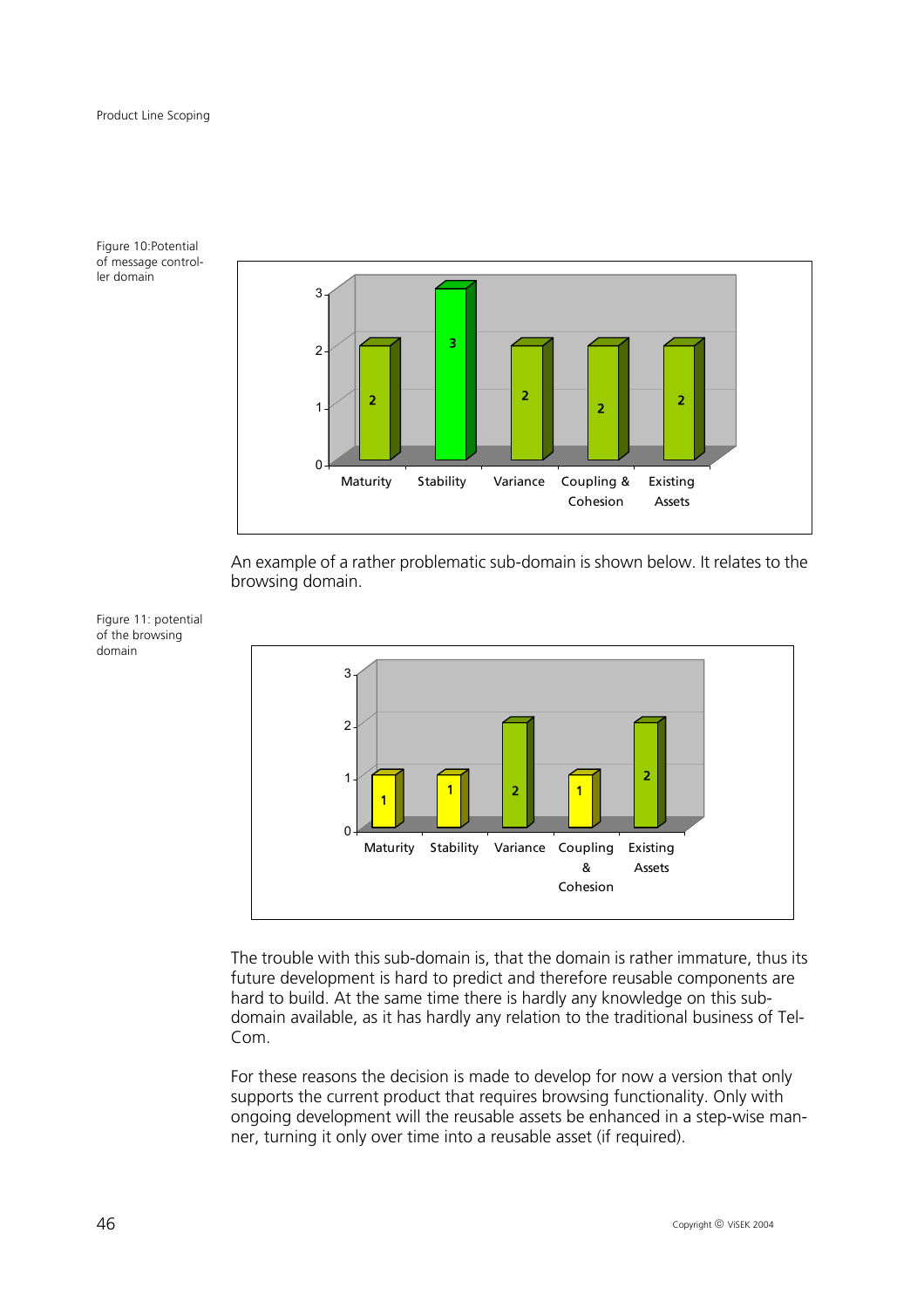Identifying the most appropriate reusable assets

The domain potential assessment leads to a ranking of domains related to their reuse potential. So, the goal is to find those domains of the product line where reuse or generic implementation really pays.As the software development approach for Go-Phone Inc. is not yet established an approximate solution for determining reuse benefits is chosen. The approach is to use a model based on experience from TelCom with some adaptations to the specific situation. These adaptations are based on facts like: the software development team is smaller, that the development is performed in functionality-oriented groups that do development for different products (this should lower costs of development for reuse and with reuse), etc.

This information together with specific estimates of the relevant factors by the experts are the basis for the quantitative analysis.

As optimization goals for the reuse infrastructure the following goals are given:

Reduction of cost for development (weight:1)

Reduction of maintenance cost (weight:5) (High maintenance effort would block resources for future product development, leading to a delay in time-to-market)

Reduction of time-to-market for later products (weight 3.5) (Once the company made it to the market, it is of outmost importance to move fast and make a bold move for the market share of competitors.)

Recommendations from the analysis are given as usual on six levels:

A generic implementation of *<feature>* should be made available

A generic implementation of *<feature>* should be considered

In case of further products using *<feature>* a generic implementation of *<feature>* should be developed

A generic interface to *<feature>* is strongly needed

A generic interface to *<feature>* is needed

Generic support for *<feature>* is currently not useful

The following rules were used for differentiating the classes (they take care of the fact that no probability information was available and that overall a certain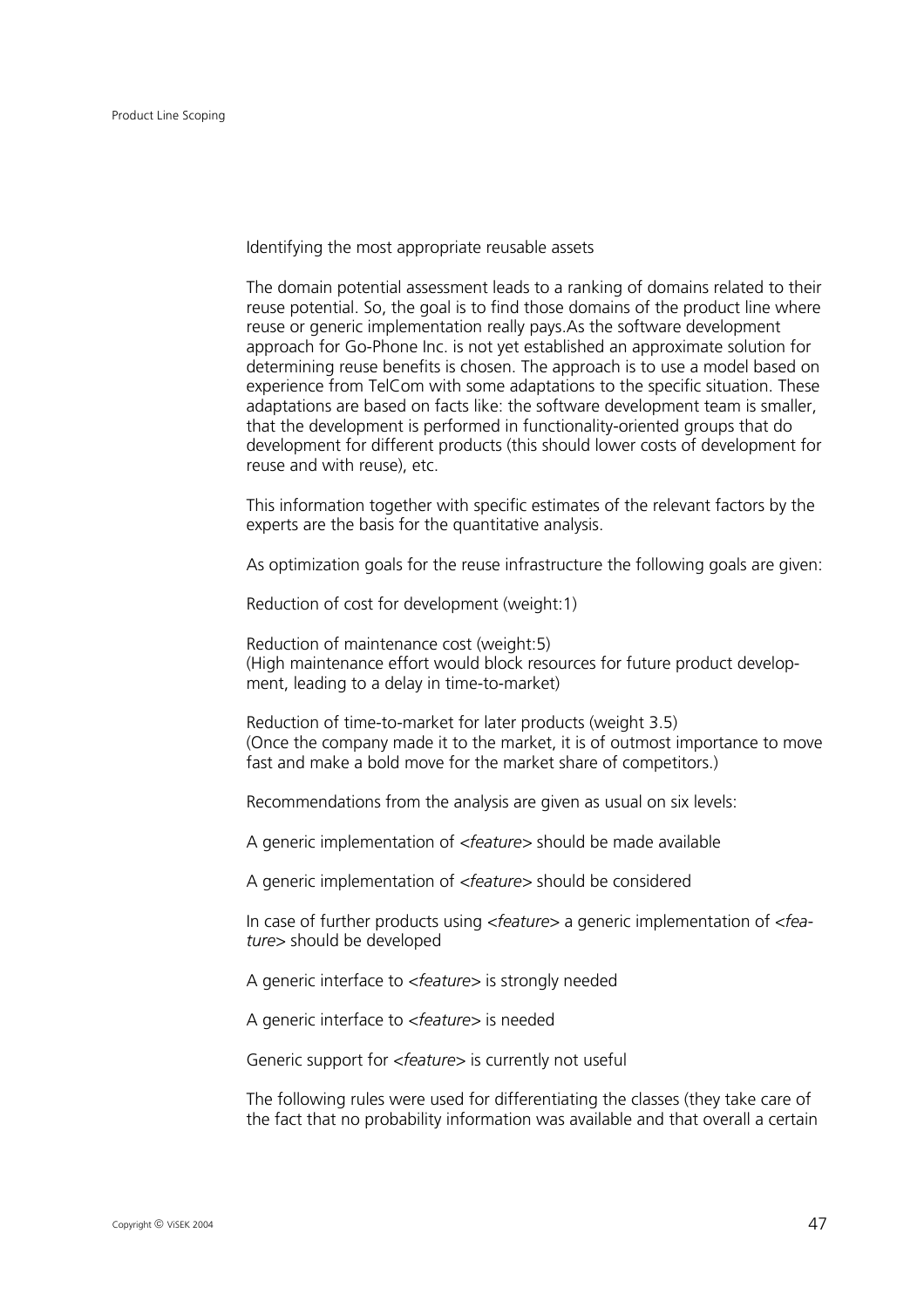strategic interest in and tendency towards product line development was present).

The differentiation among the levels was done simply based on

 $r = \frac{\text{total reuse benefits}}{9.5 \times \text{cost of single system development}}$ 

The factor 9.5 derives from the sum of the weights for the different goals. Using this approach we can differentiate the different reuse levels by the value of r that needs to be achieved:

| reuse level |                                          |  |  |
|-------------|------------------------------------------|--|--|
|             | $ >0.3$ $ >-0.1 $ $>-0.2$ $ >-0.4 $ else |  |  |

Table 4: Relation between reuse level and reuse benefits

Note, that in this case we show only some arbitrary levels. In reality we would use more complex rules to identify the right levels.

Using this approach we identify the *chat-related features* in *messaging* as level 3, while the others are all level 1. In the *message controller* the *T9 handling* is level 2, while all other features are level 1. These results strongly reinforce the impression of a high reuse potential as it was already derived from the assessment.

With these results from scoping, we identified the domains with the highest reuse potential so in our further analysis we can concentrate on messaging and chat as their reuse will pay most.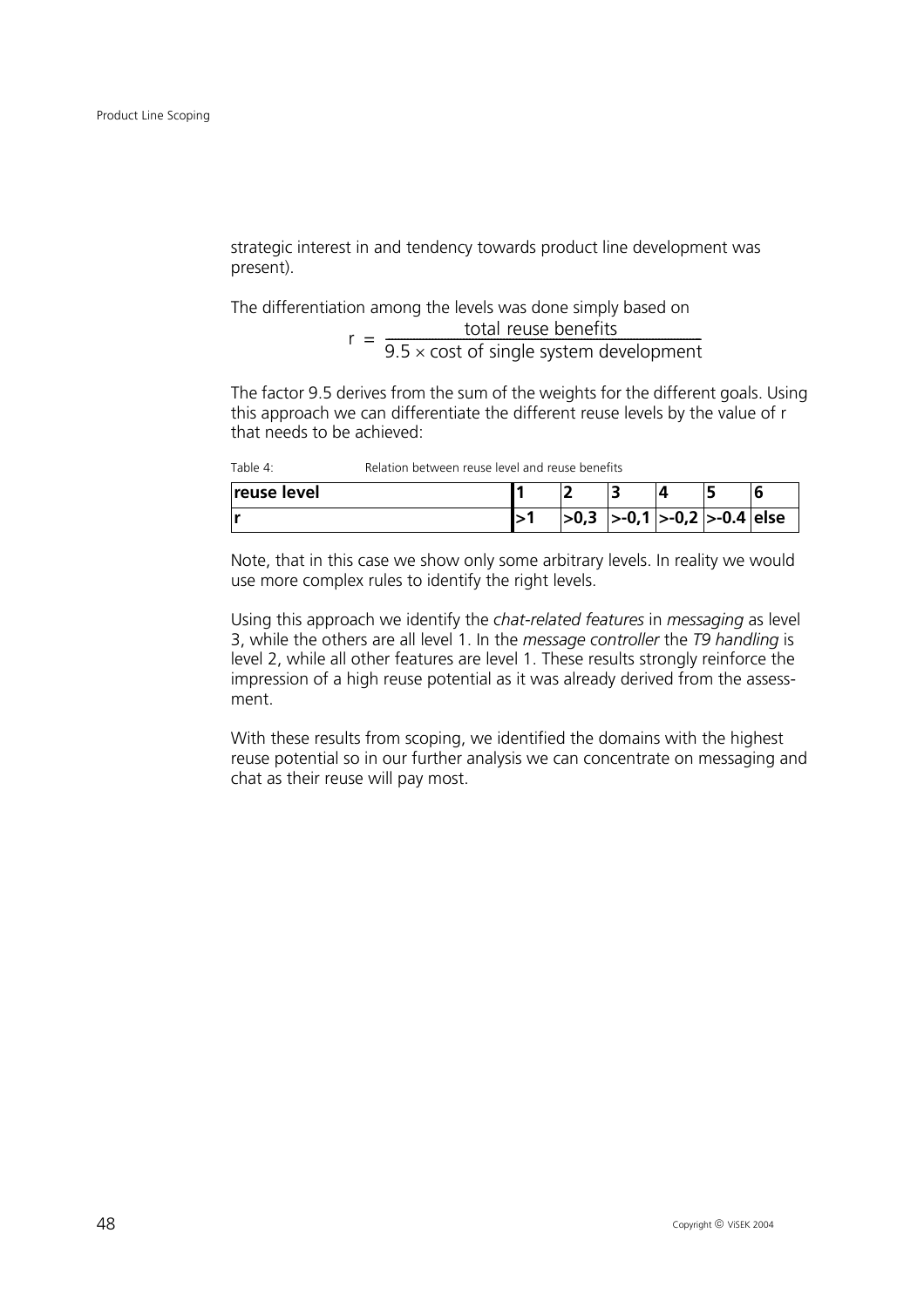# 3 Domain Analysis

One of the main results of scoping is, that there is a high reuse potential in many of the domains of the cell-phone software. Two domains with a very high reuse potential are Messaging and Message Controller. Therefore, we will focus on those two domains during domain modelling.

The following figure provides an overview of the PuLSE-CDA process.

Figure 12: PuLSE-CDA Process Overview



During Scope refinement the boundary of the product line is determined. Based on the scope definition that is focused on the contents of the product line, the boundary definition is created that focuses on the interface of the domains of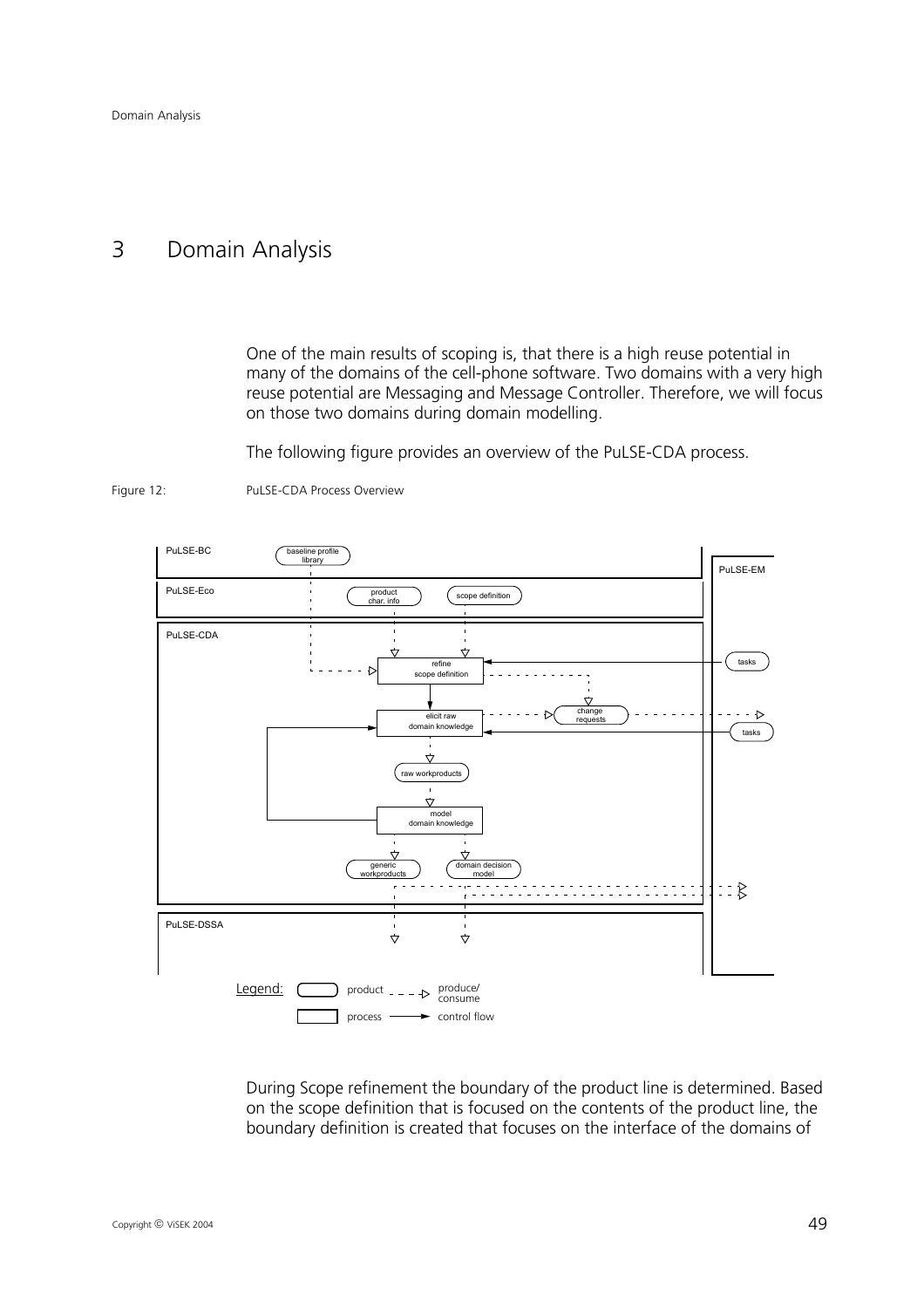the product line. The scope definition provides an initial structure for the domain information and the boundary definition limits the area to be analyzed.

To elicit raw domain knowledge, information is gathered from various sources. Sources may include books and other literature, human sources like domain experts, expected system users and application engineers or existing systems and their descriptions. At this point, the information is considered raw, because it is not necessarily well structured. Information may describe single systems separately or it may be at an inadequate level of abstraction and detail, The raw information is written down and captured explicitly in workproducts / components. After modelling it might be necessary to go to this elicitation step again and elicit knowledge that is still missing in the models. So, there is an iteration between elicitation and modelling until the models are finalized and good enough as input for architecture. Elicitation and modelling are tightly coupled and there is no best way to combine them. Information may be directly elicited and modelled at the same time if necessary.

In Section 3.2 we focus on the domain modelling activity. In this step the raw elicited domain knowledge is restructured by introducing improved abstractions, that is use-cases. Also, all systems in the domain are integrated into the model through variabilities, which capture the differences among the systems within the domain. After modelling the information is called generic instead of raw because it covers the whole product line, as opposed to, single systems.

In order for the variabilities to be managed efficiently PuLSE-CDA uses decision models (see Section 3.4). These describe the captured variabilities as decisions, possible resolutions along with the actions following a resolution. There are two types of decision models: the workproduct and the domain decision models. Workproduct decision models structure variability within one workproduct hierarchically. The domain decision model aggregates the different workproduct decision models and adds higher level decisions that subsume top-level decisions of workproduct decision models. The domain decision model contains a set of domain decisions, which, when resolved, instantiate the complete domain model to the specific requirements of one product line member.

#### **3.1 Customization of PuLSE CDA**

The PuLSE CDA Approach for domain modelling is a highly customizable approach. Depending of the context and the constraints of the product line to be built, modelling techniques are selected and workproducts to be built are determined during the customization phase. Figure 13 shows the factors influencing the customization. In the case of the cell phone Product Line of Go-Phone Inc. especially of the messaging and message controller domain, the following customization factors are important: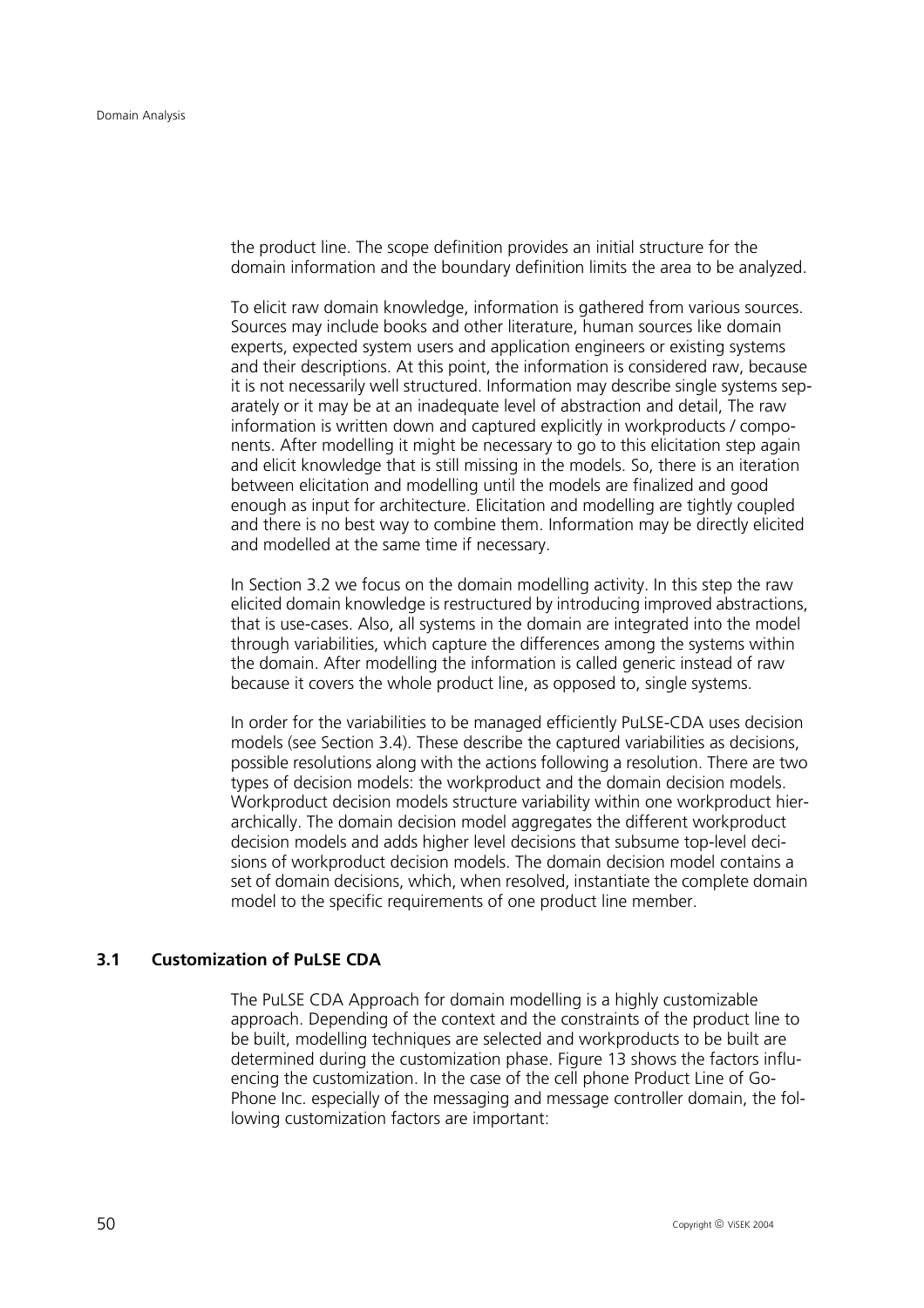- The domain maturity and domain stability are extremely low
- There are no existing systems
- Many different information sources are available, but no users and experienced application engineers yet.
- There are enough resources but the project skills are not too high because it is a new project
- Business objectives and enterprise skills are good

Figure 13:Customization of the PuLSE CDA approach



This leads to the following decisions concerning the modelling method and the workproducts:

- As there is no legacy information we have to integrate, we do not have to use an old modelling paradigm, so we can use UML.
- As Mobile Phones are highly interactive, it is reasonable to model Use Cases
- To express Variability, feature modelling is used. The basic features can be extracted from the product feature map and the use-cases. Those features can be modeled with a FODA-like notation which is compatible to the Tool to be used (Visio)
- Functional and non Functional requirements are integrated into the use-case, so there are no explicit textual requirements. In the remainder of this section we describe the artifacts we produced and the formalisms and steps we took to produce them.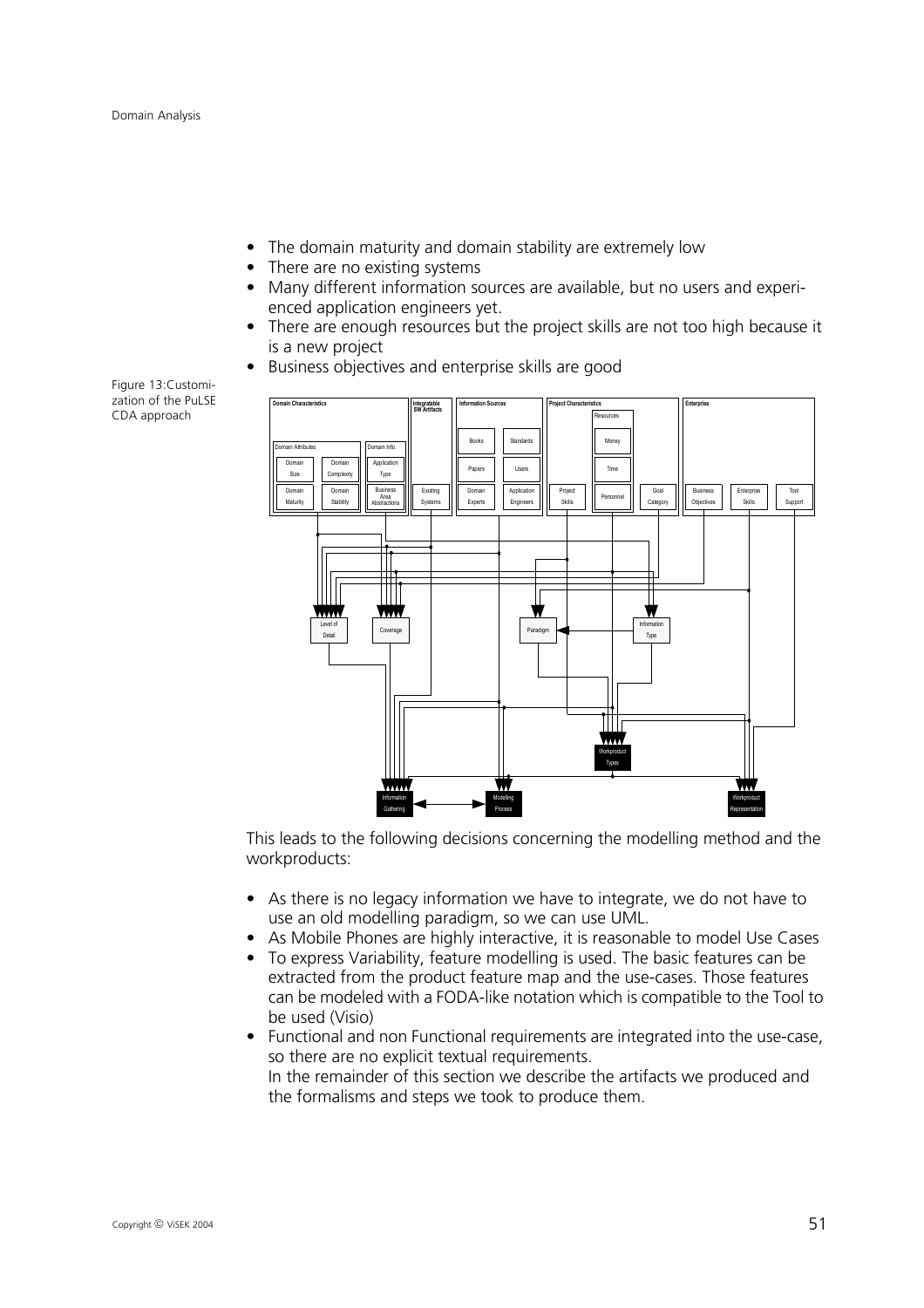## **3.2 Use Case Modelling**

Use cases are used for single system requirements engineering to capture requirements from an customer/user point of view. When utilizing use cases for product line modelling they have to be extended with a variability mechanism. Stereotypes can be used as this variability mechanism for use case diagrams and textual use cases. This early and explicit variability in the product line lifecycle supports the domain experts in establishing a variability mindset and supports explicit instantiation during application analysis. A use case describes how the system is used by a user. Use cases are used during the analysis phase to identify and partition system functionality. A use case describes the actions of an actor when following a certain task while interacting with the system to be described. A use case diagram includes the actors, the system, and the use cases themselves. The set of functionality of a given system is determined through the study of the functional requirements of each actor, expressed in the use cases in the form of common interactions. So a use-case diagrams in UML 1.4 consists of [24]:

- The system
- The use cases within the system
- The actors outside the system
- Relationships between actors and use-cases:
- associations, generalization, include, and extend

Associations denote the participation of an actor in a use case, a generalization relation means that there is a specialization of one use case or actor to another. An extend relationship indicates that an instance of a use case may be augmented by the behavior specified by another use case and the include relationship indicates that an instance of a use case will contain the behavior of another use case.

In use case diagrams, any model element may potentially be variant in a product-line context. An actor is variant, for example, if a certain user class is not supported by a product. A use case is variant if it is not supported by some products in the family. Those variants can be alternatives, optional elements or value ranges for certain elements. Whether it is an optional use case or whether it is an alternative to another use case is captured outside of the use-case diagram in a decision model. This is done simply because this information would overload the use-case diagram, make it less readable, and thus less useful. During application engineering, for each variant use case, it is decided whether the use case is (or is not) supported by the product to be built. The instantiation is done then with the help of the decision model. In a textual use case description any text fragment may be variant. Variant text fragments are explicitly marked by pairs of the XML-like tags <variant> and </variant>.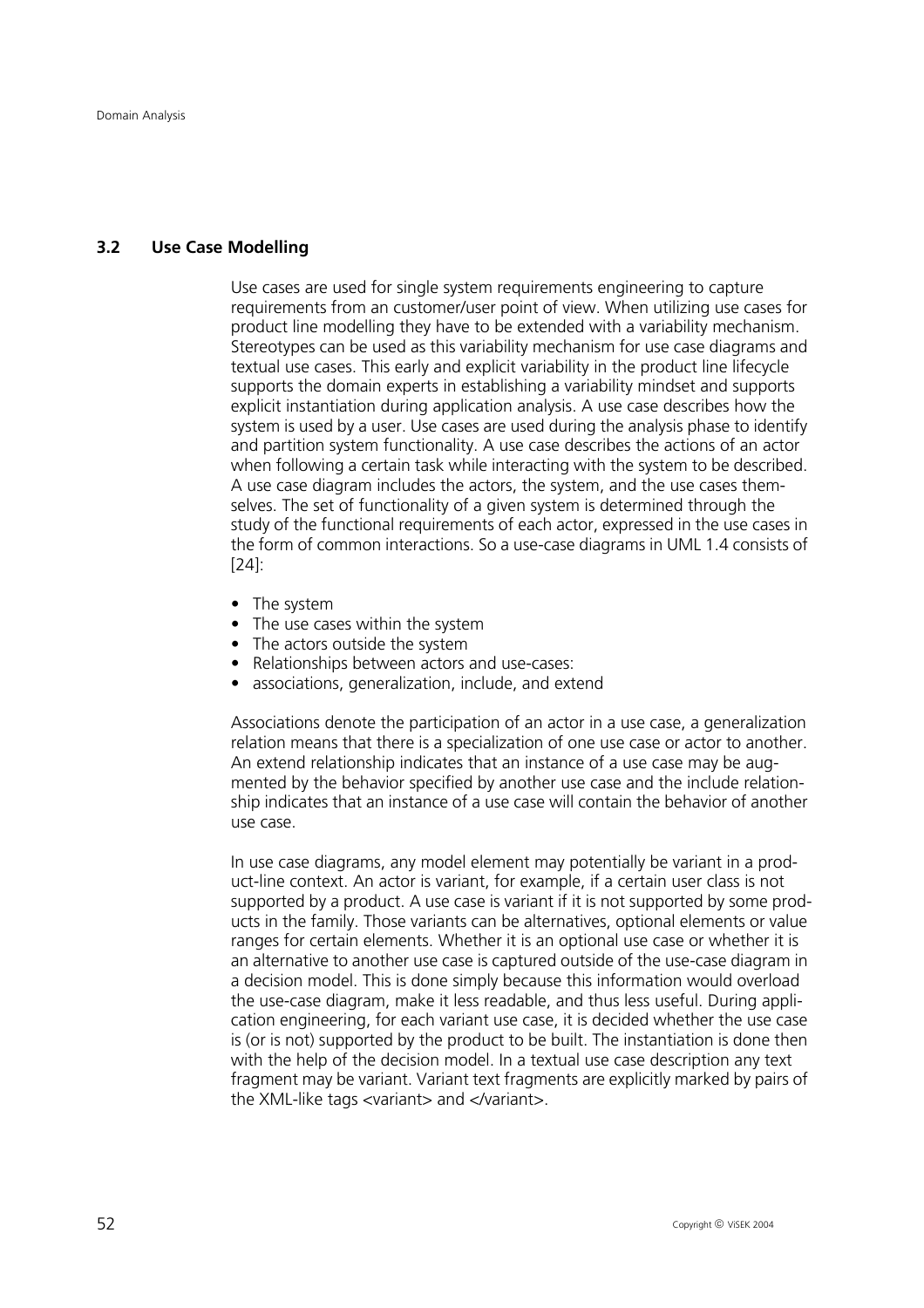During the domain analysis phase we produced the Use Cases which are important for the messaging domain. We refined the results from scoping, in this case the domain description and the main features of the messaging domain by building use cases around the main features. Concerning the Use Case level of abstraction (see [18]), three Use Cases are on a user level, i.e. it is a level where you can discuss the content of the Use Case with a potential user, it is not to detailed and not to abstract.These Use Cases on user level are the Use Case to *send a newly composed message*, the Use Case to *show a message* and the one to *start a chat*. The Use Case to *view and save a calendar entry* is on subfunction level which means it is more detailed than a Use Case on user level. This type of Use Case was modelled in addition to the user level Use Cases to show how the messaging component interacts with the message controller component. The following UC-Diagram shall give an overview on the modelled Use Cases and shows the dependencies between the actors and the various Use Cases as well as the dependencies between the Use Cases.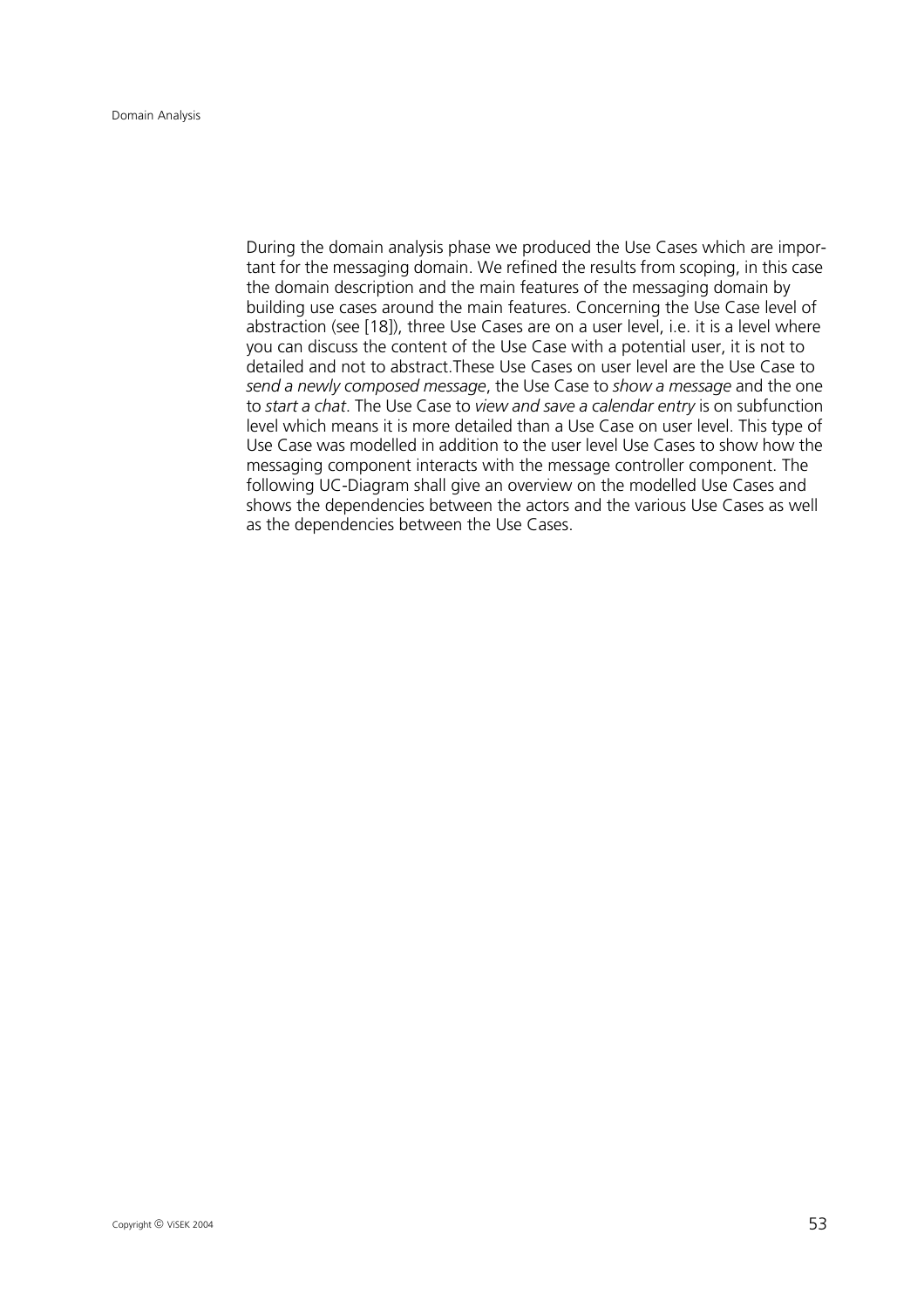Domain Analysis

Figure 14:Use Case Diagram of the main functionality of the messaging domain



The Use Case *start chat* uses some functionality of the Use Case *show message*, whereas the Use Case *show message* uses the complete Use Case *view and save calendar entry*, which is on subfunction level.

Please note, that the calendar component distinguishes itself from other actors by being an actor on subfunction level. The *mobile user, partner user* and the *network* are actors that are outside the system, whereas the calendar component can be seen as an actor for a subfunction.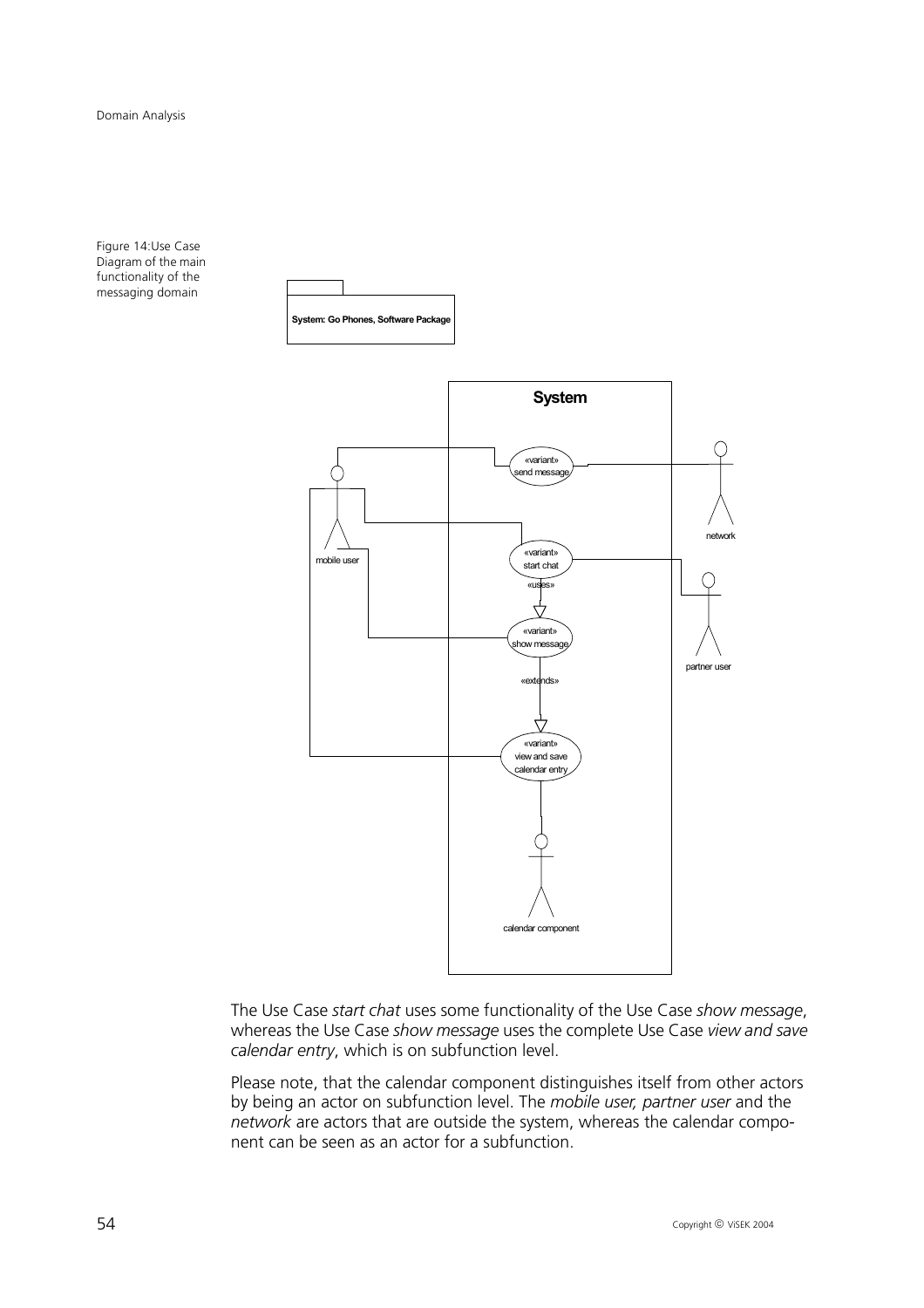The Use Cases were modelled by using a template that uses tags for all elements of the Use Case. The used template is a modification of the template suggested by Alistair Cockburn (see [18]). In the following, a short description of the tags is given:

**Use Case name**: The name of the Use Case. The stereotype '<<variant>>' before the UC name shows a special kind of variability: a variability that holds for the complete UC. The semantics is the same as if an nil-alternative  $(\varnothing)$ would be added to each step of the main success scenario (and the extensions).

**Primary actor**: A stakeholder that calls on the system to deliver one of its services. He has a goal with respect to the system which can be satisfied by successful completion of the Use Case.

**Scope**: The scope defines the system under discussion. It sets the borders for the range of the Use Case.

**Level**: Defines on which level the Use Case is written. A Use Case can be on a high level, called *summary level*, on medium level called *user level* or on a quite low level called *subfunction level*.

**Stakeholders and interests**: All stakeholders and their interests shall be described in this section of a Use Case.

**Precondition**: States, what must be true before the Use Case starts.

**Minimal Guarantee**: States what will always be achieved after running the Use Case, even if it was not successful.

**Success Guarantee**: States what will be achieved, if the Use Case was completed successfully.

**Main Success Scenario**: Describes a typical run of the Use Case where nothing goes wrong.

**Extensions**: Describes what can happen differently during the scenario.

**Non-functional requirements**: States the non-functional requirements that are valid for the Use Case.

The underlined questions in the Use Cases reflect a decision model for each Use Case. It would have also been possible to extract this information and package it in a stand-alone decision model on a Use Case level of abstraction. The reason, why we decided to include the decision model (Use Case level) in the Use Case was to support better readability and an all-in-one description.

In the following, the four Use Cases send message, show message, start chat and view and save calendar entry, modelled with the explained template, are described.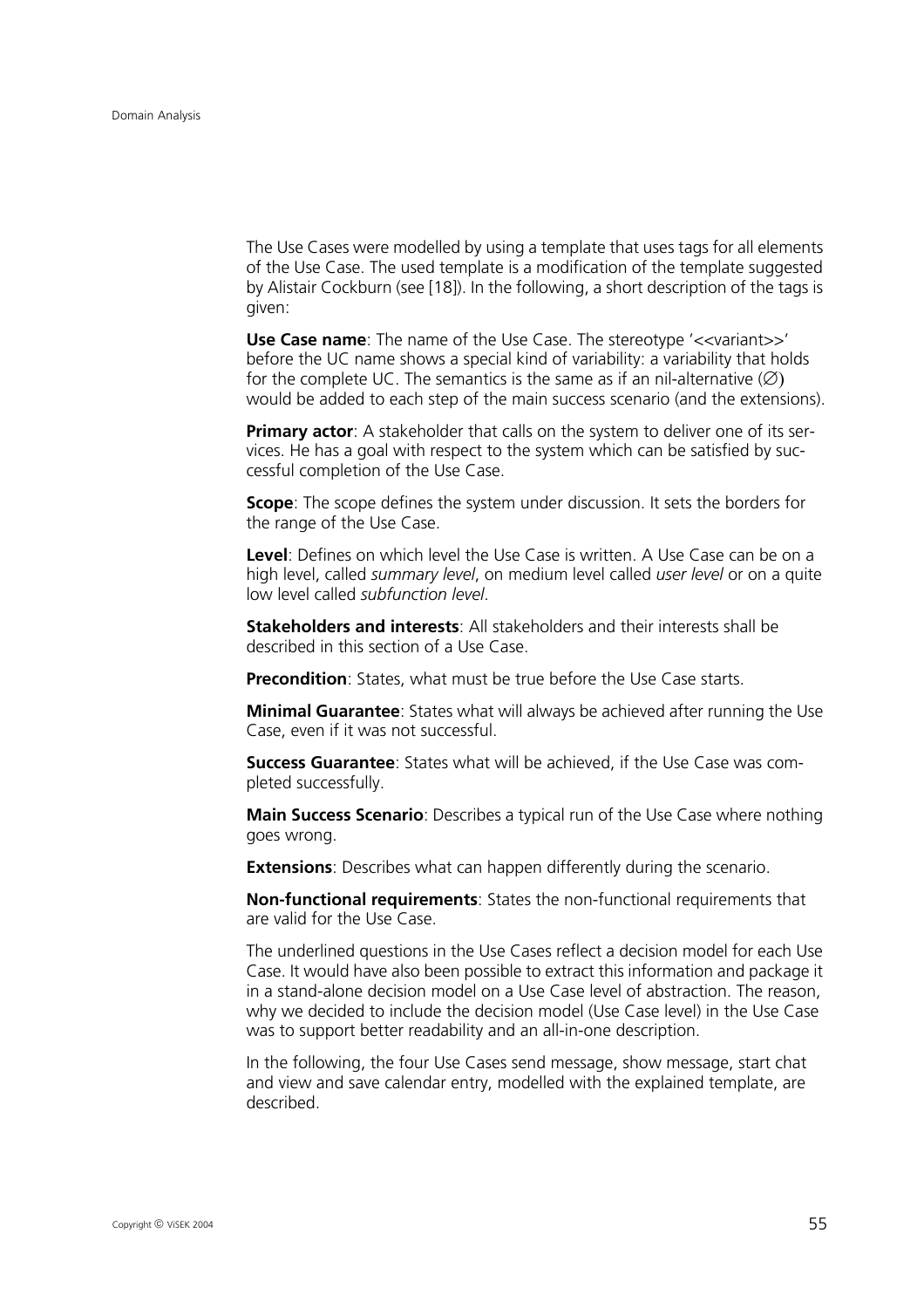## **3.2.1 Use Case Send Message**

#### **1 Use Case name**

<<VARIANT>> Send message (all Go Phones except Go Car.Go Car has no messaging domain.)

#### **2 Primary actor**

mobile user

#### **3 Scope**

Software Package of Go Phones, Messaging domain

## **4 Level**

user level

## **5 Stakeholders and interests**

- mobile user (in the following 'user'): wants to send a newly composed text-message
- network: wants to receive protocol conform messages from the mobile

# **6 Precondition**

The system shows the main menu.

#### **7 Minimal Guarantee**

The mobile keeps operating.

#### **8 Success Guarantee**

The message, entered by the user is sent via the network, so that the message reaches its destination in the same shape and content as the user typed it.

#### **9 Main Success Scenario**

- 1. The user chooses the menu-item to send a message.
- 2. The user chooses the menu-item to start a new message.
- 3. Are there various message types?
	- <OPT> The system asks the user which kind of message he wants to send. (Go Phone S, M, L, XL, Elegance, Com, Smart)
- 4. The system switches to a text editor.
- 5. The user enters the text message.
- 6. Is T9 supported?
	- <ALT 1> If T9 is activated, the system compares the entered word with the dictionary. (Go Phone XS, S, M, L, XL, Elegance)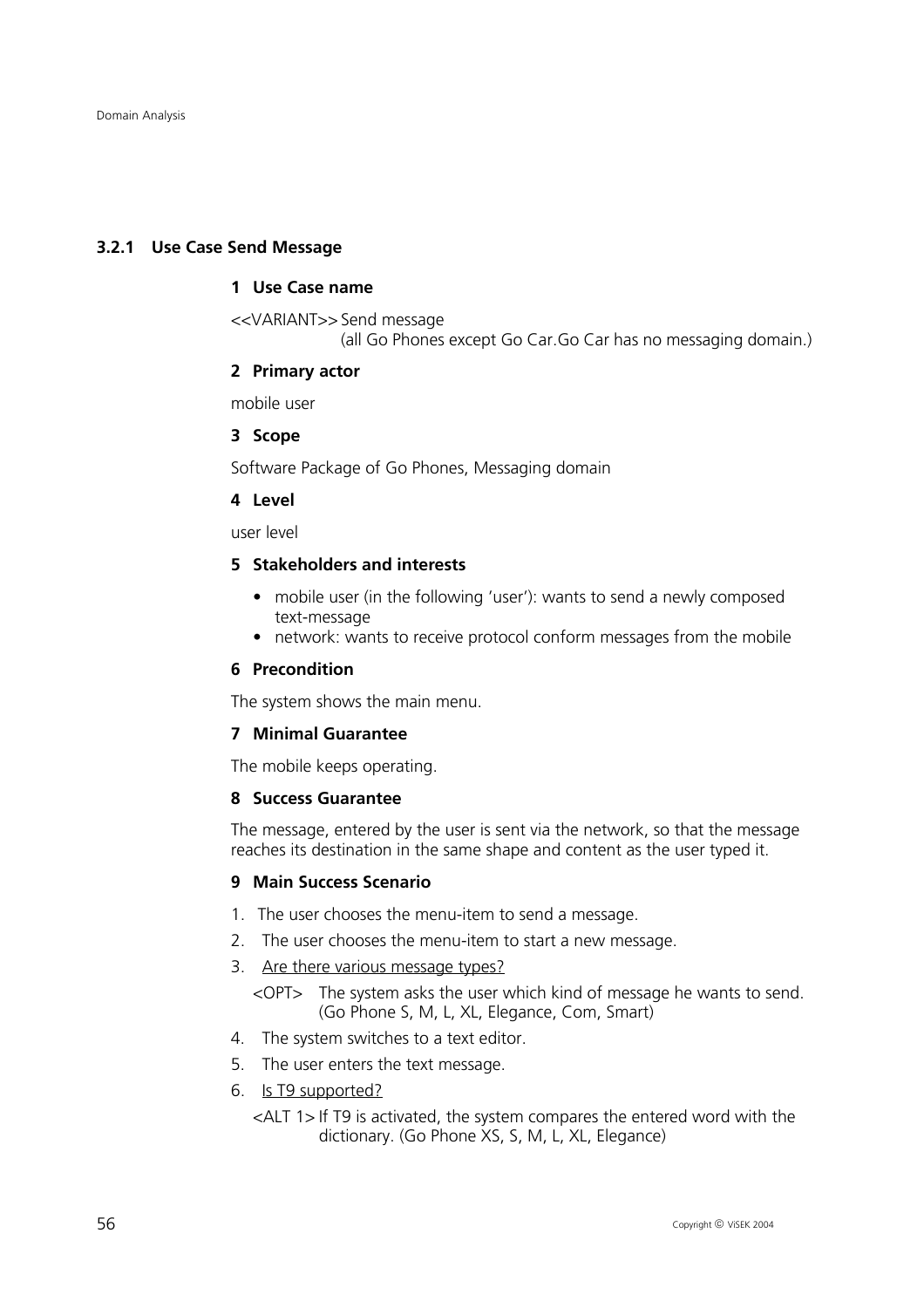- 7. Which kind of objects can be inserted into a message?
	- <ALT 1> The user can insert a picture into the message (Go Phone S, M, L, XL)
	- <ALT 2> The user can insert a picture or a drafted text-element into the message. (Go Phone Elegance, Com, Smart)
	- $\lt$ ALT 3> $\varnothing$  (Go Phone XS)
- 8. Which kind of objects can be attached to a message?
	- <ALT 1> The user can attach files, business cards, calendar entries or sounds to the message. (Go Phone Smart)
	- <ALT 2> The user can attach business cards or calendar entries to the message.(Go Phone S, M, L, XL, Elegance, Com)
	- $\lt$ ALT 3> $\varnothing$  (Go Phone XS)
- 9. The user chooses the menu-item to send the message.
- 10. The system asks the user for a recipient.
- 11. Which kind of message will be sent?
	- <ALT 1> The user types the phone number or chooses the recipient from the addressbook.(Go Phone XS, S, M, L, XL, Elegance)
	- <ALT 2> In case of a basic or extended SMS, the user types the phone number or chooses the recipient from the addressbook. In case of an email, the user types the email-address or chooses the recipient from the addressbook. (Go Phone Com, Smart)
- 12. The system connects to the network and sends the message, then the system waits for an acknowledgement.
- 13. The network sends an acknowledgement to the system.
- 14. The system shows an acknowledgement to the user that the message was successfully sent.
- 15. Is a sent message directly saved in the sent-message folder?
	- <ALT 1> The system asks the user if the message should be saved. If it should be saved, the system saves the message in the 'sent-message' folder (Go Phone XS, S, M, L, XL, Elegance)
	- <ALT 2> The system saves the message in the 'sent-message' folder. (Go Phone Com, Smart)
- 16. The system switches to the main menu.

#### **10 Extensions:**

2 a) The system does not have enough free memory for composing a new message. The system states an error message.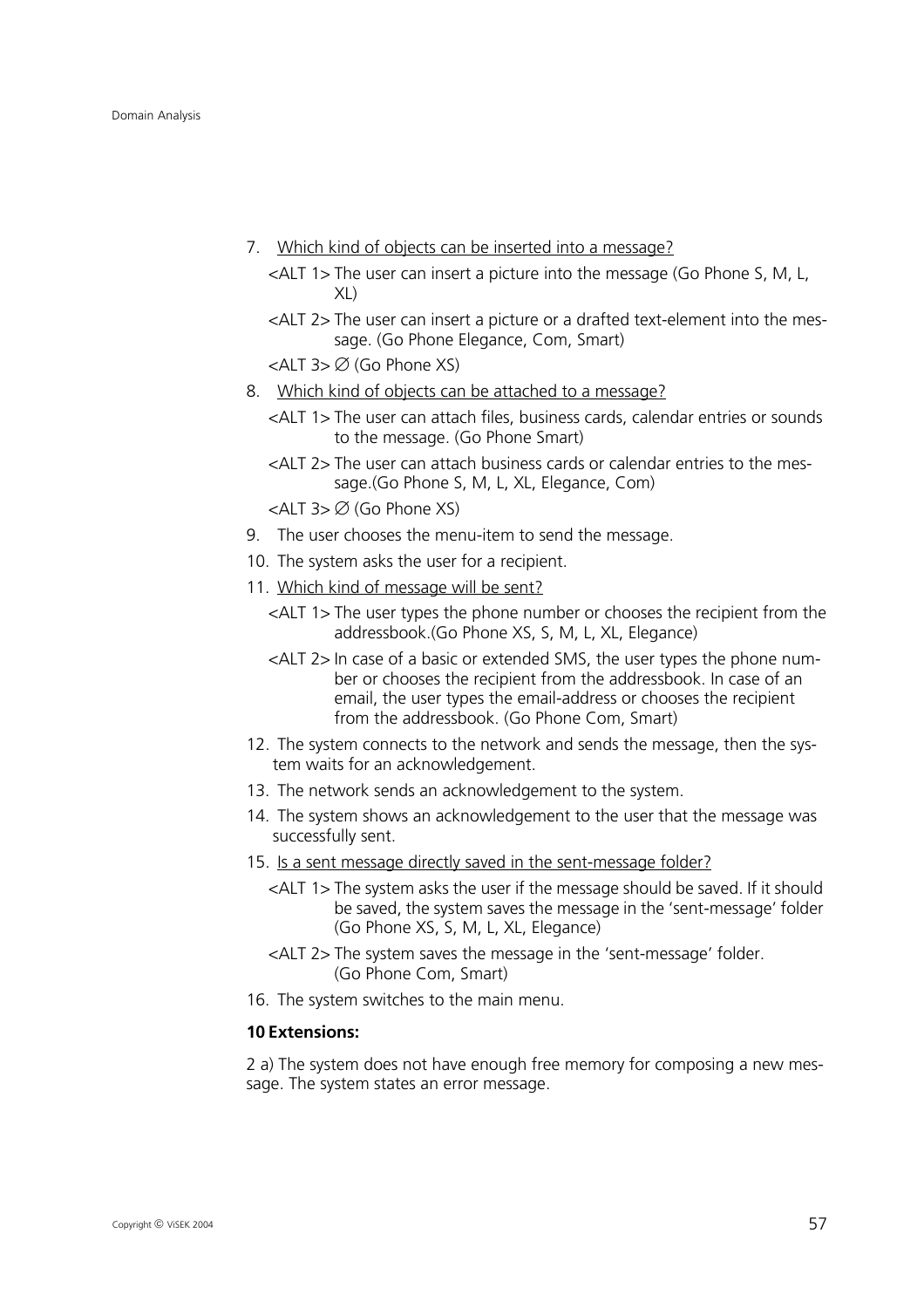5 a) The user enters a symbol the system does not understand. The system shows the user that it does not understand the symbol (e.g. playing a beep tone).

#### 6 a) Is T9 supported?

<OPT> The user enters a letter. T9 does not find a match. The system shows the user that it does not understand the word (e.g. playing a beep tone). (The user has the possibility to switch T9 off now or enter the word manually).

12 a) The system tries to connect to the network and gets no response. The system tries again after a number of milliseconds (to be specified). If this try fails again, the system states a message that the message was not sent and the message is saved in the 'outbox' folder.

13 a) The network does not send an acknowledgement: The system tries again after a number of milliseconds (to be specified). If this try fails again, the system states a message that the message was not sent and the message is saved in the 'outbox' folder.

13 b) The network sends a message that the message can not be delivered/ is invalid. The system states a message that the message was not sent and the message is saved in the 'outbox' folder.

1-16)There is an incoming call during the Use Case: The current status is saved and the call is displayed. After the call the saved state is reestablished.

The user can terminate the UC via a menu item after steps 1,2, 3, 4,5,6,7,8,9,10,11,14 and 15.

#### **11 Non-functional requirements**

- After the user chose send message the message has to be sent to the network within 2 sec.
- The text editor must provide easy navigation functionality (high usability). This usability is measured by the use of a customer questionnaire in which more than 60% of the questioned customers rate the usability at least 'good' on a scale: very bad, bad, average, good, very good. Furthermore, the time to edit one letter in a message with about 100 letters must be lower than 3 sec.
- The error-rate for sending messages should be below 0.2%. This rate does only cover errors caused by the mobile, e.g. messages that are not conform to the network-protocol.

#### **3.2.2 Use Case Show Message**

# **1 Use Case name**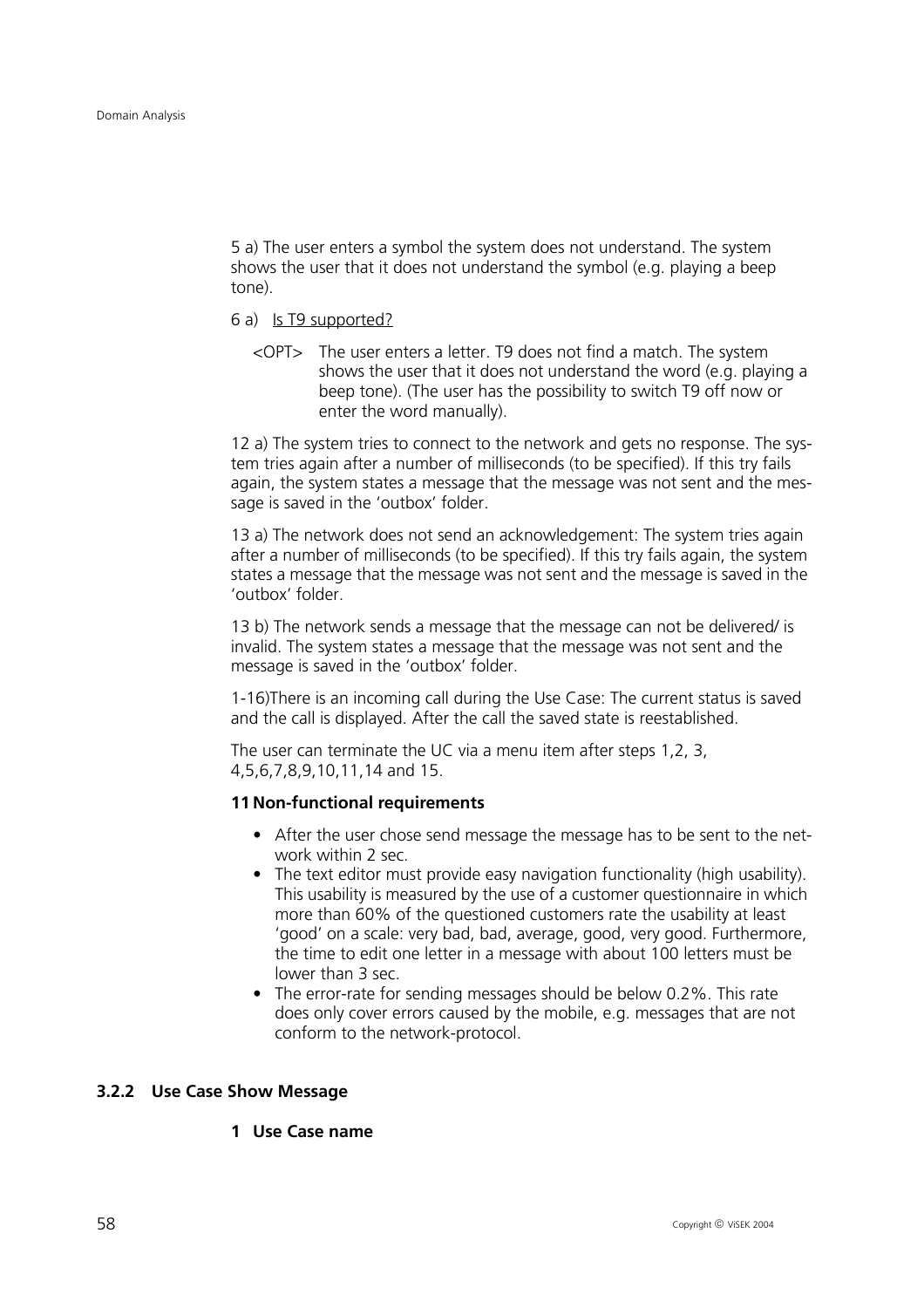<<VARIANT>> Show message (All Go Phones except Go Car. Go Car has no messaging domain.)

#### **2 Primary actor**

mobile user

#### **3 Scope**

Software Package of Go Phones, Messaging domain

#### **4 Level**

user level

## **5 Stakeholders and interests**

• mobile user (in the following 'user'): wants to see the content of a message

## **6 Precondition**

The system shows the main menu.

# **7 Minimal Guarantee**

The mobile keeps operating.

#### **8 Success Guarantee**

The message, chosen by the user, is displayed with all its components (e.g. sound, picture, business cards).

## **9 Main Success Scenario**

- 1. The user chooses the menu-item to show a message.
- 2. The system shows a list of all available folders.
- 3. The user browses the folders until he reaches his destination folder.
- 4. The system displays a list of all available messages.
- 5. The user chooses one message to be displayed.
- 6. Which components of a message are directly displayed when the message is displayed?
	- <ALT 1> The system displays the text. If a sound is attached, the system plays the sound. If the message contains an inserted picture, the system displays the picture. (Go Phone Smart)
	- <ALT 2> The system displays the text. If the message contains an inserted picture, the system displays the picture. (Go Phone S, M, L, XL, Elegance, Com)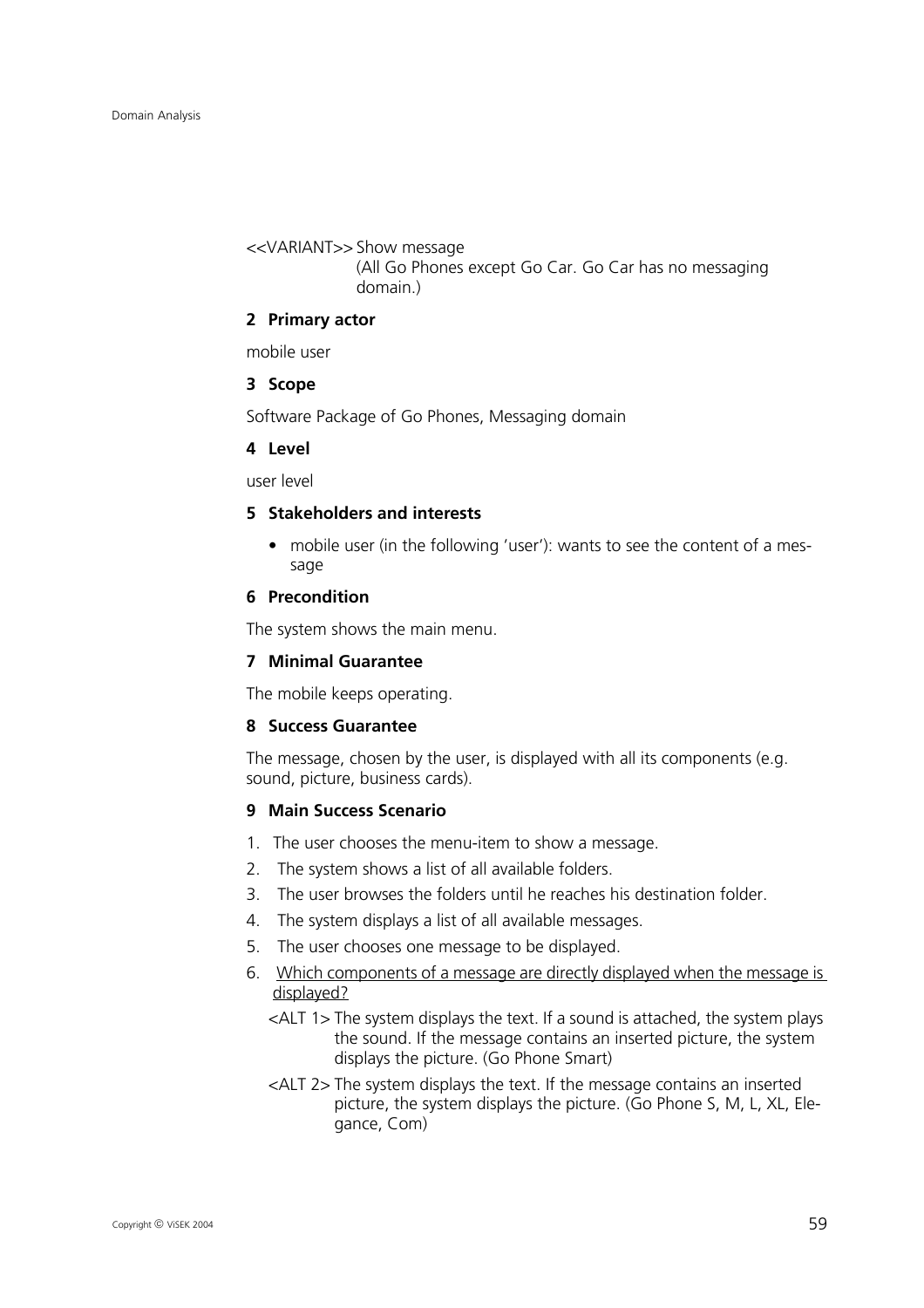<ALT 3> The system displays the text. (Go Phone XS)

- 7. Is the phone capable of attachments?
	- <OPT> The system shows that the message has an attachment. (Go Phone S, M, L, XL, Elegance, Com, Smart)
- 8. Is the phone capable of attachments?
	- <OPT> The user chooses the menu-item 'view attachment'. (Go Phone S, M, L, XL, Elegance, Com, Smart
- 9. Is the phone capable of attachments?
	- <OPT> The system displays a list of all attachments. (Go Phone S, M, L, XL, Elegance, Com, Smart)
- 10. Is the phone capable of attachments?
	- <OPT> The user chooses an attachment. (Go Phone S, M, L, XL, Elegance, Com, Smart)
- 11. Which kind of objects can be displayed by the phone?
	- <ALT 1> If the attachment is a file, the system asks the user where to save the file. The user enters the destination and the system saves the file to this destination.

If the attachment is a business card, the system shows the business card and asks the user whether it should be saved. If the user wants to save the business card, the system saves the business card in the address book.

If the attachment is a calendar entry, the system shows the calendar entry and asks the user whether it should be saved. If the user wants to save the calendar entry, the system saves the calendar entry in the calendar.

- (Go Phone Smart)
- <ALT 2> If the attachment is a business card, the system shows the business card and asks the user whether it should be saved. If the user wants to save the business card, the system saves the business card in the address book.

If the attachment is a calendar entry, the system shows the calendar entry and asks the user whether it should be saved. If the user wants to save the calendar entry, the system saves the calendar entry in the calendar.

(Go Phone S, M, L, XL, Elegance, Com)

 $\leq$ ALT 3> $\varnothing$ . (Go Phone XS)

## **10 Extensions:**

4 a) There are no messages. The following steps (5-11) can not be performed. The user can browse to another folder or leave to the main menu.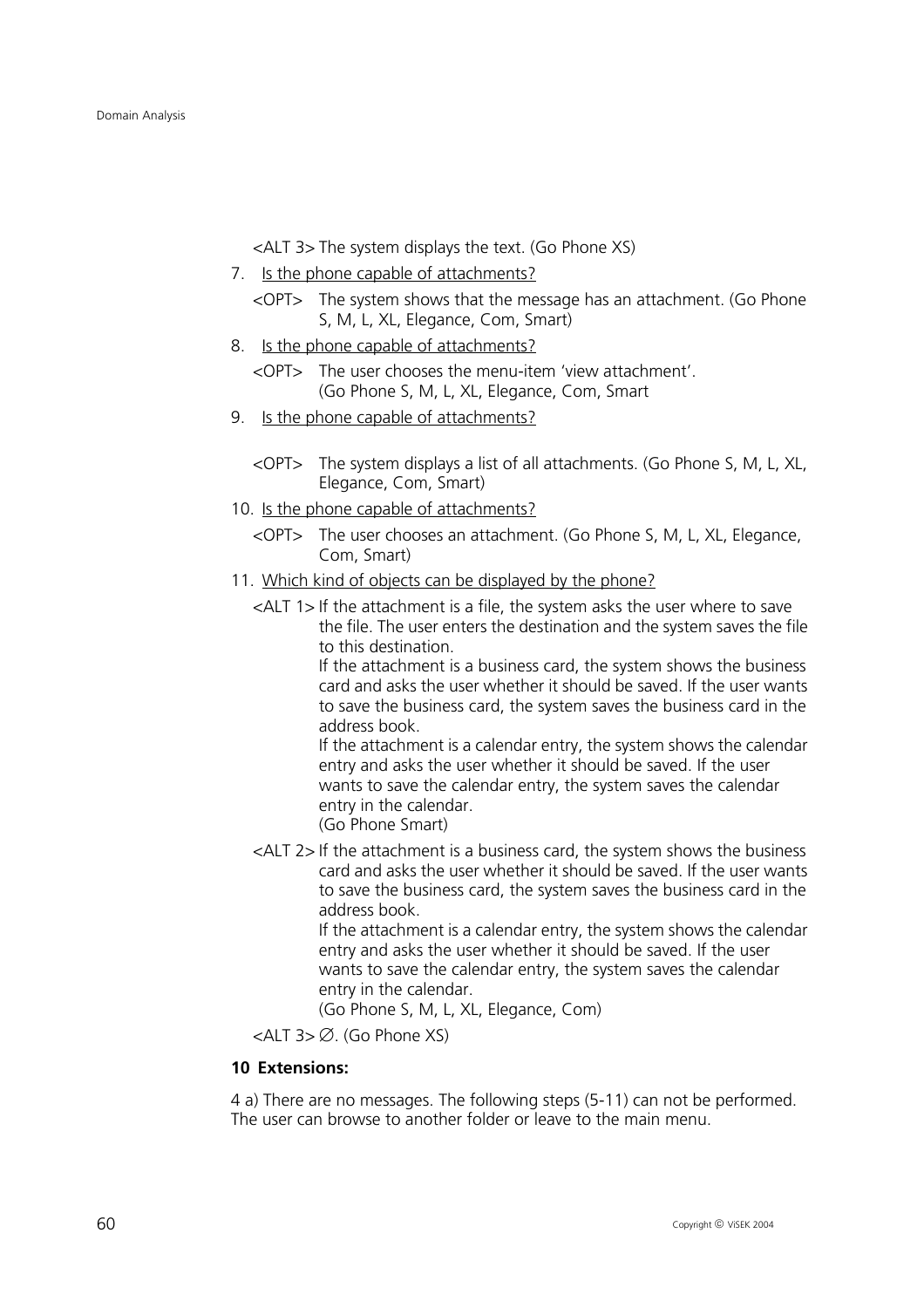#### 6 a) What kind of special messages is the phone capable of?

<ALT 1> If the message contains Wap-settings, the system shows the Wapsettings and asks the user, whether the Wap-settings should be saved. If the Wap-settings should be saved, it saves the Wap-settings.

> If the message is a screensaver, the system shows the screensaver and asks, if it should be saved. If it should be saved, it saves the screensaver.

If the message is a special message of an unknown type, the system displays an error- message indicating that the message can not be displayed.

(Go Phone M, L)

<ALT 2> If the message contains Wap-settings, the system shows the Wapsettings and asks the user, whether the Wap-settings should be saved. If the Wap-settings should be saved, it saves the Wap-settings.

> If the message is a special message of an unknown type, the system displays an error- message indicating that the message can not be displayed.

(Go Phone Com, Smart)

<ALT 3> If the message is a screensaver, the system shows the screensaver and asks, if it should be saved. If it should be saved, it saves the screensaver.

If the message is a special message of an unknown type, the system displays an error- message indicating that the message can not be displayed.

(Go Phone S, XL, Elegance)

<ALT 4> The system is not capable of special messages. Therefore, if the message is a special message, the system displays an error-message, indicating that the message can not be displayed. (Go Phone XS)

11 a) The attachment is of an unknown type. The system states an error-message, indicating that the attachment can not be displayed.

1-11) There is an incoming call during the Use Case: The current status is saved and the call is displayed. After the call the saved state is reestablished.

The user can terminate the UC via a menu item after steps 1,2, 3, 4,5,6,7,8,9,10 and 11.

#### **11 Non-functional requirements**

• The system shall always display 'readable content'. If the system can not understand some type of content, it must not be displayed.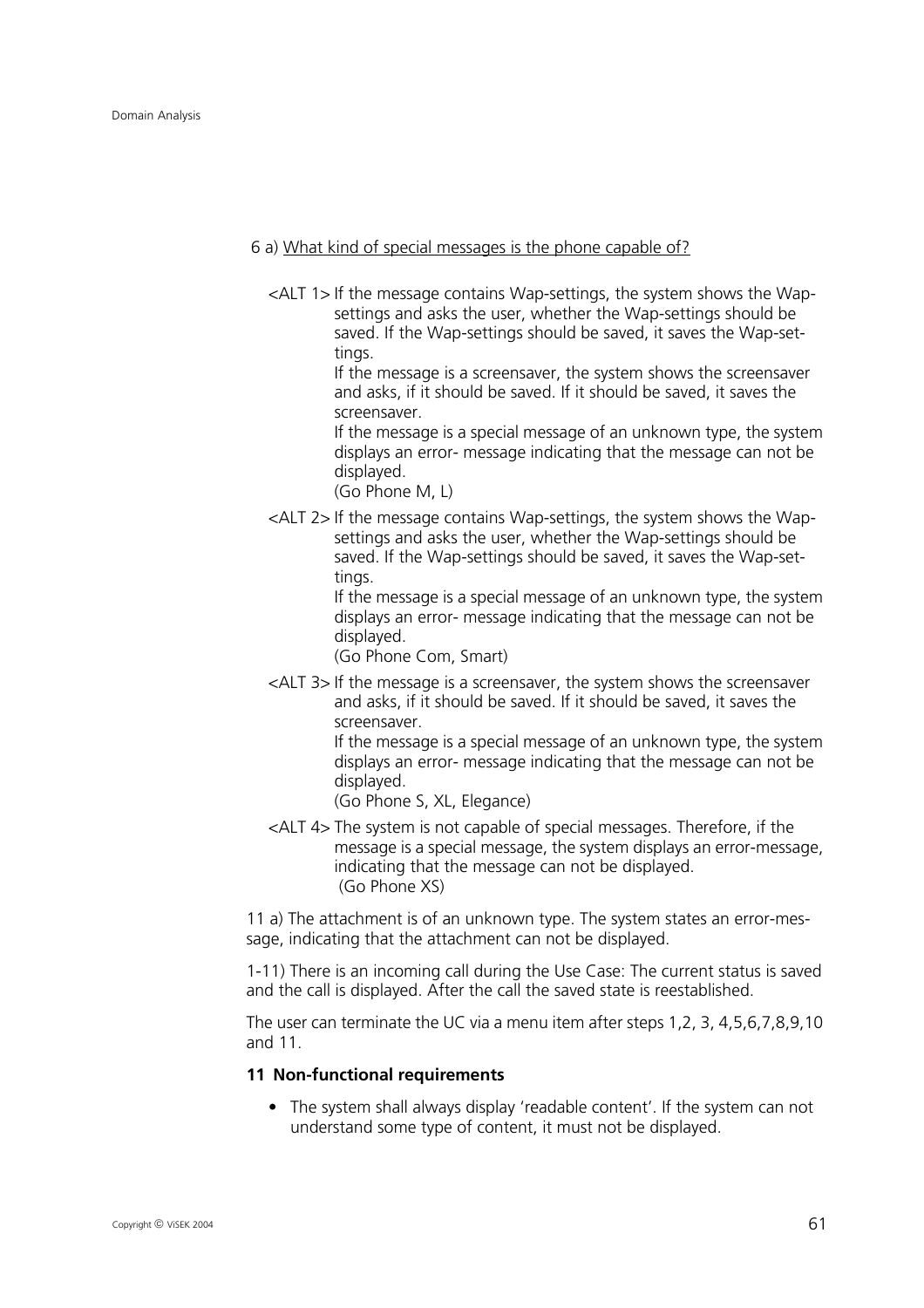# **3.2.3 Use Case Start Chat**

#### **1 Use Case name**

<<VARIANT>> Start chat

(All Go Phones except Go Car, XS, S and Com. Go Car has no messaging domain. Go XS, S and Com do not have a chat functionality.)

## **2 Primary actor**

mobile user

## **3 Scope**

Software Package of Go Phones, Messaging domain

## **4 Level**

user level

# **5 Stakeholders and interests**

- mobile user (in the following 'user'): wants to chat with another user (partner user) via sms
- network: wants to receive protocol conform messages from the mobile
- partner user: wants to chat with the mobile user

## **6 Precondition**

The system shows the main-menu.

## **7 Minimal Guarantee**

The mobile keeps operating.

#### **8 Success Guarantee**

The message, entered by the user, is sent via the network, so that the message reaches the partner user in the same shape and content as the user typed it. The user receives messages from the partner user.

## **9 Main Success Scenario**

- 1. The user chooses the menu-item to start the chat.
- 2. The system asks the user to choose a partner for chat.
- 3. The user either enters a phone number or he chooses a partner via the address book.
- 4. The system starts chat mode. The display in now divided into two parts: one part displays the chat messages and is called 'chat window'. Another part is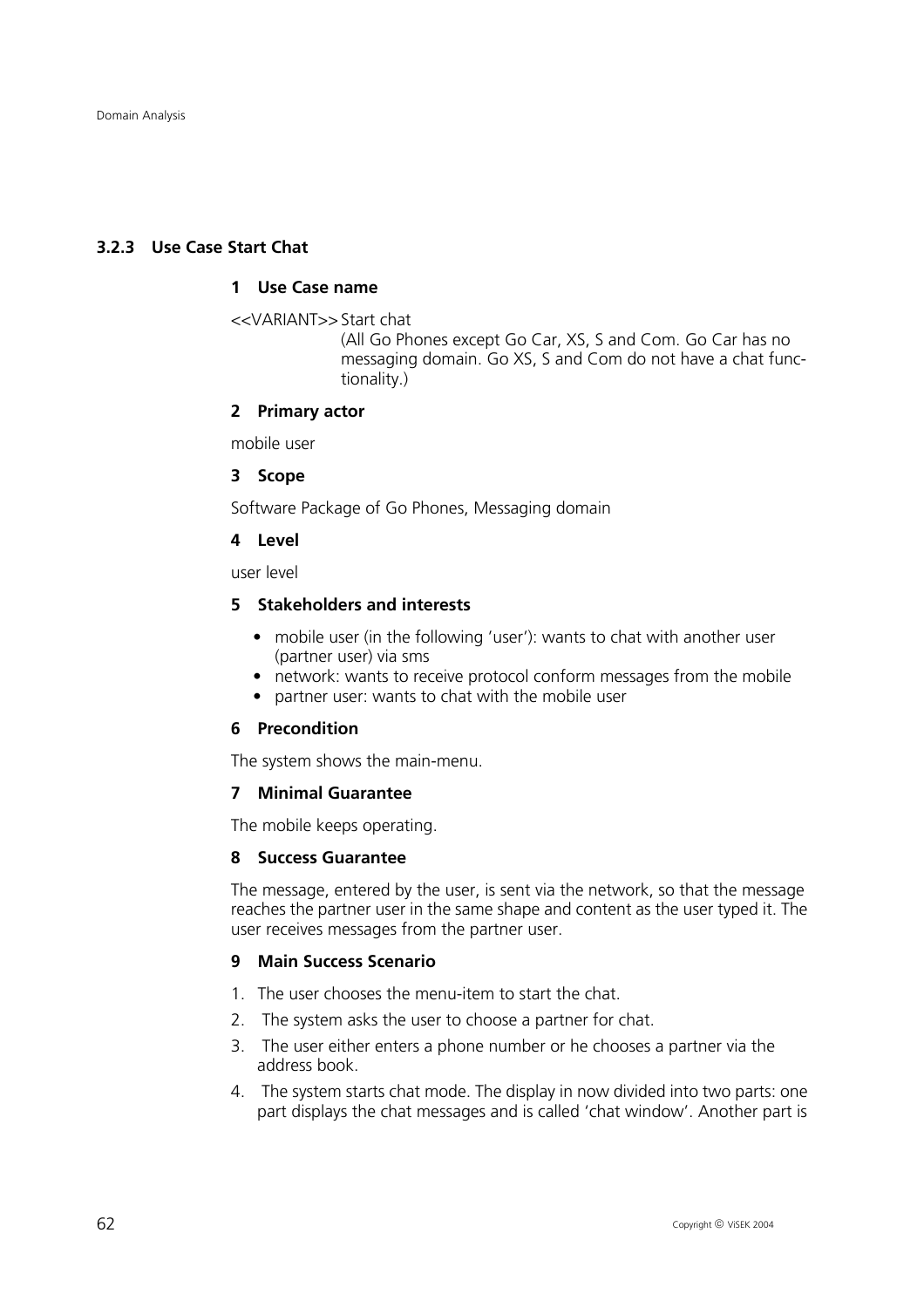a special kind of text editor (*smaller field for typing compared to the normal text-editor*) called 'editor window'

- 5. The user enters the text message.
- 6. Is T9 supported?
	- <OPT> If T9 is activated, the system compares the entered word with the dictionary. (Go Phone M, L, XL, Elegance)
- 7. Which kind of objects can be inserted into a message?
	- <ALT 1> The user can insert a picture into the message. (Go Phone M, L, XL)
	- <ALT 2> The user can insert a picture or a drafted text-element into the message. (Go Phone Elegance, Smart)
- 8. Which kind of objects can be attached to a message?
	- <ALT 1> The user can attach files, business cards, calendar entries or sounds to the message. (Go Phone Smart)
	- <ALT 2> The user can attach business cards or calendar entries to the message.
		- (Go Phone M, L, XL, Elegance)
- 9. The user chooses the menu-item to send the chat message.
- 10. The system connects to the network and sends the message, then it waits for an acknowledgement.
- 11. The network sends an acknowledgement to the system.
- 12. The system displays the content of the sent message in the chat window.
- 13. If the system receives a message from the partner user, it displays the message according to the Use Case 'show message' steps 5 and the following, *but the messages are displayed in the chat window.*

#### How many messages can be displayed in the chat window?

- <ALT 1> The system can display up to 3 messages in the chat window. (Go Phones M, L, XL))
- <ALT 2> The system can display up to 5 messages in the chat window. (Go Phones Elegance, Smart)
- 14. The user can now terminate the chat or he can repeat steps 5 to 13.

## **10 Extensions:**

1 a) The system does not have enough free memory to start a chat. The system states an error message.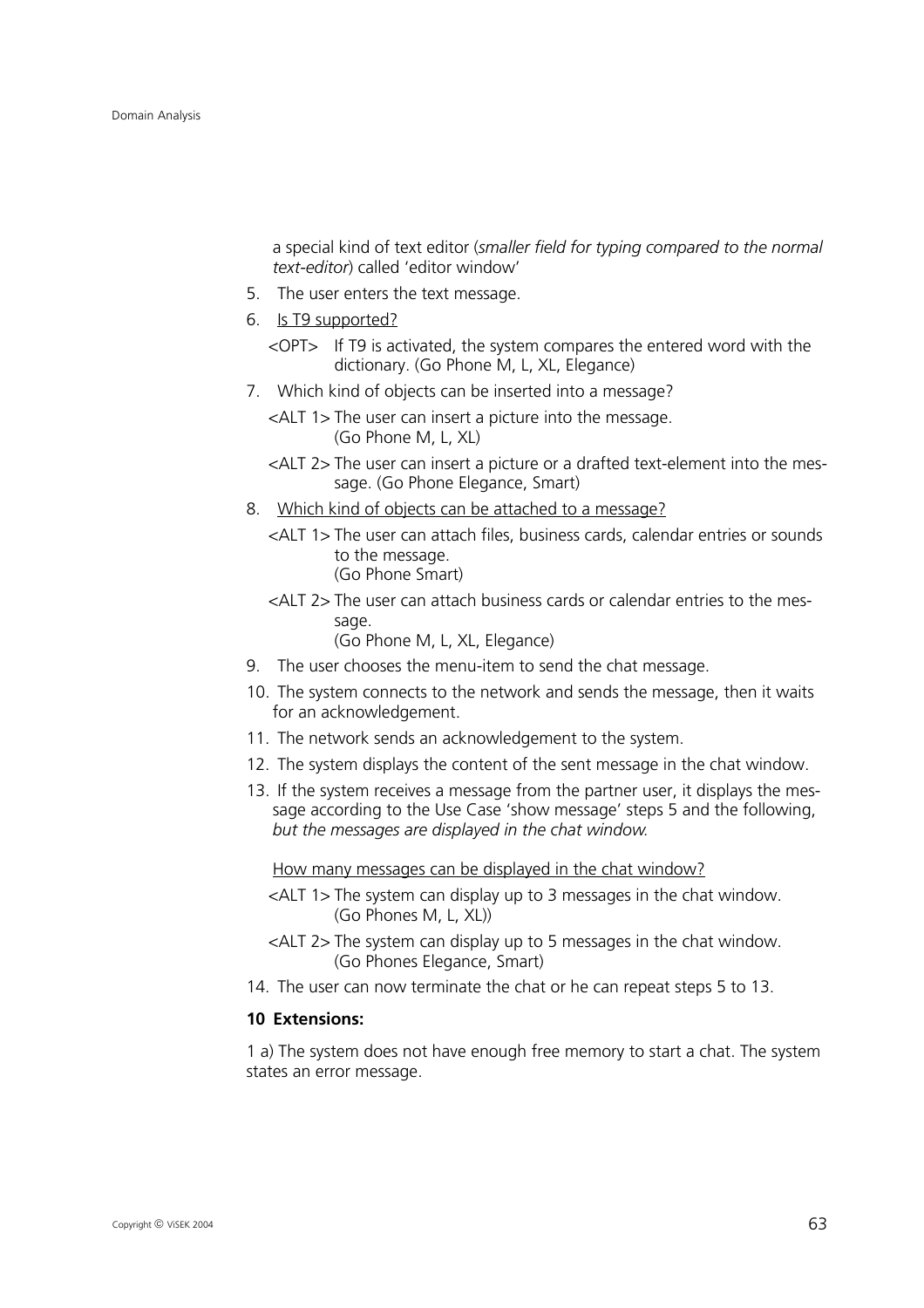5 a) The user enters a symbol the system does not understand. The system shows the user that it does not understand the symbol (e.g. playing a beep tone).

#### 6 a) Is T9 supported?

<OPT> The user enters a letter. T9 does not find a match. The system shows the user that it does not understand the word (e.g. playing a beep tone). (The user has the possibility to switch T9 off now or enter the word manually).

10 a) The system tries to connect to the network and gets no response. The system tries again after a number of milliseconds (to be specified). If this try fails again, the system states a message that the message was not sent and the message is saved in the 'outbox' folder. The system asks the user if he wants to stop the chat.

11 a) The network does not send an acknowledgement: The system tries again after a number of milliseconds (to be specified). If this try fails again, the system states a message that the message was not sent and the message is saved in the 'outbox' folder. The system asks the user if he wants to stop the chat.

11 b) The network sends a message that the message can not be delivered/ is invalid. The system states a message that the message was not sent and the message is saved in the 'outbox' folder. The system asks the user if he wants to stop the chat.

13 a) The system receives an unknown message type. The system displays an error message that the received message can not be displayed.

There is an incoming call during the Use Case: The current status is saved and the call is displayed. After the call the saved state is reestablished.

The user can terminate the UC via a menu item after steps 1,2, 3, 4,5,6,7,8,9,12 and 13.

#### **11 Non-functional requirements**

- After the user chose send message the message has to be sent to the network within 2 sec.
- The text editor must provide easy navigation functionality (high usability). This usability is measured by the use of a customer questionnaire in which more than 60% of the questioned customers rate the usability at least 'good' on a scale: very bad, bad, average, good, very good. Furthermore, an easy switch to earlier chat messages of the same session must be possible.
- The error-rate for sending messages should be below 0.2%. This rate does only cover errors caused by the mobile, not by the network.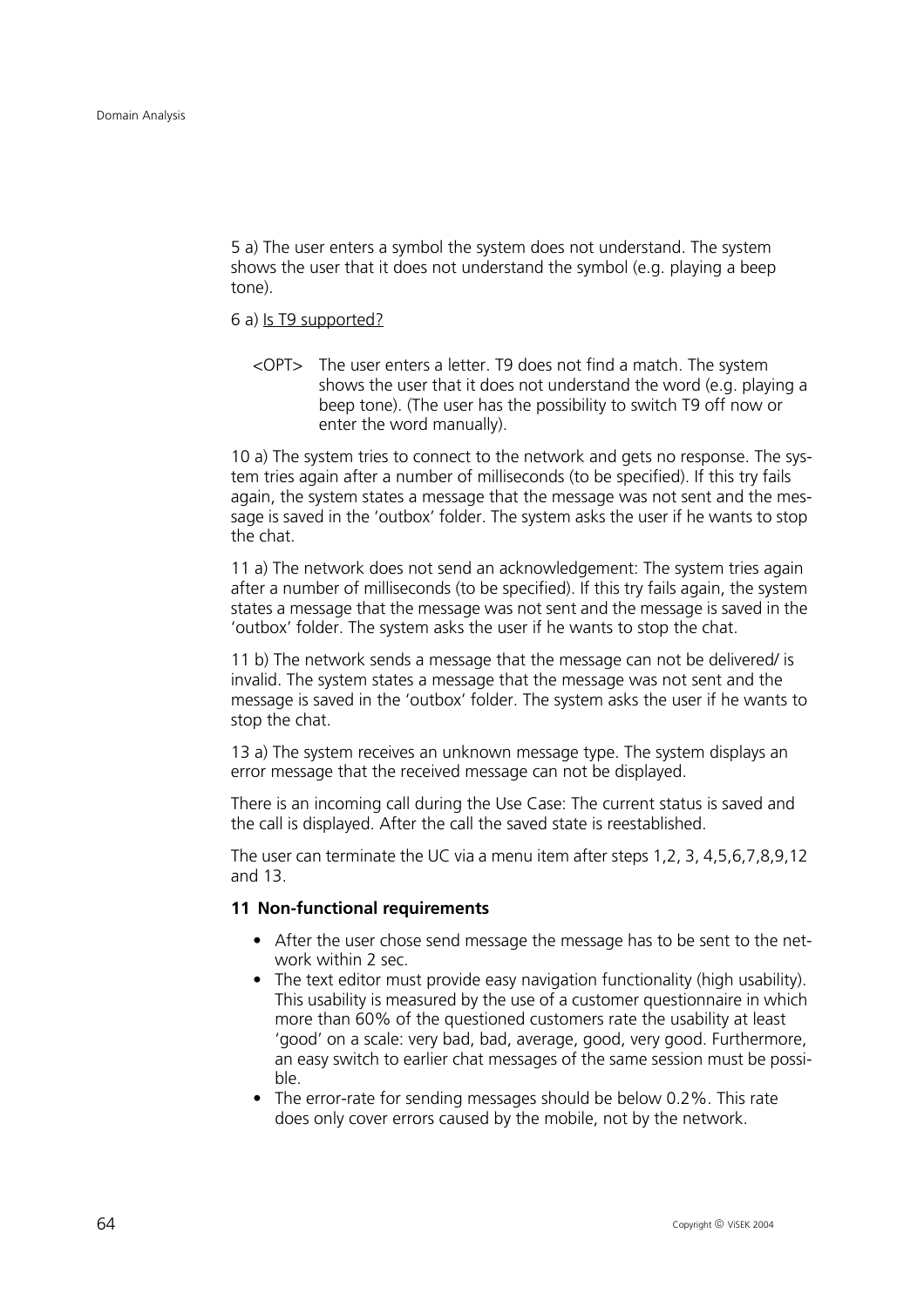• The user and the partner user shall have the feeling of a conversation. Therefore, the time between transmission and reception should be shorter than 5 sec. (*Maybe higher priority for chat messages*)

## **3.2.4 Use Case View and Save calendar entry**

#### **1 Use Case name**

<<VARIANT>> View and save calendar entry

(All Go Phones except Go Car and XS. Go Car has no messaging domain. Go XS has no possibility to attach calendar entries to a message.)

#### **2 Primary actor**

mobile user

## **3 Scope**

Software Package of Go Phones, Messaging domain

#### **4 Level**

subfunction level

#### **5 Stakeholders and interests**

- mobile user (in the following 'user'): wants to view and save a calendar entry which is attached to a message he received.
- calendar component: wants to accept the new entry and maintain a consistent state.

## **6 Precondition**

The user chose the menu-item to view the attachments of a message.

#### **7 Minimal Guarantee**

The mobile keeps operating, the state of the calendar stays consistent.

#### **8 Success Guarantee**

The attached calendar entry is displayed and saved via the calendar domain.

## **9 Main Success Scenario**

- 1. The messaging component displays a list of all attachments via the UI.
- 2. The user chooses a calendar entry attachment.
- 3. The messaging component sends a request to the message controller that the attached calendar entry should be displayed.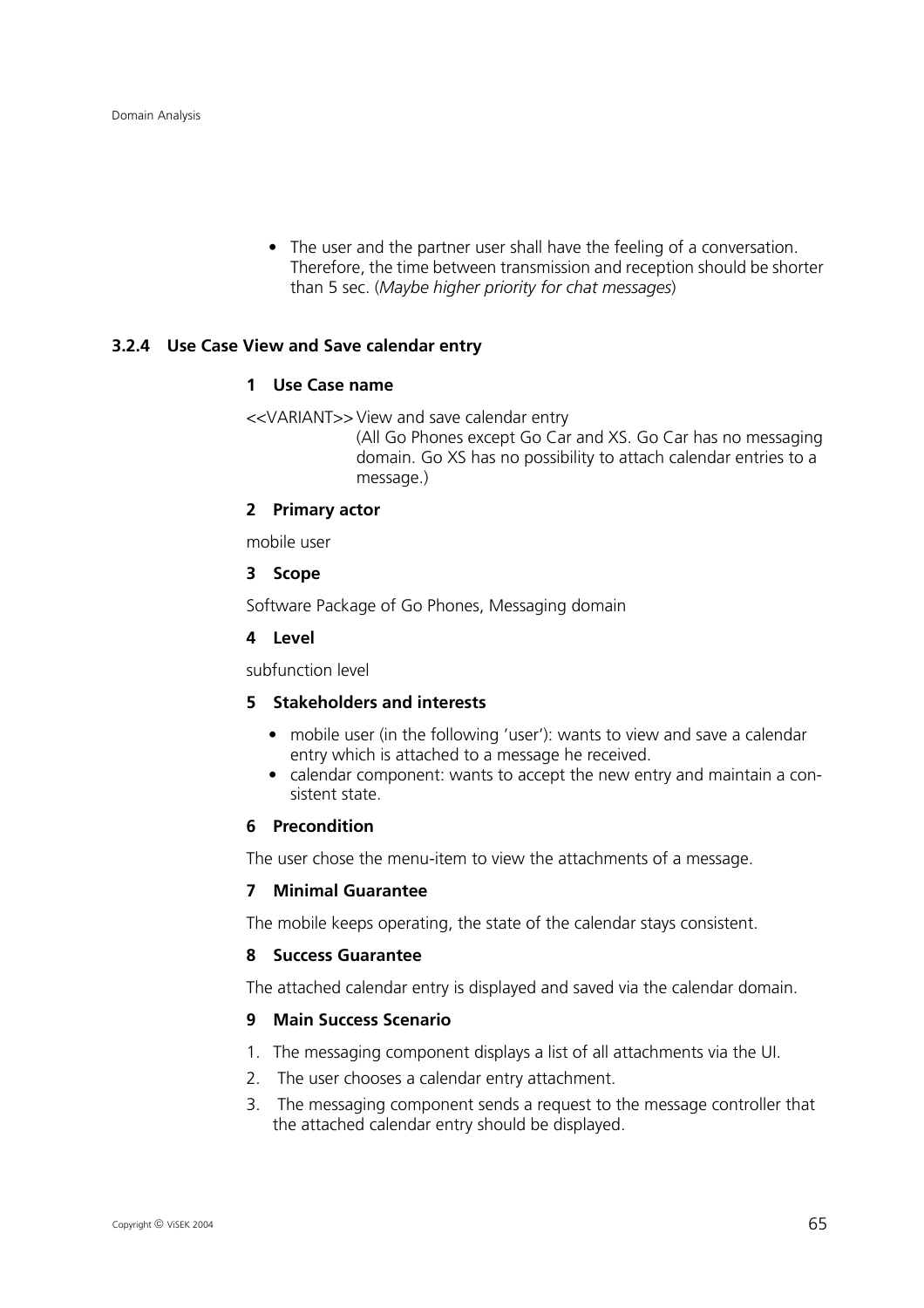- 4. The message controller sends a request to the calendar component to show the calendar and highlight the newly received calendar entry.
- 5. The calendar component shows the calendar with the highlighted entry via the UI and asks the user if he wants to save the new calendar entry.
- 6. The user confirms the saving of the calendar entry.
- 7. The calendar component sends a request to the message controller to save the calendar entry.
- 8. The message controller saves the calendar entry.
- 9. The messaging component displays a list of all attachments via the UI. (compare step 1)

#### **10 Extensions:**

5a) The calendar entry has a not-known or invalid format. The calendar domain shows an error message via the UI. Step 9 is directly performed. 6a) The user does not want to save the calendar entry. Steps 7 and 8 are left out and step 9 is directly performed.

The user can terminate the UC via a menu item after steps 1,2 and 5.

#### **11 Non-functional requirements**

- After the user chose a calendar entry to be viewed, the calendar with the highlighted entry shall be displayed within 0.5 sec.
- The new calendar entry should be highlighted clearly. In a questionnaire with new users, at least 95% must directly understand which entry is the new entry.
- After the user confirmed the saving of the entry, the attachment list (step 9) shall be displayed within 0.3 sec.
- The rate of errors due to invalid calendar entry formats should be below 0.02%.
- There shall be always enough buffer in memory for saving calendar entries.

## **3.3 Feature Modelling**

According to the Use Cases on user level, a variability and feature model for each Use Case was build. In the following, those variability models will be presented. The models are feature models according to the notation developed in Foda (see [17]). The notation for these variability models consists of elements that will be explained by the following examples: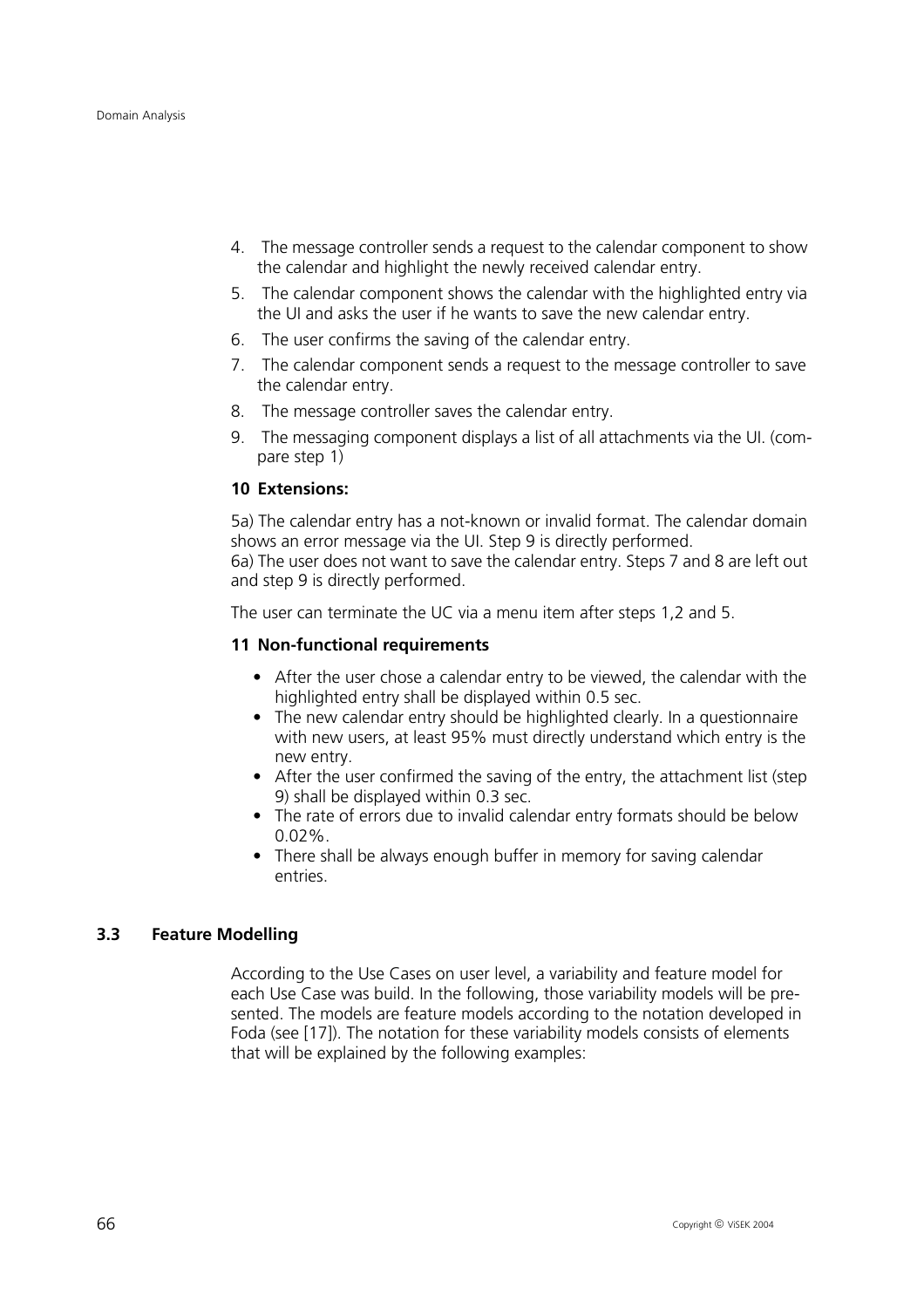Domain Analysis

Figure 15:Example model for 'consist of'



This example model describes that the feature *send message* **consists of** a *recipient* and a *network*.

Figure 16:Example model for 'optional'



This example model describes that the *text editor* consists of an obligatory *text* and an **optional** *insert object.* A circle at the end of a link to an object always symbolizes an optionality. This optionality refers to the fact that product A of the product line has text and an insert object, whereas product B does only have text.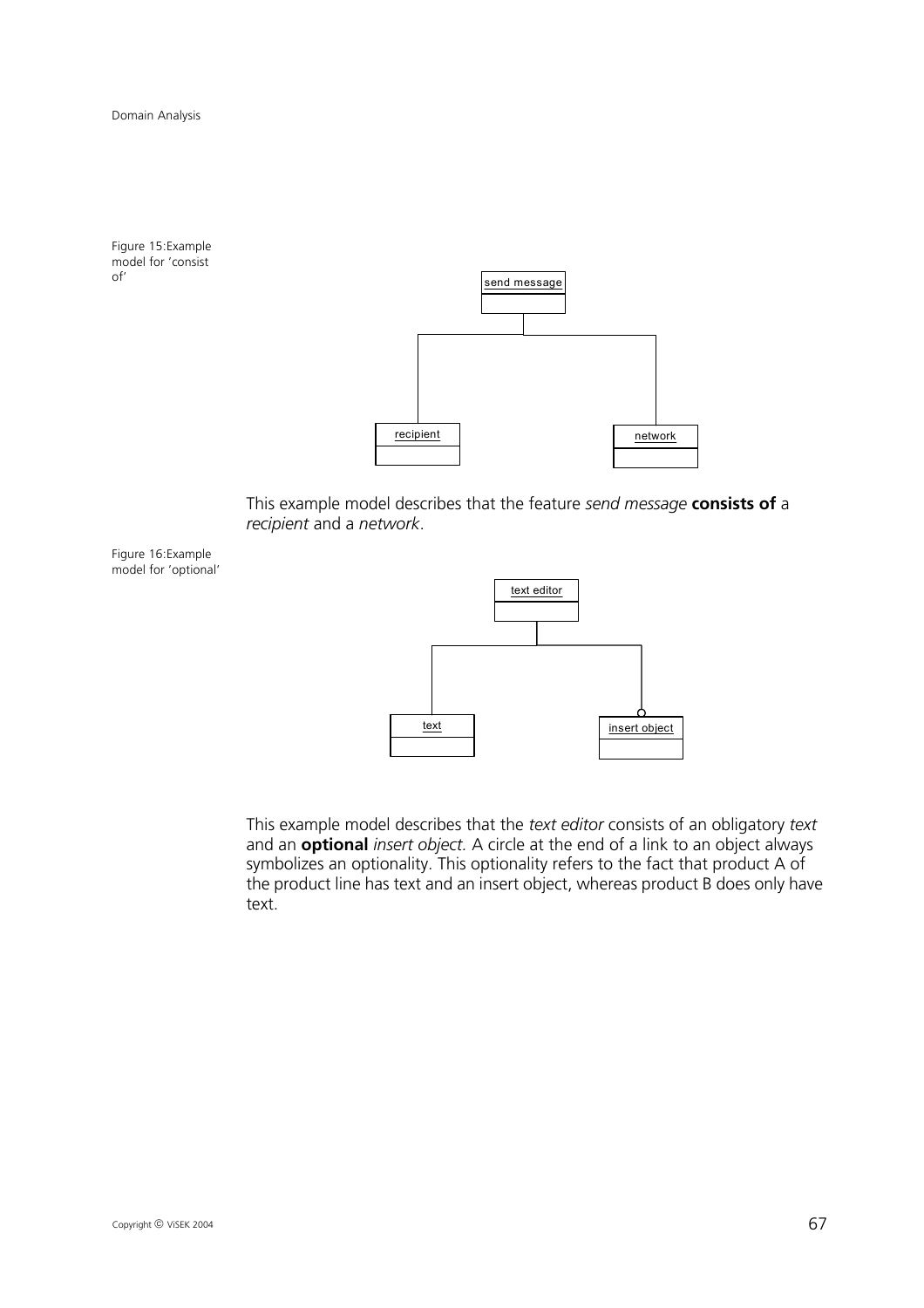Figure 17:Example model for 'XOR'



This example model describes that a *message* **is either** an *email*, a *basic short message* or an *extended short message*. Furthermore, *email* and *extended short message* are optional. E.g. a product A is capable of basic and extended short messages. If a message is composed on this mobile, a message can either be a basic or a short message.

This model comprises three kinds of variability:

- first, variability resulting from inheritance (email, basic and extended short messages are all different kind of messages)
- second, variability resulting from the modelling process (optionality: phone A is capable of emails, phone B not)
- third, runtime variability (XOR: the user decides during runtime if he wants to send an email or a short message)

In the following, the variability models for each Use Case are presented.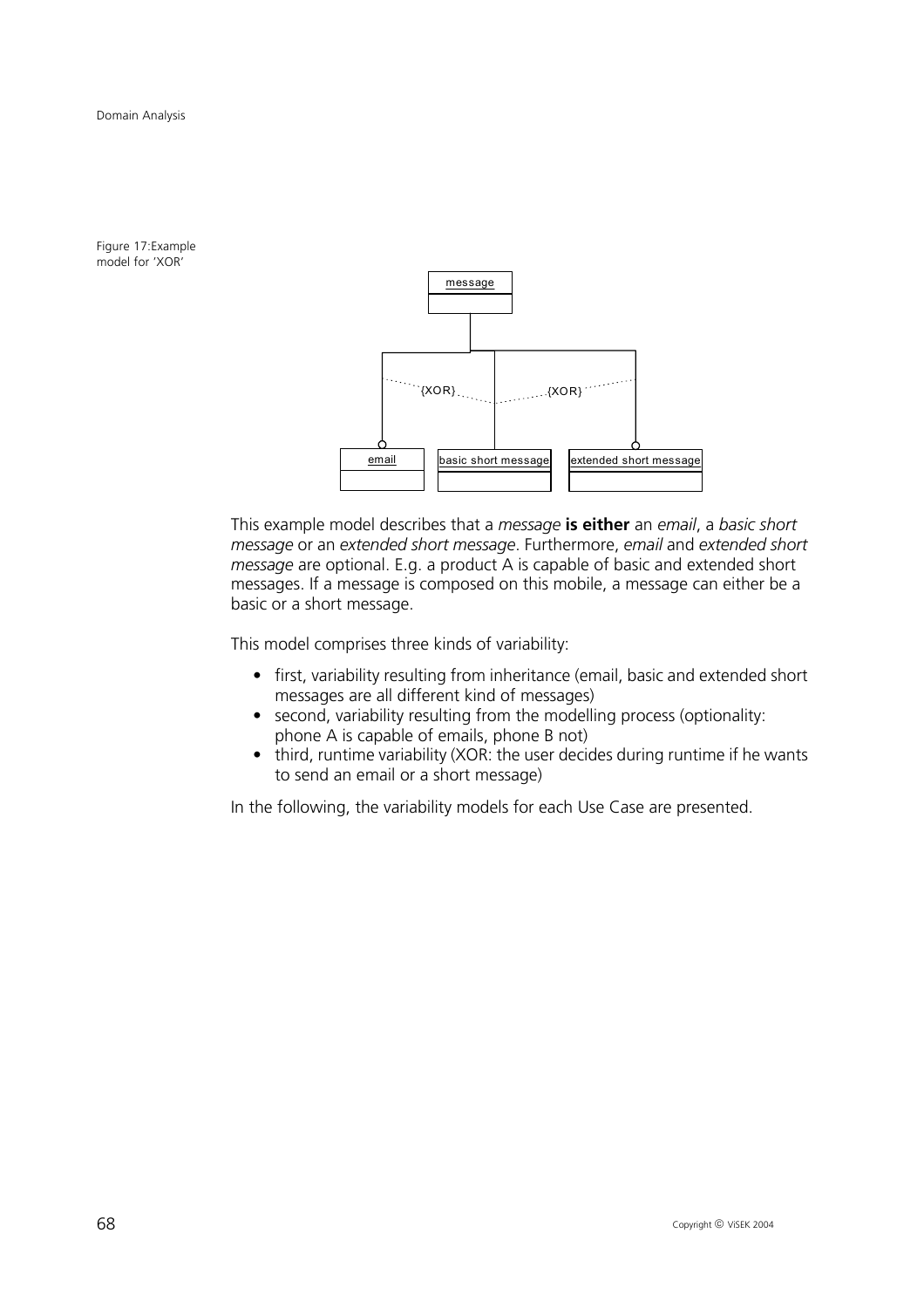Figure 18:Variability model for UC send message



Besides other information, the model shows that a message is either a basic short message, an email (if the phone is capable of emails) or an extended short message (if the phone is capable of extended ones). Furthermore, a basic short message can be a normal message, a Wap-setting, or a Screensaver (if the phone is capable of Wap-settings and screensaver). Moreover, a text editor consists of text and maybe of a T9 component, attachable objects and insertable objects, depending on the phone.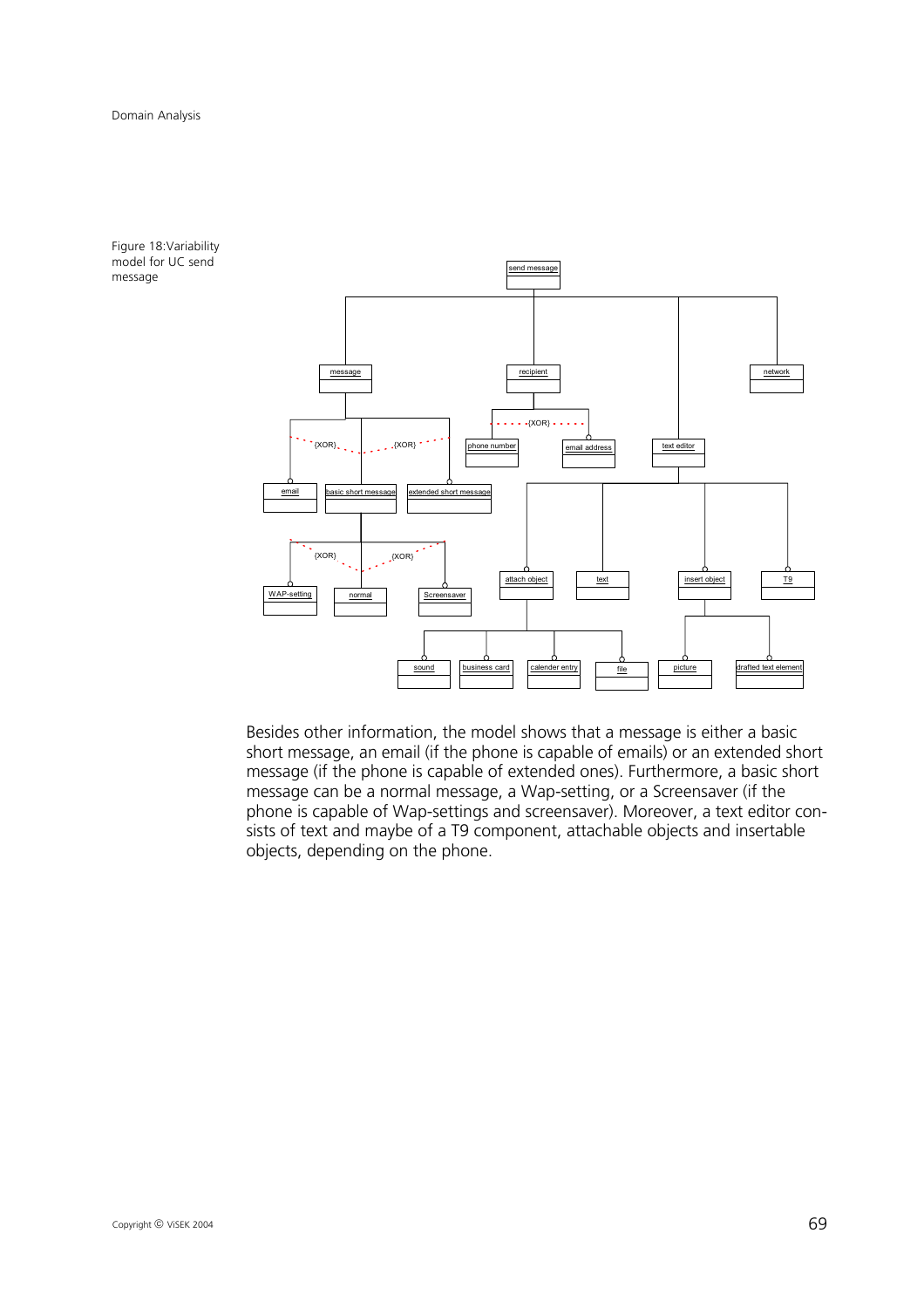Domain Analysis



Besides other information, the Use Case shows that a message can be a normal or a special message (if the phone is capable of special messages). A normal message consist of text and probably sound and picture. A special message may be a screensaver or a Wap-setting.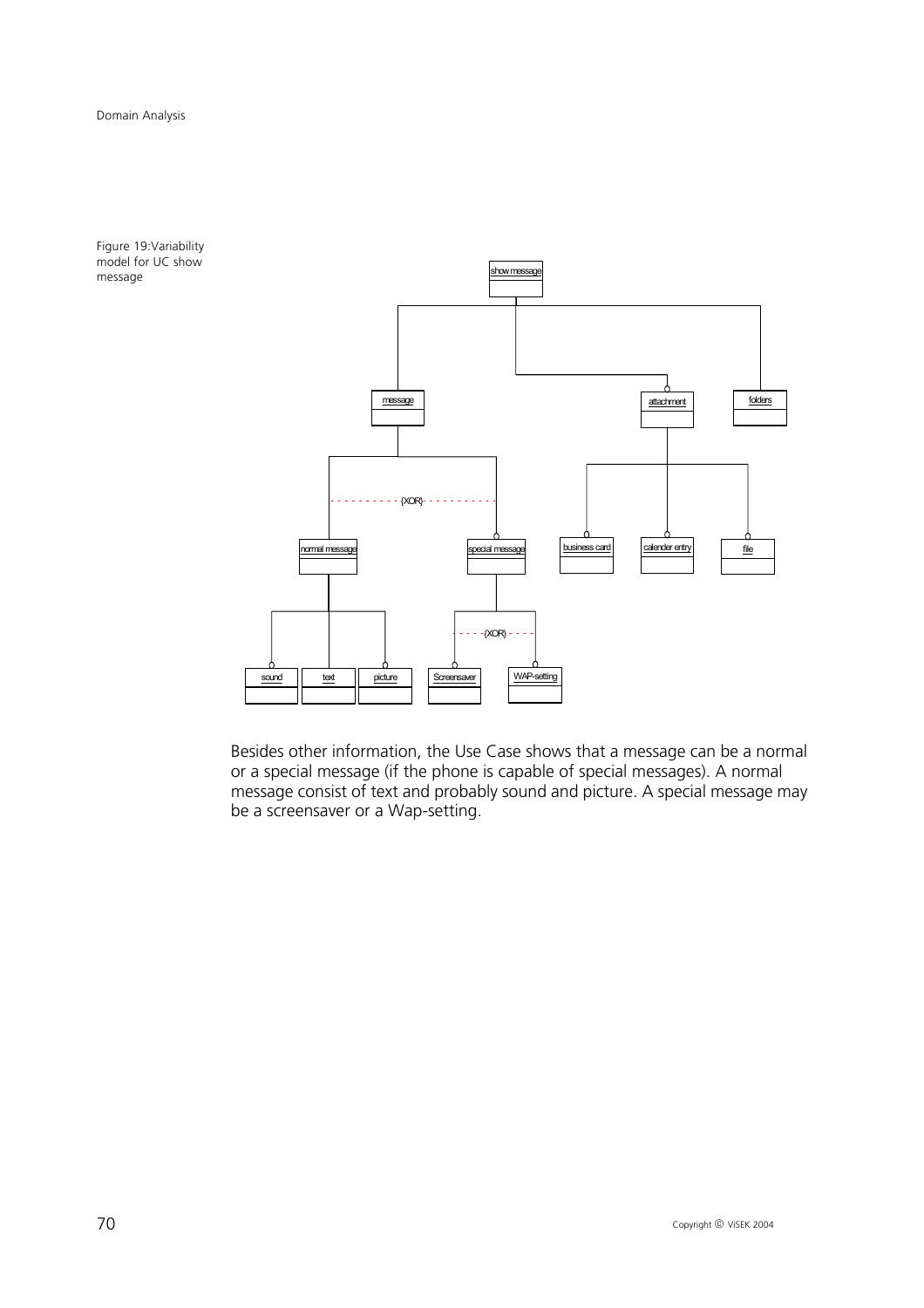Figure 20:Variability model for UC start chat



In contrast to composing a normal short message, the chat additionally consists of windows. E.g. the chat window consists of a message which can be an email, a basic or an extended short message, similar to the variability model of the *send message* Use Case.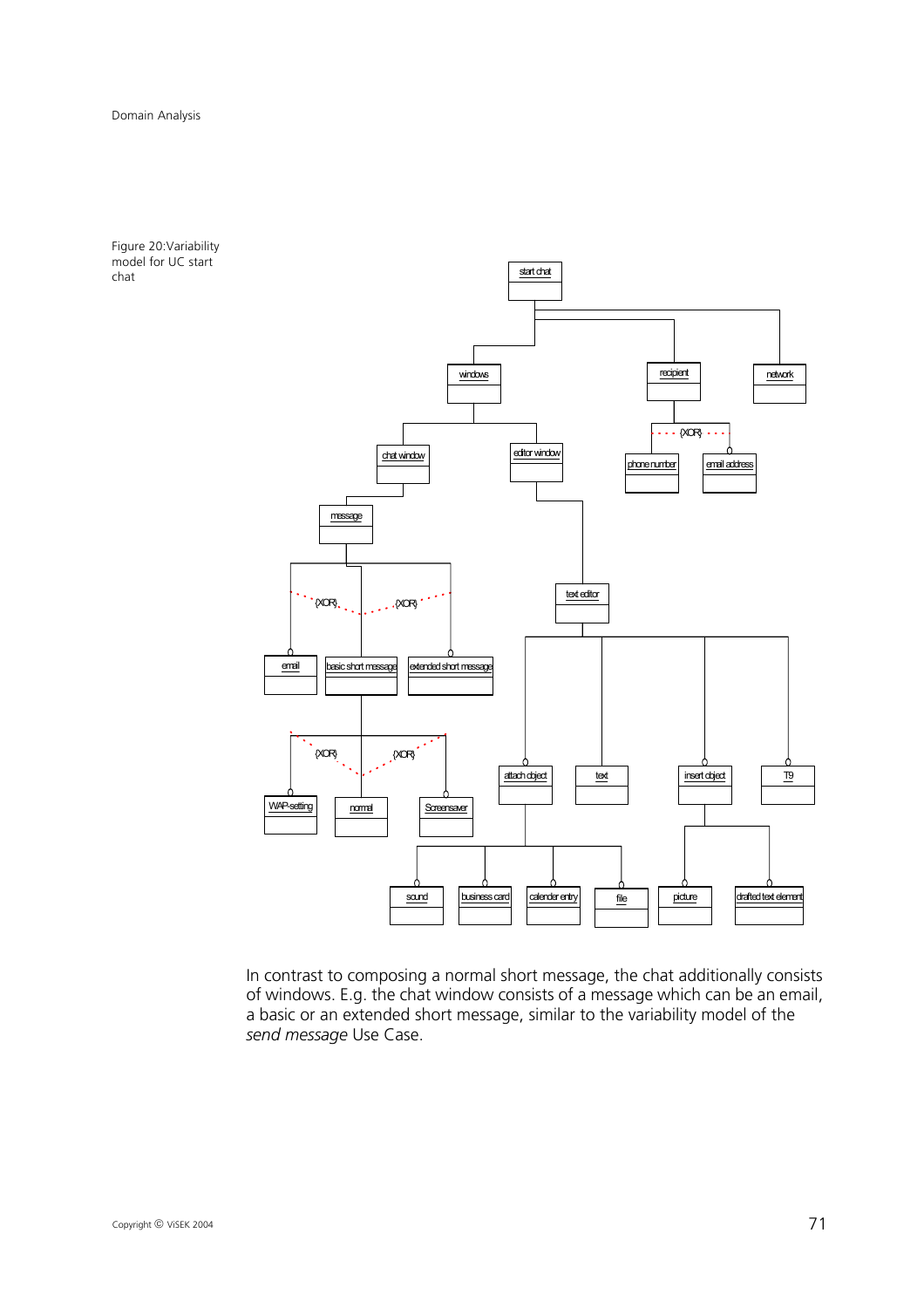# **3.4 Decision Modelling**

In order to instantiate the models, we need a decision model. The following decision model in tabular form describes what effects decisions on features of the products have. The table states questions one has to ask himself when instantiating a product. The questions belong to a subject and the answer to the questions (resolution) triggers effects that instantiate the Use Cases.

Table 5: Decision model

| ID | Question                                                           | Subject          | Resolution                                                        | Effect                                                                                                                                                                                                                                                                                    |  |
|----|--------------------------------------------------------------------|------------------|-------------------------------------------------------------------|-------------------------------------------------------------------------------------------------------------------------------------------------------------------------------------------------------------------------------------------------------------------------------------------|--|
| 1  | Which kind<br>of attach-<br>ments is the<br>phone capa-<br>ble of? | Attach-<br>ments | files,<br>sounds,<br>business<br>cards and<br>calendar<br>entries | remove Alt 2 and 3 from step 8 in UC 'send<br>message';<br>remove Alt 2 from step 8 in UC 'start chat';<br>remove Alt 2 and 3 from step 11 in UC 'show<br>message';<br>steps 7 to 10 of UC 'show message' are obliga-<br>tory;<br>remove Alt 2 and 3 from step 6 in UC 'show<br>message'. |  |
|    |                                                                    |                  | business<br>cards and<br>calendar<br>entries                      | remove Alt 1 and 3 from step 8 in UC 'send<br>message';<br>remove Alt 1 from step 8 in UC 'start chat';<br>remove Alt 1 and 3 from step 11 in UC 'show<br>message';<br>steps 7 to 10 of UC 'show message' are obliga-<br>tory;<br>remove Alt 1 from step 6 in UC 'show mes-<br>sage'.     |  |
|    |                                                                    |                  | no objects                                                        | remove Alt 1 and 2 from step 8 in UC 'send<br>message';<br>remove Alt 1 and 2 from step 11 in UC 'show<br>message';<br>remove steps 7 to 10 from UC 'show message';<br>remove Alt 1 from step 6 in UC 'show mes-<br>sage'.                                                                |  |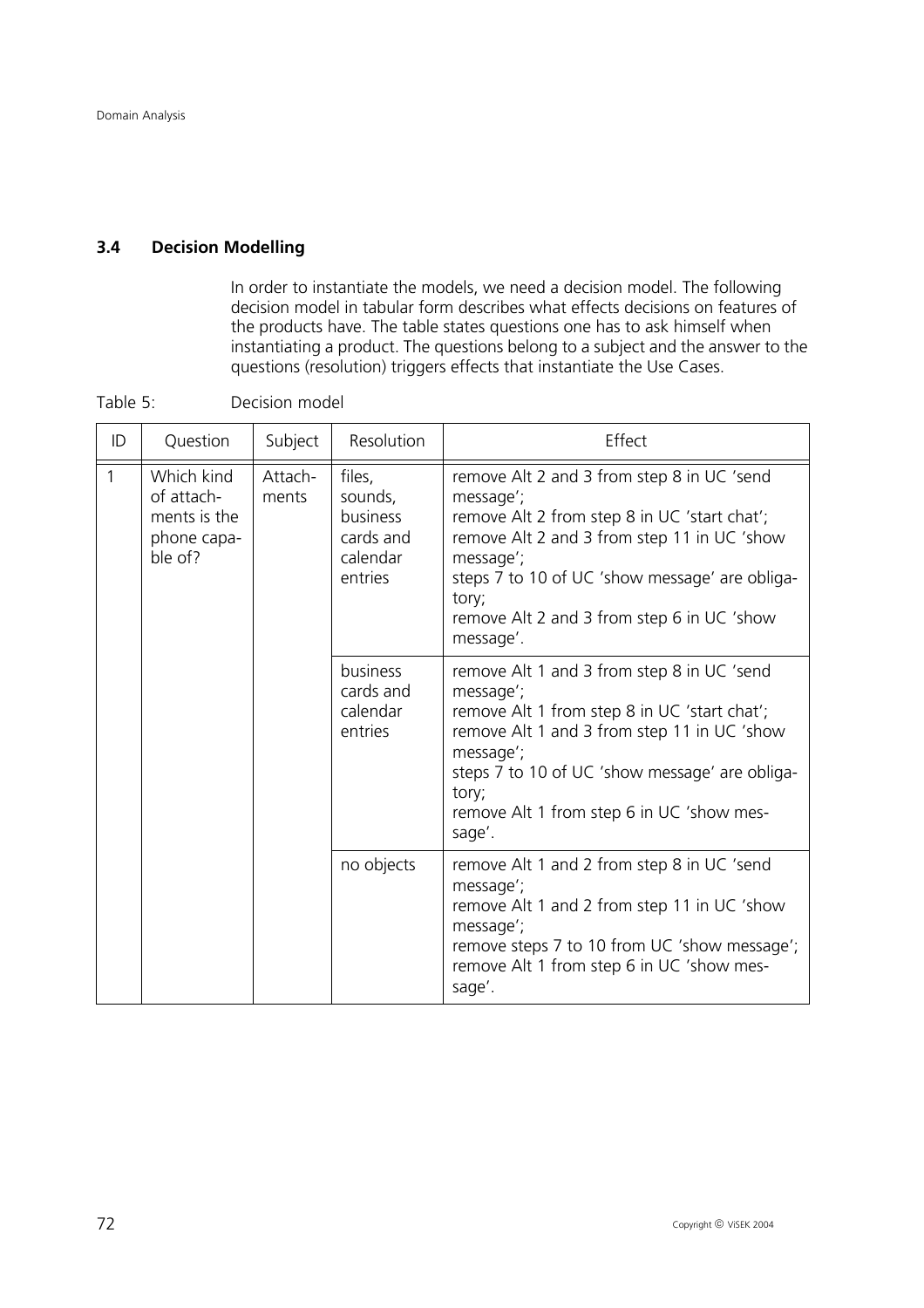| ID             | Question                                                                | Subject               | Resolution                                | Effect                                                                                                                                                                                            |  |
|----------------|-------------------------------------------------------------------------|-----------------------|-------------------------------------------|---------------------------------------------------------------------------------------------------------------------------------------------------------------------------------------------------|--|
| $\overline{2}$ | Which kind<br>of insert-<br>able objects<br>is the phone<br>capable of? | Inserts               | pictures                                  | remove Alt 2 and 3 from step 7 in UC 'send<br>message';<br>remove Alt 2 from step 7 in UC 'start chat';<br>remove Alt 3 from step 6 in UC 'show mes-<br>sage'.                                    |  |
|                |                                                                         |                       | pictures and<br>drafted text-<br>elements | remove Alt 1 and 3 from step 7 in UC 'send<br>message';<br>remove Alt 1 from step 7 in UC 'start chat';<br>remove Alt 3 from step 6 in UC 'show mes-<br>sage'.                                    |  |
|                |                                                                         |                       | no items                                  | remove Alt 1 and 2 from step 7 in UC 'send<br>message';<br>remove Alt 1 and 2 from step 6 in UC 'show<br>message'.                                                                                |  |
| $\overline{3}$ | T9 support?                                                             | T <sub>9</sub>        | yes                                       | step 6 of UC 'send message' is obligatory;<br>extension 6a of UC 'send message' is obliga-<br>tory;<br>step 6 of UC 'start chat' is obligatory;<br>extension 6a of UC 'start chat' is obligatory. |  |
|                | no                                                                      |                       |                                           | remove step 6 of UC 'send message';<br>remove extension 6a of UC 'send message';<br>remove step 6 of UC 'start chat';<br>remove extension 6a of UC 'start chat'.                                  |  |
| $\overline{4}$ | Which kinds<br>of messages<br>are sup-                                  | mes-<br>sage<br>types | short mes-<br>sages and<br>email          | step 3 of UC 'send message' is obligatory;<br>remove Alt 1 from step 11 in UC 'send mes-<br>sage'.                                                                                                |  |
|                | ported?                                                                 |                       | only short<br>messages                    | remove step 3 of UC 'send message';<br>remove Alt 2 from step 11 in UC 'send mes-<br>sage'.                                                                                                       |  |

Table 5: Decision model

The decision, to choose elements in a field of the type 'resolution' is an xor decision, i.e., non of the elements can be combined.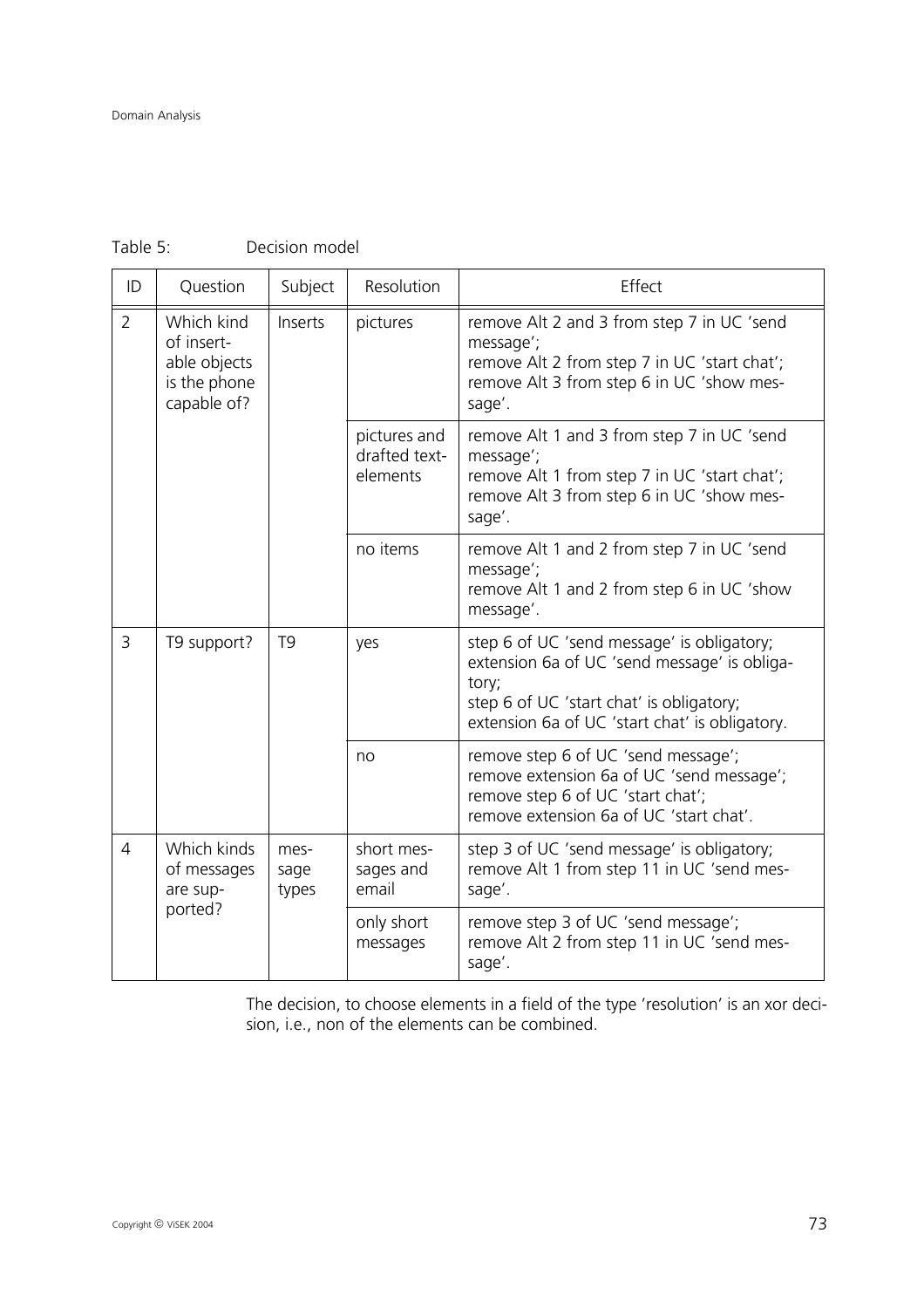# 4 Product Line Architecture

A software architecture is the mediating product between requirements from a problem-domain perspective and the software solution for the specified problem with means out of the solution domain. Our understanding of software architecture corresponds to the definitions given in [16].

This chapter provides an overview of the architecture defined for the mobile phone domain and the requirements given in the previous chapters. Here, the description of the architecture will be mainly technology- (or platform-) unspecific.

The description of the architecture is structured as follows: Section 4.1 captures the conceptual view on the architecture. It introduces the main conceptual entities and the roles they play in term of architectural styles and patterns. Section 4.2 refines the conceptual view and brings the conceptual entities into a logical structure using the KobrA method. Section 4.3 gives an overview of mechanisms used to deal with the variability in the architecture required to support all expected and anticipated variations in mobile phone products of today and in the future.

# **4.1 Architectural Styles & Patterns**

During architectural design it is useful to take architectural styles and patterns into account because they reflect best practices for dealing with known problems. In this work we are dealing with a software product line that has numerous variabilities and therefore we consider flexibility as a main requirement on the architecture.

Component orientation is the starting point for achieving flexibility in the GoPhone product line. To this end we are making use of the KobrA method described earlier. Furthermore we consider well know architectural patterns to realize our component oriented design. These are presented in the following paragraphs.

# **4.1.1 Mediator Pattern**

The Mediator pattern (see [1]) is one of the most famous architectural styles for achieving changeability and extensibility of components. The main goal of the pattern is to avoid direct interactions between components by introducing a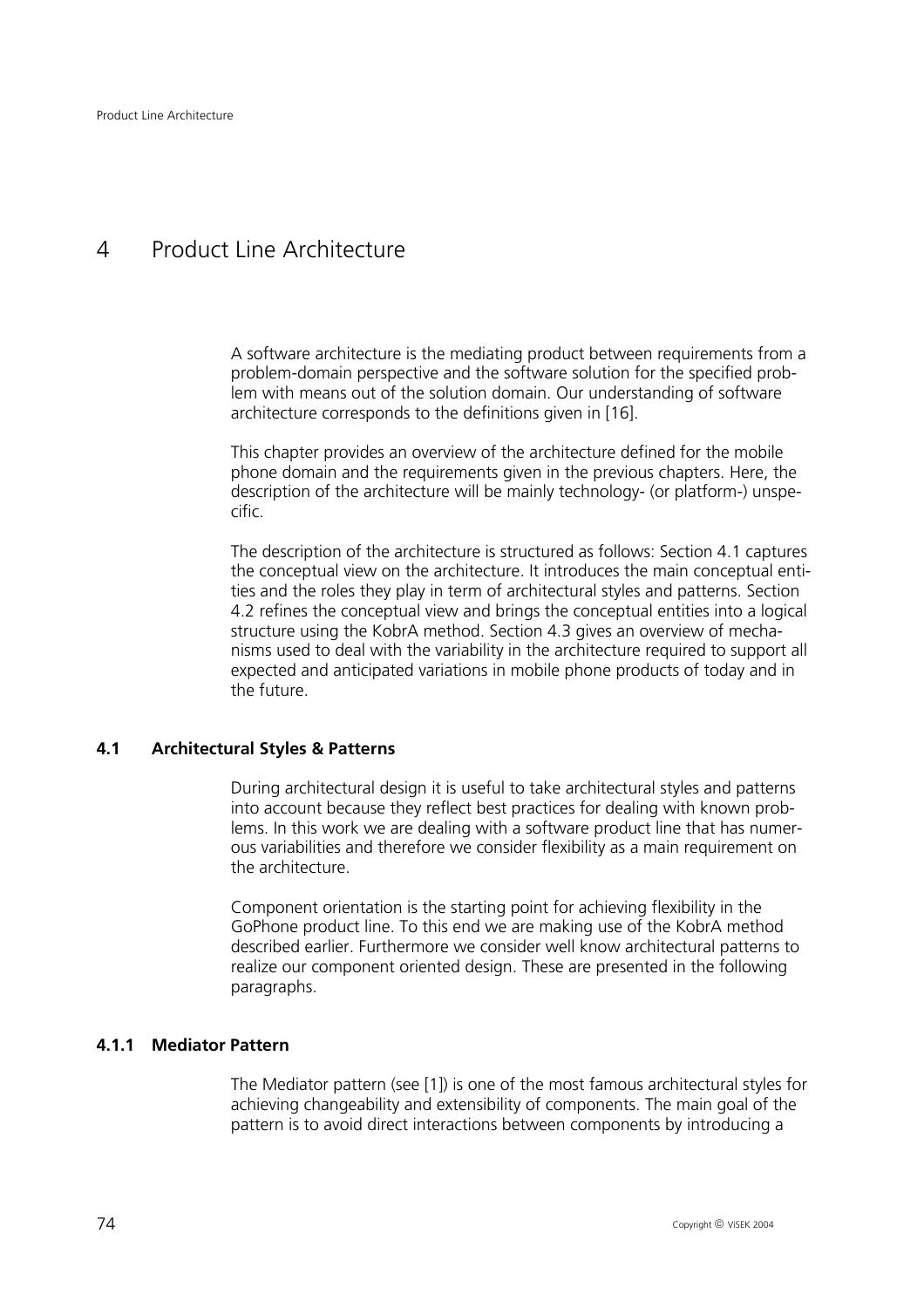central component, i.e the Mediator, that handles all the communications between them. The following picture shows the effect of introducing a Mediator into a web of interconnected components.

Figure 21:The Mediator pattern



The Mediator pattern enhances the reusability of components since they only need to know the interface to the mediator and not to any other components. Moreover it facilitates incremental development as proposed by the PuLSE-DSSA method because components can be added to the architecture without a great impact as long as they adhere to the Mediator interface.

In the later and more detailed design phase we refine the Mediator towards a Component Manager since it assumes additionally the responsibility of the lifecycle management of components.

To separate graphical component management from the rest of the functionality according to the MVC paradigm (see [1]) we introduce during refinement a special Component Manager, namely a View Controller.

# **4.1.2 State pattern**

Mobile phones have small displays that make it impossible to display at the same time all information required for an operation. So in order to complete an operation the user has to go through a series of steps each one displayed in a separate screen. For example the message sending scenario contains typically the following screens:

Desktop  $\rightarrow$  Main Menu  $\rightarrow$  Messaging Menu  $\rightarrow$  Edit Text  $\rightarrow$  Enter Recipient  $\rightarrow$ Options Menu  $\rightarrow$  Confirm message sending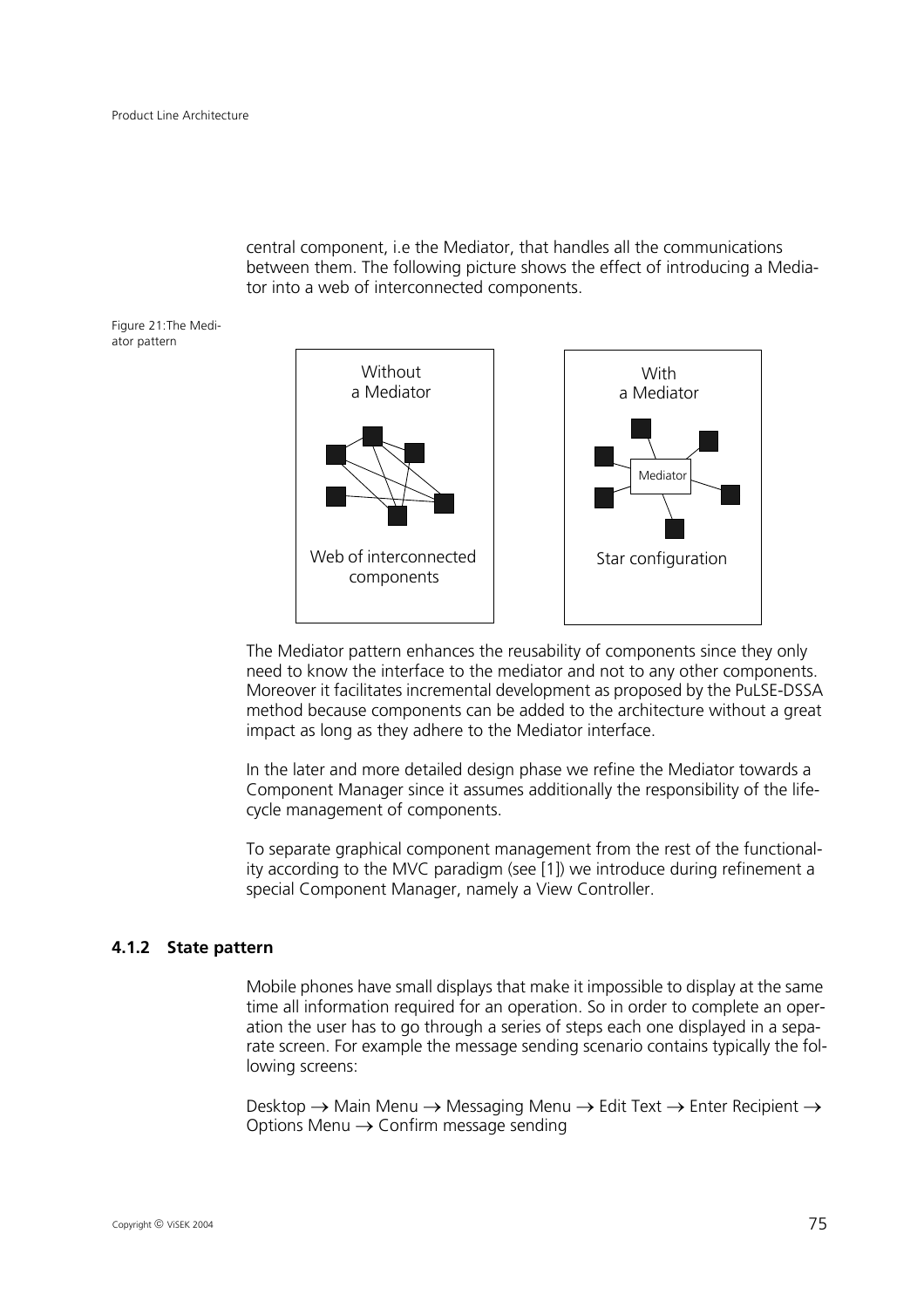Each step can be seen as a state with predefined entry and exit actions. This leads us to the conclusion that state management is crucial for the mobile phone operation. For this reason we decided to use the State Pattern (see [1]).

The idea of the State Pattern is that a component (i.e. Send Message Component) contains a set of state components each one encapsulating a specific functionality. Whenever the component needs to change state, it changes the current state component and delegates control it.

The following picture shows how the above example of the Send Message scenario can be realized with the State Pattern.



As shown in the picture the Main Menu State interacts directly with a Messaging component. This brings up a mismatch with the Mediator pattern presented before. Thus we decided to combine the Mediator and State patterns.

# **4.2 The KobrA process**

Goal of this section is to give an overall idea of applying the KobrA process for creating component-based systems. Covering the complete process goes beyond the scope of this report. For that reason many details are left out from the diagrams to follow.

# **4.2.1 Context Realization**

The starting point for developing components according to the KobrA method lies in the context description of the system under development. This includes among other things an enterprise model (Figure 23) and a process hierarchy (Figure 24). The former provides the basic roles and entities of the system under development while the latter analyzes the different processes to be supported.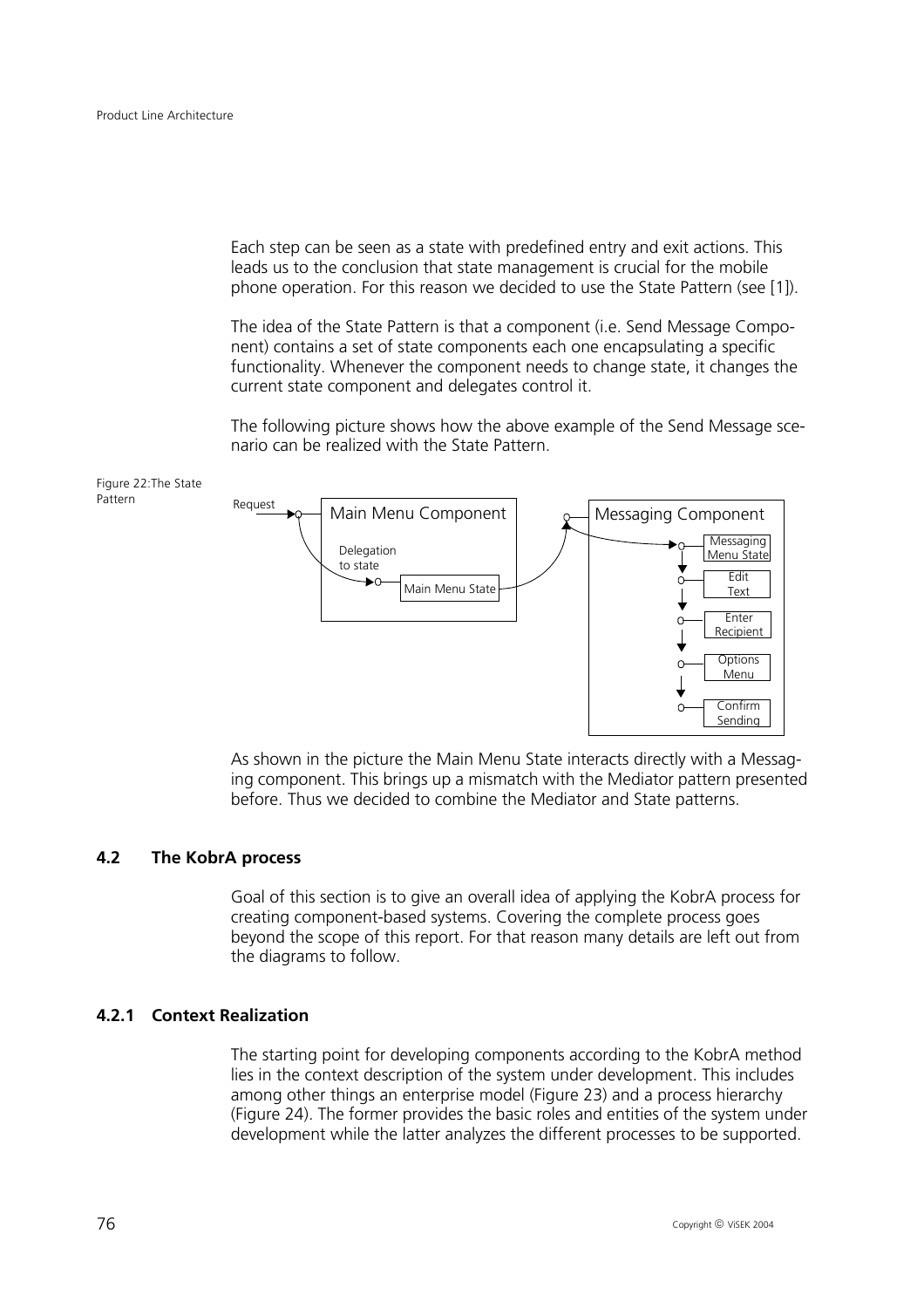Figure 23:Enterprise

Model

The goal of this activity is to provide an initial description of the system and to enable the identification of the components that will be created in the following steps.

The context realization of KobrA relates closely to the early steps of the PuLSE method. Actually scoping and domain analysis can be seen as part of the context realization activity [19]. However in this case study we restricted the use of KobrA to the architectural design and in this case the context realization can be seen as a follow-up activity of the domain analysis.



As it can be seen in the following Figure 24 the sub-processes *select message type, insert Object, attach Object and select T9-Mode* marked with the stereotype *<<variant>>*, meaning that these are optional processes according to the Use Case 3.2.1.



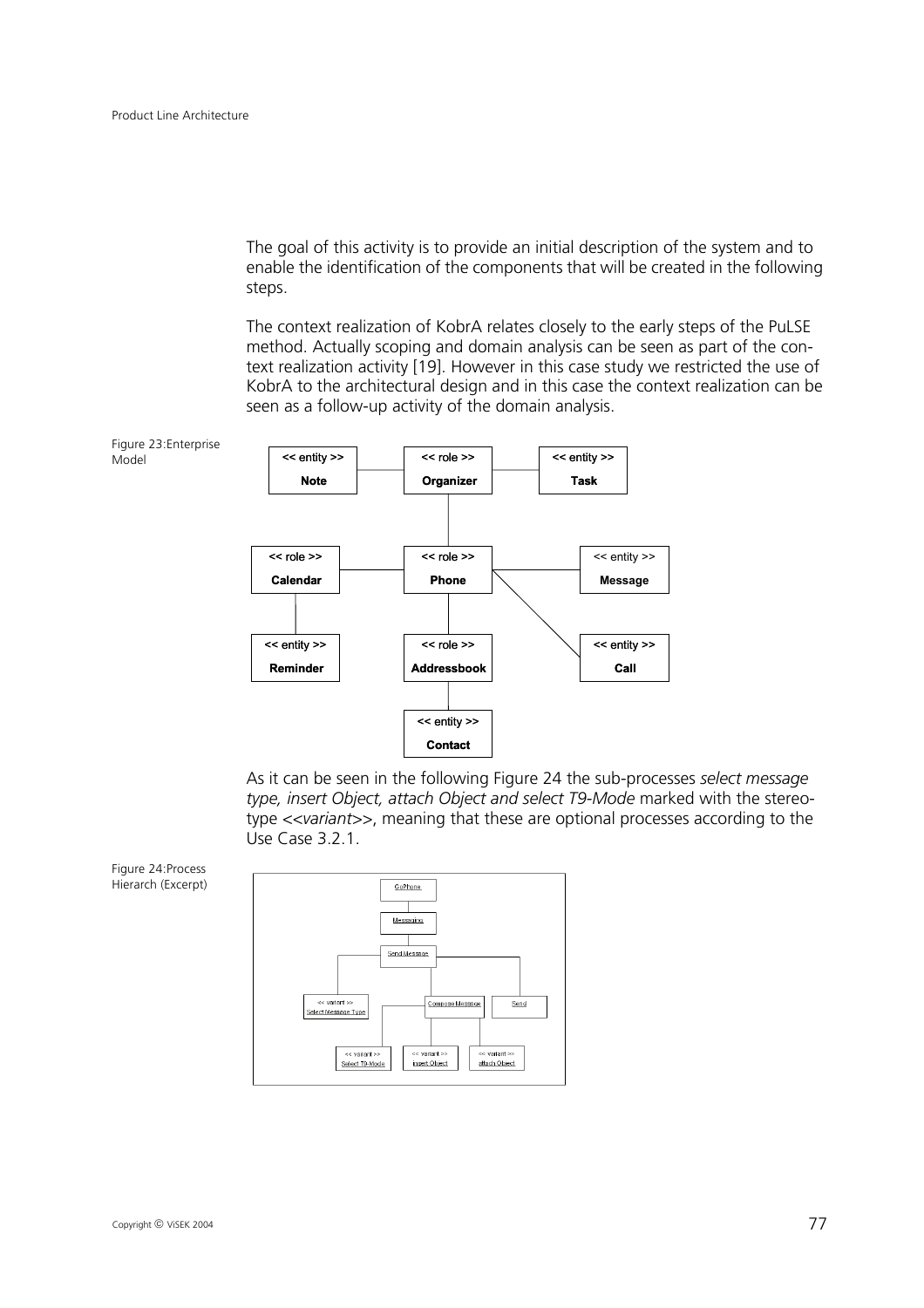| ID             | Question                                  | Variation Point     | <b>Resolution</b> | Fffect                                      |  |  |  |  |
|----------------|-------------------------------------------|---------------------|-------------------|---------------------------------------------|--|--|--|--|
|                | Process Select Message Type<br>supported? | Select Message Type | Yes               | remove stereotype < <variant>&gt;</variant> |  |  |  |  |
|                |                                           |                     | No                | remove Process Select Message<br>Type       |  |  |  |  |
| $\overline{2}$ | Process Attach Object sup-<br>ported      | Attach Object       | Yes               | remove stereotype < <variant>&gt;</variant> |  |  |  |  |
|                |                                           |                     | No                | remove Process Attach Object                |  |  |  |  |
| 3              | Process Attach Item supported             | Attach Item         | Yes               | remove stereotype < <variant>&gt;</variant> |  |  |  |  |
|                |                                           |                     | No.               | remove Process Attach Item                  |  |  |  |  |
| 4              | Process Select T9-Mode sup-<br>ported     | Select T9-Mode      | Yes               | remove stereotype < <variant>&gt;</variant> |  |  |  |  |
|                |                                           |                     | No                | remove Process Select T9-Mode               |  |  |  |  |

The Decision Model belonging to the Process Hierarchy is shown in Table 6. Table 6: Process Hierarchy Decision Model

What has to be done during instantiation is described in the column *Effect*. If a Process is not part of the instantiated process hierarchy, the process has to be removed from the model. Otherwise, if the process is part of the hierarchy, it is unmarked by removing the stereotype *<<variant>>*.

# **4.2.2 PhoneComponent**

Having the realization of the overall context we proceed with the specification of the first Komponent (Figure 25). In our case this is the PhoneComponent which is marked as Subject in the following diagram according to the principle of locality. The PhoneComponent is an abstract component that will be refined later. It reflects the basic operations that must be provided by each of the roles in the enterprise model.

Although the specification reflects only the externally visible features of a component we decided to include the ComponentManager and the UIController because they will play a major role in the system in adherence to the Mediator and MVC patterns.

As it can be seen in the diagrams to follow there are no entities (components, classes, methods, fields) marked as variant because of the flexibility achieved through component orientation along with the principle of locality enforced by KobrA.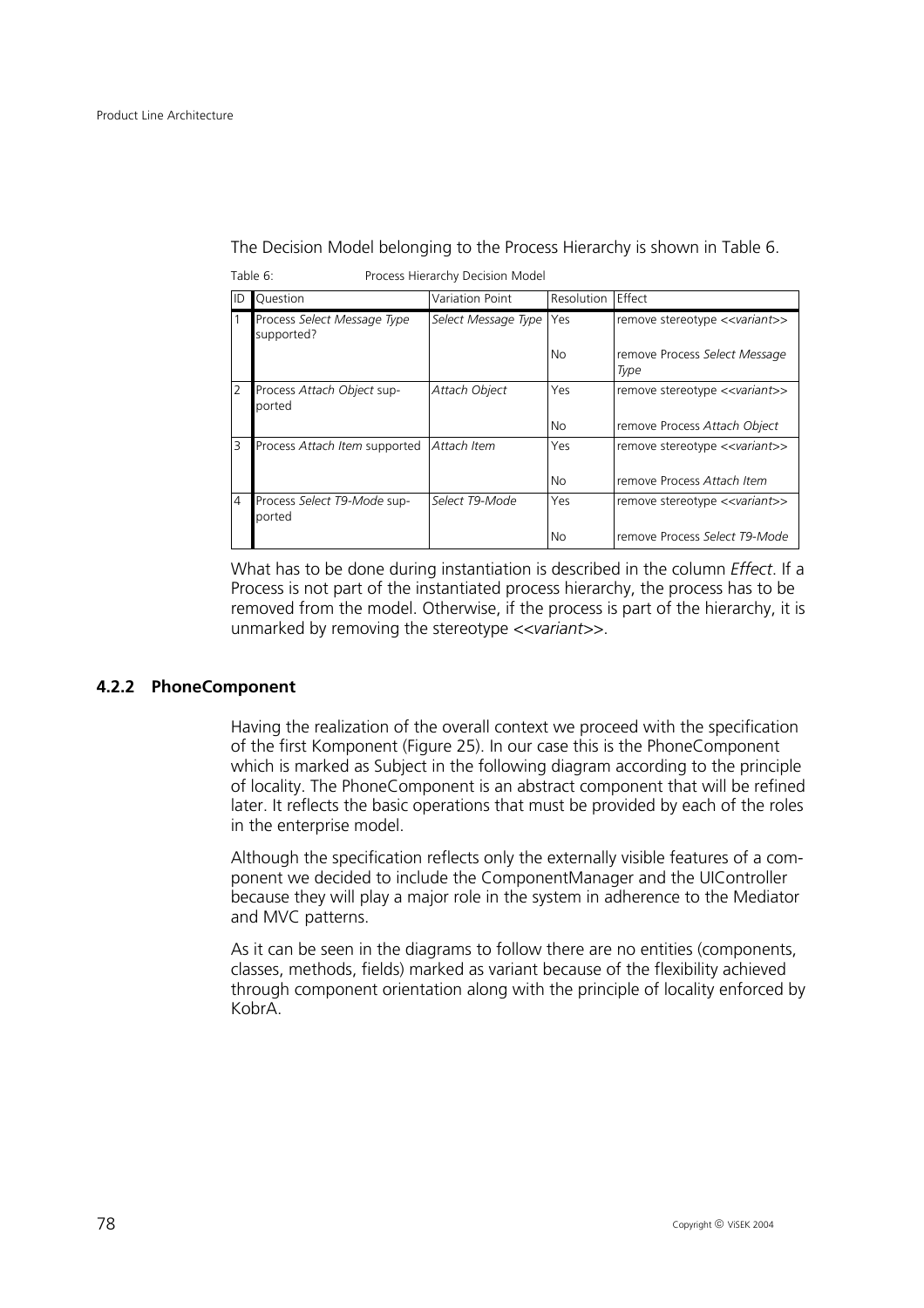

While the specification describes what features are provided by a component, its realization describes how the features are developed thereby providing a more detailed view and leading to the identification of additional components.

As it can be seen in the following picture two additional classes (StateMachine and ScreenState) come into play showing how the management of the different screen states can be accomplished.

It must be noted that the specification and realization normally contains a lot more documentation and not only class diagrams.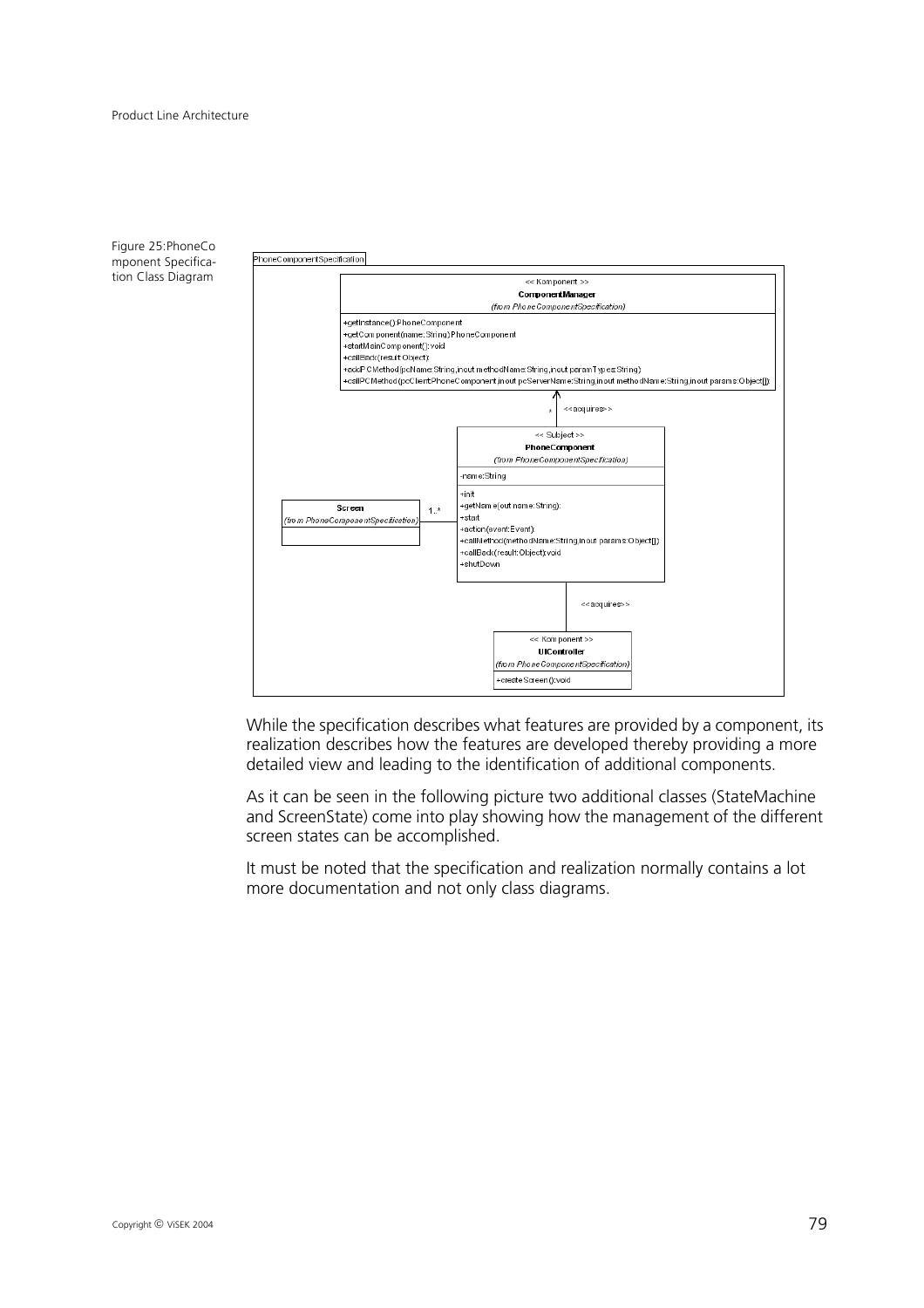Product Line Architecture

Figure 26:PhoneCo mponent Realization Class Diagram



## **4.2.3 ComponentManager**

This section provides the specification and realization class diagrams for the ComponentManager. As it can be seen in the following diagrams the specification defines a configuration class that reflects the need of dealing with different resources (component name, menu items etc.). However during the realization of the ComponentManager it became apparent that this configuration class will probably instantiated only once during program execution and will provide a number of important features. Therefore it has been decided to create a new component dedicated to these issues, namely the RessourceManager.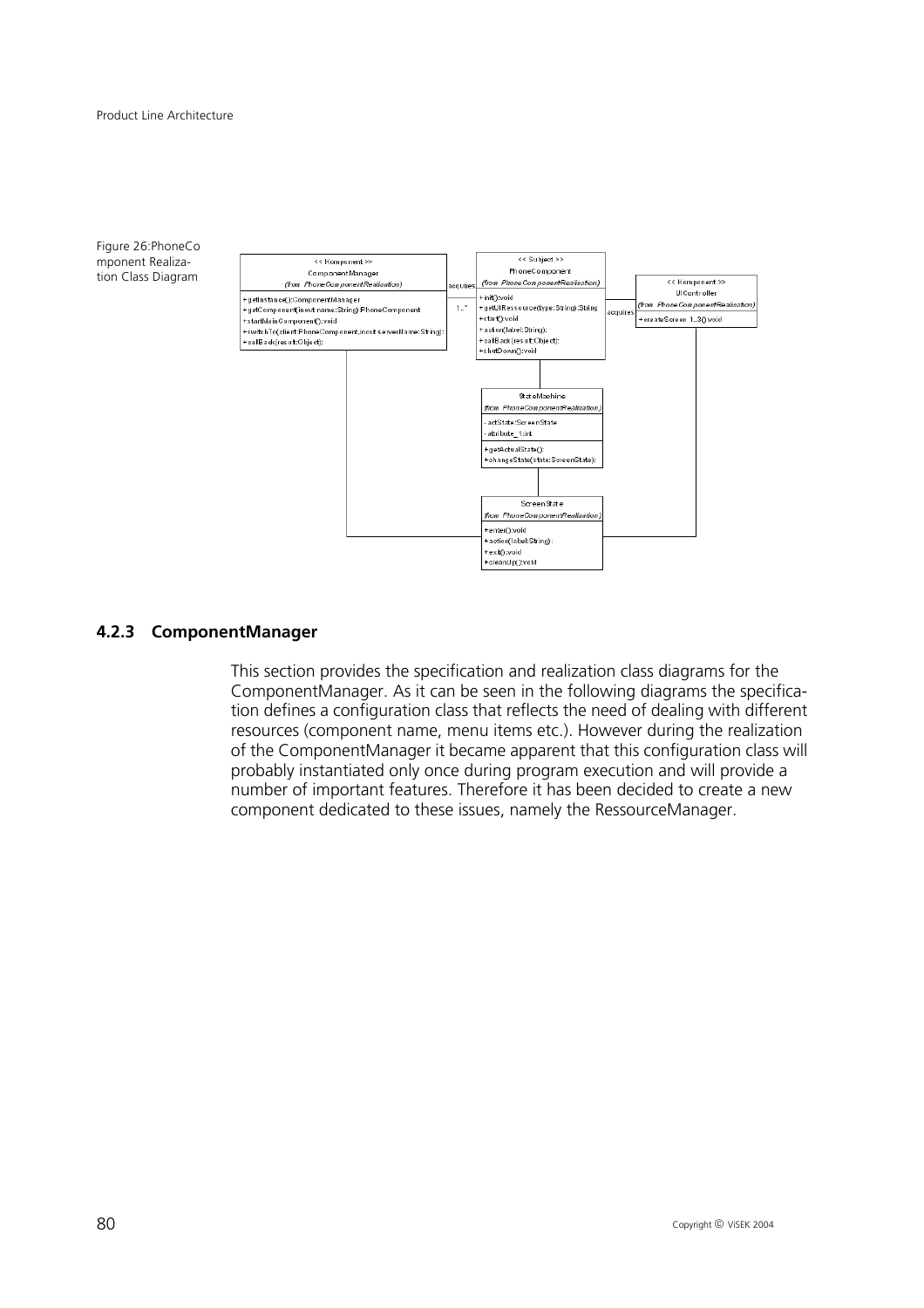Product Line Architecture



#### **4.2.4 Component Tree**

While the specification and realization provide localized views of components, the component tree provides a generalized view. It shows relationships between components as well as visibility rules.

The following diagram shows an excerpt of the GoPhone component tree. The GoPhone component represents here the overall system and therefore contains all other components. The PhoneComponent has become an abstract component at this point providing only the structure of the different phone components. Addressbook and Messaging are concrete components that inherit this structure.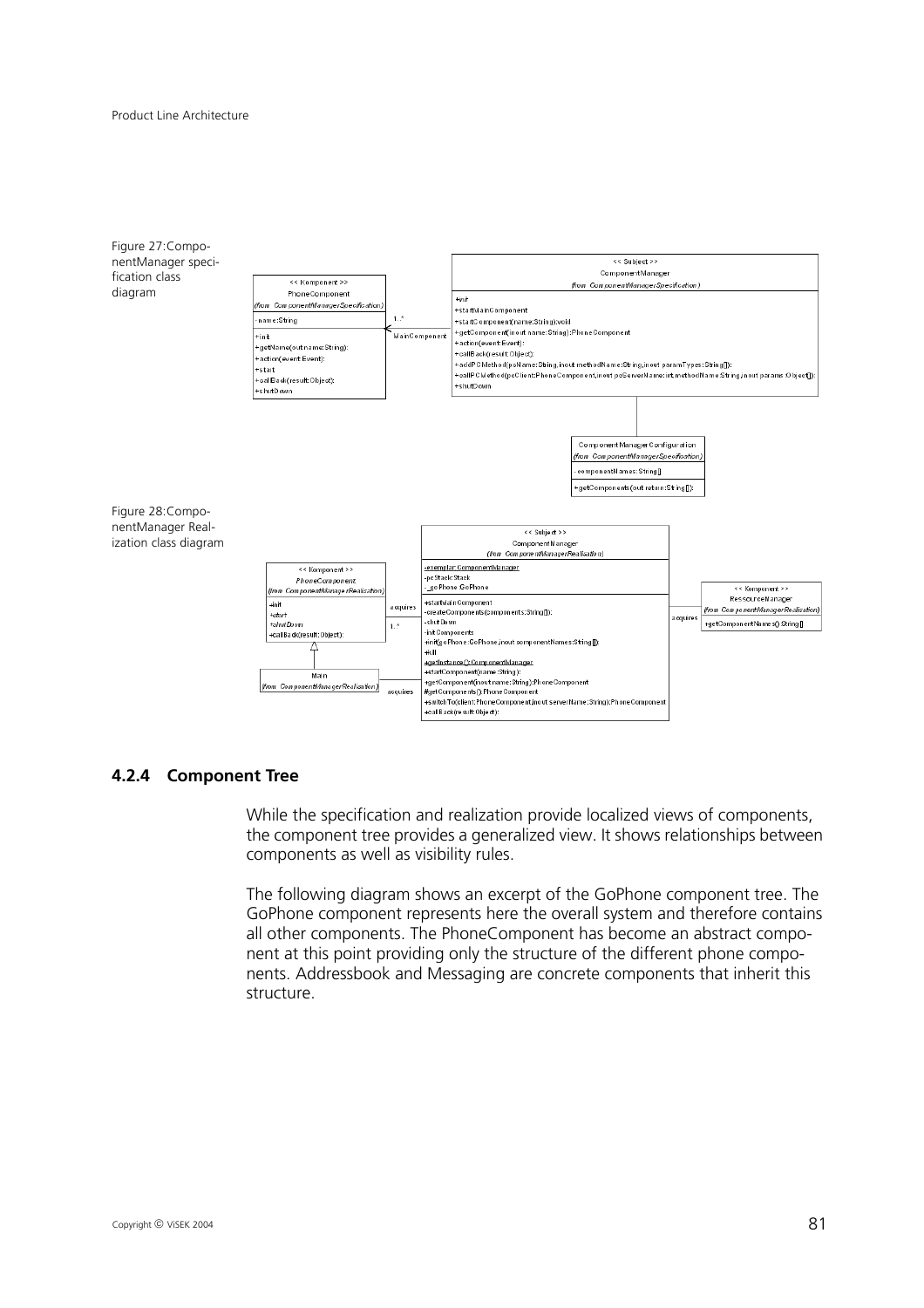Figure 29:GoPhone component tree(excerpt)

<<Komponent>> GoPhone  $\oplus$ <<ahstract>> <<Komponent>> <<Komponent>> ComponentManag UIController <<Komponent>> PhoneComponent <<Komponent>> <<Komponent>> <<Komponent>> DisplayController Addressbook Messaging Æ <<Komponent>> DB

If during the scoping activity we would have defined products not needing all technical domains, it would have been also possible to mark a Phone Component as <<variant>>. We could realize variation points not only within Phone Components but also at a larger level of granularity. For example, if we would define a GoPhone XXS not providing any features from the Calendar domain, we wouldn't need any functionality provided by the corresponding Calendar component. In this case we could completely omit the Calendar Phone Component from the systems architecture. Again, this flexibility is a result of the applied component-oriented style.

# **4.2.5 Implementation models**

Up to now we have been dealing with platform-independent models. That means that no commitment has been undertaken regarding the underlying technology. This commitment is entered during the implementation phase of the KobrA process. At this point the models are bound to a concrete technology which in our case has been the Java Micro Edition (J2ME).

The following model depicts the UIController as it has been implemented with J2ME. Since the UIController is responsible for changing and displaying screens, it interacts with the according J2ME classes, namely Screen and Display. It also uses a Java Stack as a temporary storage of opened Screens.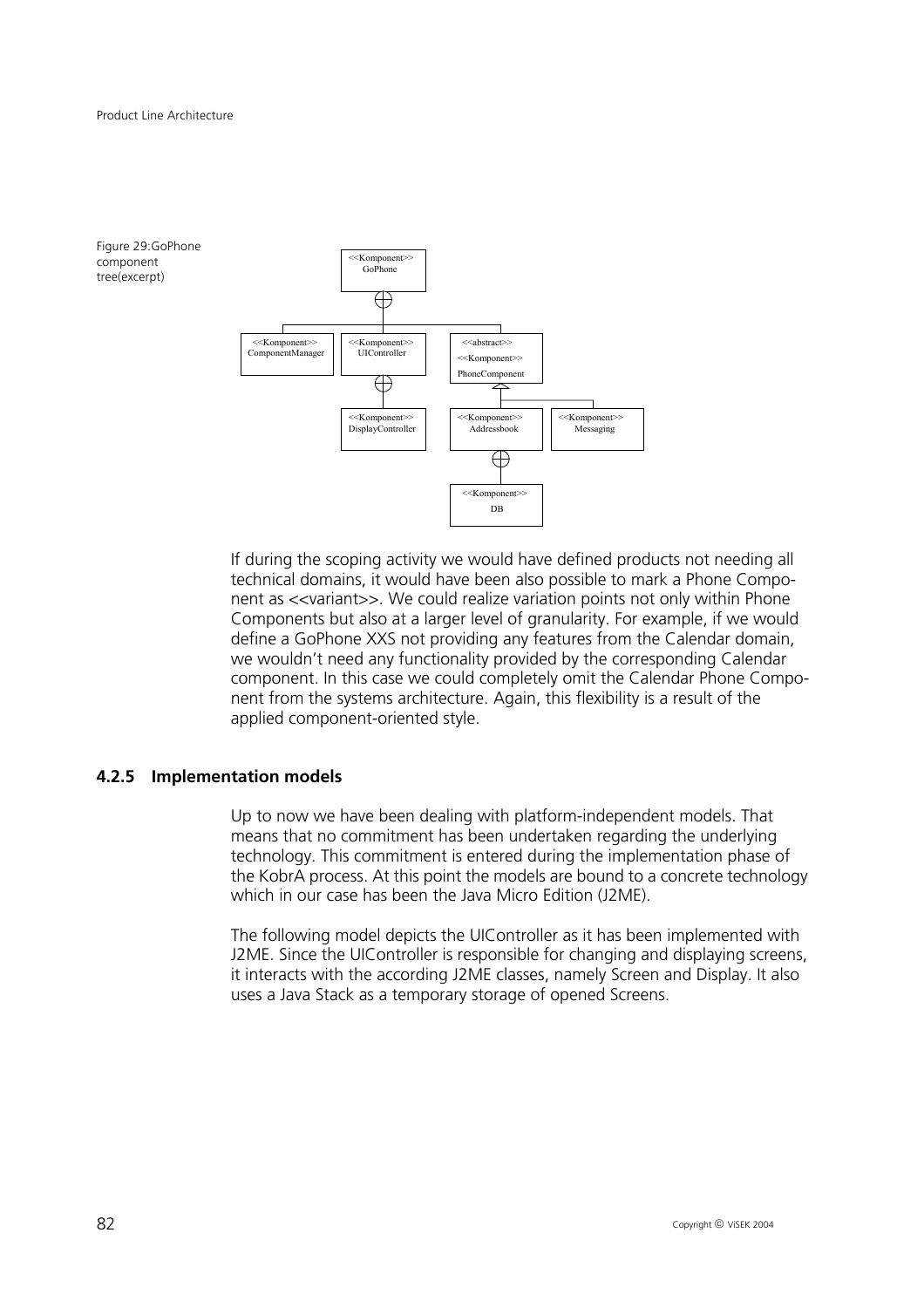

Figure 30:Implementation model

# **4.3 Variability Mechanisms**

The product line architecture must support the intended product portfolio, that is, the common characteristics of the product family, the commonalities, define skeleton of architecture. The skeleton must in addition provide means for realizing (at least) the expected variability, which leads to flexible architectural structures.

For mobile phones the main challenges are

- 1 Languages: mobile phones are used all over the world and thus must support a large set of languages. Therefore, the translation from an internal representation to the final language should be as late as possible to keep most of the software independent of language-specific issues.
- 2 User interface styles: there is a wide variety of displays and input devices supported by concrete mobile phones. For instance, displays vary in size, resolution, color depth, etc. To be efficient, the user interface should be developed once in a generic, style-independent way and then "only" specialized in the context of a concrete product.
- 3 Hardware variations: different phones are delivered with different resource characteristics, such as memory size, power consumption or processing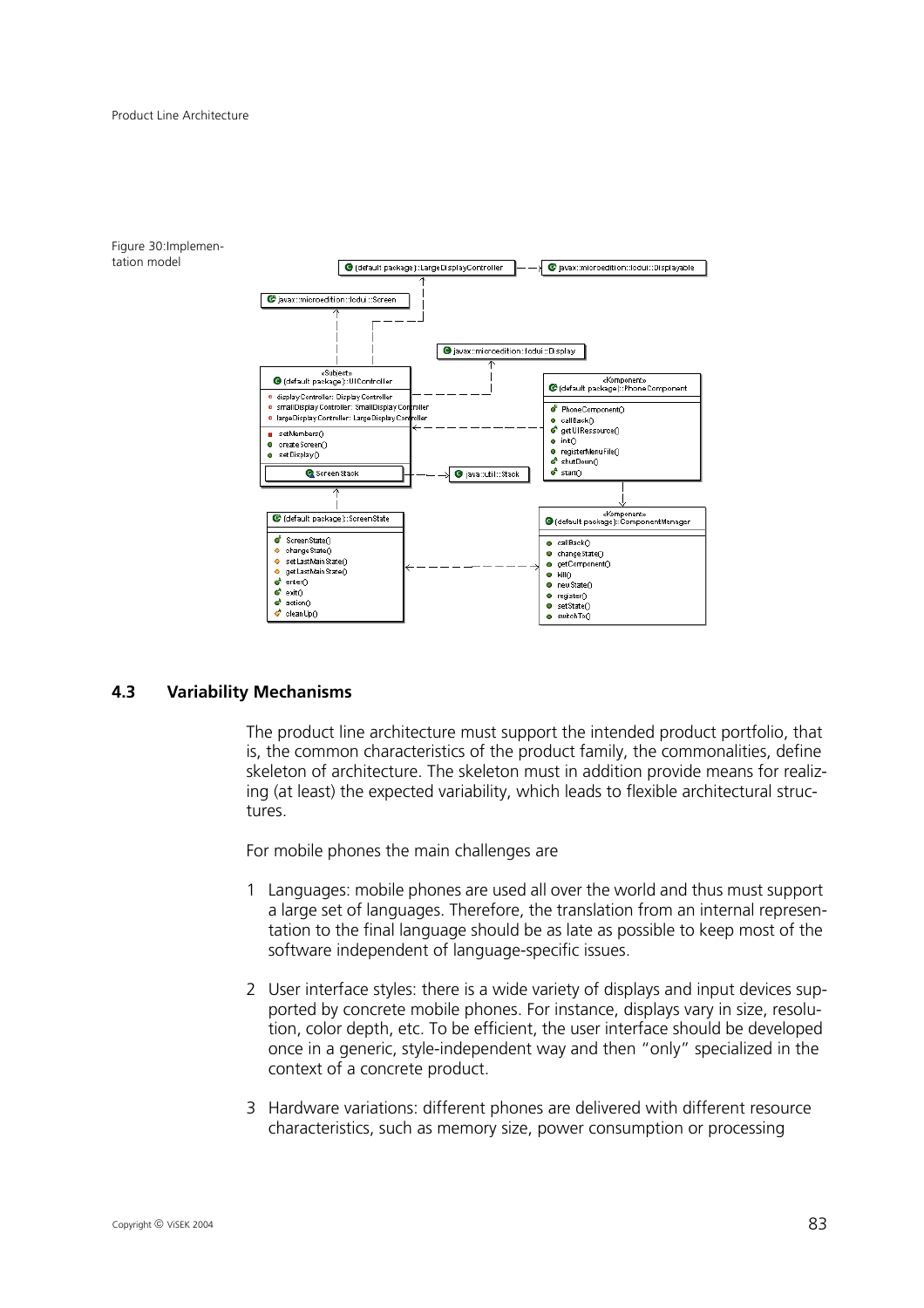speed. These differences must be considered within the product line infrastructure. In the mobile phone case study, these constrains are not handled due to its emulation-based realization. However, these issues have been successfully solved in industrial contexts.

4 Feature configurations: As described in the scoping and the domain analysis chapters, different phones support a different set of features. The resolution of the variations should typically happen before the software is flashed to a phone because the limited resources do not allow a resolve them as late as at runtime.

In the context of this work (see [8]) we have identified three dimensions of product line implementation technologies used for handling variability: Component technologies, configuration management and generative features of programming languages including generators.

Ideally a product line implementation approach would combine mechanisms of this area in order to work around weaknesses and to bring together strengths of each dimension.

In the following sections we describe the use of each dimension in the GoPhone product line.

To achieve the flexibility required, the mobile phone case study makes use of several mechanisms.

Component architecture: as architectural style, component orientation has been selected. That is, software units communicate indirectly only via component manager (mediator). Hence, the implementations of components do not contain direct dependencies on other components but may resolve their context at runtime. For example, it is only possible to take the telephone number an SMS should be sent to from the addressbook if an addressbook exists. Whether the messaging component provides this feature could be resolved at runtime by checking with the component manager whether an addressbook component has been registered. This enables an easy plug in or out of optional components.

Additionally, components can be replaced by an alternative with identical interface without requiring any other changes.

UI Manager: we introduce an UI manager that keeps the rest of the software independent of any UI-specific issues. In the one direction, all kinds of user inputs are translated into internal user events; in the other direction, the dialogs and masks are referenced within the functional components in a technologyindependent format. The UIManager resolves just before sending it to the display the technology-independent reference with a concrete implementation of the UI elements.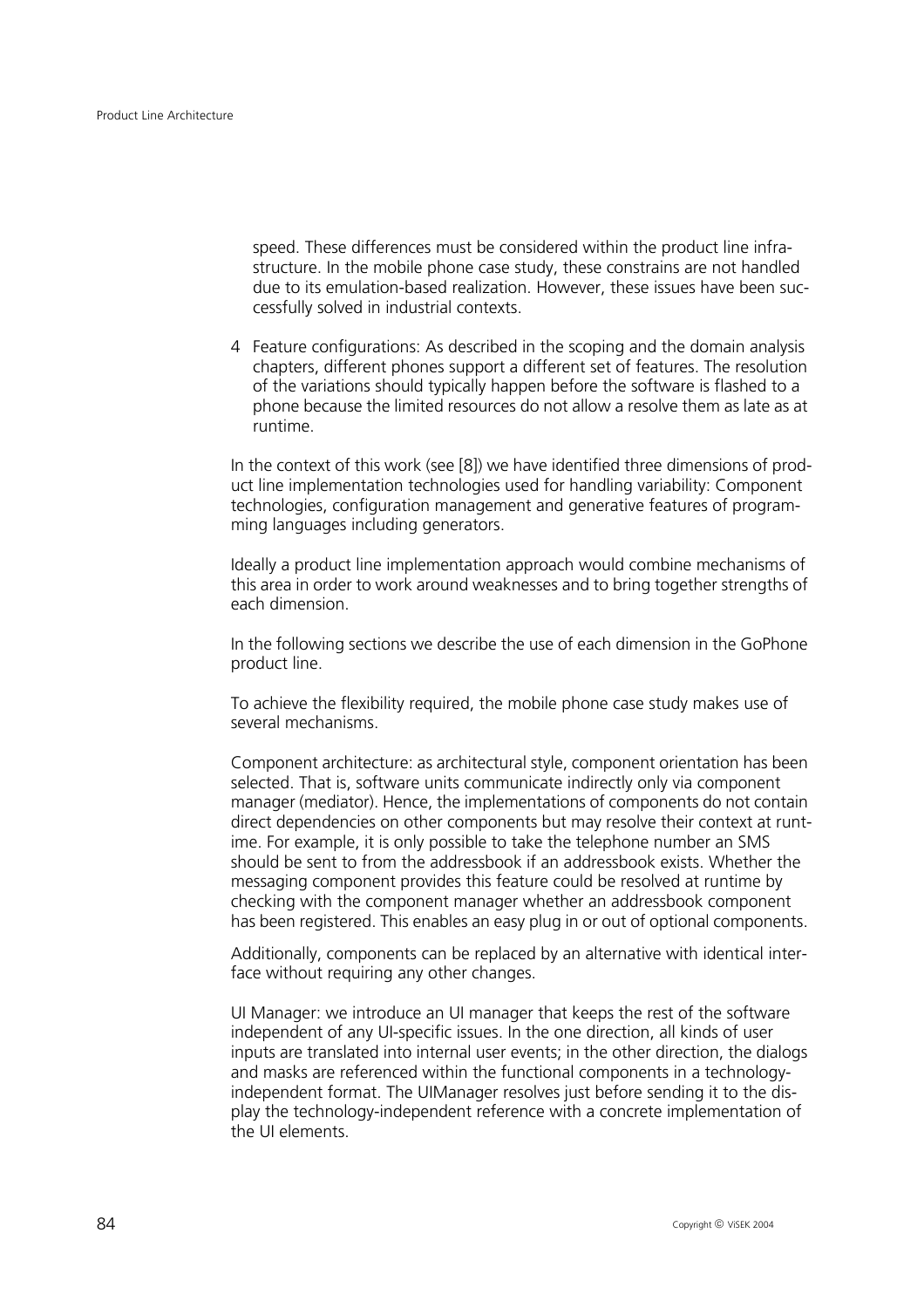The meaning and number of soft keys is handled analogously. With this approach, it is possible to use identical source code for significant portions of a mobile phone software and a desktop application similar to Microsoft Outlook.

The approach can be labeled as separation of concerns because the UIManager separates appearance from behavior, as well as program logic from concrete UI technology.

Hardware abstraction: abstract commands and user events are used rather than concrete buttons or menu structures. That is, if a menu entry is selected, its name is read and translated into a user event. This is different to an approach that interprets the third menu entry as a particular command or allows a specific set of commands to be invoked from a particular menu.

Programming language concepts: there are several design patterns available that create some kind of flexibility. The mobile phone architecture heavily uses design patterns. The state pattern is used to implement the state machine underlying a phone where menus represent states and the selection of menu entries correspond to state transitions.

The UIManager is an instance of the model-view-controller pattern (MVC). The state machine of a functional component is the controller, the data model owned by this component is the model, and the UIManager corresponds to the view.

Interfaces: In the architecture several interfaces are defined on which the implementation of components is based. The components using these interfaces can be used independent of how and who (which component) implements these interfaces.

Aspect oriented programming: variant features that spread across many components have been implemented with Aspect-orientation. More on this can be found in Section 4.3.1.

Code generation: the variations between phones have been analyzed systematically and thus the implementation of the phones will take this analysis into account. This allows to generate product variants according to the resolution of the variabilities in the context of a concrete product. In this case study we have developed a special generator that handles the different states of the mobile phone. See Section 5.5 for more details.

## **4.3.1 Aspect oriented programming**

An optional feature can affect various core components. For example, if logging is supposed to be offered as an optional feature, delivering a corresponding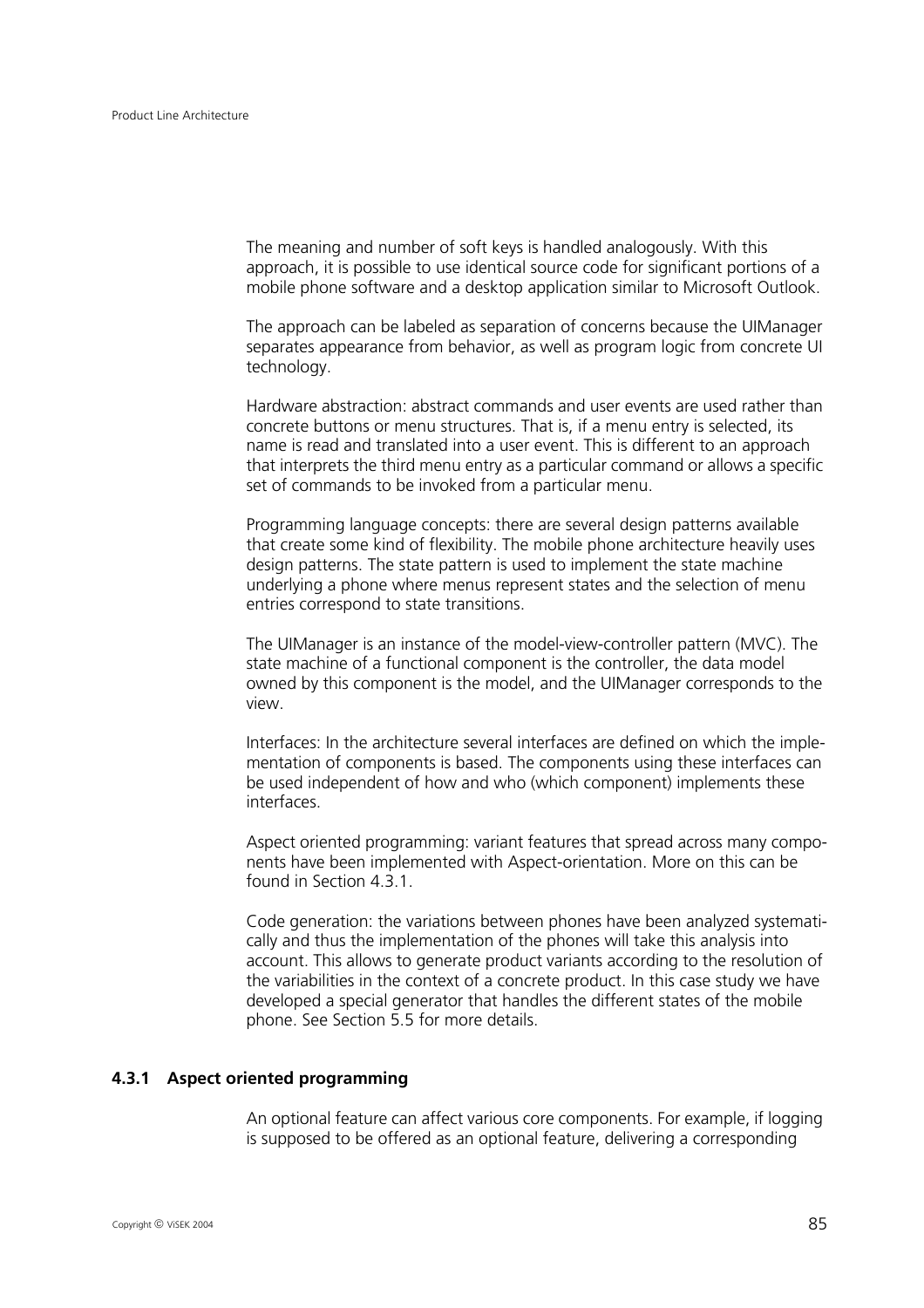product means that many different operations must produce output for a log file.

Aspect Oriented Programming (see [9]) enables the modularization of such crosscutting features. This is done by the introduction of class-like constructs called aspects. The latter are encapsulating the crosscutting features.

AOP and its most popular Java binding called AspectJ enables crosscutting at the method level. This means that we can capture the methods that get affected by an optional feature and accordingly introduce the optional code. The latter happens at the bytecode level in a process called aspect weaving. AspectJ supports the whole process by extending Java with new language constructs and by providing a special compiler that understands the aspect language and weaves code as necessary.

In this work we used AspectJ to encapsulate the T9 text recognition functionality (see Section 3.2.1). T9 was a good candidate to be implemented as an aspect because it crosscuts with all components providing editing facilities (e.g. Messaging, Address Book, Calendar). These components make use of text fields for enabling the user to edit text. So our goal was to introduce a new kind of text field namely one with text recognition capability.

To this end we firstly capture all operations that construct standard fields for text editing. Afterwards we replace that constructor calls by new ones that return objects of our T9 text field. This class extends the standard text field class. Finally we capture all calls to the insert method that is automatically invoked when a user types something and redirect these calls to our own implementation.

Another interesting variability that we managed to handle with Aspect Orientation was the interaction of two components. The Addressbook component supports the management of contacts but the interface to the Management component for sending messages to these contacts is optional. We used AspectJ to encapsulate the interaction of the Addressbook and Messaging components into an aspect.

Figure 31 shows the aforementioned variability as a UML diagram that uses stereotypes for denoting the variant parts. As it can be seen the variability spreads across different components. The easiest way to handle this variation would be to use preprocessor directives for including the optional parts at variation points that are defined in the standard code.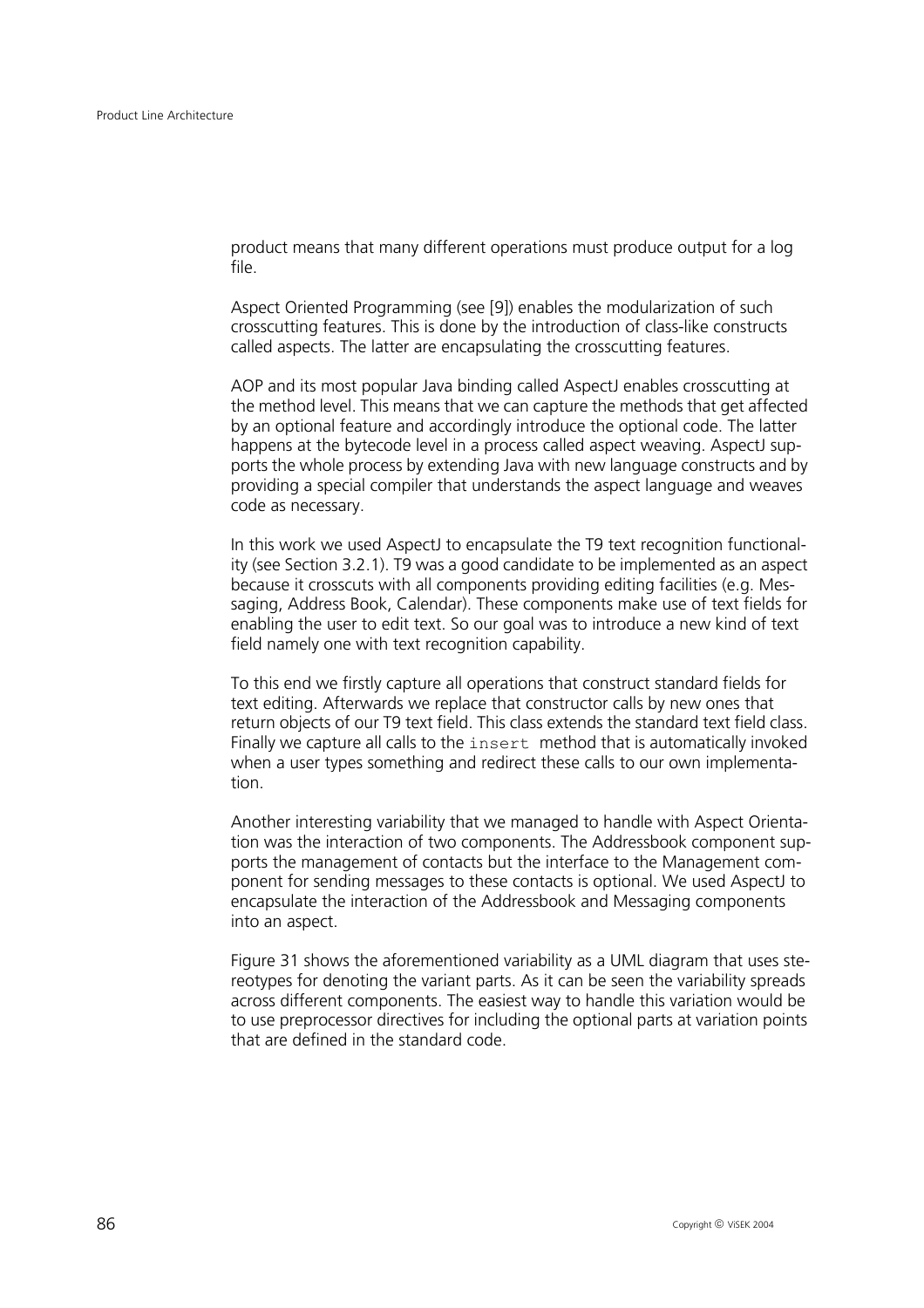

AOP on the other hand provides the possibility of encapsulating the code that handles this variability in an aspect as it can be seen in Figure 32. Moreover the definition of the variation points is handled in the aspect itself and thus the standard code does not to need to be changed at all. The aspect weaver assumes the responsibility of merging the aspect with the standard code.



The aspect SendMsgToContact contains a pointcut that picks up the handling of user actions and an advice that introduces additional handling for the SendMsg-ToContact action. The aspect also declares the realization of the IMessaging interface by the Messaging class and followingly adds the according method body (sendMsgToContact). Similarly it adds an additional method to the Addressbook class that gets called when the SendMsgToContact action is selected.

#### Figure 32:Solution with AOP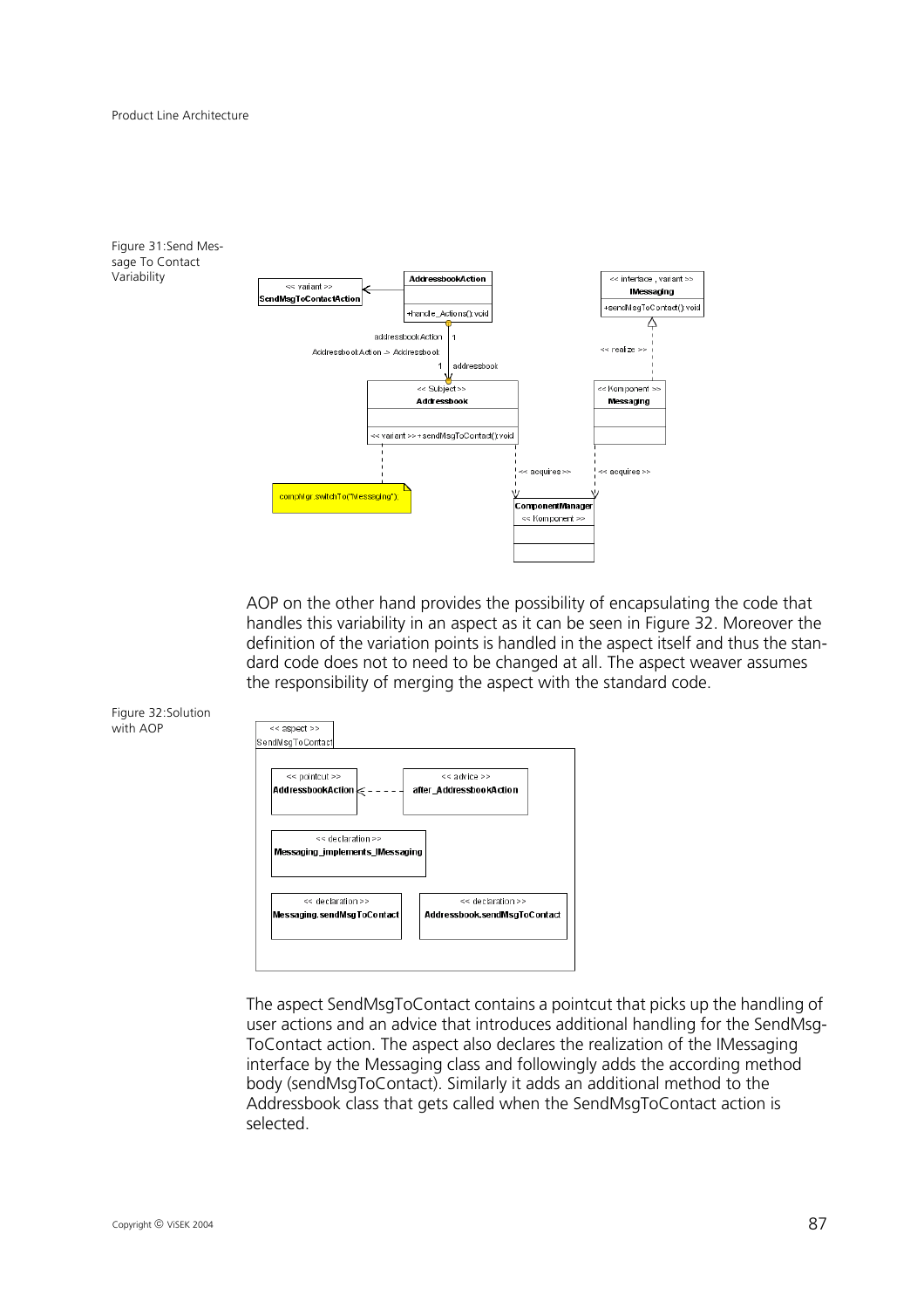# 5 Infrastructure Usage

## **5.1 Product Derivation Process**

The product derivation process is driven by the decision models (Table 5). In order to create a product the decisions in the decision models have to be resolved and the actions connected to each resolution have to be executed. So each product configuration is maintained as a set of resolution models.

The requirements and architectural models of a product line member are obtained by resolving the domain and architecture decision model respectively. The product map (Table 3) can be used to validate the product requirements against the preplanned features from the scoping step.

The activity that follows the instantiation of the product line decision models is the product construction, which consists of the following:

1 Reuse of existing product line assets:

Assets that have been implemented during the development of previous instances, and therefore are part of the product line code history, are reused for the current product.

2 Implementation of non-existing product line assets:

Assets that are defined within the scope of the product line but have not been implemented during the development of previous instance are created.

These assets must be evaluated not only to satisfy this instances requirements, but also for integration in the product line.

3 Implementation of product specifics:

Assets that lie outside the product line scope must be developed to fulfill specific requirements of the current product.

# **5.2 Domain Model Instantiation**

For specifying a product line member we ideally can use the domain model produced in the course of the domain analysis process without doing major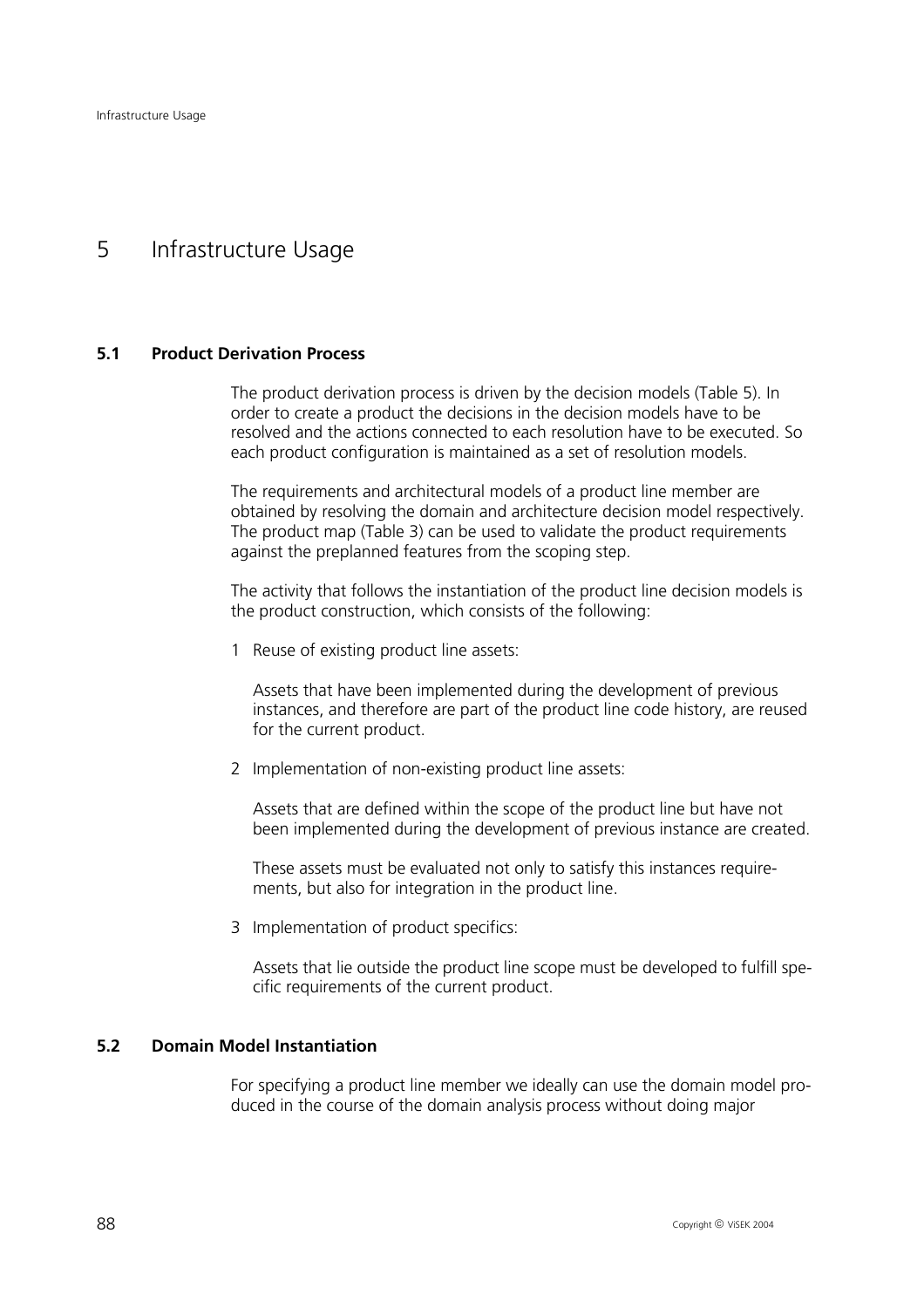changes to it. Followingly we provide an example how a domain model can be instantiated towards a product-specific model.

For the example we assume that we want to build now the Go Phone XS which according to the Product Map (Table 3) has no attachable or insertable objects, no email or extended sms functionality, but T9 support. Therefore the decision model in Table 5 is reduced to the following resolution model:

#### Figure 33:GoPhone XS resolution model

| ID             | Question                                                                | Subject               | Resolution             | Effect                                                                                                                                                                                                                     |
|----------------|-------------------------------------------------------------------------|-----------------------|------------------------|----------------------------------------------------------------------------------------------------------------------------------------------------------------------------------------------------------------------------|
| 1              | Which kind<br>of attach-<br>ments is the<br>phone capa-<br>ble of?      | Attach-<br>ments      | no objects             | remove Alt 1 and 2 from step 8 in UC 'send<br>message';<br>remove Alt 1 and 2 from step 11 in UC 'show<br>message';<br>remove steps 7 to 10 from UC 'show message';<br>remove Alt 1 from step 6 in UC 'show mes-<br>sage'. |
| $\overline{2}$ | Which kind<br>of insert-<br>able objects<br>is the phone<br>capable of? | Inserts               | no items               | remove Alt 1 and 2 from step 7 in UC 'send<br>message';<br>remove Alt 1 and 2 from step 6 in UC 'show<br>message'.                                                                                                         |
| $\overline{3}$ | T9 support?                                                             | T <sub>9</sub>        | yes                    | step 6 of UC 'send message' is obligatory;<br>extension 6a of UC 'send message' is obliga-<br>tory;<br>step 6 of UC 'start chat' is obligatory;<br>extension 6a of UC 'start chat' is obligatory.                          |
| 4              | Which kinds<br>of messages<br>are sup-<br>ported?                       | mes-<br>sage<br>types | only short<br>messages | remove step 3 of UC 'send message';<br>remove Alt 2 from step 11 in UC 'send mes-<br>sage'.                                                                                                                                |

The variability model for the Use Case *send message* is accordingly reduced to: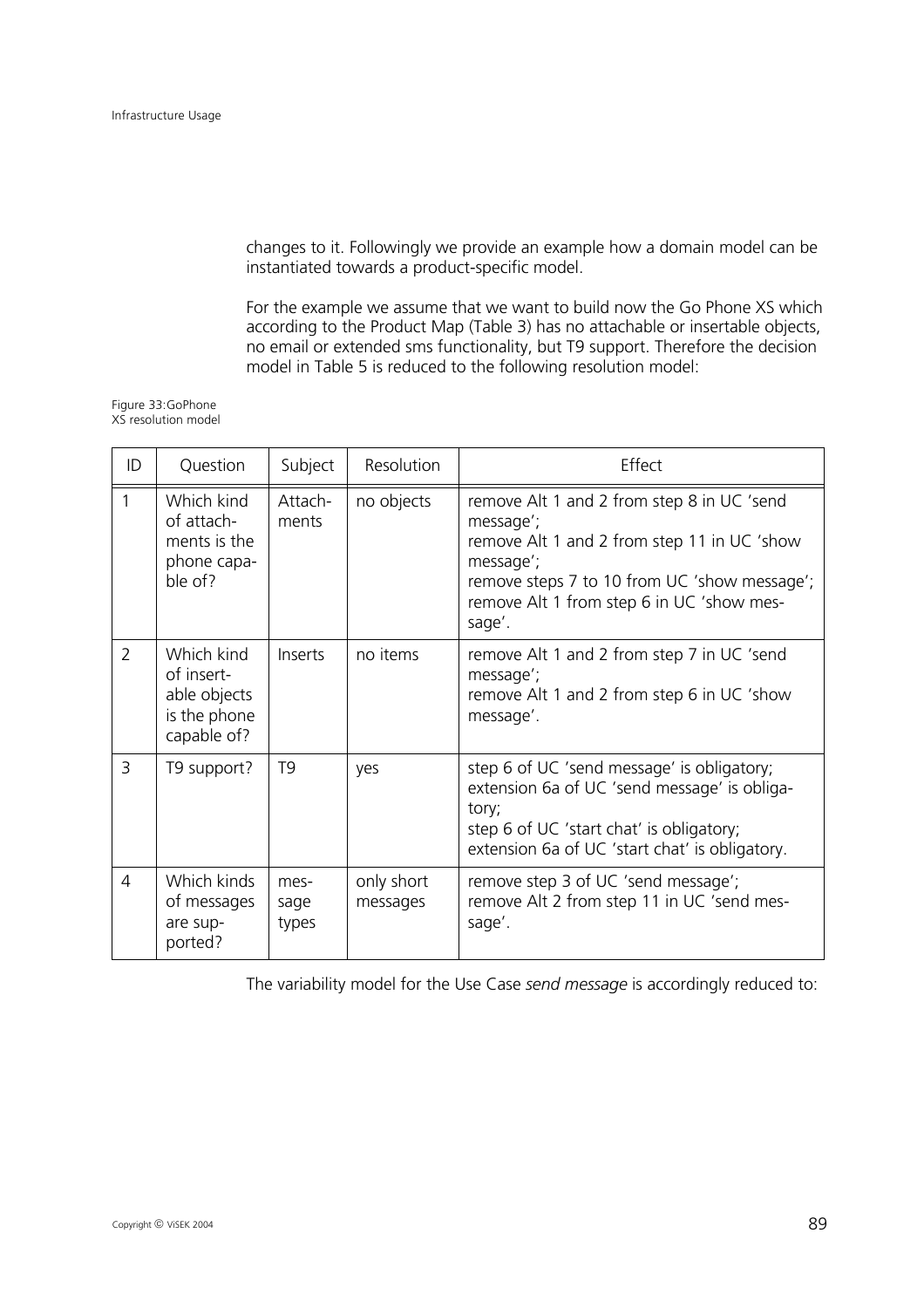Figure 34:Instantiated variability model for UC send message



The Use Case for this product is instantiated to:

# **1 Use Case name**

Send message

# **2 Primary actor**

mobile user

#### **3 Scope**

Software Package of Go Phones, Messaging domain

# **4 Limitation**

This use-case is valid for all Go Phones except Go Car. Go Car has no messaging domain.

#### **5 Level**

user level

# **6 Stakeholders and interests**

- mobile user (in the following 'user'): wants to send a newly composed text-message
- network: wants to receive protocol conform messages from the mobile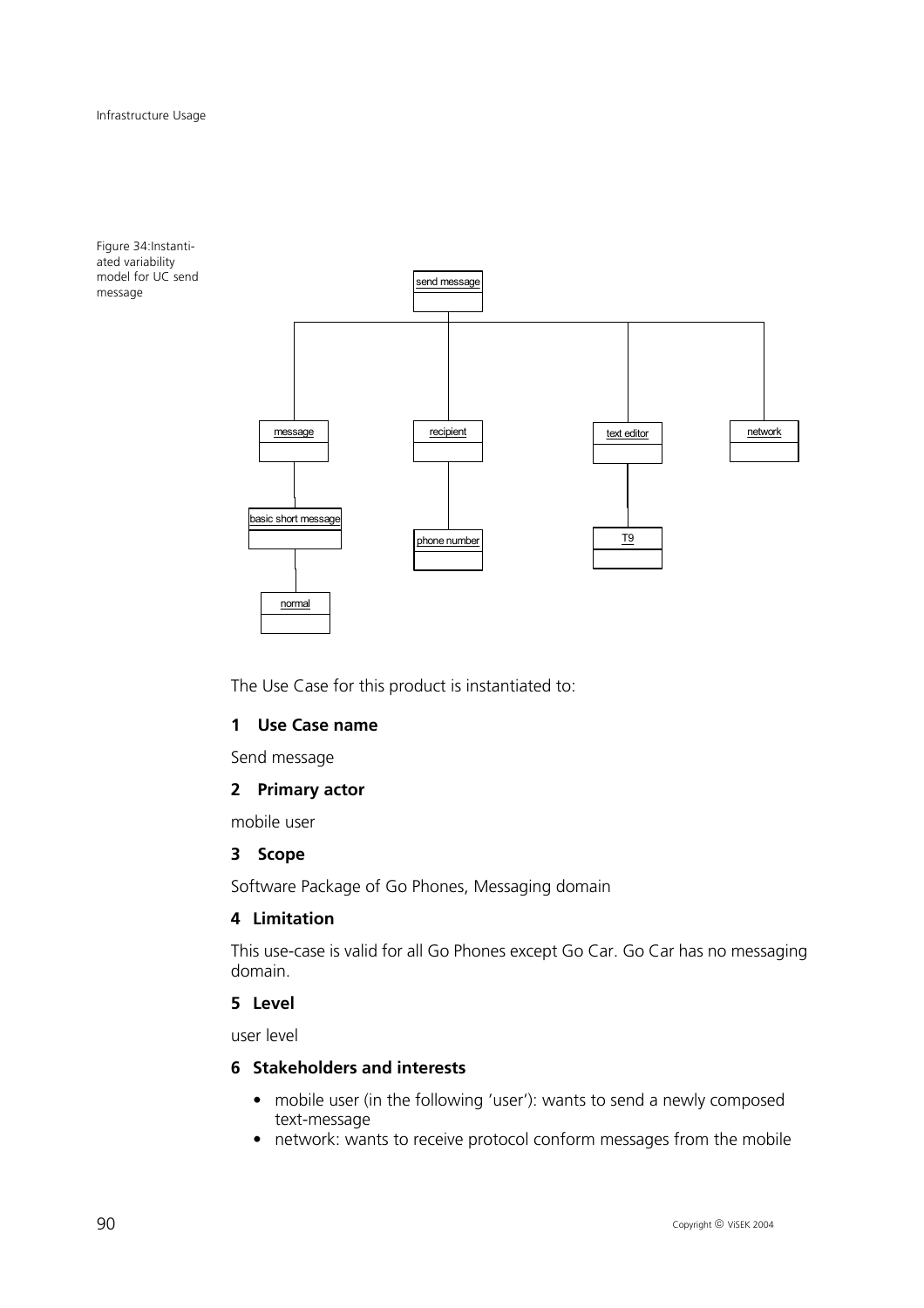# **7 Precondition**

The system shows the main menu.

#### **8 Minimal Guarantee**

The mobile keeps operating.

#### **9 Success Guarantee**

The message, entered by the user is sent via the network, so that the message reaches its destination in the same shape and content as the user typed it.

#### **10 Main Success Scenario**

- 1. The user chooses the menu-item to send a message.
- 2. The user chooses the menu-item to start a new message.
- 3. The system switches to a text editor.
- 4. The user enters the text message.
- 5. If T9 is activated, the system compares the entered word with the dictionary.
- 6. The user can not insert an item into the message.
- 7. The user can not attach any objects to the message.
- 8. The user chooses the menu-item to send the message.
- 9. The system asks the user for a recipient.
- 10. The user types the phonenumber or chooses the recipient from the addressbook.
- 11. The system connects to the network and sends the message, then it waits for an acknowledgement.
- 12. The network sends an acknowledgement to the system.
- 13. The system shows an acknowledgement to the user that the message was succesfully sent.
- 14. The system asks the user if the message should be saved. If it should be saved, the system saves the message in the 'sent-message' folder
- 15. The system switches to the main menu.

#### **11 Extensions:**

2 a) The system does not have enough free memory for composing a new message. The system states an error message.

4 a) The user enters a symbol the system does not understand. The system shows the user that it does not understand the symbol (e.g. playing a beep tone).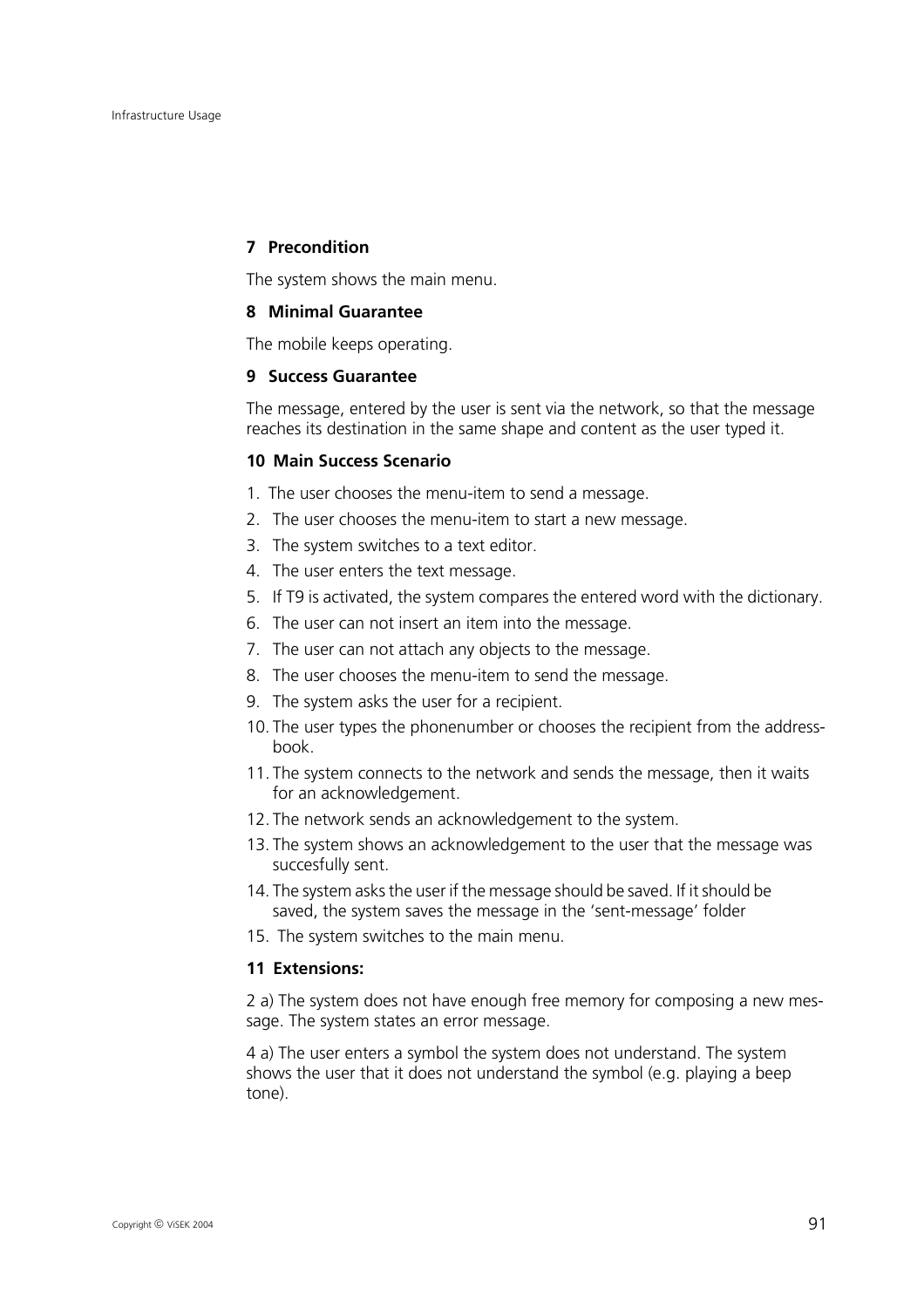5 a) The user enters a letter. T9 does not find a match. The system shows the user that it does not understand the word (e.g. playing a beep tone). (The user has the possibility to switch T9 off now or enter the word manually).

11 a) The system tries to connect to the network and gets no response. The system tries again after a number of milliseconds (to be specified). If this try fails again, the system states a message that the message was not sent and the message is saved in the 'outbox' folder.

12 a) The network does not send an acknowledgement: The system tries again after a number of milliseconds (to be specified). If this try fails again, the system states a message that the message was not sent and the message is saved in the 'outbox' folder.

12 b) The network sends a message that the message can not be delivered/ is invalid. The system states a message that the message was not sent and the message is saved in the 'outbox' folder.

There is an incoming call during the Use Case: The current status is saved and the call is displayed. After the call the saved state is reestablished.

The user can terminate the UC via a menu item after steps 1, 2, 3, 4, 5, 6, 7, 8, 9, 10, 11, 14 and 15.

#### **12 Non-functional requirements**

- After the user chose send message the message has to be sent to the network within 2 sec.
- The text editor must provide easy navigation functionality (high usability). This usability is measured by the use of a customer questionnaire in which more than 60% of the questioned customers rate the usability at least 'good' on a scale: very bad, bad, average, good, very good. Furthermore, the time to edit one letter in a message with about 100 letters must be lower than 3 sec.
- The error-rate for sending messages should be below 0.2%. This rate does only cover errors caused by the mobile, e.g. messages that are not conform to the network-protocol.

With the help of the use cases, the feature and the decision model the requirements on the messaging domain are now clear. With these common and variable requirements an architectural model con be built that covers all products of the Go-Phone product line.

# **5.3 Process Hierarchy Instantiation**

During Process Hierarchy Instantiation we resolve the Process Hierarchy Model shown in Figure 24. The Resolution Model belonging to the mentioned process Hierarchy Model is shown in the next table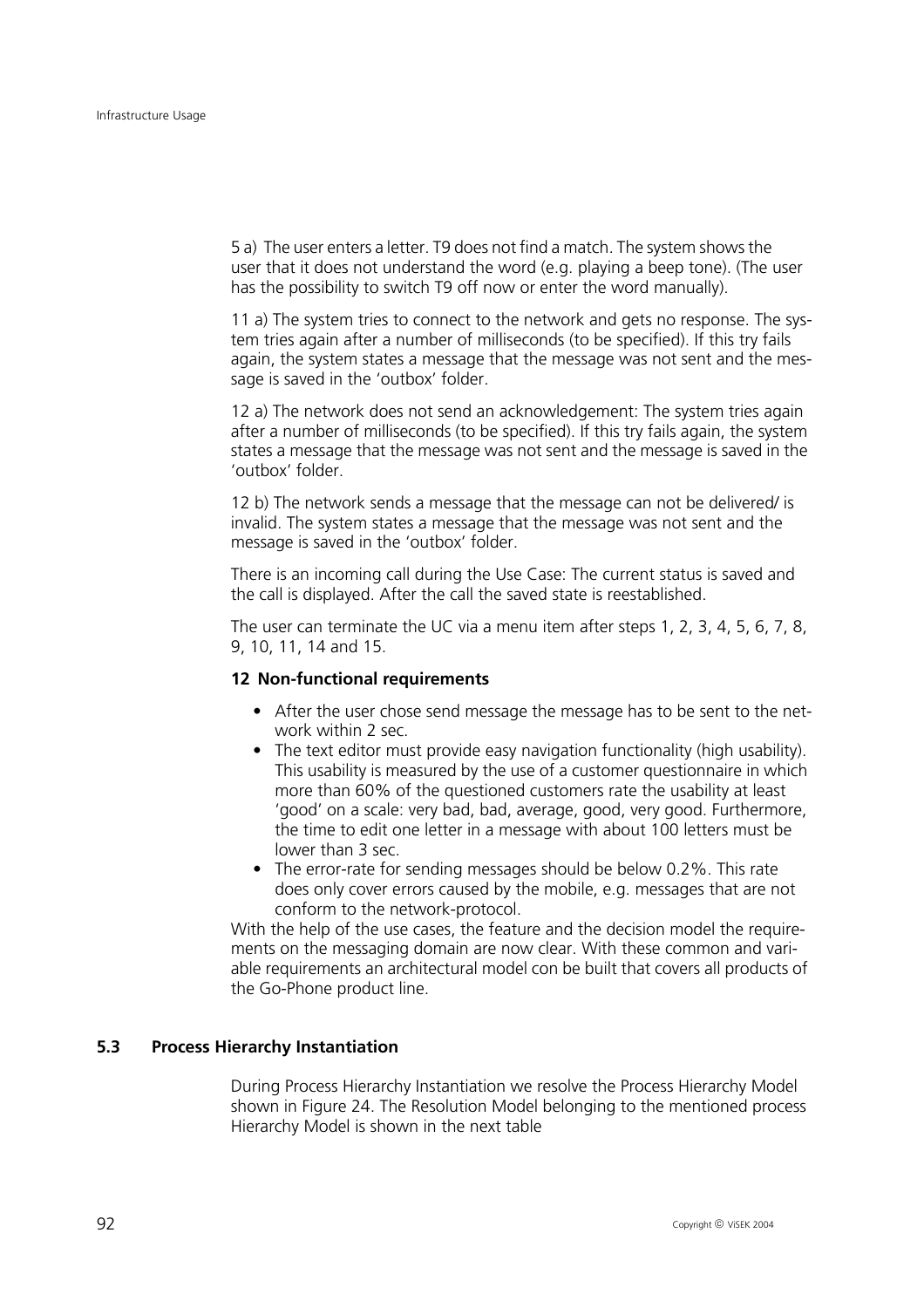Table 7:

| <b>ID</b> Question                              | Variation Point        | Resolution | Effect                                      |
|-------------------------------------------------|------------------------|------------|---------------------------------------------|
| 1 Process Select Message Type<br>supported?     | Select Message Type No |            | remove Process Select Message Type          |
| 2 Process Attach Object supported Attach Object |                        | No         | remove Process Attach Object                |
| 3 Process Attach Item supported                 | Attach Item            | Nο         | remove Process Attach Item                  |
| 4 Process Select T9-Mode sup-<br>ported         | Select T9-Mode         | Yes        | remove stereotype < <variant>&gt;</variant> |

Figure 35 depicts the result of applying the above resolution model to the Process Hierarchy Model.

Figure 35:Instantiated Process Model



According to the resolution model the processes Attach Object, Attach Item and Select Message Type are left out, whereas Select 9-Mode remains in the model.

#### **5.4 Architecture Instantiation**

Chapter 4 dealt with the architecture of the Go Phone product line or -more generally speaking- with domain design. During this activity the generic product line architecture of the Go Phone was developed. We will now exemplary instantiate the architecture for a concrete product, namely the Go Phone XS. According to the Product Map the Go Phone XS Architecture will have the following components: Call Management, Ringing Tones, Calendar, Addressbook and Messaging. During the Application implementation activity we remove the genericity from the models of the components, which we've selected to be part of the product- specific architecture by removing the genericity from the models of their specification and realization. We choose the use case of Section 3.2.1,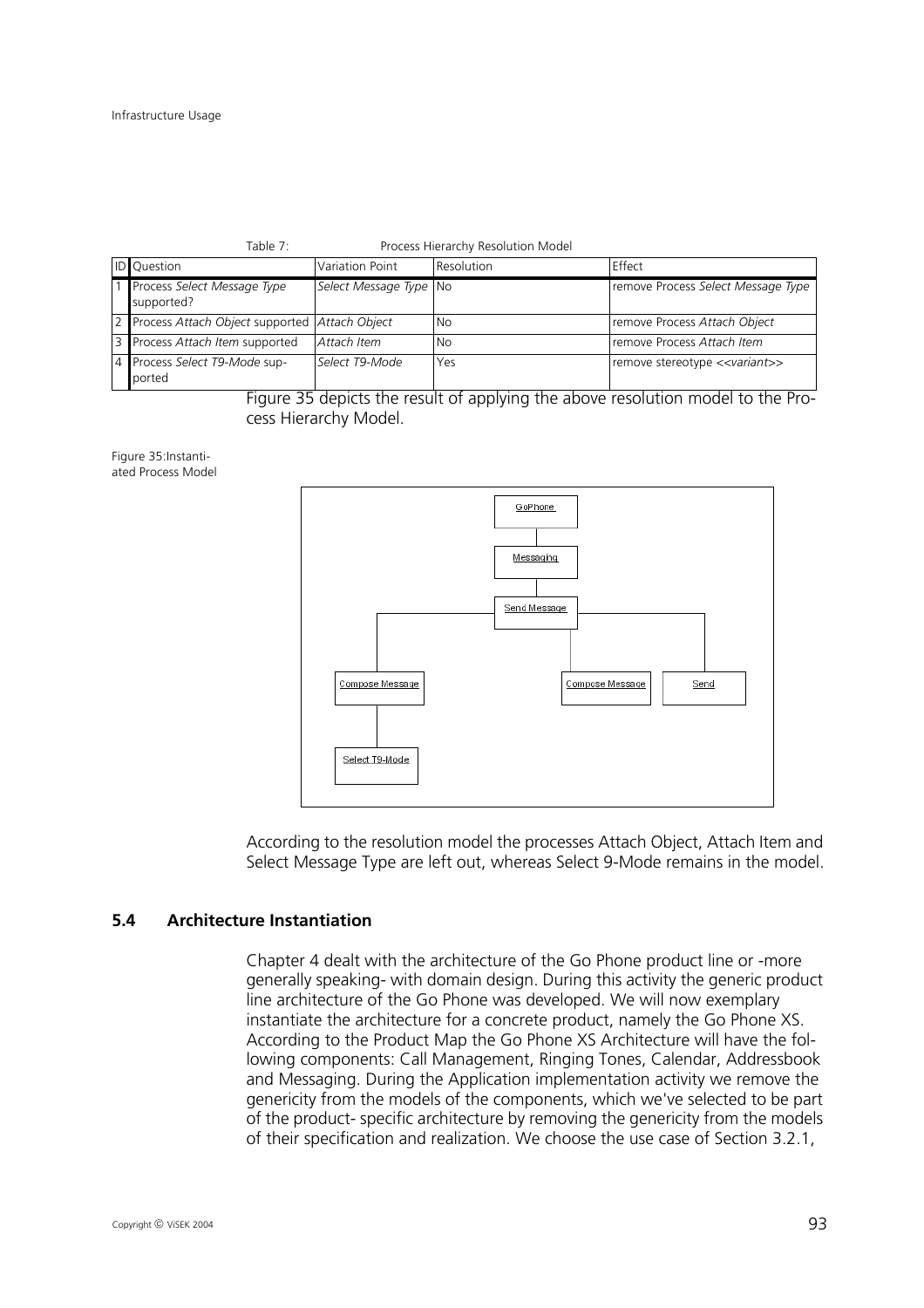where the Send Message to Contact option (discussed in Section 4.3.1), will be selected. Therefore the Figures 31 and 32 will be merged to the following figure:



The difference between the above figure and figure 31 is the absence of the <<variant>> stereotypes since the involved entities are selected in the derived product.

#### **5.5 Code Generation**

As mentioned earlier, another way to support variability in a product line architecture is the use of code generators. The generation of code is usually parameterized by a declarative specification, so that the generated output can be controlled in some way.

# **5.5.1 Increasing the efficiency of Component implementation**

In the context of the GoPhone case study, we developed a XML/XSLT-technology based generator. At the beginning, goal of the generator was not supporting the flexibility of the product line architecture. The generator was originally designed to increase the efficiency when the architecture is extended with additional Phone Components. It is important to mention here, that the generator doesn't produce the complete application code from the declarative specification. The programmer still has to fill in code at dedicated places in the generated code. Increasing efficiency in this context means the shortening of development time for a new Phone Component, as a programmer is unburdened from fre-

Figure 36:SendMsg-ToContact Resolved Model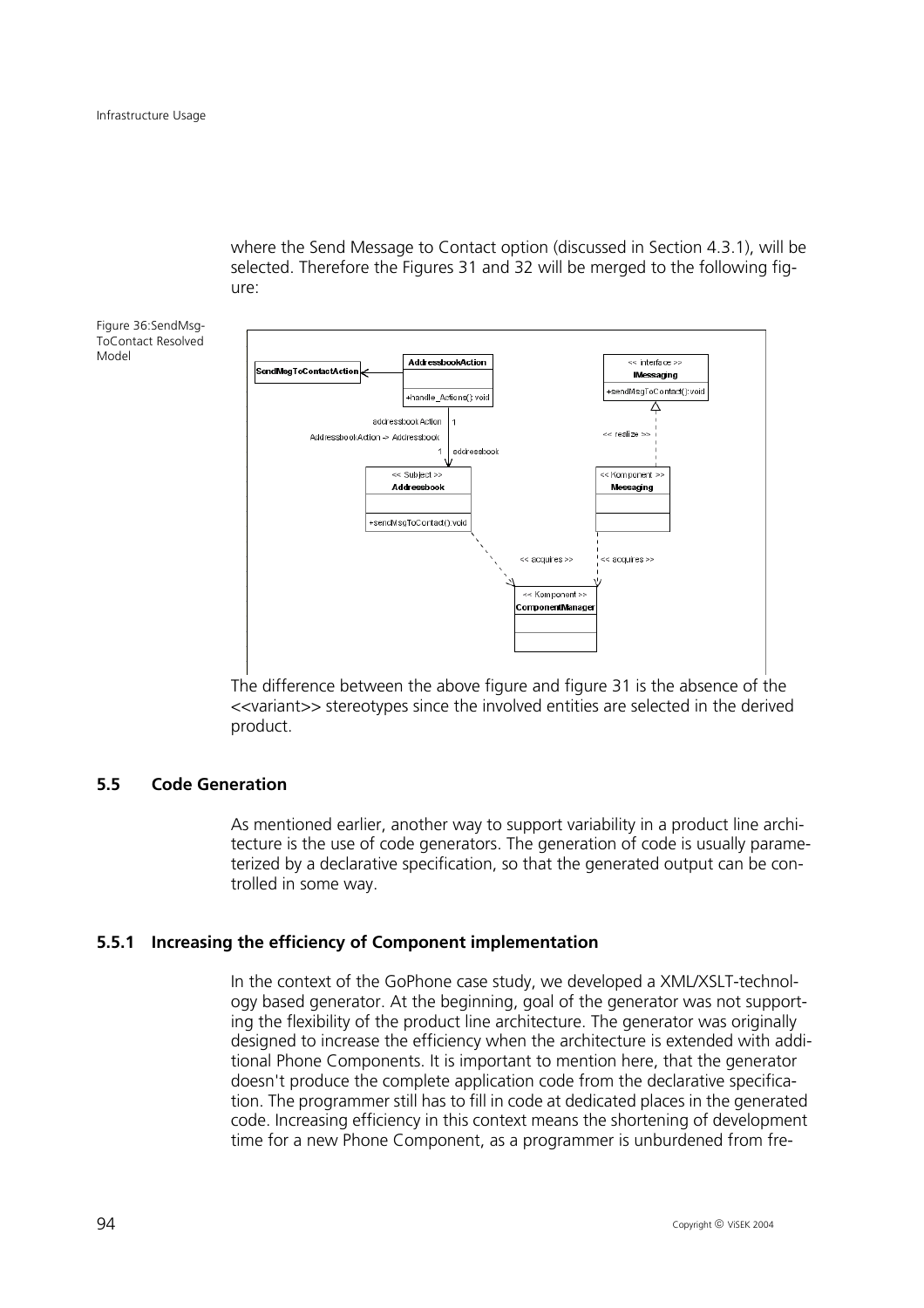quently reoccurring coding tasks. Even more important is the fact, that the generated code enforces a Phone Component's architecture, because a programmer has to fill gaps at preplanned locations in the generated code. Moreover the generated code is tested and less error prone and coding guidelines are kept automatically. So efficiency also means an improvement of quality.

A prerequisite to the development of the generator was the already mentioned analysis of the technical domain of existing Phone Components. This included the simple comparison of code in corresponding class files, the analysis of the component structure and the analysis of the components behavior. The results of this analysis entered into the design of the generator. The explored commonalities between Phone Components are stored in code templates. Additional information and parameterizations for the generator are provided through a declarative XML-File. The generator uses this declaration to build class-files from the templates as well as directory structures and configuration files, which make up a Phone Component. A special case is the way the generator deals with visible component behavior. The implementation of a Phone Component's behavior occurs in a very straightforward way using the GOF State Design Pattern as described in 4.1.2. To allow the generation of an instance of the GOF state pattern structure (i.e. an individual implementation of the pattern for the Phone Component under construction) through a generator, the declarative XML component specification is extended with the description of a finite state machine representing the components visual behavior.

#### **5.5.2 Graphical Modelling of a Phone Component**

During further development iterations, the generator was extended with an XMI-Interface. Using a simple UML-Profile with stereotypes, which constitutes a lightweight extension of the UML-Metamodel for our case study's domain, the Phone Component can be modelled with a UML-tool. The XMI output from the UML-Tool serves as input for the generator. It has several advantages to model the component graphically, especially in regard to the error proneness of a hand coded textual description of a component. Moreover the visualization with UML makes the specification more capable for human beings. The state machine part of the component specification for instance, can now be modelled with a UML state diagram. This approach conforms essentially to the ideas of the Model Driven Architecture.

#### **5.5.3 Supporting Variability**

At this point we want to return to our actual question: In what way can a generator be used to support variability into the product line architecture. Until now the generator does not offer the mechanisms necessary to provide flexibility at generation-time for a component, but it would be no problem to add them. This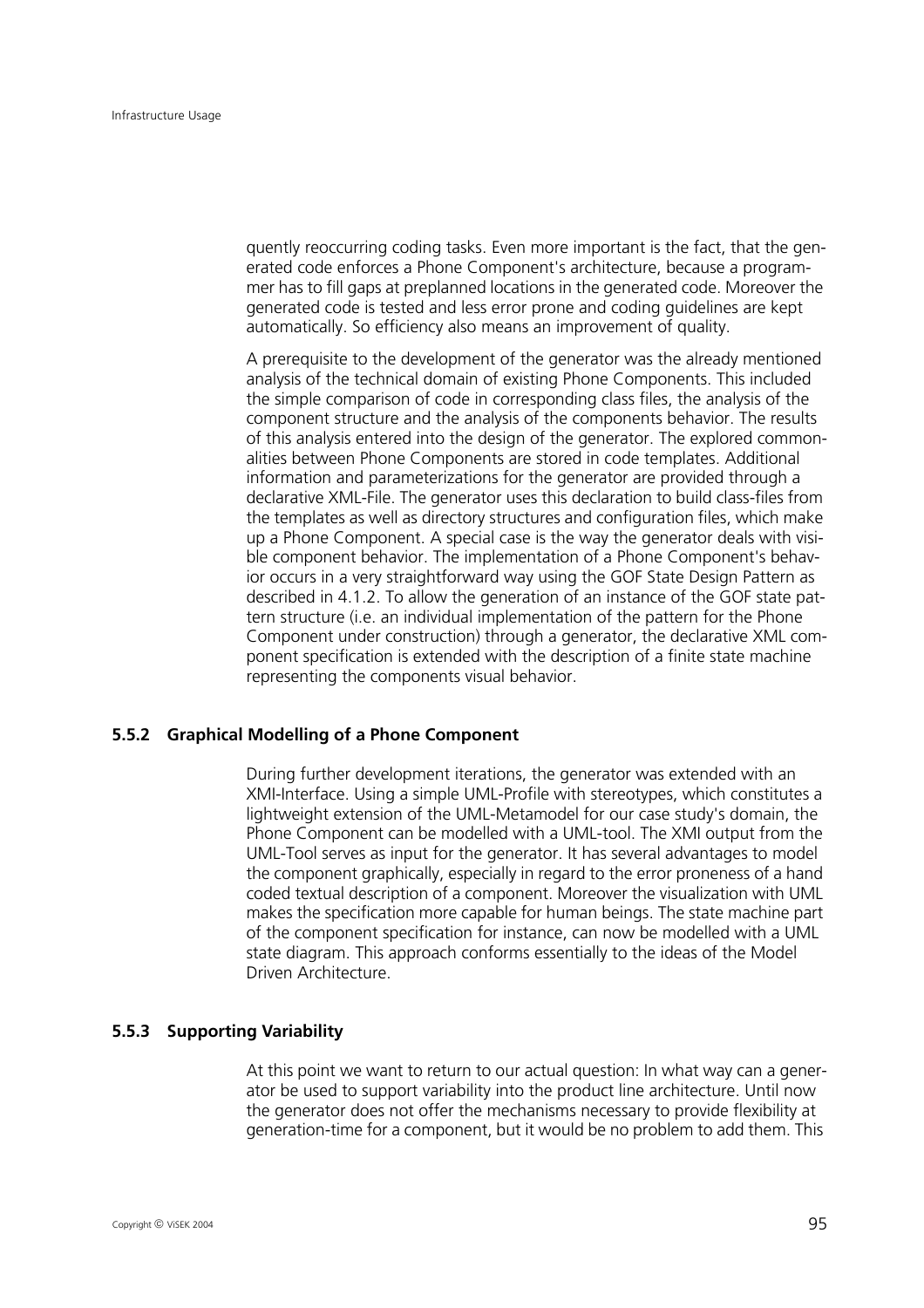would include the necessity to allow conditional code processing, where a decision could serve as input.

One approach would be, to use different code templates depending on parameters passed to the generator. This could result in different implementation of methods, different class files, configuration files or directory structures. A more sophisticated idea, which is currently under development, is the flexible realization of component structure and component behavior even before code generation time. Starting with a generic platform independent model (PIM), e.g. a KobrA UML model, we could instantiate models from it for special products. This could be done manually or ideally, with tool support. These instantiated models would also be platform-independent and after the instantiation, we can continue with an MDA approach and generate component code from these models. The tool has a built-in decision model, so it can produce the model for a component from the according generic model in dependence of the parameters passed to the tool. These parameters basically constitute the decision resolution model.



# **5.5.4 The technical realization**

In this section, we will shortly discuss, how such a tool, consisting of a model transformer and a code generator, could look like.

Process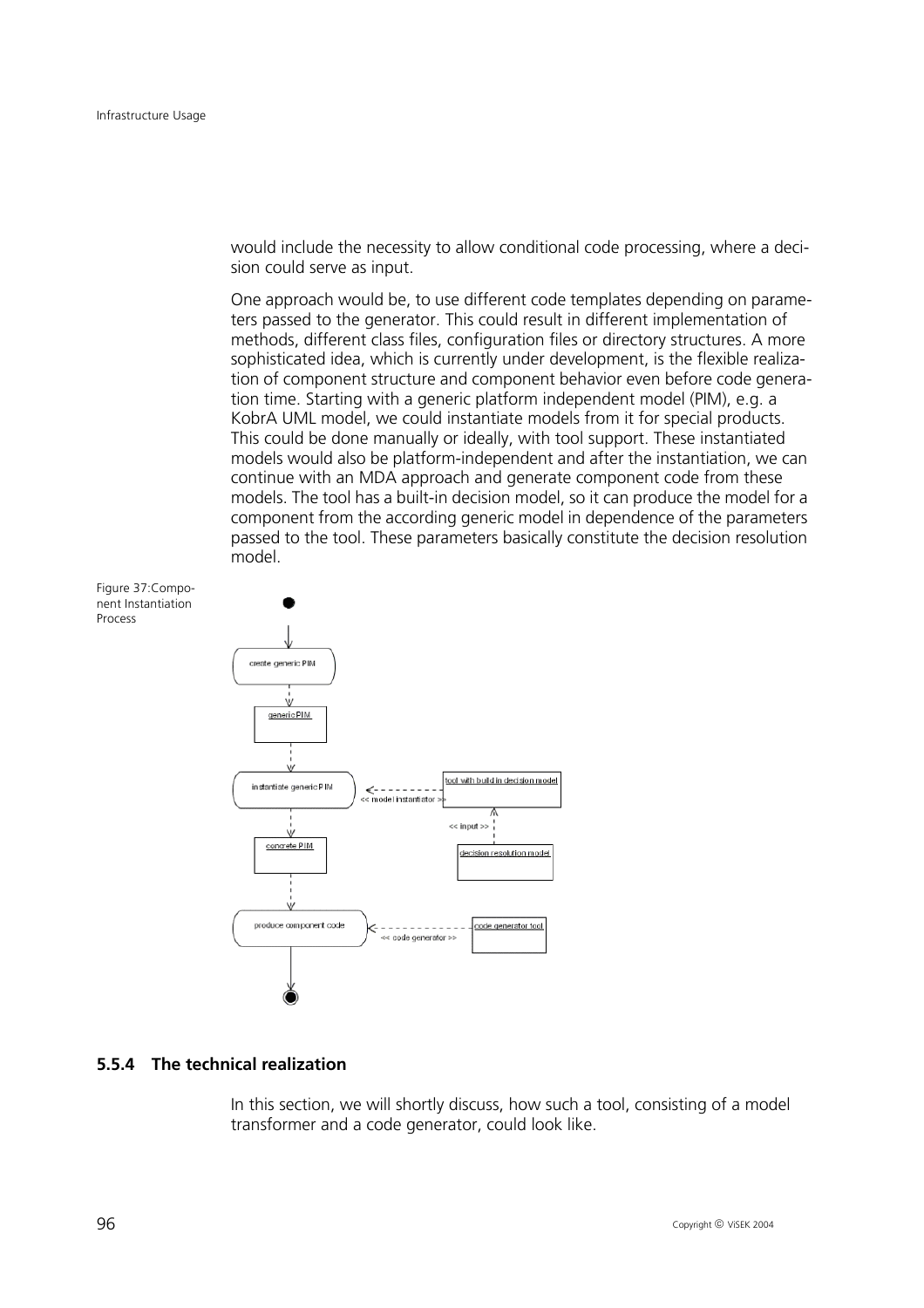For the instantiation of generic models, we need, as mentioned above, another generator tool. Speaking in terms of a pipes and filters pattern, this tool is mainly serving as a model transformer and would be located in front of the existing code generator. The transformer tool is providing the code generator's input in the form of the instantiated model. It does not generate application code - it just removes information from the generic model. If we decide to use an XMI-based solution, we could export the generic UML-Model to XMI and pass the decision-resolution-model to the transformer. It is then the task of the transformer to resolve the decisions and transform the XMI-File with the generic information to another XMI-File, only containing the model information for the specified component. Now a code generator tool can continue and produce for instance Java-Application Code. The code generator we need here would not profoundly differ from the generator, which was introduced at the beginning of this section.





Generally the code generator could be extended, so that in future it may be possible to generate even method implementations from activity diagrams, but this discussion is out of the paper's scope at the moment. More important at this point is the input provided to the generator, so we will take a look at a concrete example of a generic finite state machine model, showing a part of the behavior of a calendar component. We don't use the aforementioned lightweight UML-Profile here, because it has no influence on the discussion. This model is shown in picture Figure 38 and there are several decisions that can be taken:

1 *Is it possible to add an alert (e.g. a audible signal, when the entered time for an appointment is reached) to an appointment?* The corresponding feature, *setAlert*, is shown in the state named *EditEntryScreenState* and is tagged with the stereotype *variant*.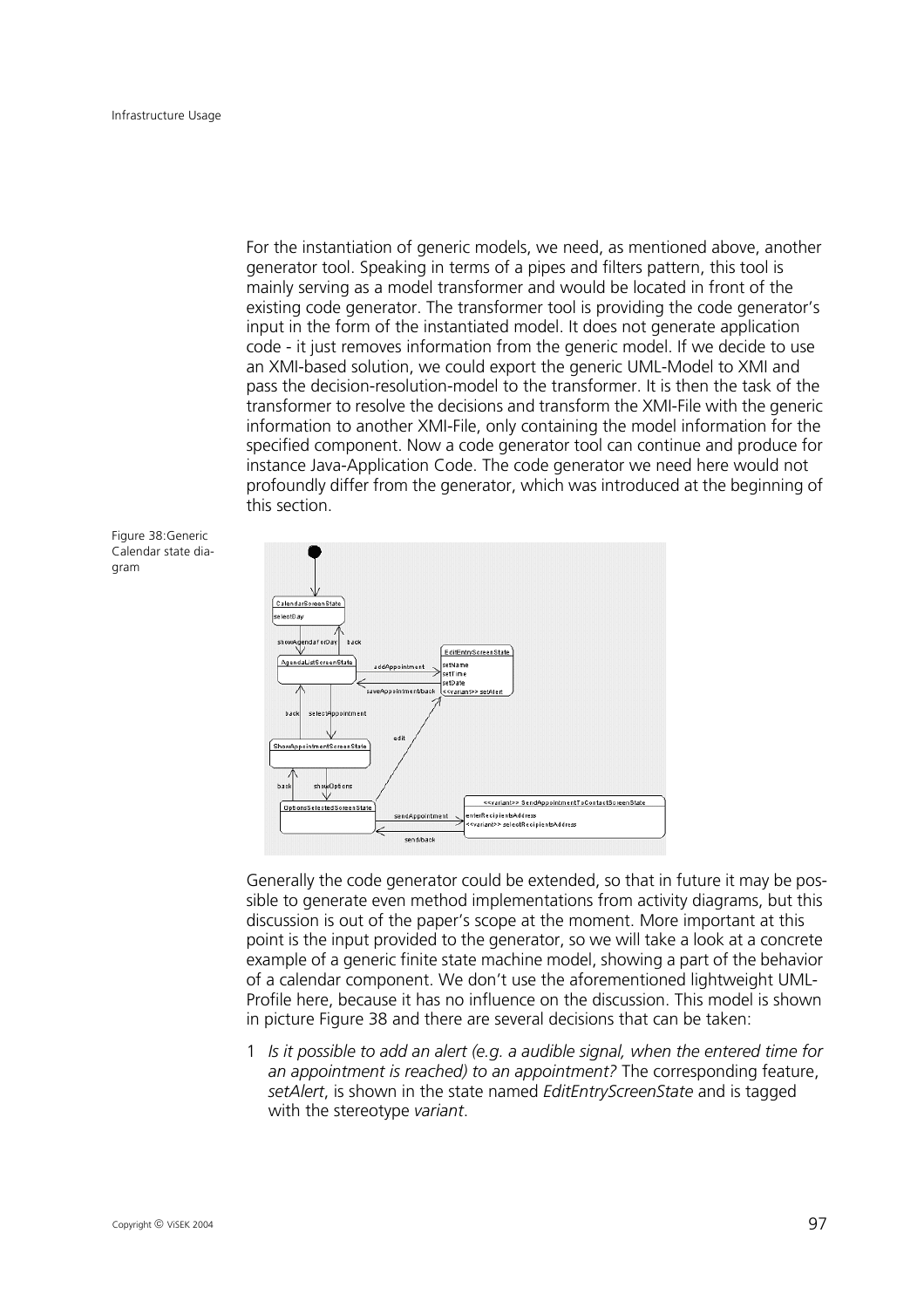- 2 *Is it possible to add send an Appointment to a recipient?* This feature is represented through the *SendAppointmentToContactScreenState,* which is also tagged with the stereotype *variant*.
- 3 And finally, dependent on the existence of the former feature, the decision: *Is it possible to choose a recipients address from the address book?*

This generic model could now be exported to XMI.We assume that our resolution for the generic model would look like this:

*It is possible to add an alert to an appointment, but it is not possible to send an appointment to a contact (consequently there's no possibility to choose an recipients address from the address book)*. The resulting instantiated state model looks like the one shown in picture Figure 39.



This is exactly the step, that has to be done by the transformer tool. A prerequisite to this is of course, that we have a more tool-comprehensible form of the resolution model so that the tool can remove the unused variant-tagged model elements from the XMI-File. Normally the representation of the instantiated model would just exist as XMI, but it should be no problem to visualize the transformed XMI, if the graphical information for the still existing elements is not removed from the XMI by the transformer tool.

Now we have the possibility to feed this instantiated model to the generator and can produce the code of the corresponding state machine using the state design pattern.

Figure 39:Instantiated Calendar state diagram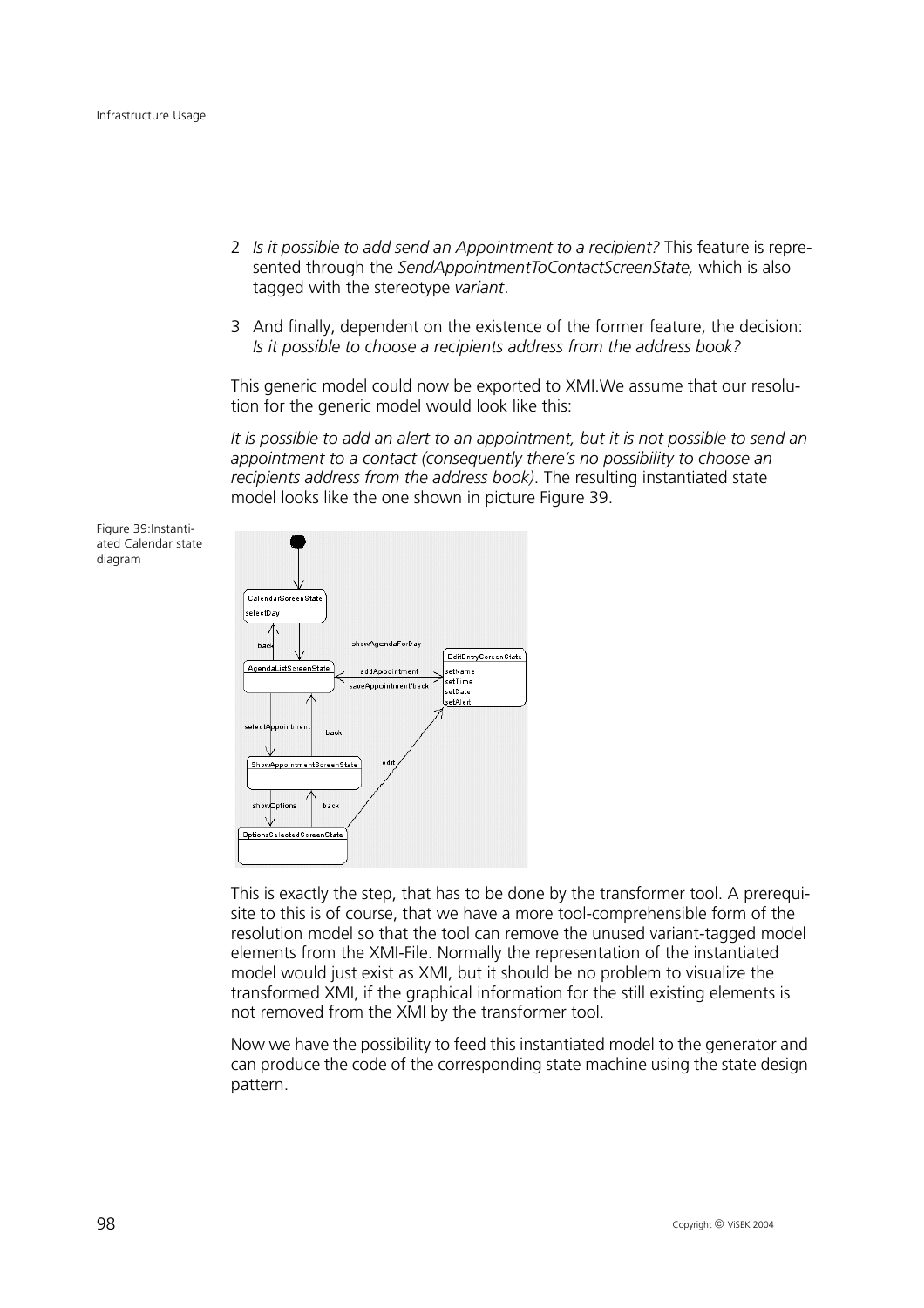#### **5.5.5 Conclusion**

There are a lot of open questions concerning the realization of such a tool. The existing code generator tool was designed to produce a code framework for a programmer and a lot of features are missing. The possibility to realize the components state machine from a state diagram is the most sophisticated part, but there should be further extensions to the code generator. It should be possible for instance, to preserve manually implemented code parts if the generator reruns. On the other hand, these manual implementations should also be available for the code generator tool, if they can be reused in other variants of the component. Concerning a tool that can transform a generic model into a concrete one, there has to be done further work, especially the resolution of dependencies within the generator will be most challenging. Perhaps it should be possible to configure the generator with different decision models from outside.

All in all this approach appears promising, because it combines the ideas of the MDA with that of software product lines and so can fulfill the demands for flexibility at a very early stage in the implementation of the product line architecture.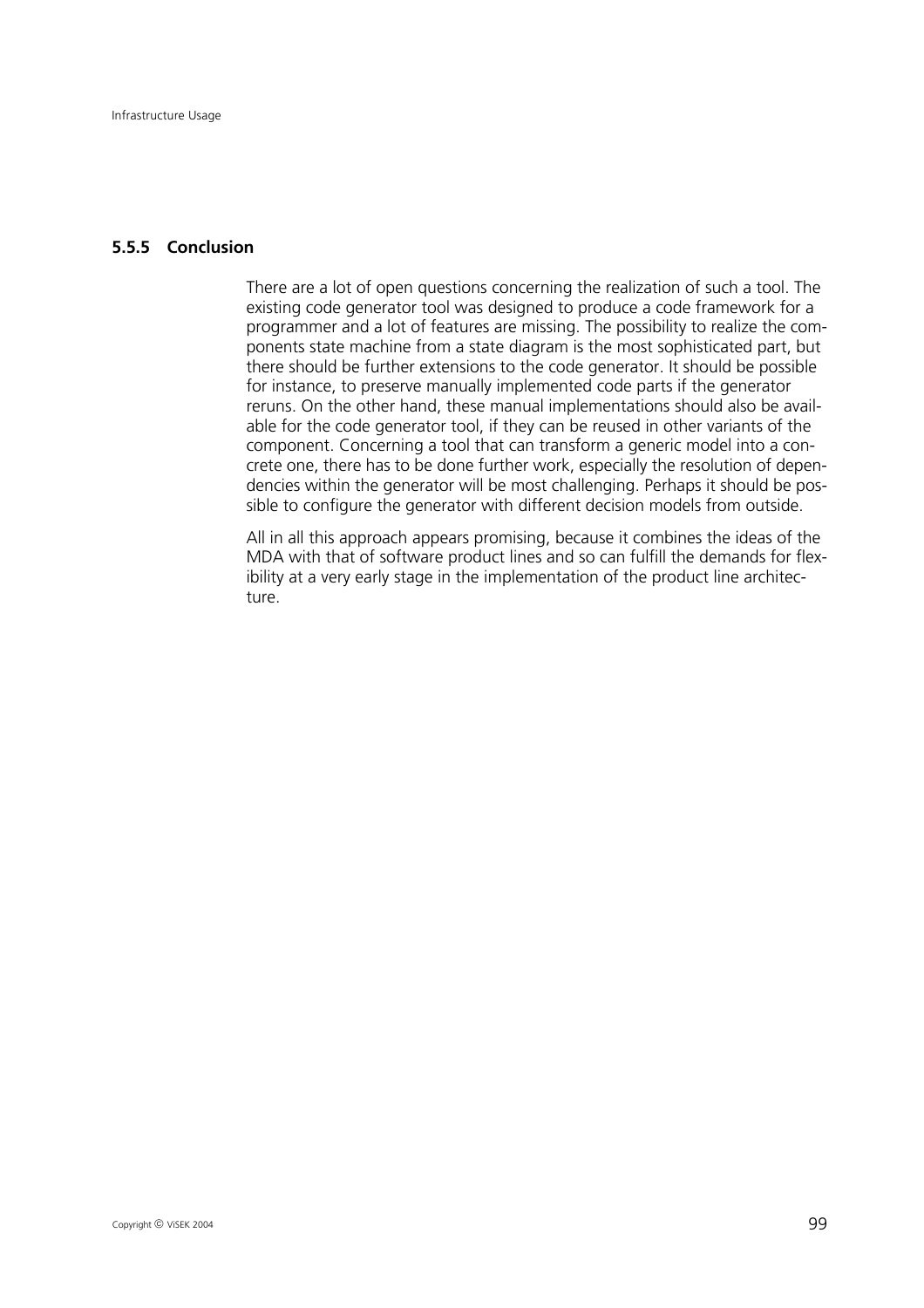# 6 Analysis and Future Work

In this report we have shown how a software product line approach enables meeting one important challenge to software development, that is fulfilling different customer and market needs. This is accomplished through the planning and creation of an infrastructure that manages the commonalities and variabilities of a family of software products and allows the efficient tailoring of customer-specific products.

By reading this report it becomes apparent that the creation of the aforementioned infrastructure involves some initial effort, which is not found in singe-systems development. However this effort pays off as more requirements are posed to the product line and more systems need to be delivered. The reason for that lies in the systematic planning being done in the early phases of product line engineering. This planning activity defines the scope where software reuse is expected to pay off. Reuse is the foundation of a product line approach and it is carried through all phases of product line development.

Reuse and component-based development are knowingly related and in this report we demonstrated how the PuLSE<sup>tm</sup> approach for product line engineering can be combined with the KobrA method that supports component-based, model-driven development. Combining the concepts of product-line and modeldriven architectures promises to address some of the key shortcoming of the former and to make the benefits of the latter available in the context of a family of products. As well as making product line engineering more attractive for industrial projects, therefore, it also provides a systematic way of leveraging the benefits of a product line viewpoint in tandem with the component and middleware technologies commonly associated with the MDA, such as CORBA, EJB, XML, SOAP, and .NET.

In our future work we intend to enrich our experiences with the combination of product-line and component-based development through additional case studies especially from the embedded systems world where additional challenges come into play. Moreover we plan to refine our work in the area of software generators in order to automate to a sensible degree the management and derivation of products.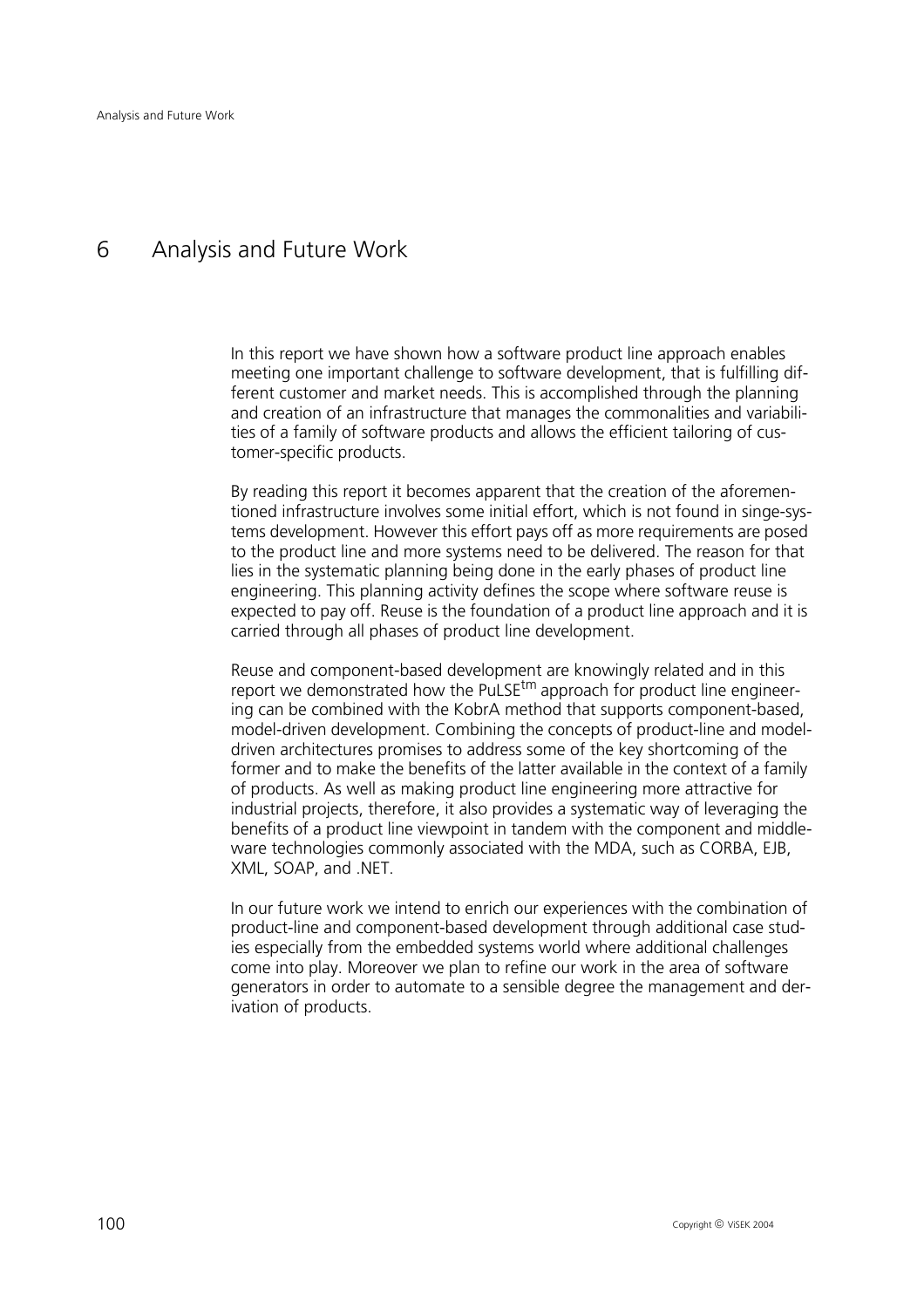## 7 Glossary

In the following glossary, terms that are used for modelling are explained:

Attachment/ attachable object: An object that can be attached to a message as known from emails. E.g. a business card or a calendar entry.

Business Card: A business card is an extract of the addressbook of the phone. It contains all data of a user that is saved in the mobile (e.g. name, phone number, mailing address, email address).

Call: A call is an event arriving at the mobile or sent by one mobile to another with a request for voice communication between the two users.

Chat: A special application based on messages. Similar to the chat known from PC applications two users can communicate in a fast and easy way.

Folder: The messages and other objects are sorted in a folder-hierarchy. One folder can consist of several sub-folders. Folders like 'inbox' or 'outbox' are predefined, whereas other folders can be user-defined.

Insertable object: An object that can be inserted into a message (e.g. a picture). In contrast to an attached object, an inserted object is directly displayed when the message is displayed.

Message: A textual message sent from one mobile to another. A message can either be a basic short message, an extended short message or an email.

System: As we focus on software development, 'the system' stays for the software subsystem of the mobile phone. If we want to address the hardware, the term 'the mobile' is used.

User: This is the end-user of the mobile phone.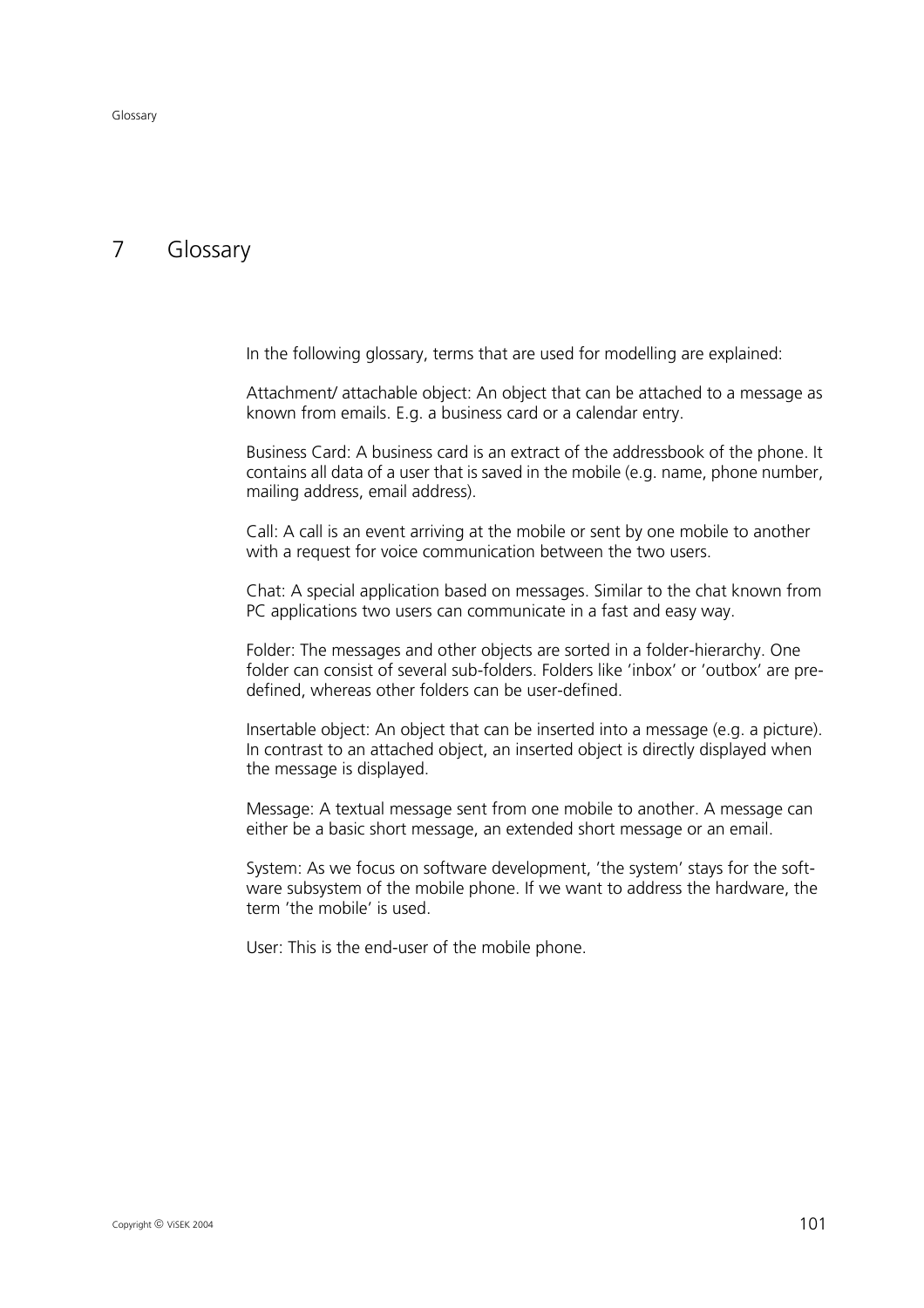## 8 References

- [1] E. Gamma et al., Design Patterns Elements of Reusable object-oriented software, Addison-Wesley, 1995
- [2] Coleman, Derek et al., Object-Oriented Development, The Fusion Method, Englewood Cliffs: Prentice Hall, 1994
- [ 3 ] Jean Marc de Baud, Klaus Schmid, A Systematic Approach to Derive the Scope of Software Product Lines, In Proceedings of the 21st international conference on Software engineering, Los Angeles CA, USA, 1999
- [4] Joachim Bayer, Dirk Muthig, Tanya Widen, Customizable Domain Analysis, In Proceedings of the First International Symposium on Generative and Component-Based Software Engineering, 1999
- [ 5 ] Anastasopoulos, Michalis; Bayer, Joachim; Flege, Oliver; Gacek, Cristina, A Process for Product Line Architecture Creation and Evaluation. PuLSE-DSSA - Version 2.0, IESE-Report, 038.00/E, Kaiserslautern, 2000
- [ 6 ] Christian Bunse, Pattern-Based Refinement and Translation of Object-Oriented Models to Code, Stuttgart: Fraunhofer IRB Verlag, 2001
- [ 7 ] Schmid, Klaus; Widen, Tanya, Customizing the PuLSE Product Line Approach to the Demands of an Organization, Software Process Technology EWSPT'2000, Berlin: Springer-Verlag, 2000
- [ 8 ] PoLITe (Product Line Implementation Technologies) project home page, http://www.polite-project.de
- [ 9 ] Aspect-Oriented Programming. Communications of the ACM Vol.44 No.10, October 2001
- [ 10 ] M. Bory, S. Hartkopf, K. Kohler, and D. Rombach. Germany: Combining Software and Application Competencies, IEEE Software, July/August, 2001
- [11] Frank van der Linden. Software Product Families in Europe: The Esaps and Café Projects. IEEE Software, 19(4):41–49, July/August 2002.
- [12] Garry Chastek, editor. Software Product Lines: Proceedings of the Second Software Product Line Conference (SPLC2), LNCS 2379, San Diego, CA,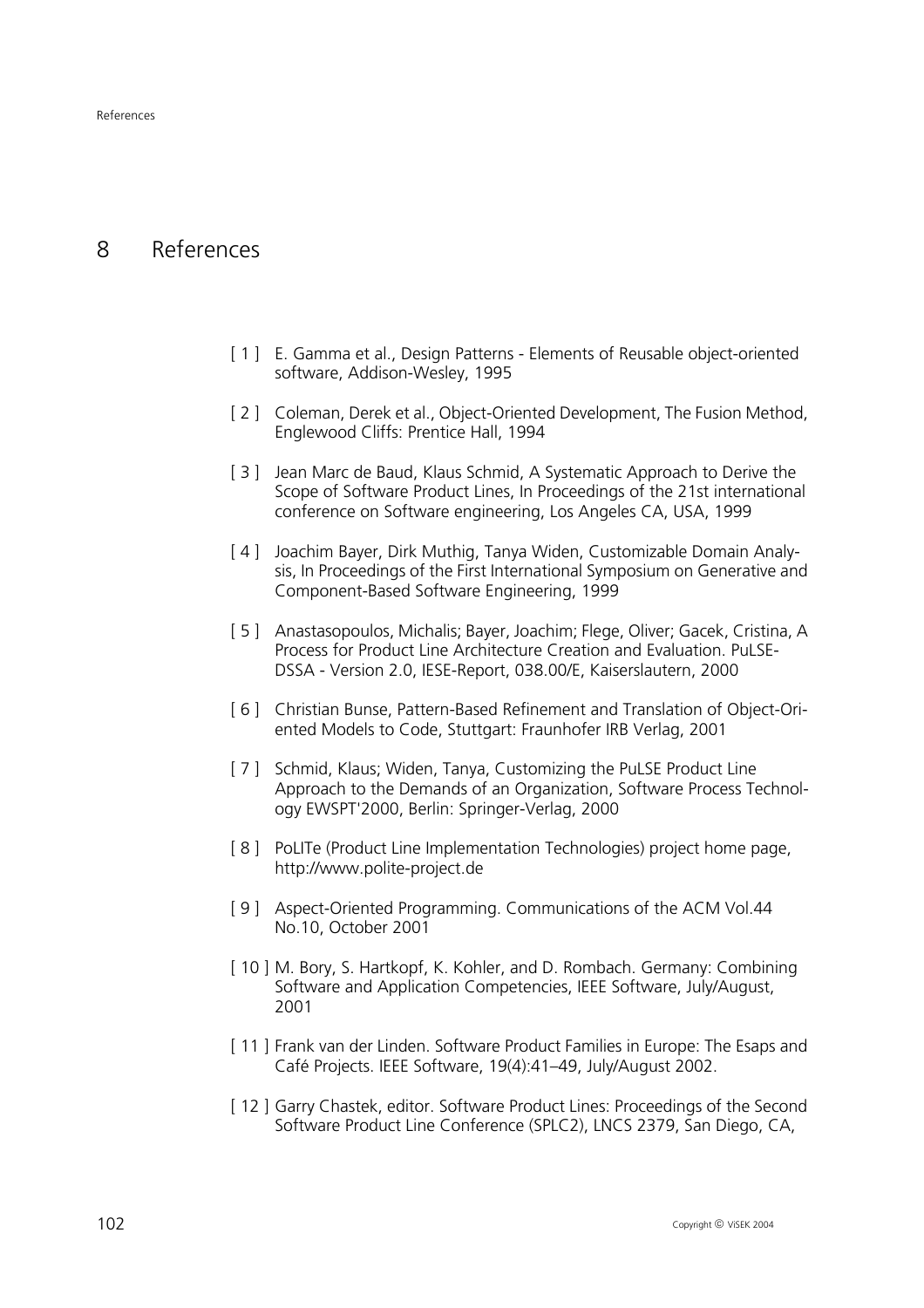2002. Springer.

- [13] Frank van der Linden, editor. Software Product-Family Engineering. 4th International Workshop, PFE 2001, LNCS 2290, Bilbao, Spain, October 2001. Springer.
- [14] E. Kamsties, K. Hörmann, and M. Schlich. Requirements Engineering in Small and Medium Enterprises: State-of-the-Practice, Problems, Solutions, and Technology Transfer, in Proceedings of the Conference on European Industrial Requirements Engineering, 1998
- [ 15 ] S. Sanderson and M. Uzumeri. The Innovation Imperative Strategies for Managing Product Models and Families, Chicago: Irwin, 1997
- [ 16 ] Gacek, C.; Abd-Allah, A.; Clark, B.; & Boehm, B. "On the Definition of Software System Architecture." Invited talk, First International Workshop on Architectures for Software Systems. Seattle, WA, April 1995.
- [ 17 ] Kyo C. Kang et al., Feature-oriented Domain Analysis (FODA) Feasibility Study, Technical Report, CMU/SEI-90-TR-21, ESD-90-TR-222, Software Engineering Institute, Carnegie Mellon University, November 1990
- [ 18 ] Alistair Cockburn, Writing Effective Use Cases, Boston: Addison-Wesley, 2001
- [19] Atkinson et al., Component-Based Product Line Engineering with UML, Addison Wesley, 2002
- [ 20 ] Paul C. Clements and Linda Northrop. Software Product Lines: Practices and Patterns. SEI Series in Software Engineering. Addison-Wesley, August 2001
- [ 21 ] Klaus Schmid. An Assessment Approach to Analyzing Benefits and Risks of Product Line. In Proceedings of the 25th Annual International Computer Software and Applications Conference (COMPSAC 2001), pages 525--530, 2001
- [22] Klaus Schmid. The Product Line Mapping Approach to Defining and Structuring Product Portfolios. In International Workshop on Requirements Engineering for Product Lines (REPL'02), Essen, Germany, September 2002
- [23] Rini van Solingen, Egon Berghout The Goal/ Question/ Metric Method. A Practical Guide for Quality Improvement of Software Development. London: McGraw-Hill, 1999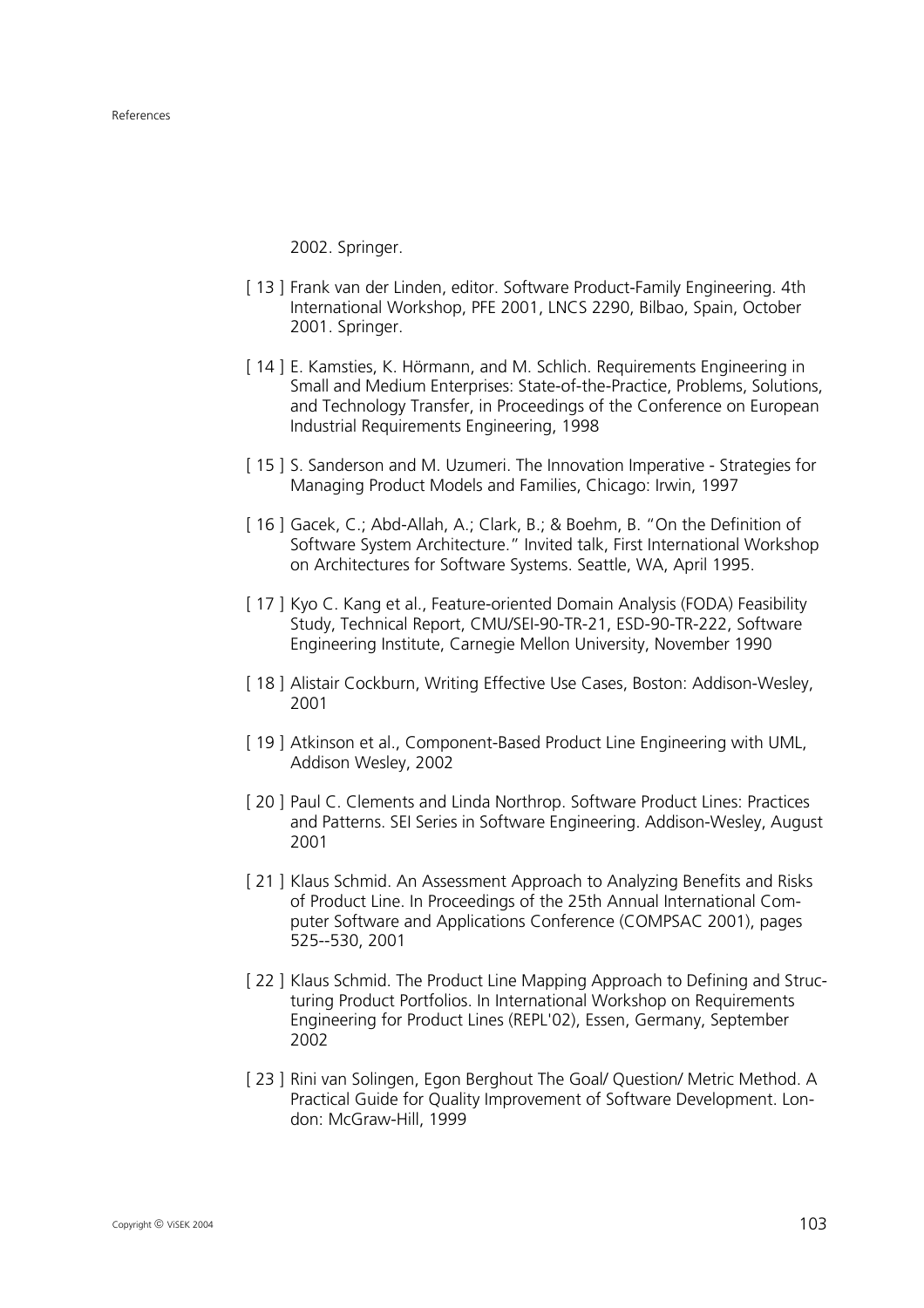References

[ 24 ] Object Management Group. OMG Unified Modelling Language Specification, Version 1.4, September 2001.